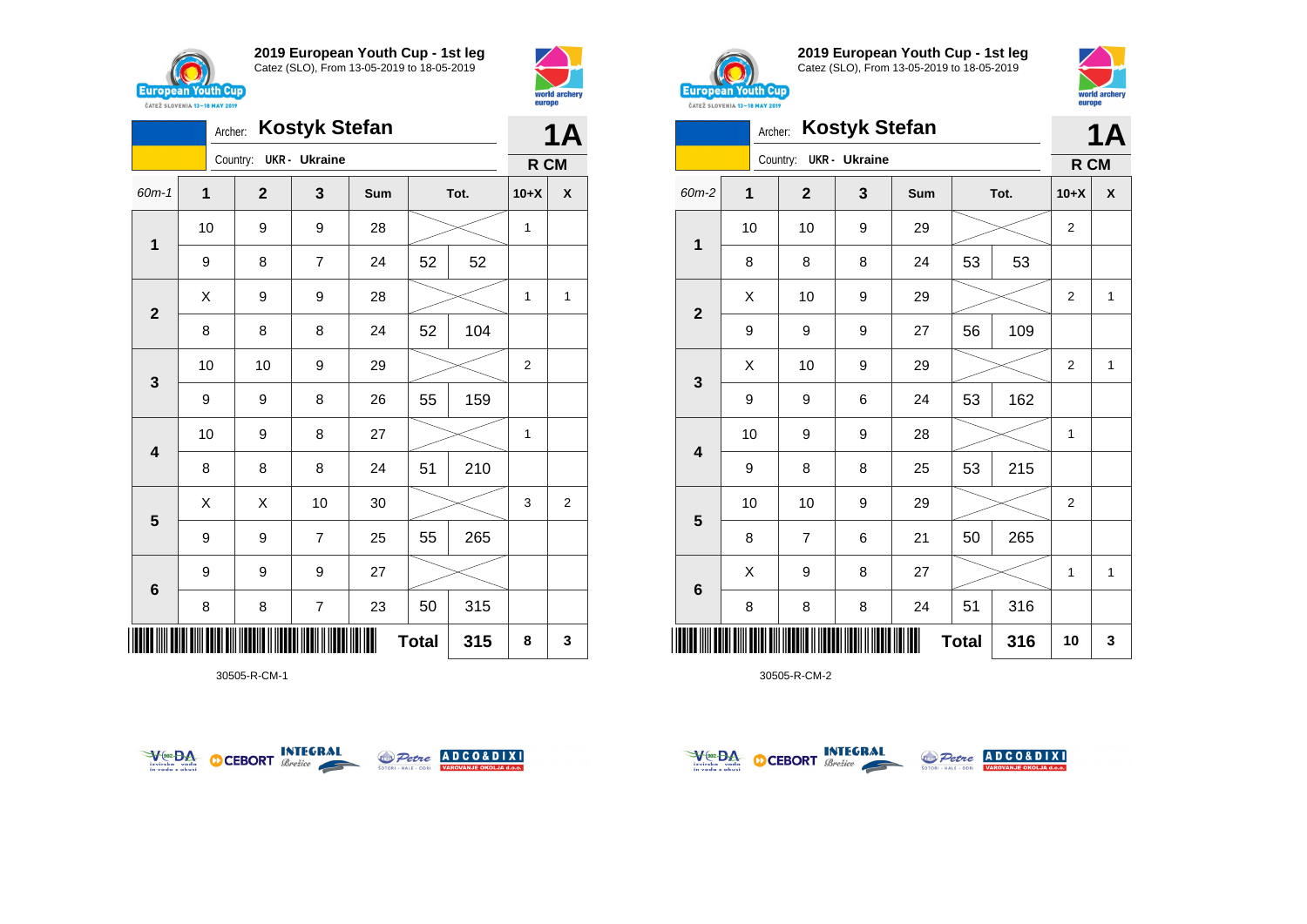



|                         | Archer: | <b>Fabrizzi Federico</b> |                |     | 1B             |      |                |   |
|-------------------------|---------|--------------------------|----------------|-----|----------------|------|----------------|---|
|                         |         | Country: ITA - Italy     |                |     |                |      | R CM           |   |
| $60m-1$                 | 1       | $\mathbf{2}$             | 3              | Sum |                | Tot. | $10+X$         | X |
| 1                       | 10      | 10<br>9<br>29            |                |     | $\overline{2}$ |      |                |   |
|                         | 9       | 8                        | 8              | 25  | 54             | 54   |                |   |
| $\overline{\mathbf{2}}$ | Χ       | 9                        | 8              | 27  |                |      | 1              | 1 |
|                         | 8       | 7                        | $\overline{7}$ | 22  | 49             | 103  |                |   |
|                         | X       | 10                       | 9              | 29  |                |      | $\overline{2}$ | 1 |
| 3                       | 9       | 9                        | 8              | 26  | 55             | 158  |                |   |
| $\overline{\mathbf{4}}$ | 10      | 9                        | 9              | 28  |                |      | 1              |   |
|                         | 9       | 8                        | 8              | 25  | 53             | 211  |                |   |
|                         | X       | 10                       | 9              | 29  |                |      | $\overline{2}$ | 1 |
| 5                       | 9       | 8                        | 6              | 23  | 52             | 263  |                |   |
|                         | X       | 9                        | 9              | 28  |                |      | 1              | 1 |
| $6\phantom{1}6$         | 9       | 9                        | 8              | 26  | 54             | 317  |                |   |
| IIII                    |         |                          |                |     | <b>Total</b>   | 317  | 9              | 4 |

3547-R-CM-1





**2019 European Youth Cup - 1st leg** Catez (SLO), From 13-05-2019 to 18-05-2019



| <b>CAILL SLUVENIA 13-18 MAY ZUIY</b> |             |                         |                  |                          |              |      |                |                         |
|--------------------------------------|-------------|-------------------------|------------------|--------------------------|--------------|------|----------------|-------------------------|
|                                      | Archer:     |                         |                  | <b>Fabrizzi Federico</b> |              |      |                | 1Β                      |
|                                      |             | ITA - Italy<br>Country: |                  |                          |              |      | R CM           |                         |
| 60m-2                                | $\mathbf 1$ | $\overline{\mathbf{2}}$ | 3                | Sum                      |              | Tot. | $10+X$         | X                       |
| $\mathbf{1}$                         | 9           | 9                       | $\boldsymbol{9}$ | 27                       |              |      |                |                         |
|                                      | 9           | 9                       | 8                | 26                       | 53           | 53   |                |                         |
| $\mathbf{2}$                         | X           | Χ                       | 10               | 30                       |              |      | 3              | $\overline{\mathbf{c}}$ |
|                                      | 9           | 9                       | 8                | 26                       | 56           | 109  |                |                         |
| 3                                    | 10          | 10                      | $\boldsymbol{9}$ | 29                       |              |      | 2              |                         |
|                                      | 8           | 8                       | $\overline{7}$   | 23                       | 52           | 161  |                |                         |
| $\overline{\mathbf{4}}$              | Χ           | 10                      | $\boldsymbol{9}$ | 29                       |              |      | $\overline{2}$ | 1                       |
|                                      | 9           | 8                       | $\overline{7}$   | 24                       | 53           | 214  |                |                         |
| 5                                    | 10          | 10                      | $\boldsymbol{9}$ | 29                       |              |      | $\overline{2}$ |                         |
|                                      | 9           | 9                       | 8                | 26                       | 55           | 269  |                |                         |
| 6                                    | 10          | 10                      | $\boldsymbol{9}$ | 29                       |              |      | $\overline{2}$ |                         |
|                                      | 9           | 8                       | 8                | 25                       | 54           | 323  |                |                         |
| ║║║                                  |             |                         |                  |                          | <b>Total</b> | 323  | 11             | 3                       |



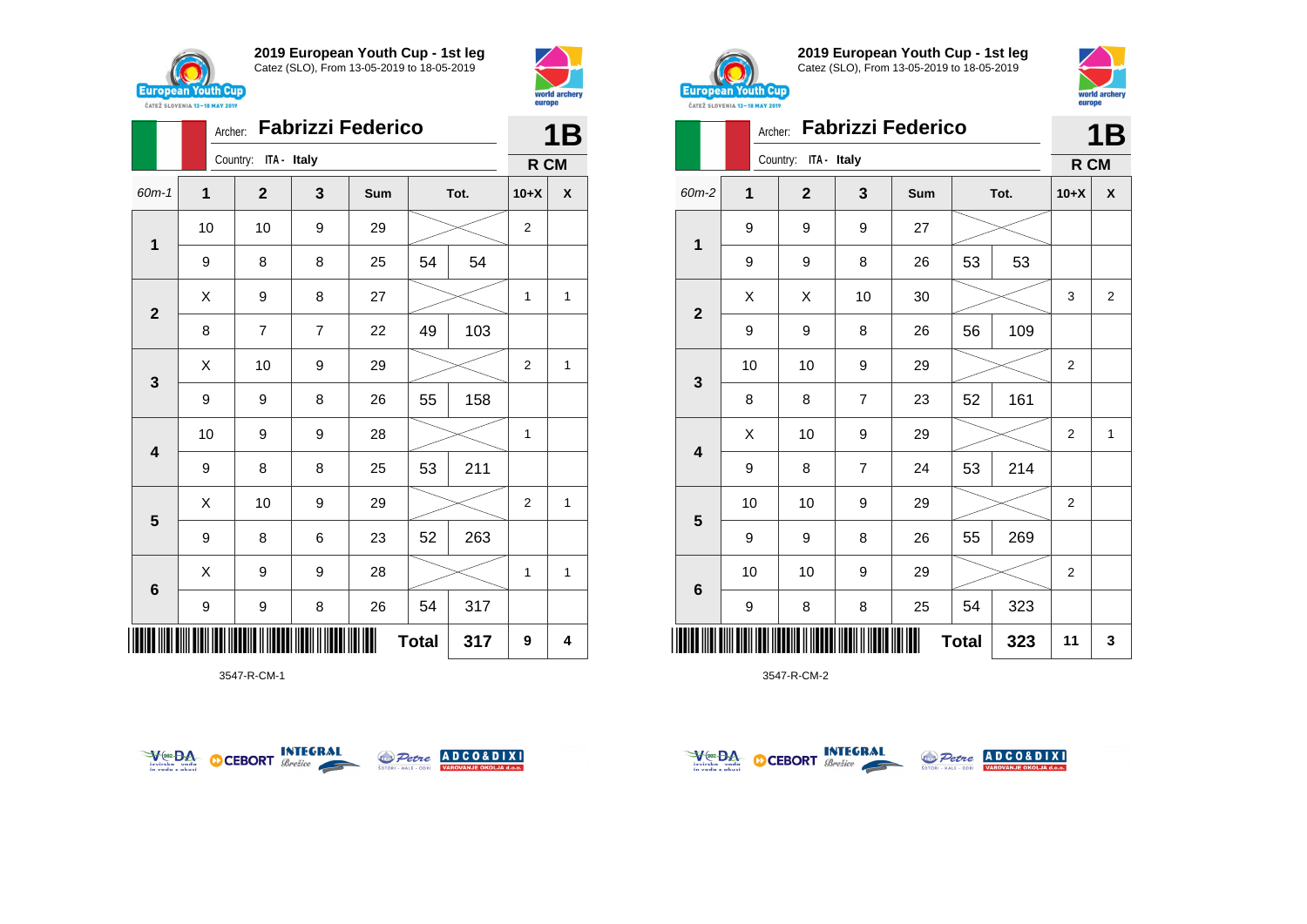



|                         | Archer:             |                       |                | <b>Makhmudov Mukhibullo</b> |    |      |                | 1C |
|-------------------------|---------------------|-----------------------|----------------|-----------------------------|----|------|----------------|----|
|                         |                     | Country: RUS - Russia |                |                             |    |      | R CM           |    |
| $60m-1$                 | 1                   | $\mathbf{2}$          | 3              | Sum                         |    | Tot. | $10+X$         | X  |
| 1                       | 10                  | 9                     | 9              | 28                          |    |      | $\mathbf{1}$   |    |
|                         | 8                   | $\overline{7}$        | $\overline{7}$ | 22                          | 50 | 50   |                |    |
| $\overline{2}$          | 10                  | 9                     | 9              | 28                          |    |      | 1              |    |
|                         | 8                   | $\overline{7}$        | $\overline{7}$ | 22                          | 50 | 100  |                |    |
| 3                       | 9                   | 8                     | 8              | 25                          |    |      |                |    |
|                         | 8                   | $\overline{7}$        | $\overline{7}$ | 22                          | 47 | 147  |                |    |
| $\overline{\mathbf{4}}$ | X                   | 10                    | 9              | 29                          |    |      | $\overline{2}$ | 1  |
|                         | 9                   | 9                     | 8              | 26                          | 55 | 202  |                |    |
| 5                       | 10                  | 9                     | 9              | 28                          |    |      | 1              |    |
|                         | 9                   | 8                     | $\overline{7}$ | 24                          | 52 | 254  |                |    |
| $\bf 6$                 | 10                  | 10                    | 9              | 29                          |    |      | $\overline{2}$ |    |
|                         | 9                   | 9                     | 9              | 27                          | 56 | 310  |                |    |
|                         | <b>Total</b><br>310 |                       |                |                             |    |      |                | 1  |

30590-R-CM-1





**2019 European Youth Cup - 1st leg** Catez (SLO), From 13-05-2019 to 18-05-2019



|                | Archer:        |                |                  | <b>Makhmudov Mukhibullo</b> |              |      |                | C<br>1       |
|----------------|----------------|----------------|------------------|-----------------------------|--------------|------|----------------|--------------|
|                |                | Country:       | RUS - Russia     |                             |              |      | R CM           |              |
| 60m-2          | $\overline{1}$ | $\overline{2}$ | 3                | Sum                         |              | Tot. | $10+X$         | X            |
| 1              | 10             | 9              | $\boldsymbol{9}$ | 28                          |              |      | $\mathbf{1}$   |              |
|                | 8              | 8              | $\overline{7}$   | 23                          | 51           | 51   |                |              |
| $\overline{2}$ | 10             | 9              | 9                | 28                          |              |      | $\mathbf{1}$   |              |
|                | 9              | 8              | 8                | 25                          | 53           | 104  |                |              |
| 3              | X              | 10             | 9                | 29                          |              |      | $\overline{2}$ | $\mathbf{1}$ |
|                | 9              | 8              | $\overline{7}$   | 24                          | 53           | 157  |                |              |
| 4              | X              | 9              | $\boldsymbol{9}$ | 28                          |              |      | $\overline{1}$ | $\mathbf{1}$ |
|                | 9              | 9              | 6                | 24                          | 52           | 209  |                |              |
|                | Χ              | 10             | 10               | 30                          |              |      | 3              | 1            |
| 5              | 9              | 9              | 8                | 26                          | 56           | 265  |                |              |
|                | X              | 9              | 9                | 28                          |              |      | $\mathbf{1}$   | $\mathbf{1}$ |
| $\bf 6$        | 9              | 8              | 7                | 24                          | 52           | 317  |                |              |
| ║║             |                |                |                  |                             | <b>Total</b> | 317  | 9              | 4            |



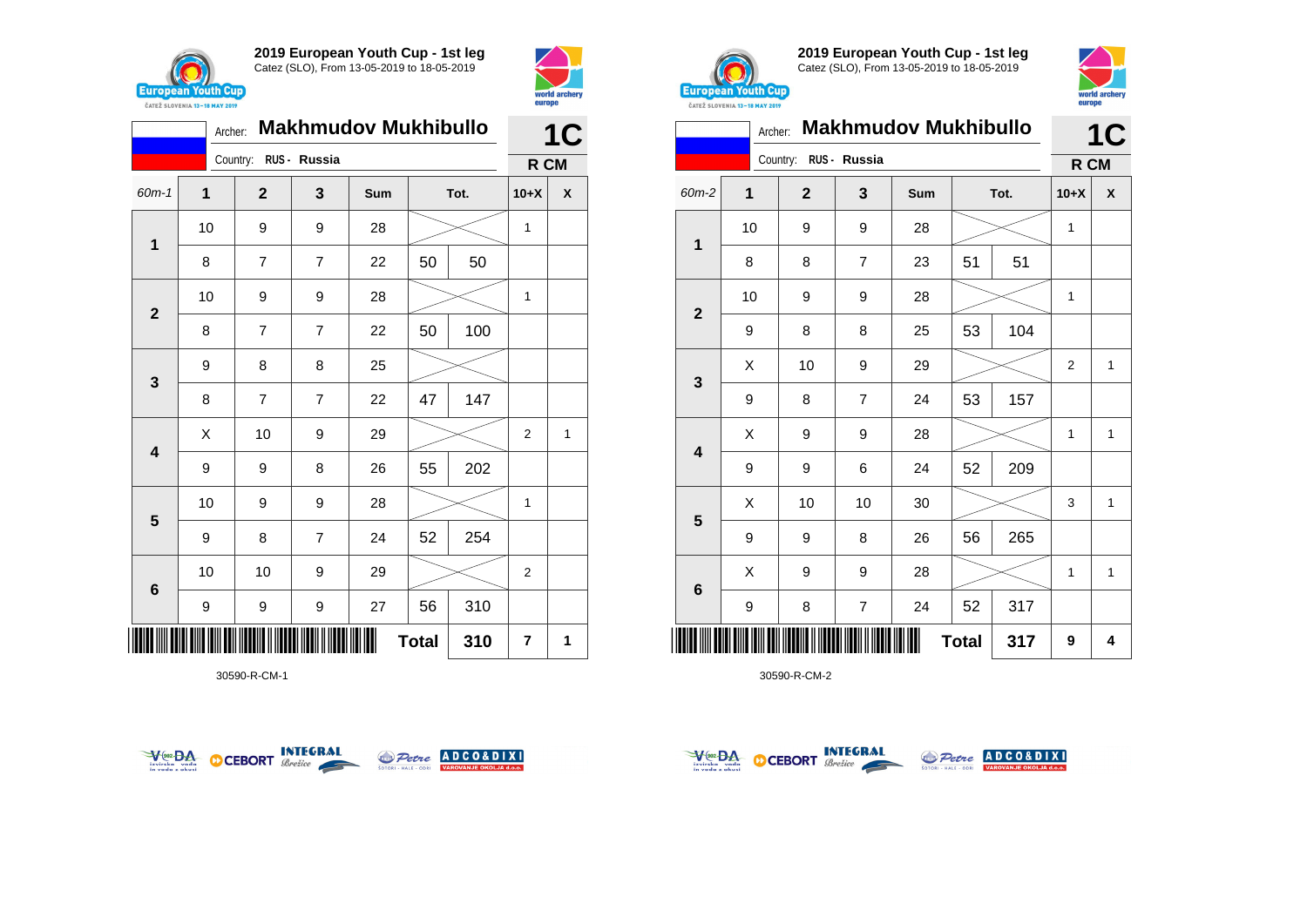



| <b>Rytlewski Michal</b><br>Archer:<br>Country:<br>POL - Poland<br>60m-1<br>$\mathbf{1}$<br>$\mathbf{2}$<br>3<br>Tot.<br>Sum<br>10<br>9<br>9<br>28<br>$\mathbf{1}$<br>52<br>8<br>8<br>8<br>24<br>52<br>10<br>10<br>9<br>29<br>$\overline{\mathbf{2}}$<br>99<br>47<br>5<br>$\overline{7}$<br>6<br>18<br>10<br>9<br>9<br>28<br>3<br>$\overline{7}$<br>51<br>150<br>8<br>8<br>23 |    |    |                |    |              | 1D  |                |   |
|------------------------------------------------------------------------------------------------------------------------------------------------------------------------------------------------------------------------------------------------------------------------------------------------------------------------------------------------------------------------------|----|----|----------------|----|--------------|-----|----------------|---|
|                                                                                                                                                                                                                                                                                                                                                                              |    |    |                |    |              |     | R CM           |   |
|                                                                                                                                                                                                                                                                                                                                                                              |    |    |                |    |              |     | $10+X$         | X |
|                                                                                                                                                                                                                                                                                                                                                                              |    |    |                |    |              |     |                |   |
|                                                                                                                                                                                                                                                                                                                                                                              |    |    |                |    |              |     |                |   |
|                                                                                                                                                                                                                                                                                                                                                                              |    |    |                |    |              |     | $\overline{2}$ |   |
|                                                                                                                                                                                                                                                                                                                                                                              |    |    |                |    |              |     |                |   |
|                                                                                                                                                                                                                                                                                                                                                                              |    |    |                |    |              |     | 1              |   |
|                                                                                                                                                                                                                                                                                                                                                                              |    |    |                |    |              |     |                |   |
| $\overline{\mathbf{4}}$                                                                                                                                                                                                                                                                                                                                                      | 10 | 10 | 10             | 30 |              |     | 3              |   |
|                                                                                                                                                                                                                                                                                                                                                                              | 9  | 9  | $\overline{7}$ | 25 | 55           | 205 |                |   |
| $\overline{\mathbf{5}}$                                                                                                                                                                                                                                                                                                                                                      | X  | 9  | 9              | 28 |              |     | 1              | 1 |
|                                                                                                                                                                                                                                                                                                                                                                              | 9  | 8  | $\overline{7}$ | 24 | 52           | 257 |                |   |
| 6                                                                                                                                                                                                                                                                                                                                                                            | 9  | 9  | 9              | 27 |              |     |                |   |
|                                                                                                                                                                                                                                                                                                                                                                              | 9  | 8  | 8              | 25 | 52           | 309 |                |   |
|                                                                                                                                                                                                                                                                                                                                                                              |    |    |                |    | <b>Total</b> | 309 | 8              | 1 |

30498-R-CM-1





**2019 European Youth Cup - 1st leg** Catez (SLO), From 13-05-2019 to 18-05-2019



|                         | Archer:     |              |                | <b>Rytlewski Michal</b> |              |      |                | 1D           |
|-------------------------|-------------|--------------|----------------|-------------------------|--------------|------|----------------|--------------|
|                         |             | Country:     | POL - Poland   |                         |              |      | R CM           |              |
| 60m-2                   | $\mathbf 1$ | $\mathbf{2}$ | 3              | Sum                     |              | Tot. | $10+X$         | χ            |
|                         | 10          | 10           | 10             | 30                      |              |      | 3              |              |
| 1                       | 10          | 9            | 9              | 28                      | 58           | 58   | 1              |              |
|                         | 10          | 9            | 9              | 28                      |              |      | $\mathbf{1}$   |              |
| $\overline{\mathbf{2}}$ | 8           | 8            | 8              | 24                      | 52           | 110  |                |              |
|                         | 10          | 9            | 9              | 28                      |              |      | 1              |              |
| 3                       | 9           | 9            | $\overline{7}$ | 25                      | 53           | 163  |                |              |
| $\overline{\mathbf{4}}$ | 10          | 9            | 9              | 28                      |              |      | 1              |              |
|                         | 9           | 9            | 8              | 26                      | 54           | 217  |                |              |
|                         | Χ           | 10           | 9              | 29                      |              |      | $\overline{2}$ | $\mathbf{1}$ |
| 5                       | 9           | 9            | 8              | 26                      | 55           | 272  |                |              |
|                         | 9           | 9            | 9              | 27                      |              |      |                |              |
| 6                       | 8           | 8            | 8              | 24                      | 51           | 323  |                |              |
| Ш                       |             |              |                |                         | <b>Total</b> | 323  | 9              | 1            |



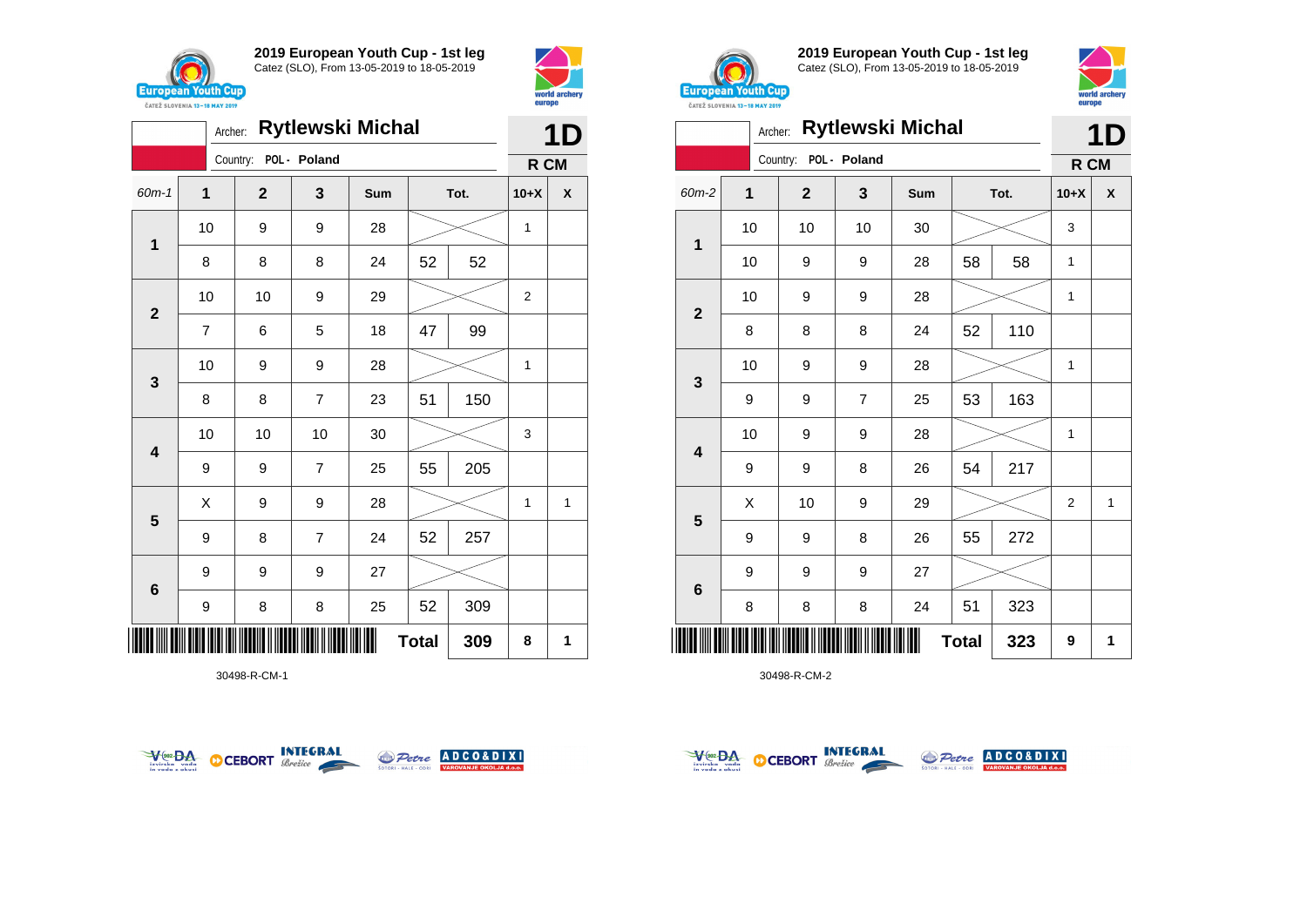





30482-R-CM-1





**2019 European Youth Cup - 1st leg** Catez (SLO), From 13-05-2019 to 18-05-2019



world arche

eurone

|              |              | Archer:                | <b>Slipets Ostap</b> |     |              |      |                | 2A           |
|--------------|--------------|------------------------|----------------------|-----|--------------|------|----------------|--------------|
|              |              | Country: UKR - Ukraine |                      |     |              |      | R CM           |              |
| 60m-2        | $\mathbf{1}$ | $\overline{2}$         | 3                    | Sum |              | Tot. | $10+X$         | χ            |
|              | 10           | 10                     | 10                   | 30  |              |      | 3              |              |
| $\mathbf{1}$ | 9            | 9                      | $\overline{7}$       | 25  | 55           | 55   |                |              |
|              | X            | 9                      | 9                    | 28  |              |      | 1              | $\mathbf{1}$ |
| $\mathbf{2}$ | 8            | 8                      | $\overline{7}$       | 23  | 51           | 106  |                |              |
|              | 9            | 9                      | 8                    | 26  |              |      |                |              |
| 3            | 8            | 8                      | 6                    | 22  | 48           | 154  |                |              |
|              | 10           | 9                      | 9                    | 28  |              |      | $\mathbf{1}$   |              |
| 4            | 9            | 9                      | 9                    | 27  | 55           | 209  |                |              |
|              | 10           | 10                     | 9                    | 29  |              |      | $\overline{2}$ |              |
| 5            | 8            | 7                      | 6                    | 21  | 50           | 259  |                |              |
|              | 10           | 9                      | 9                    | 28  |              |      | 1              |              |
| 6            | 8            | 8                      | 8                    | 24  | 52           | 311  |                |              |
|              |              |                        |                      |     | <b>Total</b> | 311  | 8              | 1            |



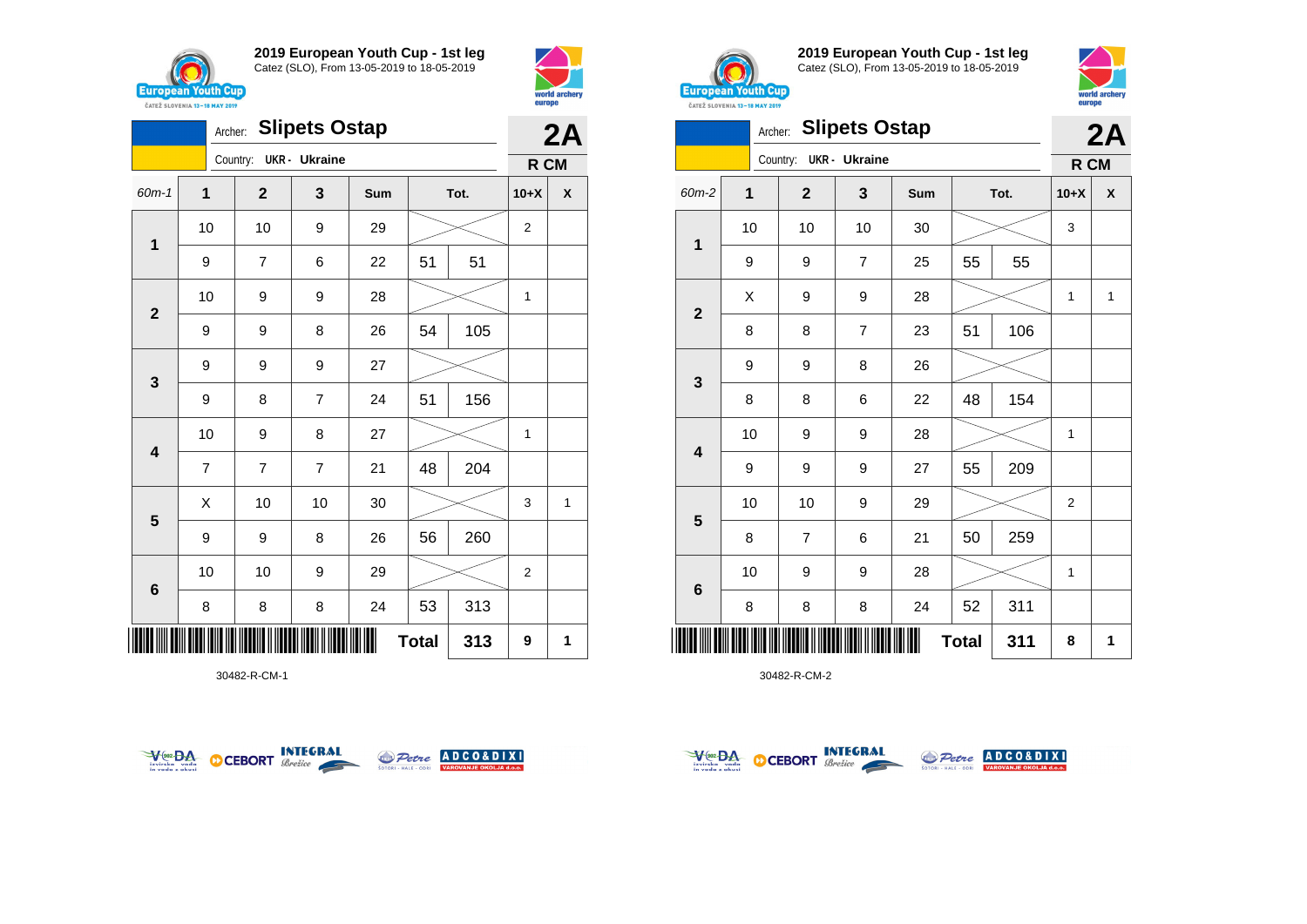





30599-R-CM-1





**2019 European Youth Cup - 1st leg** Catez (SLO), From 13-05-2019 to 18-05-2019



|                         | Archer: |                         |                | <b>Mangerini Alessio</b> |              |      |                | 2B                 |
|-------------------------|---------|-------------------------|----------------|--------------------------|--------------|------|----------------|--------------------|
|                         |         | ITA - Italy<br>Country: |                |                          |              |      | R CM           |                    |
| 60m-2                   | 1       | $\mathbf{2}$            | 3              | Sum                      |              | Tot. | $10+X$         | $\pmb{\mathsf{X}}$ |
| 1                       | Χ       | 10                      | 9              | 29                       |              |      | $\overline{2}$ | $\mathbf{1}$       |
|                         | 9       | 9                       | 9              | 27                       | 56           | 56   |                |                    |
| $\overline{2}$          | 10      | 9                       | 9              | 28                       |              |      | 1              |                    |
|                         | 9       | 9                       | 8              | 26                       | 54           | 110  |                |                    |
| 3                       | 9       | 9                       | 9              | 27                       |              |      |                |                    |
|                         | 9       | 8                       | $\overline{7}$ | 24                       | 51           | 161  |                |                    |
| $\overline{\mathbf{4}}$ | Χ       | 9                       | 9              | 28                       |              |      | $\mathbf{1}$   | $\mathbf{1}$       |
|                         | 9       | 8                       | 8              | 25                       | 53           | 214  |                |                    |
| $\overline{\mathbf{5}}$ | X       | X                       | 10             | 30                       |              |      | 3              | $\overline{2}$     |
|                         | 9       | 9                       | 8              | 26                       | 56           | 270  |                |                    |
| 6                       | 10      | 9                       | 9              | 28                       |              |      | 1              |                    |
|                         | 9       | $\overline{7}$          | 6              | 22                       | 50           | 320  |                |                    |
| Ш                       |         |                         |                |                          | <b>Total</b> | 320  | 8              | 4                  |



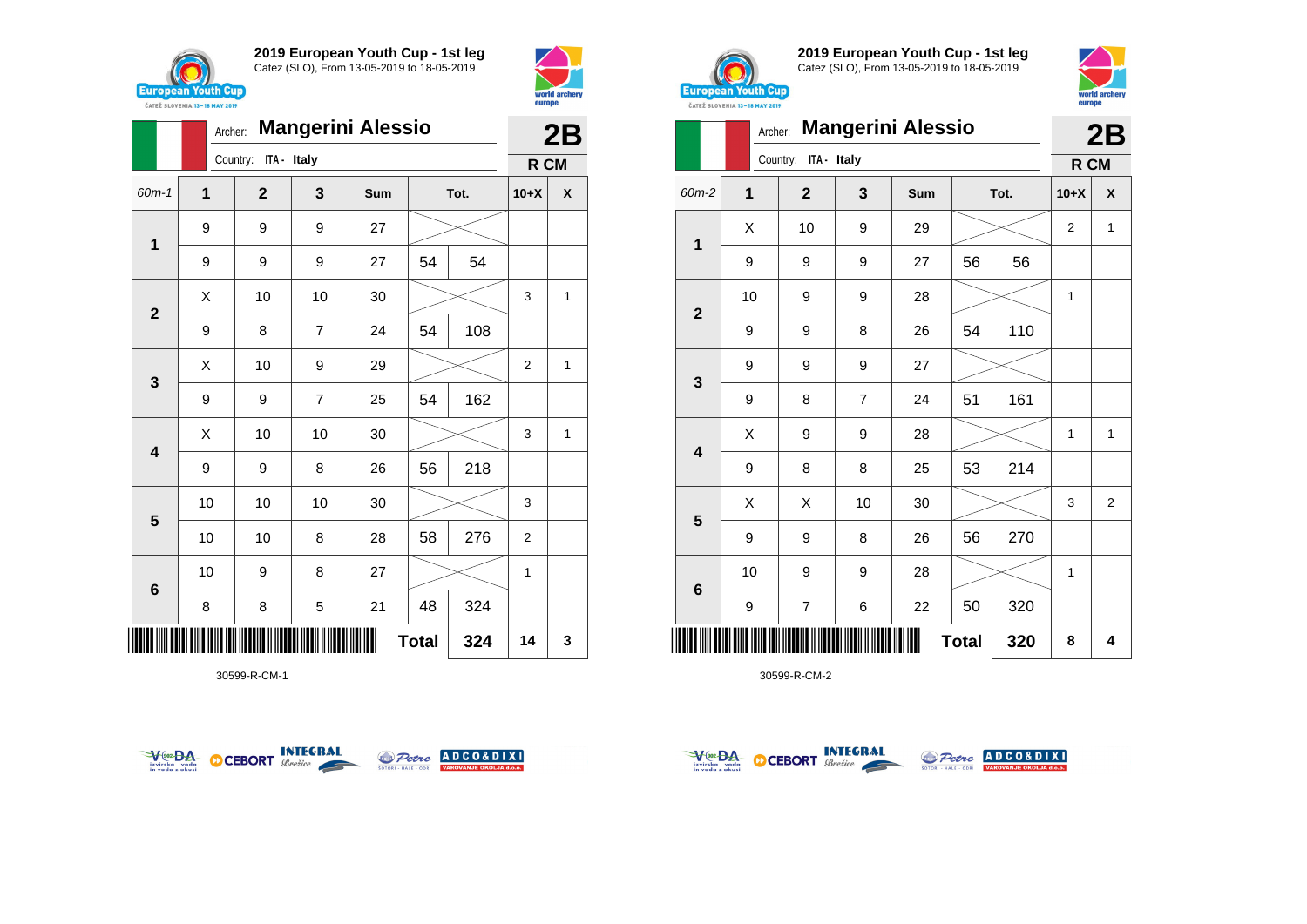



|                         | Archer:        |                       | <b>Dorzhiev Bato</b> |     |              |      |                | 2C |  |
|-------------------------|----------------|-----------------------|----------------------|-----|--------------|------|----------------|----|--|
|                         |                | Country: RUS - Russia |                      |     |              |      | R CM           |    |  |
| $60m-1$                 | 1              | $\mathbf{2}$          | 3                    | Sum |              | Tot. | $10+X$         | χ  |  |
| $\mathbf{1}$            | 10             | 9                     | 8                    | 27  |              |      | 1              |    |  |
|                         | $\overline{7}$ | $\overline{7}$        | $\overline{7}$       | 21  | 48           | 48   |                |    |  |
| $\mathbf{2}$            | 9              | 9                     | 9                    | 27  |              |      |                |    |  |
|                         | 8              | 8                     | $\overline{7}$       | 23  | 50           | 98   |                |    |  |
| $\mathbf{3}$            | 10             | 9                     | 9                    | 28  |              |      | 1              |    |  |
|                         | 9              | 8                     | 6                    | 23  | 51           | 149  |                |    |  |
| $\overline{\mathbf{4}}$ | 10             | 10                    | 9                    | 29  |              |      | $\overline{2}$ |    |  |
|                         | 8              | 8                     | 8                    | 24  | 53           | 202  |                |    |  |
|                         | 10             | 10                    | 9                    | 29  |              |      | $\mathbf{2}$   |    |  |
| 5                       | 8              | 8                     | $\overline{7}$       | 23  | 52           | 254  |                |    |  |
| $6\phantom{1}6$         | 10             | 10                    | 9                    | 29  |              |      | $\overline{2}$ |    |  |
|                         | 9              | 9                     | 8                    | 26  | 55           | 309  |                |    |  |
| ║║║                     |                |                       |                      |     | <b>Total</b> | 309  | 8              | 0  |  |

30404-R-CM-1





**2019 European Youth Cup - 1st leg** Catez (SLO), From 13-05-2019 to 18-05-2019



|              | Archer:     |              | <b>Dorzhiev Bato</b> |     |              |      |                | 2C           |
|--------------|-------------|--------------|----------------------|-----|--------------|------|----------------|--------------|
|              |             | Country:     | RUS - Russia         |     |              |      | R CM           |              |
| 60m-2        | $\mathbf 1$ | $\mathbf{2}$ | 3                    | Sum |              | Tot. | $10+X$         | X            |
| $\mathbf{1}$ | 10          | 9            | $\boldsymbol{9}$     | 28  |              |      | $\mathbf{1}$   |              |
|              | 9           | 9            | 8                    | 26  | 54           | 54   |                |              |
| $\mathbf{2}$ | 10          | 10           | $\boldsymbol{9}$     | 29  |              |      | $\overline{2}$ |              |
|              | 9           | 9            | 8                    | 26  | 55           | 109  |                |              |
|              | X           | 10           | 9                    | 29  |              |      | $\overline{2}$ | $\mathbf{1}$ |
| 3            | 9           | 8            | $\overline{7}$       | 24  | 53           | 162  |                |              |
|              | 10          | 10           | 9                    | 29  |              |      | $\overline{2}$ |              |
| 4            | 9           | 9            | $\boldsymbol{9}$     | 27  | 56           | 218  |                |              |
|              | Χ           | 9            | $\boldsymbol{9}$     | 28  |              |      | $\mathbf{1}$   | $\mathbf 1$  |
| 5            | 8           | 8            | 8                    | 24  | 52           | 270  |                |              |
| 6            | 10          | 9            | $\boldsymbol{9}$     | 28  |              |      | 1              |              |
|              | 9           | 9            | 8                    | 26  | 54           | 324  |                |              |
|              |             |              |                      |     | <b>Total</b> | 324  | 9              | 2            |



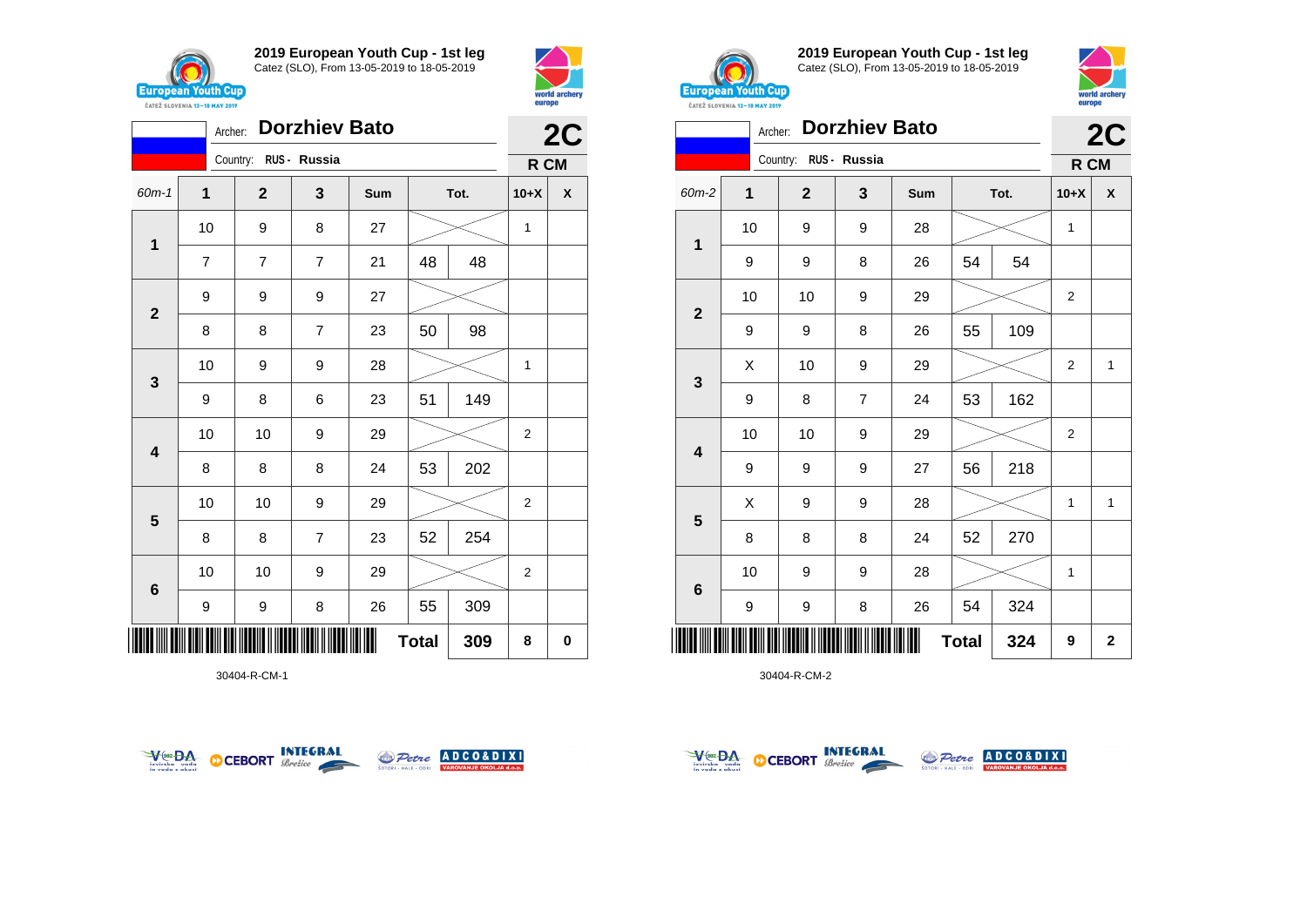



|       | <b>Kupczak Konrad</b><br>Archer:<br>POL - Poland<br>Country:<br>$\mathbf{1}$<br>$\mathbf{2}$<br>3<br>Tot.<br>Sum<br>10<br>9<br>X<br>29<br>$\mathbf{1}$<br>49<br>8<br>49<br>8<br>4<br>20<br>10<br>10<br>9<br>29<br>$\mathbf{2}$<br>99<br>$\overline{7}$<br>50<br>$\overline{7}$<br>$\overline{7}$<br>21 |                |   |    |              |     |                | 2D |
|-------|--------------------------------------------------------------------------------------------------------------------------------------------------------------------------------------------------------------------------------------------------------------------------------------------------------|----------------|---|----|--------------|-----|----------------|----|
|       |                                                                                                                                                                                                                                                                                                        |                |   |    |              |     | R CM           |    |
| 60m-1 |                                                                                                                                                                                                                                                                                                        |                |   |    |              |     | $10+X$         | X  |
|       |                                                                                                                                                                                                                                                                                                        |                |   |    |              |     | $\overline{2}$ | 1  |
|       |                                                                                                                                                                                                                                                                                                        |                |   |    |              |     |                |    |
|       |                                                                                                                                                                                                                                                                                                        |                |   |    |              |     | $\mathbf 2$    |    |
|       |                                                                                                                                                                                                                                                                                                        |                |   |    |              |     |                |    |
| 3     | 10                                                                                                                                                                                                                                                                                                     | 9              | 9 | 28 |              |     | 1              |    |
|       | 8                                                                                                                                                                                                                                                                                                      | $\overline{7}$ | 6 | 21 | 49           | 148 |                |    |
| 4     | 9                                                                                                                                                                                                                                                                                                      | 9              | 9 | 27 |              |     |                |    |
|       | 9                                                                                                                                                                                                                                                                                                      | 6              | 6 | 21 | 48           | 196 |                |    |
| 5     | 10                                                                                                                                                                                                                                                                                                     | 10             | 9 | 29 |              |     | $\overline{c}$ |    |
|       | 8                                                                                                                                                                                                                                                                                                      | 8              | 7 | 23 | 52           | 248 |                |    |
| 6     | 10                                                                                                                                                                                                                                                                                                     | 9              | 9 | 28 |              |     | 1              |    |
|       | 9                                                                                                                                                                                                                                                                                                      | 8              | 8 | 25 | 53           | 301 |                |    |
|       |                                                                                                                                                                                                                                                                                                        |                |   |    | <b>Total</b> | 301 | 8              | 1  |

30502-R-CM-1





**2019 European Youth Cup - 1st leg** Catez (SLO), From 13-05-2019 to 18-05-2019



|                         | Archer:        |                |                | <b>Kupczak Konrad</b> |              |      | 2D           |   |
|-------------------------|----------------|----------------|----------------|-----------------------|--------------|------|--------------|---|
|                         |                | Country:       | POL - Poland   |                       |              |      | R CM         |   |
| 60m-2                   | 1              | $\overline{2}$ | 3              | Sum                   |              | Tot. | $10+X$       | X |
|                         | 10             | 10             | 10             | 30                    |              |      | 3            |   |
| 1                       | 8              | 7              | 5              | 20                    | 50           | 50   |              |   |
|                         | 10             | 9              | 9              | 28                    |              |      | $\mathbf{1}$ |   |
| $\overline{\mathbf{2}}$ | 9              | 9              | 8              | 26                    | 54           | 104  |              |   |
|                         | 10             | 9              | 9              | 28                    |              |      | 1            |   |
| 3                       | 9              | 8              | 5              | 22                    | 50           | 154  |              |   |
|                         | Χ              | 9              | $\overline{7}$ | 26                    |              |      | 1            | 1 |
| 4                       | $\overline{7}$ | 6              | 5              | 18                    | 44           | 198  |              |   |
|                         | 10             | 9              | 8              | 27                    |              |      | 1            |   |
| 5                       | $\overline{7}$ | 6              | 6              | 19                    | 46           | 244  |              |   |
|                         | 10             | 9              | 9              | 28                    |              |      | 1            |   |
| 6                       | 6              | 5              | M              | 11                    | 39           | 283  |              |   |
| ║║                      |                |                |                |                       | <b>Total</b> | 283  | 8            | 1 |



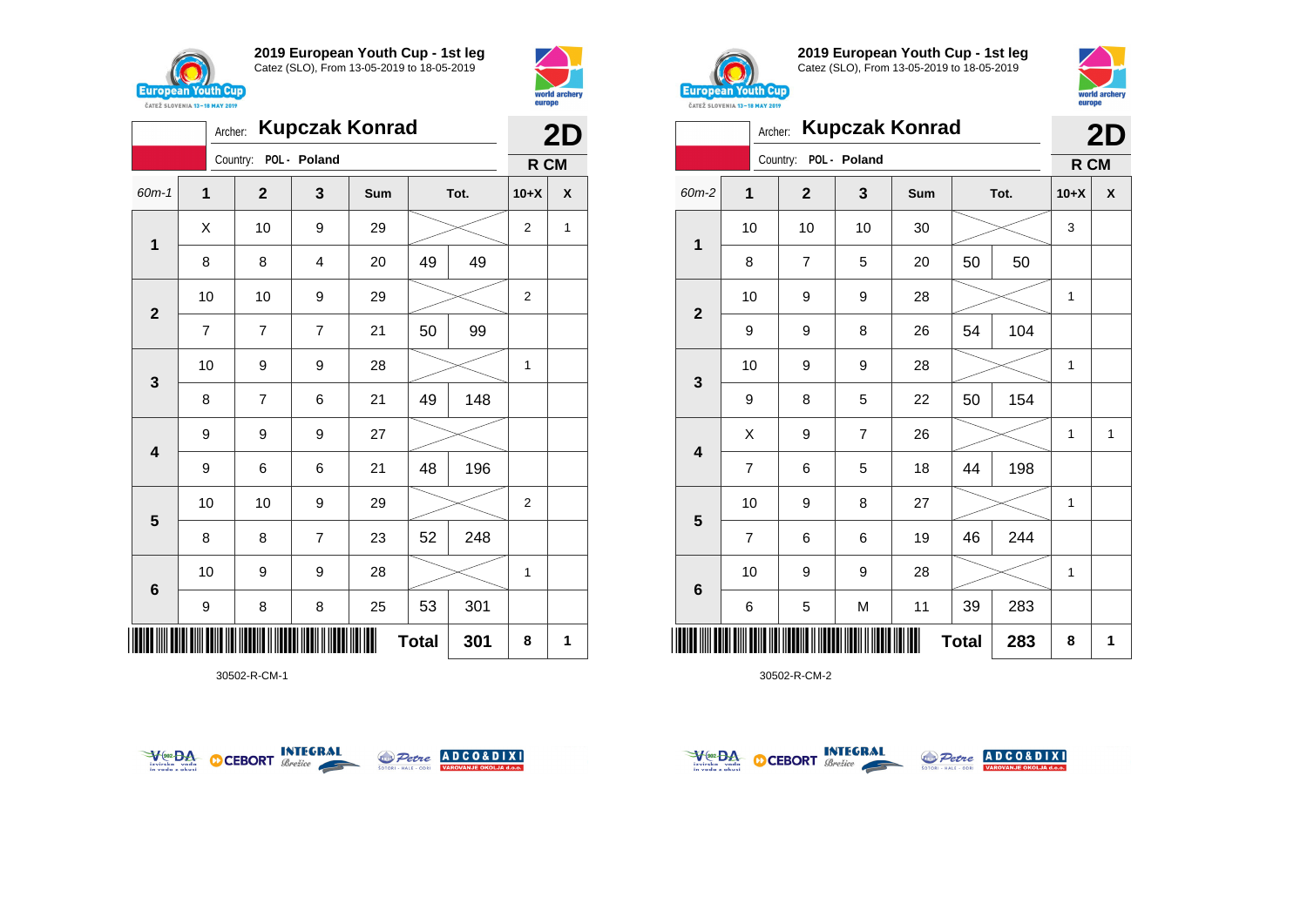



|                         | <b>Smirnov Oleksii</b><br>Archer: |                        |                |        |              |     |      |   |
|-------------------------|-----------------------------------|------------------------|----------------|--------|--------------|-----|------|---|
|                         |                                   | Country: UKR - Ukraine |                |        |              |     | R CM |   |
| 60m-1                   | $\mathbf 1$                       | $\mathbf 2$            | 3              | Sum    | Tot.         |     |      | χ |
| $\mathbf 1$             | 10                                | 9                      | 9              | 28     |              |     | 1    |   |
|                         | 8                                 | 7                      | $\overline{7}$ | 22     | 50           | 50  |      |   |
| $\mathbf{2}$            | 9                                 | 9                      | 9              | 27     |              |     |      |   |
|                         | 9                                 | 8                      | 8              | 25     | 52           | 102 |      |   |
| $\mathbf{3}$            | Χ                                 | 10                     | 10             | $30\,$ |              |     | 3    | 1 |
|                         | 9                                 | 9                      | 9              | 27     | 57           | 159 |      |   |
| $\overline{\mathbf{4}}$ | 9                                 | 9                      | 9              | 27     |              |     |      |   |
|                         | 8                                 | 8                      | $\overline{7}$ | 23     | 50           | 209 |      |   |
| $\overline{\mathbf{5}}$ | 9                                 | 9                      | 9              | 27     |              |     |      |   |
|                         | 9                                 | 8                      | 8              | 25     | 52           | 261 |      |   |
| $\bf 6$                 | 10                                | 9                      | 9              | 28     |              |     | 1    |   |
|                         | 8                                 | 8                      | 8              | 24     | 52           | 313 |      |   |
| ║║║                     |                                   |                        |                |        | <b>Total</b> | 313 | 5    | 1 |

30480-R-CM-1





**2019 European Youth Cup - 1st leg** Catez (SLO), From 13-05-2019 to 18-05-2019



|                 | Archer:      |             |                         | <b>Smirnov Oleksii</b> |              |      |              | 3A           |
|-----------------|--------------|-------------|-------------------------|------------------------|--------------|------|--------------|--------------|
|                 |              | Country:    | <b>UKR- Ukraine</b>     |                        |              |      | R CM         |              |
| 60m-2           | $\mathbf{1}$ | $\mathbf 2$ | 3                       | Sum                    |              | Tot. | $10+X$       | X            |
|                 | 10           | 9           | 9                       | 28                     |              |      | $\mathbf{1}$ |              |
| $\mathbf{1}$    | 8            | 8           | 8                       | 24                     | 52           | 52   |              |              |
|                 | 10           | 9           | $\boldsymbol{9}$        | 28                     |              |      | 1            |              |
| $\overline{2}$  | 8            | 8           | $\overline{7}$          | 23                     | 51           | 103  |              |              |
|                 | 10           | 9           | 9                       | 28                     |              |      | 1            |              |
| 3               | 8            | 8           | 8                       | 24                     | 52           | 155  |              |              |
|                 | X            | 9           | 8                       | 27                     |              |      | 1            | $\mathbf{1}$ |
| 4               | 8            | 7           | $\overline{7}$          | 22                     | 49           | 204  |              |              |
|                 | 10           | 10          | 10                      | 30                     |              |      | 3            |              |
| 5               | 9            | 9           | 9                       | 27                     | 57           | 261  |              |              |
|                 | 10           | 10          | 10                      | 30                     |              |      | 3            |              |
| $6\phantom{1}6$ | 8            | 8           | $\overline{\mathbf{7}}$ | 23                     | 53           | 314  |              |              |
| ║               |              |             |                         |                        | <b>Total</b> | 314  | 10           | 1            |



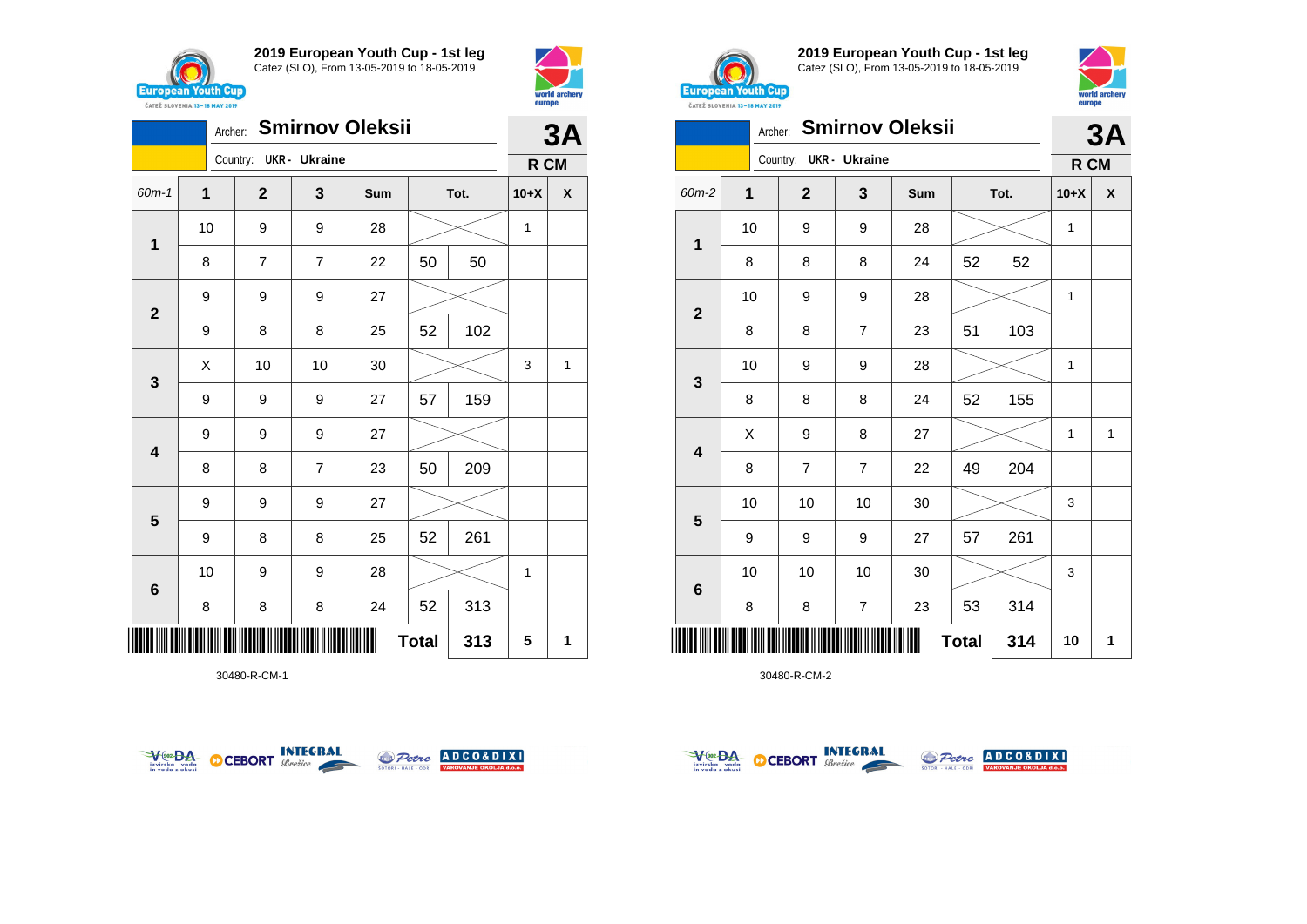





22816-R-CM-1





**2019 European Youth Cup - 1st leg** Catez (SLO), From 13-05-2019 to 18-05-2019



|                         | <b><i>UAILL SLUVERIA 13"10 MAT 2017</i></b> |                         |                |                          |              |      |        |    |
|-------------------------|---------------------------------------------|-------------------------|----------------|--------------------------|--------------|------|--------|----|
|                         | Archer:                                     |                         |                | <b>Gregori Francesco</b> |              |      |        | 3B |
|                         |                                             | ITA - Italy<br>Country: |                |                          |              |      | R CM   |    |
| 60m-2                   | 1                                           | $\overline{\mathbf{2}}$ | 3              | Sum                      |              | Tot. | $10+X$ | X  |
|                         | 9                                           | 8                       | 8              | 25                       |              |      |        |    |
| $\mathbf{1}$            | 8                                           | 8                       | $\overline{7}$ | 23                       | 48           | 48   |        |    |
|                         | 10                                          | 10                      | 10             | 30                       |              |      | 3      |    |
| $\mathbf{2}$            | 10                                          | 9                       | 8              | 27                       | 57           | 105  | 1      |    |
|                         | Χ                                           | Χ                       | 10             | 30                       |              |      | 3      | 2  |
| 3                       | 10                                          | 9                       | 6              | 25                       | 55           | 160  | 1      |    |
|                         | X                                           | 9                       | 9              | 28                       |              |      | 1      | 1  |
| $\overline{\mathbf{4}}$ | 9                                           | 8                       | $\overline{7}$ | 24                       | 52           | 212  |        |    |
|                         | 9                                           | 9                       | 9              | 27                       |              |      |        |    |
| 5                       | 8                                           | $\overline{7}$          | 5              | 20                       | 47           | 259  |        |    |
|                         | 10                                          | 10                      | 10             | 30                       |              |      | 3      |    |
| 6                       | 9                                           | 8                       | 8              | 25                       | 55           | 314  |        |    |
| ║║║                     |                                             |                         |                |                          | <b>Total</b> | 314  | 12     | 3  |



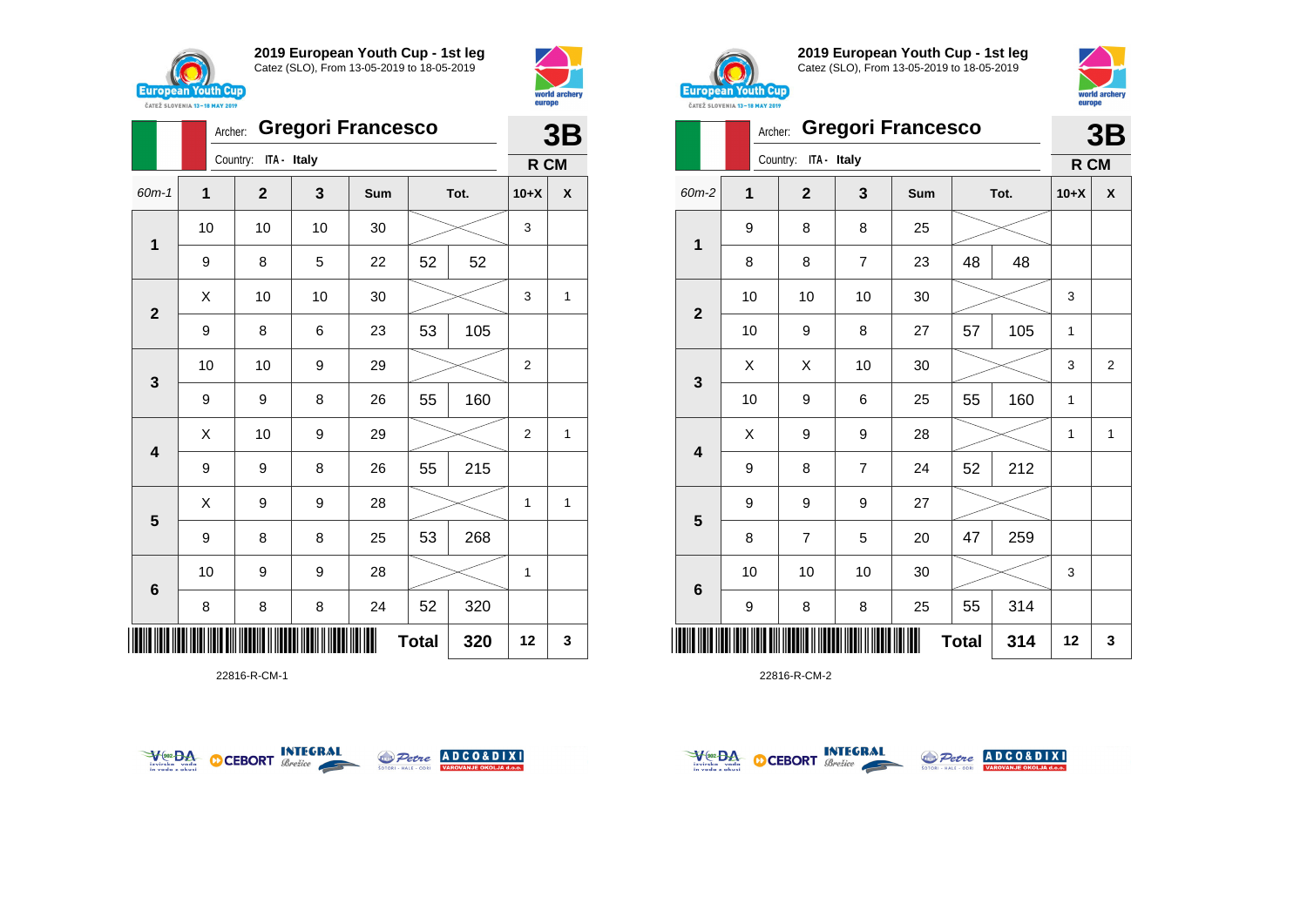



| <b>Valikov Mikhail</b><br>Archer: |                     |                       |                |     |    |      |                | 3C |
|-----------------------------------|---------------------|-----------------------|----------------|-----|----|------|----------------|----|
|                                   |                     | Country: RUS - Russia |                |     |    |      | R CM           |    |
| $60m-1$                           | 1                   | $\overline{2}$        | 3              | Sum |    | Tot. | $10+X$         | X  |
| $\mathbf 1$                       | 10                  | 9                     | 8              | 27  |    |      | 1              |    |
|                                   | 8                   | 8                     | 6              | 22  | 49 | 49   |                |    |
| $\mathbf{2}$                      | 10                  | 10                    | 9              | 29  |    |      | $\overline{c}$ |    |
|                                   | 9                   | 8                     | $\overline{7}$ | 24  | 53 | 102  |                |    |
| $\mathbf{3}$                      | 10                  | 10                    | 8              | 28  |    |      | $\overline{2}$ |    |
|                                   | 8                   | $\overline{7}$        | $\overline{7}$ | 22  | 50 | 152  |                |    |
| 4                                 | 10                  | 9                     | 8              | 27  |    |      | 1              |    |
|                                   | 8                   | 8                     | 8              | 24  | 51 | 203  |                |    |
|                                   | 10                  | 8                     | 8              | 26  |    |      | 1              |    |
| $\overline{\mathbf{5}}$           | 8                   | $\overline{7}$        | 6              | 21  | 47 | 250  |                |    |
| $6\phantom{1}$                    | 10                  | 10                    | 10             | 30  |    |      | 3              |    |
|                                   | 10                  | 9                     | 9              | 28  | 58 | 308  | 1              |    |
| ║║║                               | 308<br><b>Total</b> |                       |                |     |    |      |                |    |

23279-R-CM-1





**2019 European Youth Cup - 1st leg** Catez (SLO), From 13-05-2019 to 18-05-2019



|                 | <b>Valikov Mikhail</b><br>Archer: |                       |                |     |              |      |                | 3C           |  |
|-----------------|-----------------------------------|-----------------------|----------------|-----|--------------|------|----------------|--------------|--|
|                 |                                   | Country: RUS - Russia |                |     |              |      | R CM           |              |  |
| 60m-2           | $\overline{1}$                    | $\overline{2}$        | 3              | Sum |              | Tot. | $10+X$         | X            |  |
| 1               | 9                                 | 9                     | 8              | 26  |              |      |                |              |  |
|                 | 8                                 | 8                     | $\overline{7}$ | 23  | 49           | 49   |                |              |  |
| $\overline{2}$  | 9                                 | 9                     | 9              | 27  |              |      |                |              |  |
|                 | $\overline{7}$                    | $\overline{7}$        | $\overline{7}$ | 21  | 48           | 97   |                |              |  |
|                 | X                                 | 10                    | 9              | 29  |              |      | $\overline{2}$ | $\mathbf{1}$ |  |
| 3               | 9                                 | 8                     | 8              | 25  | 54           | 151  |                |              |  |
| 4               | 10                                | 8                     | 8              | 26  |              |      | 1              |              |  |
|                 | 8                                 | $\overline{7}$        | $\overline{7}$ | 22  | 48           | 199  |                |              |  |
|                 | 9                                 | 9                     | 9              | 27  |              |      |                |              |  |
| $5\phantom{1}$  | 8                                 | 8                     | $\overline{7}$ | 23  | 50           | 249  |                |              |  |
| $6\phantom{1}6$ | 10                                | 10                    | 10             | 30  |              |      | 3              |              |  |
|                 | 8                                 | 8                     | 7              | 23  | 53           | 302  |                |              |  |
| IIII            |                                   |                       |                |     | <b>Total</b> | 302  | 6              | 1            |  |



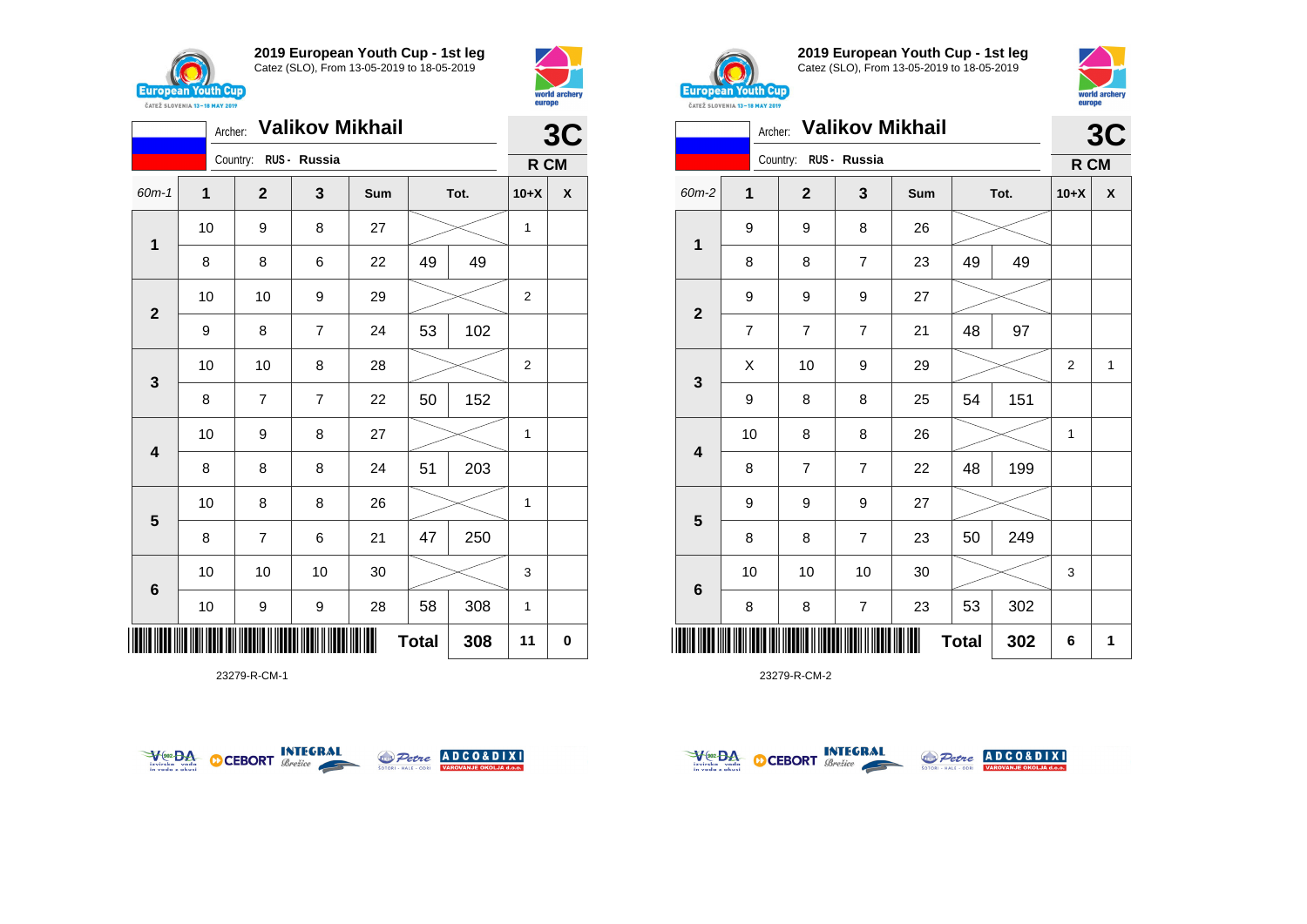





30499-R-CM-1





**2019 European Youth Cup - 1st leg** Catez (SLO), From 13-05-2019 to 18-05-2019



|              | <b>Trzopek Marek</b><br>Archer: |                |                         |     |              |      |                |             |
|--------------|---------------------------------|----------------|-------------------------|-----|--------------|------|----------------|-------------|
|              |                                 | Country:       | POL - Poland            |     |              |      | R CM           |             |
| 60m-2        | $\mathbf{1}$                    | $\mathbf{2}$   | 3                       | Sum |              | Tot. | $10+X$         | X           |
| 1            | 10                              | 8              | 8                       | 26  |              |      | 1              |             |
|              | 8                               | $\overline{7}$ | 7                       | 22  | 48           | 48   |                |             |
| $\mathbf{2}$ | 10                              | 10             | 9                       | 29  |              |      | $\overline{2}$ |             |
|              | 9                               | 8              | 6                       | 23  | 52           | 100  |                |             |
|              | 9                               | 9              | 8                       | 26  |              |      |                |             |
| 3            | 8                               | 8              | 6                       | 22  | 48           | 148  |                |             |
| 4            | Χ                               | 8              | 8                       | 26  |              |      | $\mathbf{1}$   | 1           |
|              | 8                               | 8              | $\overline{7}$          | 23  | 49           | 197  |                |             |
|              | Χ                               | 10             | 9                       | 29  |              |      | 2              | 1           |
| 5            | 9                               | $\overline{7}$ | 3                       | 19  | 48           | 245  |                |             |
|              | 9                               | 8              | 8                       | 25  |              |      |                |             |
| 6            | 8                               | $\overline{7}$ | $\overline{\mathbf{7}}$ | 22  | 47           | 292  |                |             |
| Ш            |                                 |                |                         |     | <b>Total</b> | 292  | 6              | $\mathbf 2$ |



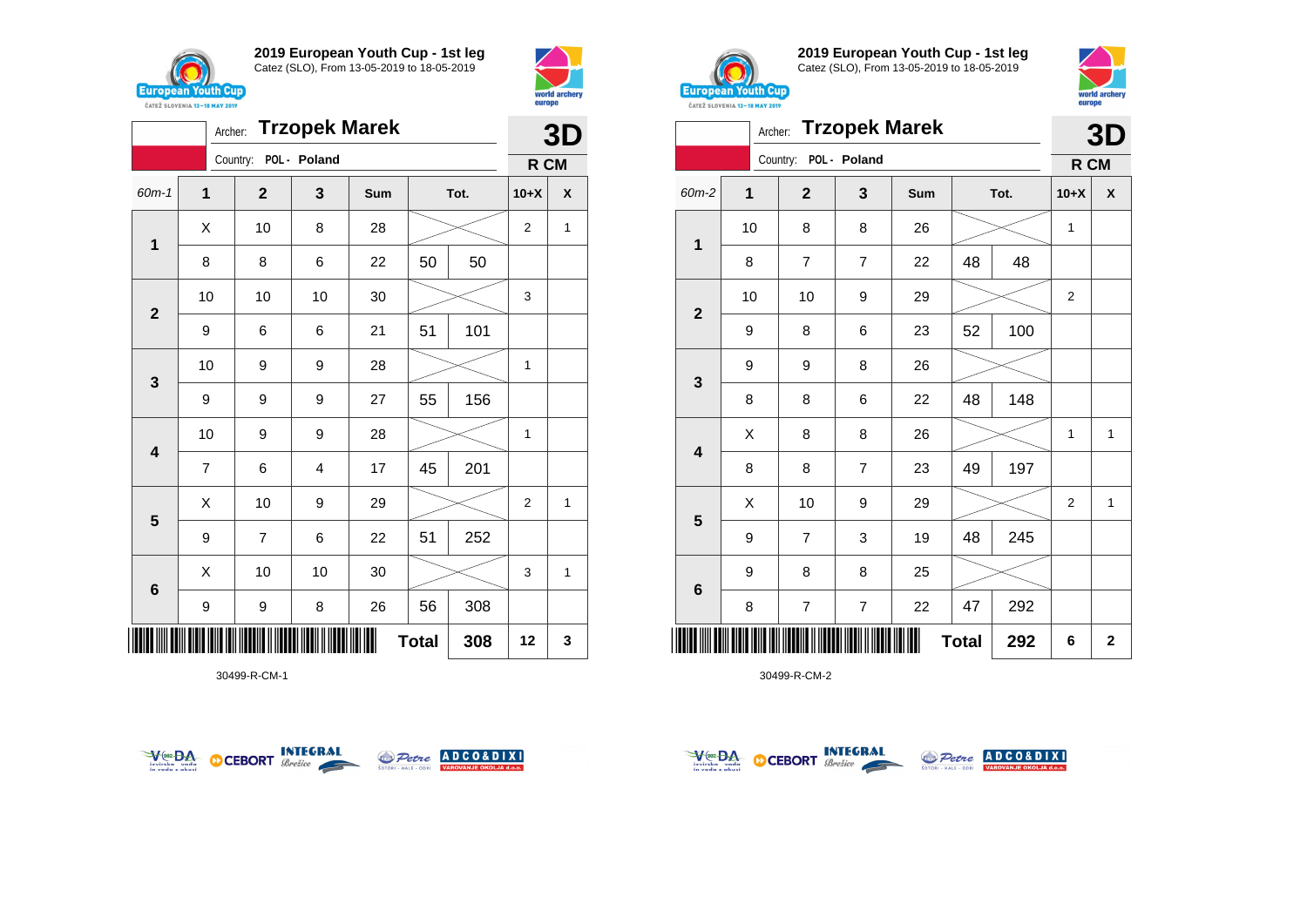



|                         | <b>Boryk Maksym</b><br>Archer:      |  |              |                      |     |              |      |                | 4Α       |  |
|-------------------------|-------------------------------------|--|--------------|----------------------|-----|--------------|------|----------------|----------|--|
|                         |                                     |  | Country:     | <b>UKR</b> - Ukraine |     |              |      | R CM           |          |  |
| 60m-1                   | 1                                   |  | $\mathbf{2}$ | 3                    | Sum |              | Tot. | $10+X$         | X        |  |
| 1                       | 10                                  |  | 10           | 9                    | 29  |              |      | $\overline{2}$ |          |  |
|                         | 9                                   |  | 9            | $\overline{7}$       | 25  | 54           | 54   |                |          |  |
| $\overline{2}$          | 10                                  |  | 10           | 9                    | 29  |              |      | $\overline{2}$ |          |  |
|                         | 8                                   |  | 8            | $\overline{7}$       | 23  | 52           | 106  |                |          |  |
| 3                       | 10                                  |  | 10           | 10                   | 30  |              |      | 3              |          |  |
|                         | 9                                   |  | 8            | 8                    | 25  | 55           | 161  |                |          |  |
| $\overline{\mathbf{4}}$ | 9                                   |  | 9            | 8                    | 26  |              |      |                |          |  |
|                         | 8                                   |  | 8            | 8                    | 24  | 50           | 211  |                |          |  |
| 5                       | X                                   |  | 10           | 10                   | 30  |              |      | 3              | 1        |  |
|                         | 10                                  |  | 8            | $\overline{7}$       | 25  | 55           | 266  | 1              |          |  |
| $6\phantom{1}6$         | 9                                   |  | 9            | 9                    | 27  |              |      |                |          |  |
|                         | 8                                   |  | 8            | $\overline{7}$       | 23  | 50           | 316  |                |          |  |
| III                     |                                     |  |              |                      |     | <b>Total</b> | 316  | 11             | Ħ        |  |
|                         | <b>Signed Total</b><br>30579-R-CM-1 |  |              |                      |     |              | 316  | 0              | $\bf{0}$ |  |



**2019 European Youth Cup - 1st leg** Catez (SLO), From 13-05-2019 to 18-05-2019



|              | Archer:        |              | <b>Boryk Maksym</b> |     |              |      | 4A             |              |
|--------------|----------------|--------------|---------------------|-----|--------------|------|----------------|--------------|
|              |                | Country:     | UKR - Ukraine       |     |              |      | R CM           |              |
| 60m-2        | $\overline{1}$ | $\mathbf{2}$ | 3                   | Sum |              | Tot. | $10+X$         | X            |
|              | Χ              | 10           | 9                   | 29  |              |      | 2              | 1            |
| 1            | 8              | 8            | 8                   | 24  | 53           | 53   |                |              |
|              | Χ              | 9            | 9                   | 28  |              |      | 1              | 1            |
| $\mathbf{2}$ | 9              | 8            | 8                   | 25  | 53           | 106  |                |              |
|              | 9              | 9            | 9                   | 27  |              |      |                |              |
| 3            | 8              | 7            | 7                   | 22  | 49           | 155  |                |              |
|              | Χ              | 9            | 9                   | 28  |              |      | $\overline{1}$ | $\mathbf{1}$ |
| 4            | 9              | 8            | 6                   | 23  | 51           | 206  |                |              |
|              | 9              | 9            | 9                   | 27  |              |      |                |              |
| 5            | 9              | 9            | 8                   | 26  | 53           | 259  |                |              |
|              | 9              | 8            | 8                   | 25  |              |      |                |              |
| 6            | 8              | 8            | 8                   | 24  | 49           | 308  |                |              |
|              |                |              |                     |     | <b>Total</b> | 308  | 4              | 3            |







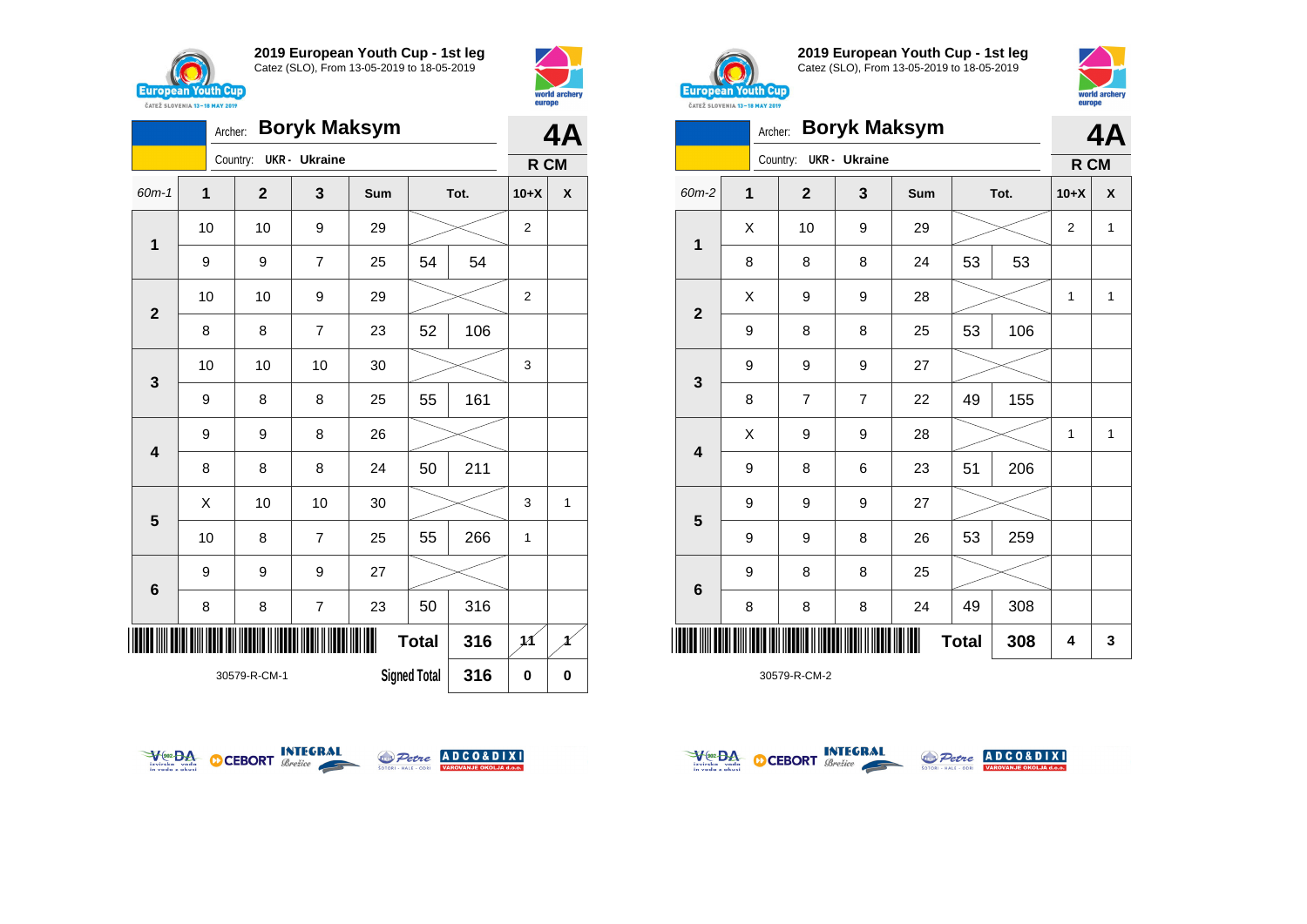







**6**

**2019 European Youth Cup - 1st leg** Catez (SLO), From 13-05-2019 to 18-05-2019



|                                                                                                                                                                                                                                                                                                                                                                                                                                                                                              |   |   |    |    |    |     | europe | world archery  |
|----------------------------------------------------------------------------------------------------------------------------------------------------------------------------------------------------------------------------------------------------------------------------------------------------------------------------------------------------------------------------------------------------------------------------------------------------------------------------------------------|---|---|----|----|----|-----|--------|----------------|
|                                                                                                                                                                                                                                                                                                                                                                                                                                                                                              |   |   |    |    |    |     |        | 4B             |
| <b>European Youth Cup)</b><br>ČATEŽ SLOVENIA 13-18 MAY 2019<br><b>Balsamo Matteo</b><br>Archer:<br>Country: ITA - Italy<br>$\mathbf 1$<br>$\mathbf{2}$<br>3<br>Sum<br>Tot.<br>10<br>10<br>10<br>30<br>$\mathbf{1}$<br>10<br>56<br>9<br>$\overline{7}$<br>26<br>56<br>X<br>X<br>10<br>30<br>$\overline{2}$<br>114<br>58<br>10<br>9<br>28<br>9<br>X<br>9<br>9<br>28<br>3<br>166<br>9<br>52<br>9<br>6<br>24<br>X<br>10<br>10<br>30<br>$\overline{\mathbf{4}}$<br>223<br>9<br>57<br>9<br>9<br>27 |   |   |    |    |    |     | R CM   |                |
| 60m-2                                                                                                                                                                                                                                                                                                                                                                                                                                                                                        |   |   |    |    |    |     | $10+X$ | X              |
|                                                                                                                                                                                                                                                                                                                                                                                                                                                                                              |   |   |    |    |    |     | 3      |                |
|                                                                                                                                                                                                                                                                                                                                                                                                                                                                                              |   |   |    |    |    |     | 1      |                |
|                                                                                                                                                                                                                                                                                                                                                                                                                                                                                              |   |   |    |    |    |     | 3      | 2              |
|                                                                                                                                                                                                                                                                                                                                                                                                                                                                                              |   |   |    |    |    |     | 1      |                |
|                                                                                                                                                                                                                                                                                                                                                                                                                                                                                              |   |   |    |    |    |     | 1      | 1              |
|                                                                                                                                                                                                                                                                                                                                                                                                                                                                                              |   |   |    |    |    |     |        |                |
|                                                                                                                                                                                                                                                                                                                                                                                                                                                                                              |   |   |    |    |    |     | 3      | 1              |
|                                                                                                                                                                                                                                                                                                                                                                                                                                                                                              |   |   |    |    |    |     |        |                |
|                                                                                                                                                                                                                                                                                                                                                                                                                                                                                              | X | 9 | 8  | 27 |    |     | 1      | $\mathbf{1}$   |
| 5                                                                                                                                                                                                                                                                                                                                                                                                                                                                                            | 8 | 8 | 8  | 24 | 51 | 274 |        |                |
|                                                                                                                                                                                                                                                                                                                                                                                                                                                                                              | Χ | X | 10 | 30 |    |     | 3      | $\overline{2}$ |





9 | 8 | 7 | 24 | 54 | 328





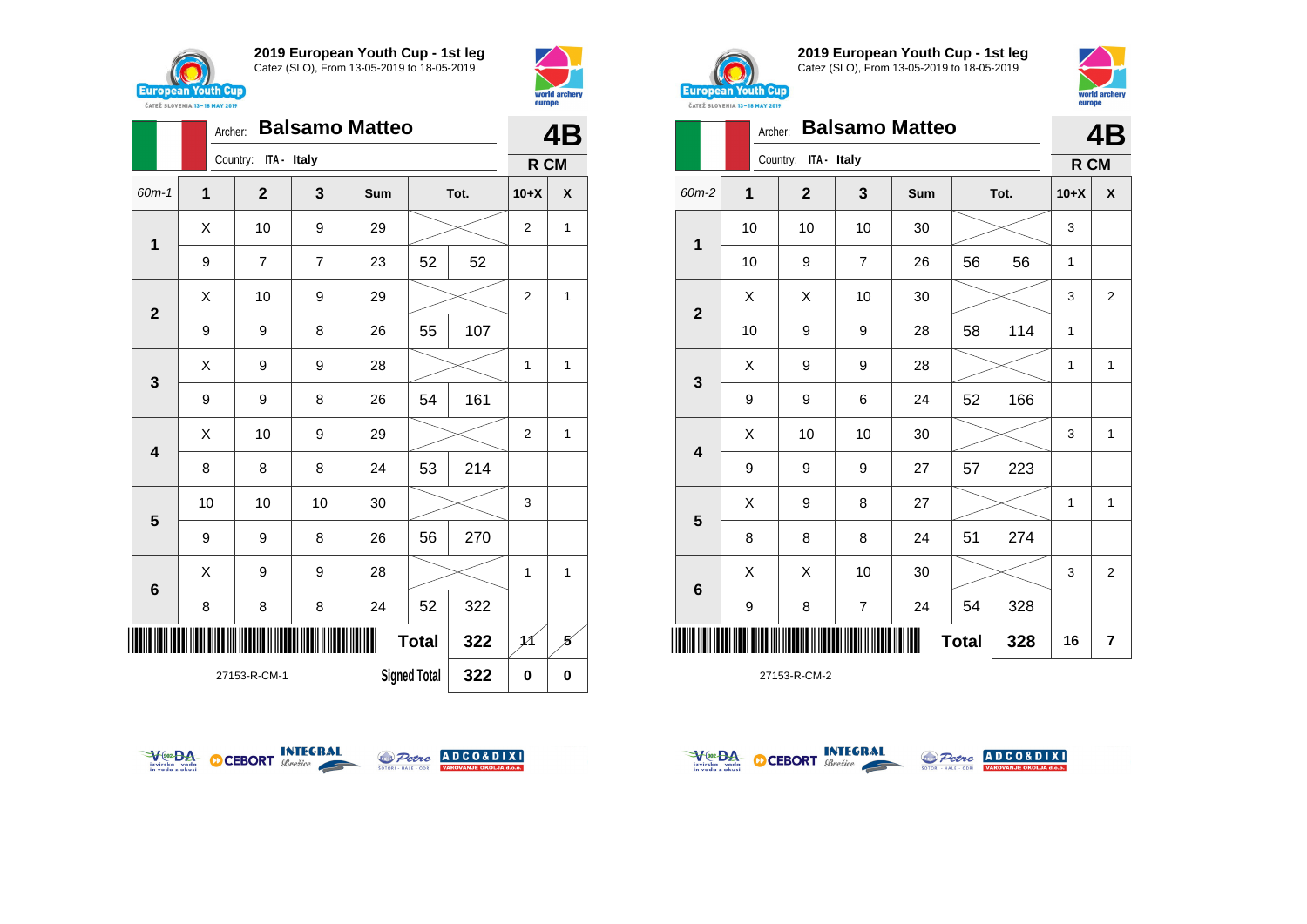



| <b>Osorov Buianto</b><br>Archer: |                                            |              |              |     |              |      |                | 4C       |  |
|----------------------------------|--------------------------------------------|--------------|--------------|-----|--------------|------|----------------|----------|--|
|                                  |                                            | Country:     | RUS - Russia |     |              |      | R CM           |          |  |
| 60m-1                            | 1                                          | $\mathbf{2}$ | 3            | Sum |              | Tot. | $10+X$         | X        |  |
| $\mathbf 1$                      | Χ                                          | 10           | 10           | 30  |              |      | 3              | 1        |  |
|                                  | 9                                          | 8            | 8            | 25  | 55           | 55   |                |          |  |
| $\mathbf{2}$                     | Χ                                          | 10           | 10           | 30  |              |      | 3              | 1        |  |
|                                  | 9                                          | 9            | 9            | 27  | 57           | 112  |                |          |  |
| 3                                | Χ                                          | 10           | 10           | 30  |              |      | 3              | 1        |  |
|                                  | 9                                          | 9            | 8            | 26  | 56           | 168  |                |          |  |
| $\overline{\mathbf{4}}$          | Χ                                          | 10           | 9            | 29  |              |      | $\overline{2}$ | 1        |  |
|                                  | 8                                          | 8            | 8            | 24  | 53           | 221  |                |          |  |
| 5                                | 10                                         | 10           | 10           | 30  |              |      | 3              |          |  |
|                                  | 9                                          | 9            | 9            | 27  | 57           | 278  |                |          |  |
| $6\phantom{1}6$                  | X                                          | 10           | 10           | 30  |              |      | 3              | 1        |  |
|                                  | 9                                          | 8            | 8            | 25  | 55           | 333  |                |          |  |
| ║║║                              |                                            |              |              |     | <b>Total</b> | 333  | 1Á             | 5        |  |
|                                  | 333<br><b>Signed Total</b><br>30507-R-CM-1 |              |              |     |              |      |                | $\bf{0}$ |  |



**2019 European Youth Cup - 1st leg** Catez (SLO), From 13-05-2019 to 18-05-2019



|                         | <b><i>UAILL SLUVERIA 13"10 MAT 4017</i></b> |             |                |                       |              |      |                |              |  |
|-------------------------|---------------------------------------------|-------------|----------------|-----------------------|--------------|------|----------------|--------------|--|
|                         | Archer:                                     |             |                | <b>Osorov Buianto</b> |              |      |                | 4C           |  |
|                         |                                             | Country:    | RUS - Russia   |                       |              |      | R CM           |              |  |
| 60m-2                   | 1                                           | $\mathbf 2$ | 3              | Sum                   |              | Tot. | $10+X$         | X            |  |
| 1                       | 10                                          | 10          | 10             | 30                    |              |      | 3              |              |  |
|                         | 9                                           | 8           | 6              | 23                    | 53           | 53   |                |              |  |
| $\mathbf{2}$            | 10                                          | 10          | 9              | 29                    |              |      | 2              |              |  |
|                         | 9                                           | 9           | 8              | 26                    | 55           | 108  |                |              |  |
|                         | X                                           | 10          | 9              | 29                    |              |      | $\overline{2}$ | $\mathbf{1}$ |  |
| 3                       | 9                                           | 8           | $\overline{7}$ | 24                    | 53           | 161  |                |              |  |
| $\overline{\mathbf{4}}$ | 10                                          | 10          | 9              | 29                    |              |      | $\overline{2}$ |              |  |
|                         | 9                                           | 8           | $\overline{7}$ | 24                    | 53           | 214  |                |              |  |
|                         | Χ                                           | 10          | 9              | 29                    |              |      | 2              | 1            |  |
| 5                       | 9                                           | 9           | 9              | 27                    | 56           | 270  |                |              |  |
|                         | X                                           | 9           | 9              | 28                    |              |      | 1              | $\mathbf{1}$ |  |
| $\bf 6$                 | 9                                           | 9           | 8              | 26                    | 54           | 324  |                |              |  |
|                         |                                             |             |                |                       | <b>Total</b> | 324  | 12             | 3            |  |
|                         |                                             |             |                |                       |              |      |                |              |  |







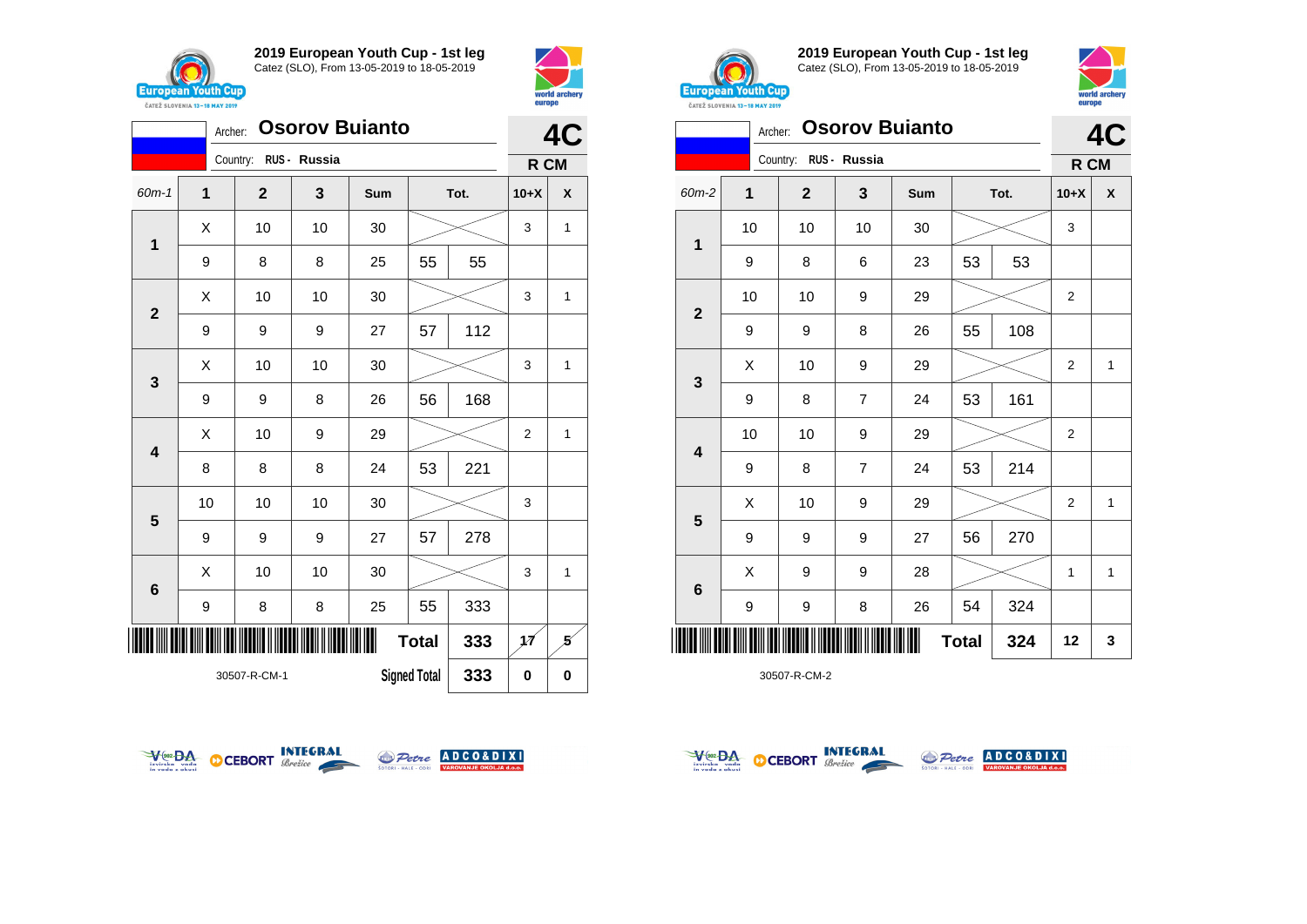







**2019 European Youth Cup - 1st leg** Catez (SLO), From 13-05-2019 to 18-05-2019



|                         | Archer: |                |                         | Chojecki Mi?osz |              |      |              | 4D |
|-------------------------|---------|----------------|-------------------------|-----------------|--------------|------|--------------|----|
|                         |         | Country:       | POL - Poland            |                 |              |      | R CM         |    |
| 60m-2                   | 1       | $\mathbf{2}$   | 3                       | Sum             |              | Tot. | $10+X$       | X  |
|                         | 10      | 9              | 9                       | 28              |              |      | $\mathbf{1}$ |    |
| 1                       | 9       | 8              | 8                       | 25              | 53           | 53   |              |    |
|                         | 10      | 9              | 9                       | 28              |              |      | 1            |    |
| $\mathbf{2}$            | 8       | $\overline{7}$ | 7                       | 22              | 50           | 103  |              |    |
|                         | 10      | 9              | 9                       | 28              |              |      | 1            |    |
| 3                       | 8       | 8              | $\overline{7}$          | 23              | 51           | 154  |              |    |
|                         | 9       | 8              | 8                       | 25              |              |      |              |    |
| $\overline{\mathbf{4}}$ | 8       | $\overline{7}$ | 6                       | 21              | 46           | 200  |              |    |
|                         | 10      | 9              | 9                       | 28              |              |      | $\mathbf{1}$ |    |
| 5                       | 8       | 8              | $\overline{7}$          | 23              | 51           | 251  |              |    |
|                         | 9       | 9              | 9                       | 27              |              |      |              |    |
| 6                       | 9       | 8              | $\overline{\mathbf{7}}$ | 24              | 51           | 302  |              |    |
| Ш                       |         |                |                         |                 | <b>Total</b> | 302  | 4            | 0  |







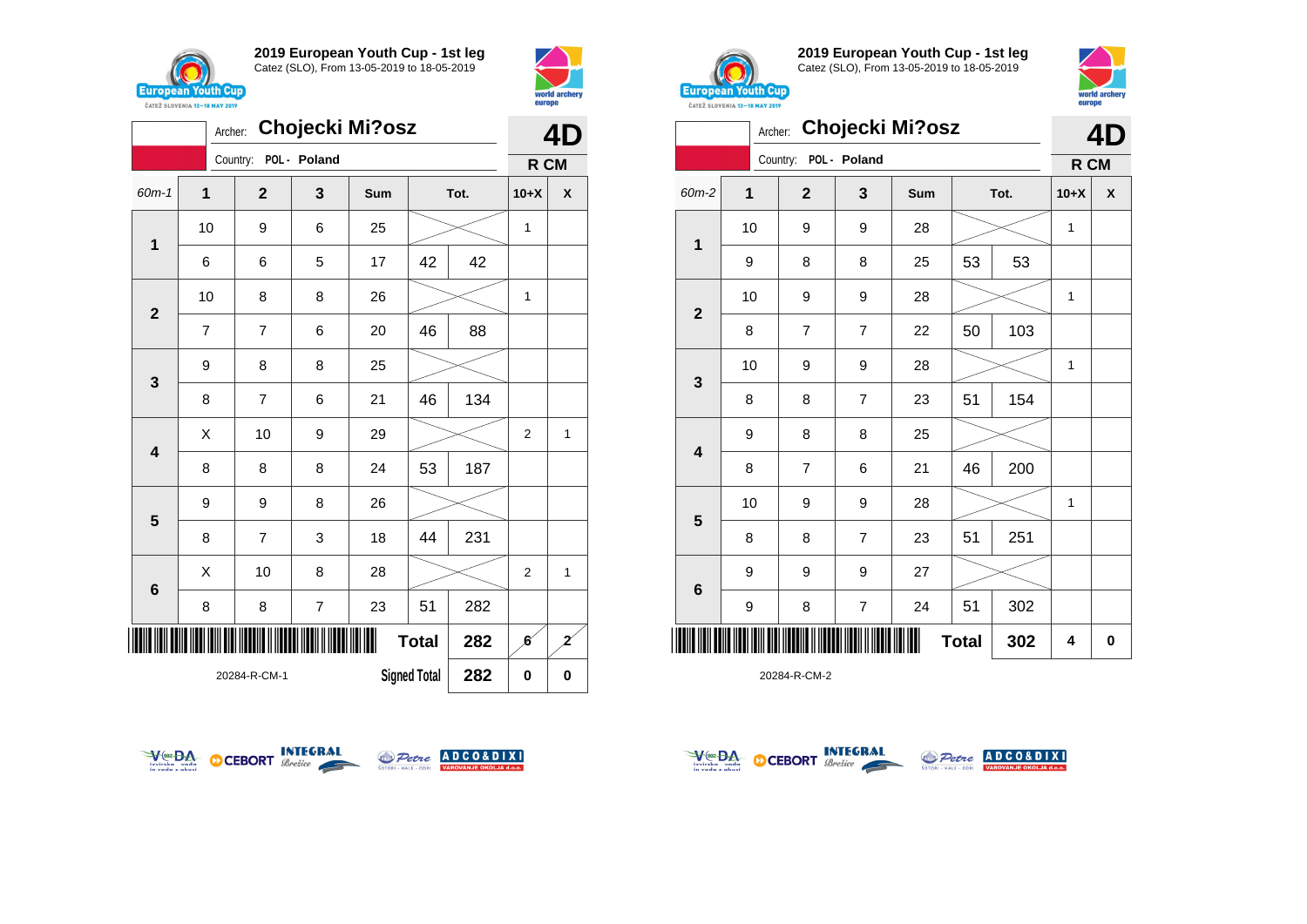





23215-R-CM-1





**2019 European Youth Cup - 1st leg** Catez (SLO), From 13-05-2019 to 18-05-2019



|                 | <b>Susca Thomas</b><br>Archer: |                              |                |     |                     |      |                |                         |  |  |
|-----------------|--------------------------------|------------------------------|----------------|-----|---------------------|------|----------------|-------------------------|--|--|
|                 |                                | Country: GBR - Great Britain |                |     |                     |      | R CM           | <b>5A</b>               |  |  |
| 60m-2           | 1                              | $\overline{2}$               | 3              | Sum |                     | Tot. | $10+X$         | X                       |  |  |
|                 | X                              | 10                           | 10             | 30  |                     |      | 3              | $\mathbf{1}$            |  |  |
| $\mathbf 1$     | 10                             | 10                           | 8              | 28  | 58                  | 58   | $\overline{2}$ |                         |  |  |
|                 | 9                              | 9                            | 8              | 26  |                     |      |                |                         |  |  |
| $\overline{2}$  | 8                              | 8                            | 7              | 23  | 49                  | 107  |                |                         |  |  |
|                 | 10                             | 9                            | 9              | 28  |                     |      | $\mathbf{1}$   |                         |  |  |
| 3               | 9                              | 9                            | 8              | 26  | 54                  | 161  |                |                         |  |  |
|                 | 10                             | 9                            | 9              | 28  |                     |      | $\mathbf{1}$   |                         |  |  |
| 4               | 9                              | 9                            | $\overline{7}$ | 25  | 53                  | 214  |                |                         |  |  |
| 5               | X                              | 9                            | 9              | 28  |                     |      | 1              | $\mathbf{1}$            |  |  |
|                 | 9                              | 9                            | 8              | 26  | 54                  | 268  |                |                         |  |  |
|                 | X                              | 9                            | 9              | 28  |                     |      | 1              | 1                       |  |  |
| $6\phantom{1}6$ | 9                              | 9                            | 6              | 24  | 52                  | 320  |                |                         |  |  |
| ║║              |                                |                              |                |     | <b>Total</b>        | 320  | g              | $\overline{\mathbf{3}}$ |  |  |
|                 |                                | 23215-R-CM-2                 |                |     | <b>Signed Total</b> | 320  | 0              | $\bf{0}$                |  |  |



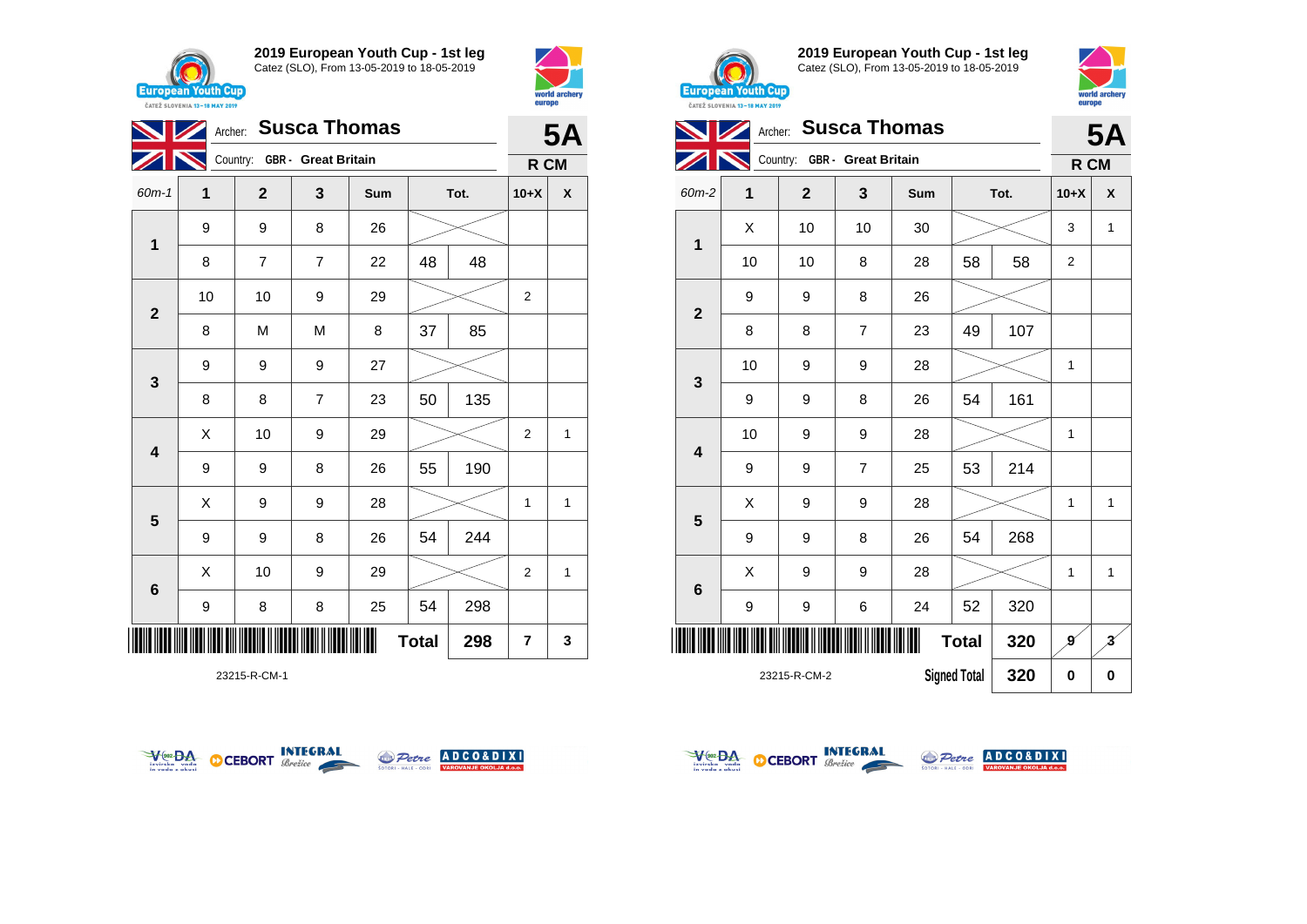



|                         |    | Archer:                | <b>Linke Erik</b> |     |              |      |                | <b>5B</b>               |  |
|-------------------------|----|------------------------|-------------------|-----|--------------|------|----------------|-------------------------|--|
|                         |    | Country: GER - Germany |                   |     |              |      | R CM           |                         |  |
| $60m-1$                 | 1  | $\mathbf{2}$           | 3                 | Sum |              | Tot. | $10+X$         | X                       |  |
|                         | 10 | 9                      | 9                 | 28  |              |      | 1              |                         |  |
| 1                       | 8  | 8                      | 6                 | 22  | 50           | 50   |                |                         |  |
|                         | Χ  | 9                      | 9                 | 28  |              |      | 1              | 1                       |  |
| $\mathbf{2}$            | 9  | 9                      | 9                 | 27  | 55           | 105  |                |                         |  |
| 3                       | 10 | 10                     | 9                 | 29  |              |      | $\overline{2}$ |                         |  |
|                         | 9  | 8                      | $\overline{7}$    | 24  | 53           | 158  |                |                         |  |
| $\overline{\mathbf{4}}$ | X  | 9                      | 9                 | 28  |              |      | 1              | 1                       |  |
|                         | 8  | $\overline{7}$         | $\overline{7}$    | 22  | 50           | 208  |                |                         |  |
| 5                       | 10 | 9                      | 9                 | 28  |              |      | 1              |                         |  |
|                         | 9  | 9                      | 6                 | 24  | 52           | 260  |                |                         |  |
| $6\phantom{1}$          | 9  | 9                      | 9                 | 27  |              |      |                |                         |  |
|                         | 8  | 8                      | $\overline{7}$    | 23  | 50           | 310  |                |                         |  |
| ║║                      |    |                        |                   |     | <b>Total</b> | 310  | 6              | $\overline{\mathbf{2}}$ |  |

30488-R-CM-1





**2019 European Youth Cup - 1st leg** Catez (SLO), From 13-05-2019 to 18-05-2019



|                 | <b>Linke Erik</b><br>Archer: |                |                |                     |              |          |                |                         |
|-----------------|------------------------------|----------------|----------------|---------------------|--------------|----------|----------------|-------------------------|
|                 |                              | Country:       | GER - Germany  |                     |              |          | R CM           | <b>5B</b>               |
| 60m-2           | $\mathbf 1$                  | $\mathbf{2}$   | 3              | Sum                 |              | Tot.     | $10+X$         | X                       |
|                 | 10                           | 10             | 9              | 29                  |              |          | $\overline{2}$ |                         |
| 1               | 9                            | 9              | 8              | 26                  | 55           | 55       |                |                         |
| $\overline{2}$  | X                            | 10             | 8              | 28                  |              |          | $\overline{2}$ | $\mathbf{1}$            |
|                 | 8                            | 7              | $\overline{7}$ | 22                  | 50           | 105      |                |                         |
|                 | 9                            | 9              | 9              | 27                  |              |          |                |                         |
| 3               | 8                            | 8              | $\overline{7}$ | 23                  | 50           | 155      |                |                         |
| 4               | 9                            | 9              | 9              | 27                  |              |          |                |                         |
|                 | 8                            | $\overline{7}$ | 7              | 22                  | 49           | 204      |                |                         |
| 5               | X                            | 10             | 9              | 29                  |              |          | $\overline{2}$ | $\mathbf{1}$            |
|                 | 8                            | 8              | 8              | 24                  | 53           | 257      |                |                         |
| $6\phantom{1}6$ | X                            | 9              | 9              | 28                  |              |          | 1              | $\mathbf{1}$            |
|                 | 9                            | 9              | 8              | 26                  | 54           | 311      |                |                         |
| ║║║             |                              |                |                |                     | <b>Total</b> | 311      |                | $\overline{\mathbf{3}}$ |
|                 |                              | 30488-R-CM-2   |                | <b>Signed Total</b> | 311          | $\bf{0}$ | $\bf{0}$       |                         |



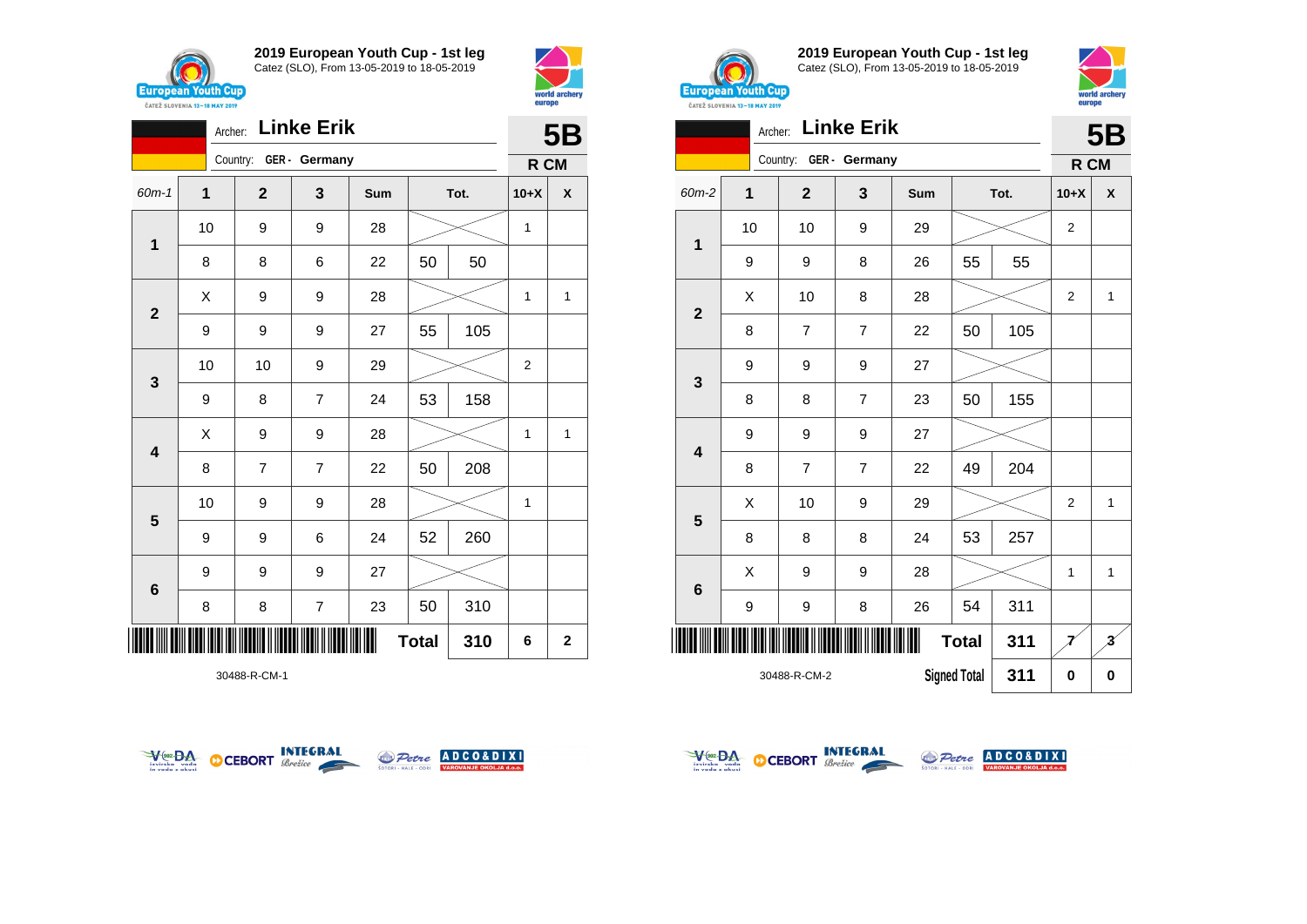

**1**

 $\sum_{i=1}^{n-1} \frac{1}{\sum_{j=1}^{n-1} \sum_{j=1}^{n-1} \frac{1}{\sum_{j=1}^{n-1} \sum_{j=1}^{n-1} \frac{1}{\sum_{j=1}^{n-1} \sum_{j=1}^{n-1} \frac{1}{\sum_{j=1}^{n-1} \sum_{j=1}^{n-1} \frac{1}{\sum_{j=1}^{n-1} \sum_{j=1}^{n-1} \frac{1}{\sum_{j=1}^{n-1} \sum_{j=1}^{n-1} \frac{1}{\sum_{j=1}^{n-1} \sum_{j=1}^{n-1} \frac{1}{$ 

**2**

Country: **CYP - Cyprus**

9 | 6 | 5 | 20

9 9 9 27

**2019 European Youth Cup - 1st leg** Catez (SLO), From 13-05-2019 to 18-05-2019

60m-1 **1 2 3 Sum Tot. 10+X X**

5 | 4 | 3 | 12 | 32 | 32

7 | 5 | 3 | 15 | 42 | 74



**5C**

**R CM**



**2019 European Youth Cup - 1st leg** Catez (SLO), From 13-05-2019 to 18-05-2019



|                          | Archer:        |                       |                | <b>Christodoulides Andreas</b> |    |      |                | <b>5C</b>    |  |
|--------------------------|----------------|-----------------------|----------------|--------------------------------|----|------|----------------|--------------|--|
| سيسمي الأنية             |                | Country: CYP - Cyprus |                |                                |    |      | R CM           |              |  |
| 60m-2                    | 1              | $\overline{2}$        | 3              | Sum                            |    | Tot. | $10+X$         | X            |  |
| $\mathbf{1}$             | X              | 10                    | $\overline{7}$ | 27                             |    |      | $\overline{2}$ | $\mathbf{1}$ |  |
|                          | $\overline{7}$ | $\overline{7}$        | 5              | 19                             | 46 | 46   |                |              |  |
| $\mathbf{2}$             | 9              | 9                     | 9              | 27                             |    |      |                |              |  |
|                          | 8              | 6                     | 5              | 19                             | 46 | 92   |                |              |  |
| $\mathbf{3}$             | 8              | $\overline{7}$        | $\overline{7}$ | 22                             |    |      |                |              |  |
|                          | 6              | 3                     | $\overline{c}$ | 11                             | 33 | 125  |                |              |  |
| $\overline{\mathbf{4}}$  | 8              | 5                     | 5              | 18                             |    |      |                |              |  |
|                          | 5              | 3                     | M              | 8                              | 26 | 151  |                |              |  |
|                          | X              | 9                     | $\overline{7}$ | 26                             |    |      | 1              | 1            |  |
| 5                        | $\overline{7}$ | $\overline{7}$        | 6              | 20                             | 46 | 197  |                |              |  |
|                          | 10             | 9                     | $\overline{7}$ | 26                             |    |      | 1              |              |  |
| $\bf 6$                  | $\overline{7}$ | $\overline{7}$        | 4              | 18                             | 44 | 241  |                |              |  |
| <b>Total</b><br>241<br>4 |                |                       |                |                                |    |      |                | $\mathbf 2$  |  |

30474-R-CM-2







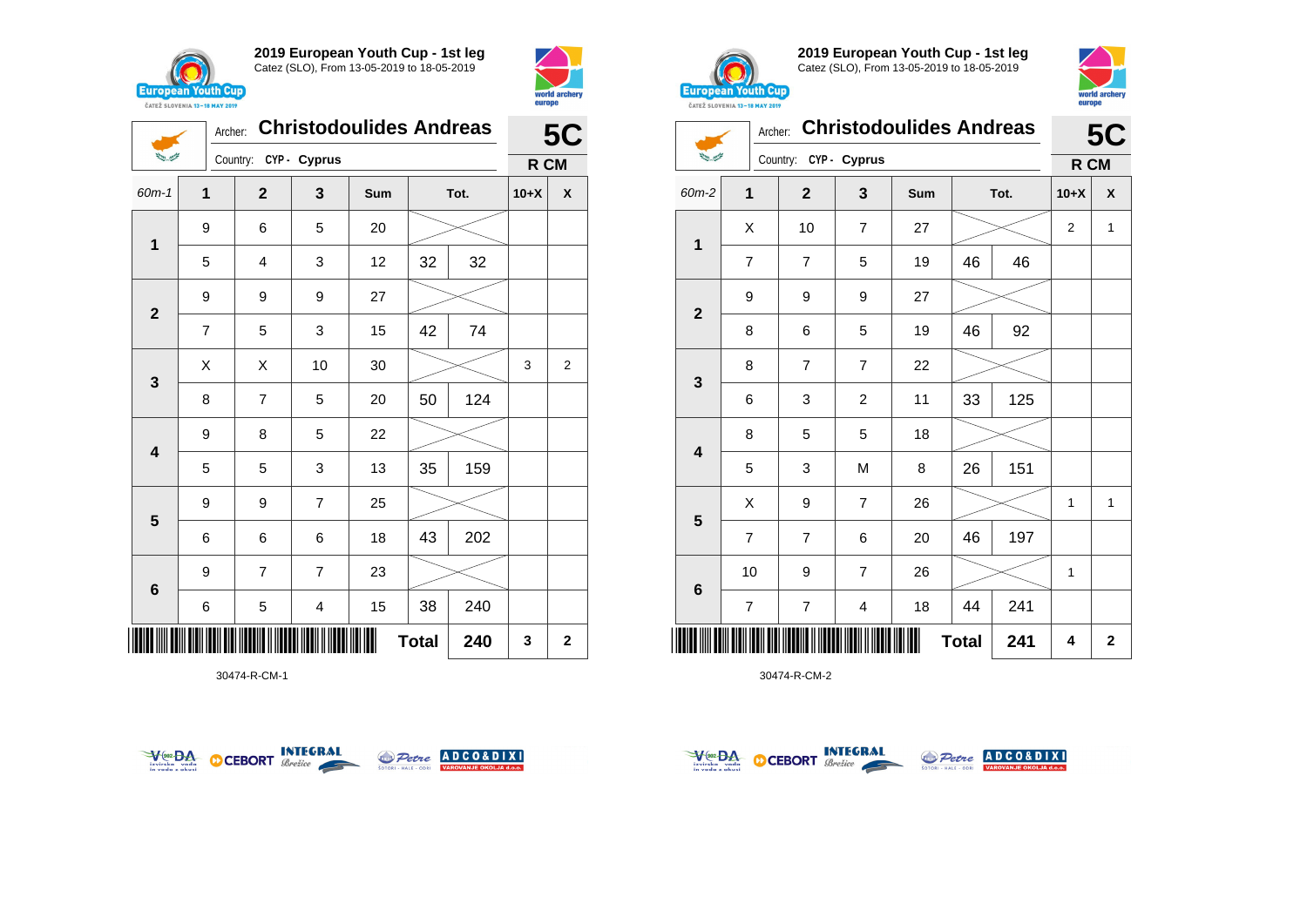



|              |    | Archer:      | <b>Timpu Mario</b> |     |              |      |                | <b>5D</b> |
|--------------|----|--------------|--------------------|-----|--------------|------|----------------|-----------|
|              |    | Country:     | ROU - Romania      |     |              |      | R CM           |           |
| 60m-1        | 1  | $\mathbf{2}$ | 3                  | Sum |              | Tot. | $10+X$         | X         |
| $\mathbf 1$  | 10 | 9            | 9                  | 28  |              |      | 1              |           |
|              | 9  | 8            | $\overline{7}$     | 24  | 52           | 52   |                |           |
| $\mathbf{2}$ | Χ  | 10           | 10                 | 30  |              |      | 3              | 1         |
|              | 9  | 8            | $\overline{7}$     | 24  | 54           | 106  |                |           |
| 3            | 10 | 10           | 9                  | 29  |              |      | $\overline{2}$ |           |
|              | 9  | 8            | $\overline{7}$     | 24  | 53           | 159  |                |           |
| 4            | X  | 10           | 9                  | 29  |              |      | 2              | 1         |
|              | 9  | 9            | 8                  | 26  | 55           | 214  |                |           |
| 5            | X  | 9            | 9                  | 28  |              |      | 1              | 1         |
|              | 8  | 5            | 4                  | 17  | 45           | 259  |                |           |
| $\bf 6$      | 10 | 10           | 9                  | 29  |              |      | $\overline{2}$ |           |
|              | 8  | 7            | 7                  | 22  | 51           | 310  |                |           |
|              |    |              |                    |     | <b>Total</b> | 310  | 11             | 3         |

27977-R-CM-1





**2019 European Youth Cup - 1st leg** Catez (SLO), From 13-05-2019 to 18-05-2019



|                 | <b>Timpu Mario</b><br>Archer:              |                |               |     |              |      |              |                |
|-----------------|--------------------------------------------|----------------|---------------|-----|--------------|------|--------------|----------------|
|                 |                                            | Country:       | ROU - Romania |     |              |      | R CM         | 5D             |
| 60m-2           | 1                                          | $\overline{2}$ | 3             | Sum |              | Tot. | $10+X$       | X              |
|                 | X                                          | 10             | 10            | 30  |              |      | 3            | 1              |
| $\mathbf{1}$    | 10                                         | 9              | 8             | 27  | 57           | 57   | 1            |                |
|                 | 10                                         | 9              | 9             | 28  |              |      | $\mathbf{1}$ |                |
| $\overline{2}$  | 9                                          | 9              | 8             | 26  | 54           | 111  |              |                |
|                 | 10                                         | 9              | 9             | 28  |              |      | 1            |                |
| 3               | 9                                          | 9              | 8             | 26  | 54           | 165  |              |                |
|                 | 9                                          | 9              | 9             | 27  |              |      |              |                |
| 4               | 9                                          | 8              | 8             | 25  | 52           | 217  |              |                |
|                 | X                                          | 9              | 9             | 28  |              |      | 1            | 1              |
| 5               | 8                                          | 8              | 8             | 24  | 52           | 269  |              |                |
|                 | 10                                         | 9              | 9             | 28  |              |      | $\mathbf{1}$ |                |
| $6\phantom{1}6$ | 9                                          | 9              | 7             | 25  | 53           | 322  |              |                |
|                 |                                            |                |               |     | <b>Total</b> | 322  | 8            | $\overline{z}$ |
|                 | 322<br><b>Signed Total</b><br>27977-R-CM-2 |                |               |     |              |      |              |                |



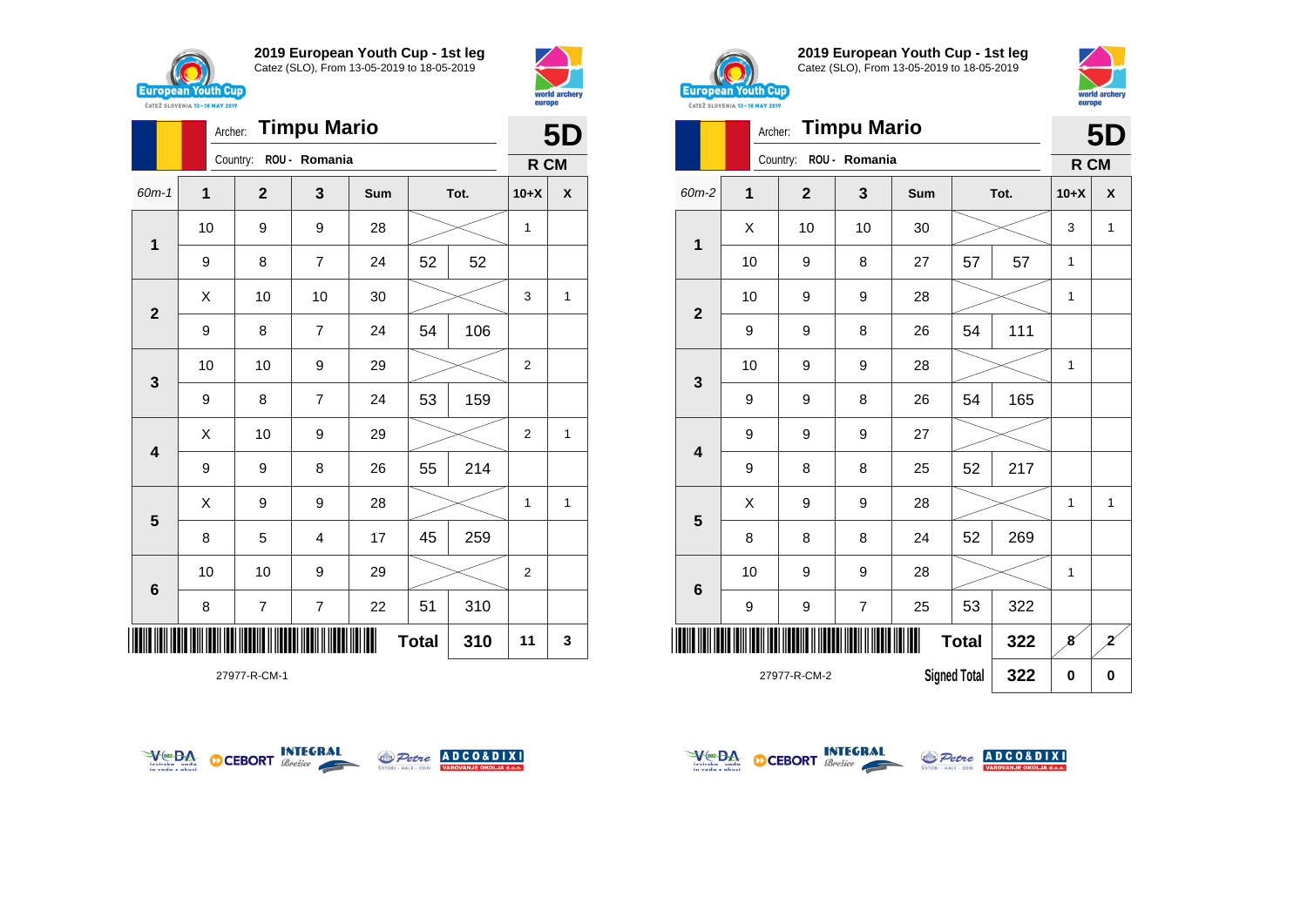





30377-R-CM-1





**2019 European Youth Cup - 1st leg** Catez (SLO), From 13-05-2019 to 18-05-2019



| <b>CAILL SLUVENIA 13-18 MAY ZUIY</b> |         |                              |    |                       |              |      |        |                    |
|--------------------------------------|---------|------------------------------|----|-----------------------|--------------|------|--------|--------------------|
|                                      | Archer: |                              |    | <b>Woodgate James</b> |              |      |        | 6A                 |
|                                      |         | Country: GBR - Great Britain |    |                       |              |      | R CM   |                    |
| 60m-2                                | 1       | $\mathbf 2$                  | 3  | Sum                   |              | Tot. | $10+X$ | $\pmb{\mathsf{X}}$ |
|                                      | Χ       | Χ                            | 10 | 30                    |              |      | 3      | $\boldsymbol{2}$   |
| 1                                    | 9       | 9                            | 9  | 27                    | 57           | 57   |        |                    |
|                                      | X       | 10                           | 10 | 30                    |              |      | 3      | $\mathbf{1}$       |
| $\mathbf{2}$                         | 10      | 9                            | 9  | 28                    | 58           | 115  | 1      |                    |
|                                      | 10      | 10                           | 9  | 29                    |              |      | 2      |                    |
| $\mathbf{3}$                         | 9       | 8                            | 6  | 23                    | 52           | 167  |        |                    |
| 4                                    | 10      | 9                            | 9  | 28                    |              |      | 1      |                    |
|                                      | 9       | 9                            | 8  | 26                    | 54           | 221  |        |                    |
|                                      | X       | 9                            | 9  | 28                    |              |      | 1      | $\mathbf{1}$       |
| $5\phantom{1}$                       | 9       | 9                            | 9  | 27                    | 55           | 276  |        |                    |
|                                      | 9       | 9                            | 9  | 27                    |              |      |        |                    |
| $\bf 6$                              | 9       | 8                            | 8  | 25                    | 52           | 328  |        |                    |
| ║║║                                  |         |                              |    |                       | <b>Total</b> | 328  | 11     | 4                  |



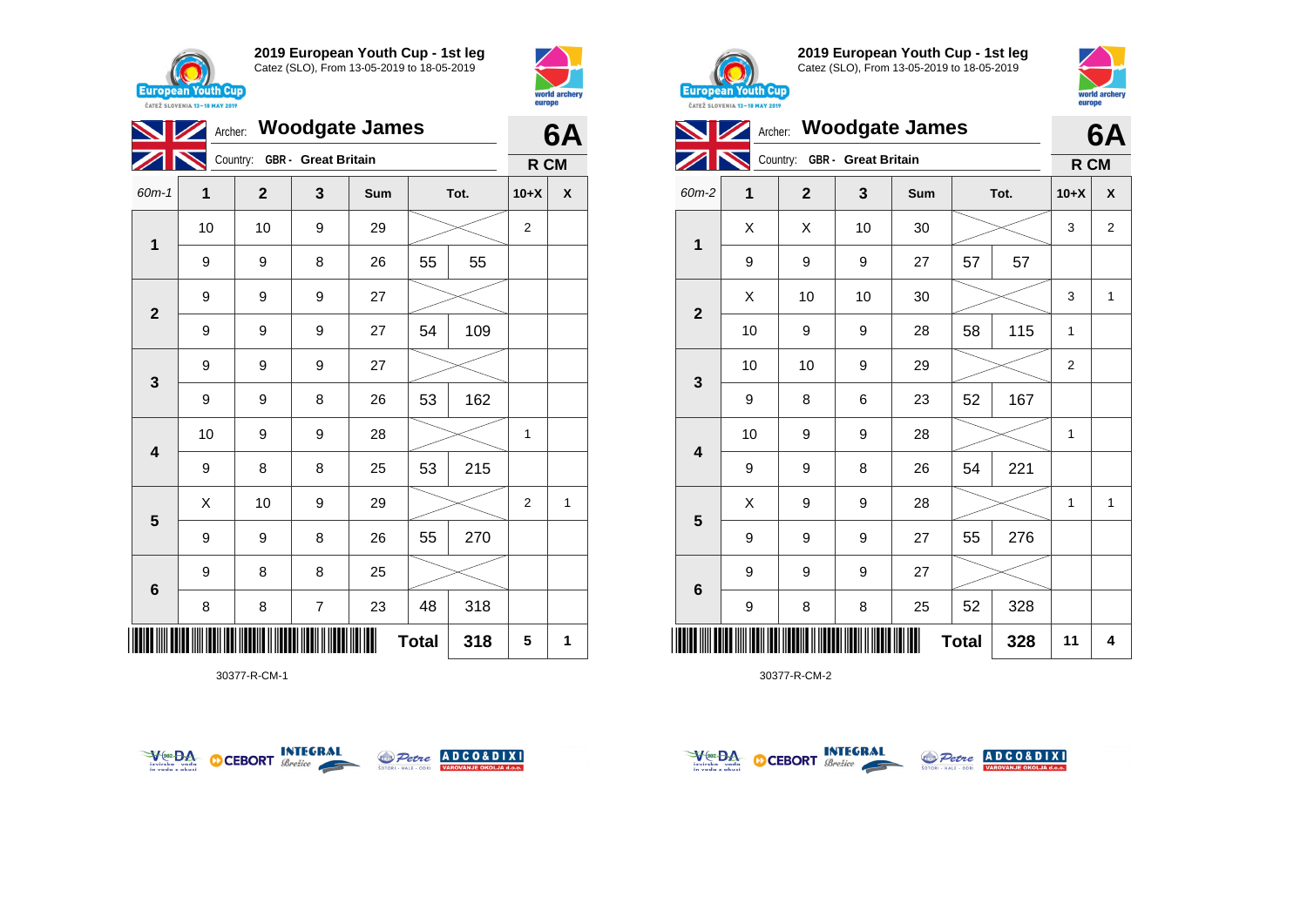

**2019 European Youth Cup - 1st leg** Catez (SLO), From 13-05-2019 to 18-05-2019



|                         | Archer: |                        | <b>Schilp Flavio</b> |     |              |      |                | 6B |  |
|-------------------------|---------|------------------------|----------------------|-----|--------------|------|----------------|----|--|
|                         |         | Country: GER - Germany |                      |     |              |      | R CM           |    |  |
| $60m-1$                 | 1       | $\overline{2}$         | 3                    | Sum |              | Tot. | $10+X$         | X  |  |
| 1                       | 10      | 9                      | 9                    | 28  |              |      | 1              |    |  |
|                         | 9       | 8                      | 8                    | 25  | 53           | 53   |                |    |  |
| $\overline{\mathbf{2}}$ | X       | 10                     | 9                    | 29  |              |      | $\overline{2}$ | 1  |  |
|                         | 9       | 9                      | 8                    | 26  | 55           | 108  |                |    |  |
| $\mathbf{3}$            | X       | 10                     | 10                   | 30  |              |      | 3              | 1  |  |
|                         | 10      | 9                      | 8                    | 27  | 57           | 165  | 1              |    |  |
| 4                       | X       | 10                     | 9                    | 29  |              |      | $\overline{2}$ | 1  |  |
|                         | 9       | 8                      | $\overline{7}$       | 24  | 53           | 218  |                |    |  |
|                         | X       | 10                     | 10                   | 30  |              |      | 3              | 1  |  |
| $5\phantom{1}$          | 10      | 9                      | $\overline{7}$       | 26  | 56           | 274  | 1              |    |  |
| $6\phantom{1}$          | X       | 10                     | 9                    | 29  |              |      | $\overline{2}$ | 1  |  |
|                         | 9       | 8                      | 8                    | 25  | 54           | 328  |                |    |  |
| ║║║                     |         |                        |                      |     | <b>Total</b> | 328  | 15             | 5  |  |

30487-R-CM-1





**2019 European Youth Cup - 1st leg** Catez (SLO), From 13-05-2019 to 18-05-2019



|              | <b>Schilp Flavio</b><br>Archer: |                |                |     |    |      |                |              |
|--------------|---------------------------------|----------------|----------------|-----|----|------|----------------|--------------|
|              |                                 | Country:       | GER - Germany  |     |    |      | R CM           | 6B           |
| 60m-2        | 1                               | $\overline{2}$ | 3              | Sum |    | Tot. | $10+X$         | X            |
| $\mathbf 1$  | 10                              | 9              | 9              | 28  |    |      | 1              |              |
|              | 9                               | 9              | 9              | 27  | 55 | 55   |                |              |
| $\mathbf{2}$ | X                               | 10             | 9              | 29  |    |      | $\overline{2}$ | $\mathbf{1}$ |
|              | 9                               | 9              | 8              | 26  | 55 | 110  |                |              |
| 3            | X                               | 9              | 8              | 27  |    |      | 1              | $\mathbf{1}$ |
|              | 8                               | 8              | $\overline{7}$ | 23  | 50 | 160  |                |              |
| 4            | 9                               | 9              | 9              | 27  |    |      |                |              |
|              | 9                               | 9              | 8              | 26  | 53 | 213  |                |              |
| 5            | X                               | 10             | 10             | 30  |    |      | 3              | 1            |
|              | 9                               | 9              | 8              | 26  | 56 | 269  |                |              |
| 6            | 10                              | 10             | 9              | 29  |    |      | $\overline{2}$ |              |
|              | 9                               | 9              | 8              | 26  | 55 | 324  |                |              |
|              | <b>Total</b><br>324             |                |                |     |    |      |                |              |



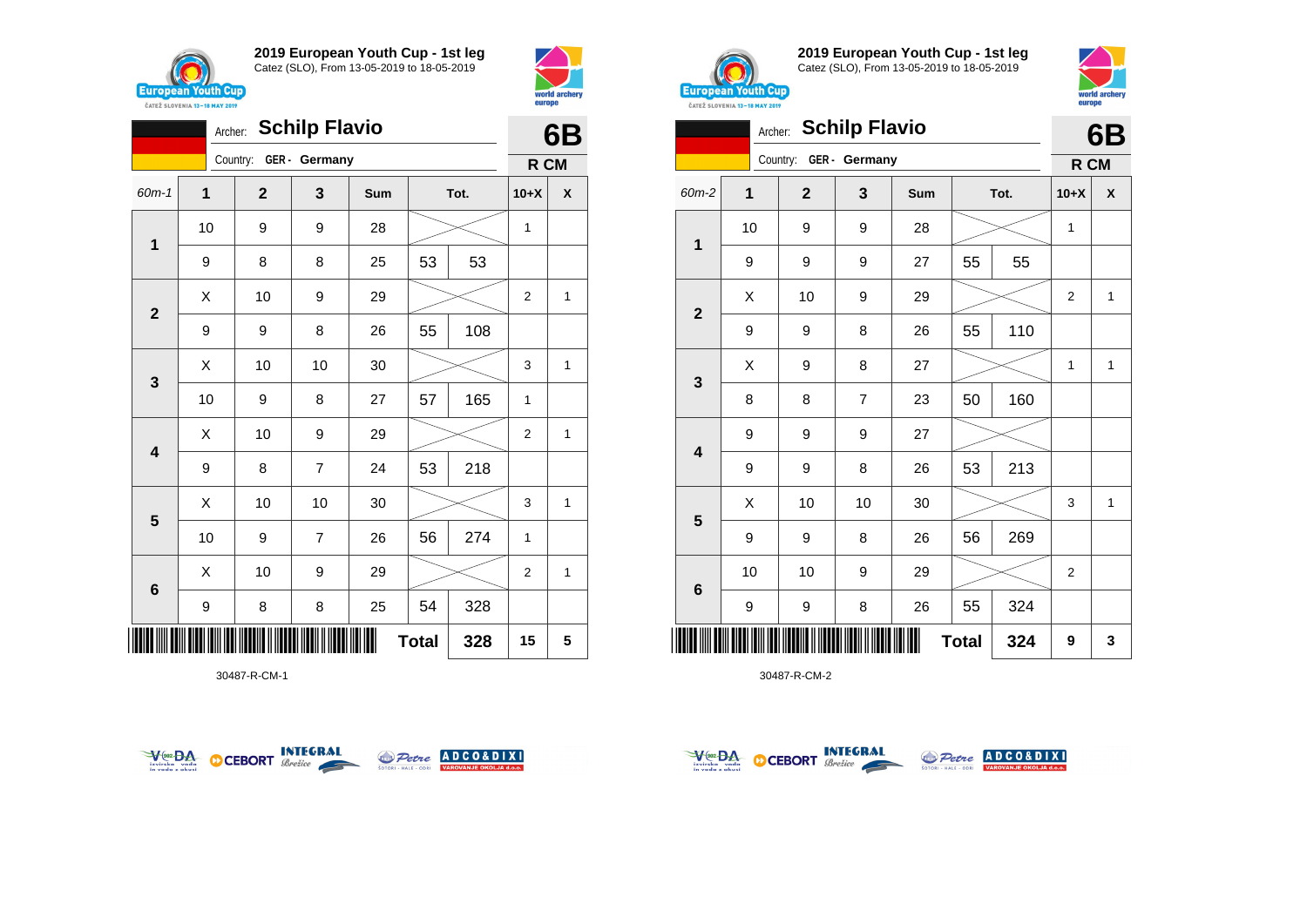

**1**

 $\sum_{i=1}^{n-1} \frac{1}{\sum_{j=1}^{n-1} \sum_{j=1}^{n-1} \frac{1}{\sum_{j=1}^{n-1} \sum_{j=1}^{n-1} \frac{1}{\sum_{j=1}^{n-1} \sum_{j=1}^{n-1} \frac{1}{\sum_{j=1}^{n-1} \sum_{j=1}^{n-1} \frac{1}{\sum_{j=1}^{n-1} \sum_{j=1}^{n-1} \frac{1}{\sum_{j=1}^{n-1} \sum_{j=1}^{n-1} \frac{1}{\sum_{j=1}^{n-1} \sum_{j=1}^{n-1} \frac{1}{$ 

**2**

**3**

**4**

**5**

**6**

**2019 European Youth Cup - 1st leg** Catez (SLO), From 13-05-2019 to 18-05-2019

60m-1 **1 2 3 Sum Tot. 10+X X**

6 5 2 13 36 36

7 | 6 | 3 | 16 | 39 | 75

7 | 6 | 5 | 18 | 40 | 115

7 | 6 | M | 13 | 40 | 155

7 | 6 | 5 | 18 | 42 | 197

6 | 4 | M | 10 | 38 | 235

10 | 7 | 7 | 24 |  $\!\!\!\!\!\times$  | 1

10 | 10 | 8 | 28 |  $\!\!\!\!\!\!\times$  | 2

 $X$  | 9 | 8 | 27 |  $\gg$  | 1 | 1

Archer: **Mylonas Nikolas**

Country: **CYP - Cyprus**

9 7 7 23

8 8 7 23

8 | 7 | 7 | 22



**R CM**



**2019 European Youth Cup - 1st leg** Catez (SLO), From 13-05-2019 to 18-05-2019



|                         | Archer:                  |                         |                | <b>Mylonas Nikolas</b> |    |      |              | 6C                 |
|-------------------------|--------------------------|-------------------------|----------------|------------------------|----|------|--------------|--------------------|
|                         |                          | Country:                | CYP - Cyprus   |                        |    |      | R CM         |                    |
| 60m-2                   | 1                        | $\overline{\mathbf{2}}$ | 3              | Sum                    |    | Tot. | $10+X$       | $\pmb{\mathsf{X}}$ |
|                         | 9                        | 8                       | 8              | 25                     |    |      |              |                    |
| 1                       | $\overline{7}$           | 6                       | M              | 13                     | 38 | 38   |              |                    |
| $\overline{\mathbf{2}}$ | 10                       | 9                       | 9              | 28                     |    |      | 1            |                    |
|                         | 8                        | 6                       | 6              | 20                     | 48 | 86   |              |                    |
|                         | 10                       | 9                       | 8              | 27                     |    |      | 1            |                    |
| 3                       | 7                        | 4                       | $\overline{c}$ | 13                     | 40 | 126  |              |                    |
|                         | 8                        | 8                       | $\overline{7}$ | 23                     |    |      |              |                    |
| $\overline{\mathbf{4}}$ | $\overline{7}$           | 6                       | 3              | 16                     | 39 | 165  |              |                    |
|                         | X                        | 9                       | 8              | 27                     |    |      | $\mathbf{1}$ | $\mathbf{1}$       |
| $5\phantom{1}$          | $\overline{7}$           | $\overline{7}$          | 4              | 18                     | 45 | 210  |              |                    |
|                         | 9                        | 8                       | $\overline{7}$ | 24                     |    |      |              |                    |
| $6\phantom{1}$          | $\overline{\mathcal{I}}$ | 5                       | 5              | 17                     | 41 | 251  |              |                    |
|                         | <b>Total</b><br>251      |                         |                |                        |    |      |              | 1                  |

19870-R-CM-2



\*19870-R-CM-1\*

19870-R-CM-1



 $\text{Total}$  235 4 1



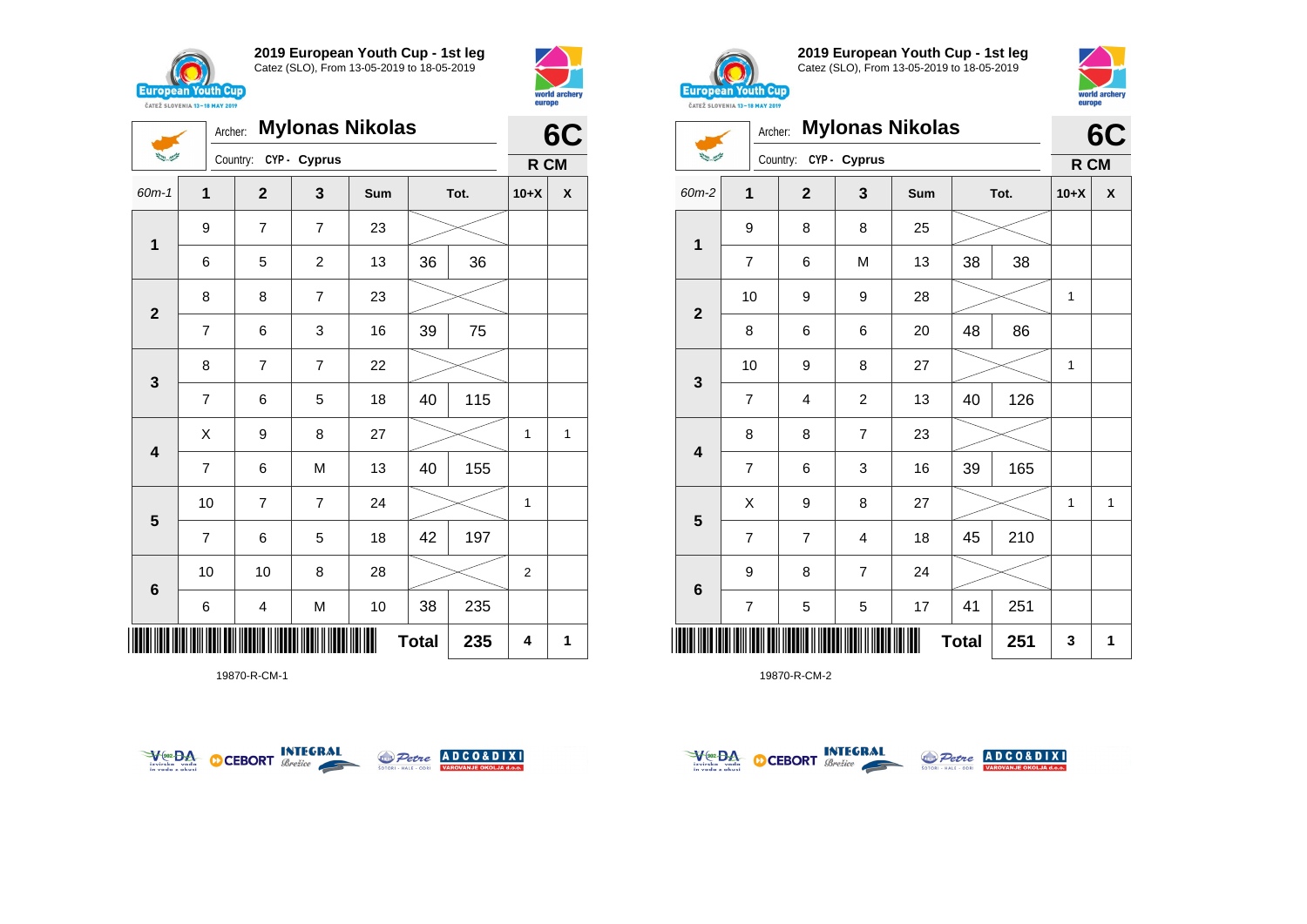



|                         |              | <b>Tanasescu Flavius</b><br>Archer: |                         |     |              |      |                |                    |  |
|-------------------------|--------------|-------------------------------------|-------------------------|-----|--------------|------|----------------|--------------------|--|
|                         |              | Country:                            | ROU - Romania           |     |              |      | R CM           |                    |  |
| 60m-1                   | $\mathbf{1}$ | $\mathbf{2}$                        | 3                       | Sum |              | Tot. | $10+X$         | $\pmb{\mathsf{X}}$ |  |
| $\mathbf 1$             | X            | 10                                  | 9                       | 29  |              |      | $\overline{2}$ | $\mathbf{1}$       |  |
|                         | 9            | 9                                   | 7                       | 25  | 54           | 54   |                |                    |  |
| $\mathbf{2}$            | X            | 10                                  | 9                       | 29  |              |      | 2              | 1                  |  |
|                         | 9            | 8                                   | 8                       | 25  | 54           | 108  |                |                    |  |
| $\mathbf{3}$            | 10           | 10                                  | 9                       | 29  |              |      | $\overline{2}$ |                    |  |
|                         | 9            | 8                                   | 8                       | 25  | 54           | 162  |                |                    |  |
| $\overline{\mathbf{4}}$ | 10           | 9                                   | 9                       | 28  |              |      | 1              |                    |  |
|                         | 9            | 9                                   | 8                       | 26  | 54           | 216  |                |                    |  |
| 5                       | Χ            | 9                                   | 8                       | 27  |              |      | $\mathbf{1}$   | $\mathbf{1}$       |  |
|                         | 8            | 8                                   | 8                       | 24  | 51           | 267  |                |                    |  |
| $\bf 6$                 | 10           | 10                                  | 9                       | 29  |              |      | 2              |                    |  |
|                         | 8            | 7                                   | $\overline{\mathbf{4}}$ | 19  | 48           | 315  |                |                    |  |
| ║║║                     |              |                                     |                         |     | <b>Total</b> | 315  | 10             | 3                  |  |

23151-R-CM-1





**2019 European Youth Cup - 1st leg** Catez (SLO), From 13-05-2019 to 18-05-2019



|                         | <b>Tanasescu Flavius</b><br>Archer: |                        |                |     |              |      |        |   |  |
|-------------------------|-------------------------------------|------------------------|----------------|-----|--------------|------|--------|---|--|
|                         |                                     | Country: ROU - Romania |                |     |              |      | R CM   |   |  |
| 60m-2                   | 1                                   | $\mathbf{2}$           | 3              | Sum |              | Tot. | $10+X$ | X |  |
| 1                       | 9                                   | 9                      | 9              | 27  |              |      |        |   |  |
|                         | 9                                   | 8                      | 8              | 25  | 52           | 52   |        |   |  |
| $\overline{\mathbf{2}}$ | 10                                  | 9                      | 9              | 28  |              |      | 1      |   |  |
|                         | 9                                   | 8                      | $\overline{7}$ | 24  | 52           | 104  |        |   |  |
|                         | 10                                  | 9                      | 9              | 28  |              |      | 1      |   |  |
| 3                       | 9                                   | 9                      | 9              | 27  | 55           | 159  |        |   |  |
| 4                       | 10                                  | 10                     | 9              | 29  |              |      | 2      |   |  |
|                         | 8                                   | $\overline{7}$         | 7              | 22  | 51           | 210  |        |   |  |
|                         | 10                                  | 10                     | 10             | 30  |              |      | 3      |   |  |
| 5                       | 9                                   | 9                      | 8              | 26  | 56           | 266  |        |   |  |
|                         | 10                                  | 10                     | 9              | 29  |              |      | 2      |   |  |
| 6                       | 9                                   | 8                      | 8              | 25  | 54           | 320  |        |   |  |
| ║                       |                                     |                        |                |     | <b>Total</b> | 320  | 9      | 0 |  |



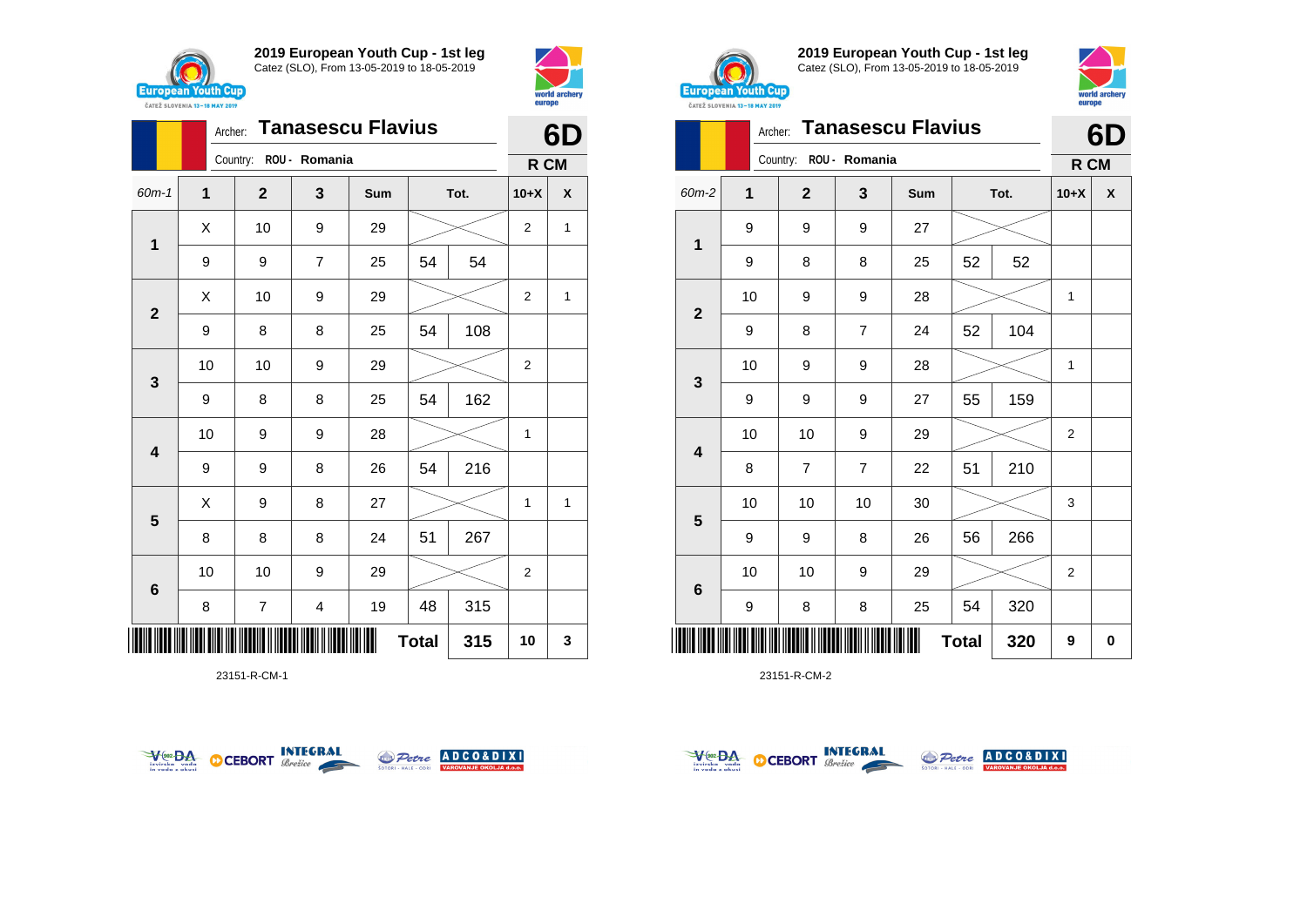



|                         |                     | Archer: Spencer-Nice Riley   |                |     |    |      |                |                |  |  |
|-------------------------|---------------------|------------------------------|----------------|-----|----|------|----------------|----------------|--|--|
|                         |                     | Country: GBR - Great Britain |                |     |    |      | R CM           |                |  |  |
| 60m-1                   | $\mathbf 1$         | $\mathbf{2}$                 | 3              | Sum |    | Tot. | $10+X$         | χ              |  |  |
|                         | 10                  | 10                           | 9              | 29  |    |      | $\overline{2}$ |                |  |  |
| 1                       | 9                   | 8                            | 8              | 25  | 54 | 54   |                |                |  |  |
|                         | 10                  | 9                            | 9              | 28  |    |      | 1              |                |  |  |
| $\mathbf{2}$            | 9                   | 9                            | 8              | 26  | 54 | 108  |                |                |  |  |
|                         | 9                   | 8                            | 8              | 25  |    |      |                |                |  |  |
| $\mathbf{3}$            | 7                   | $\overline{7}$               | 6              | 20  | 45 | 153  |                |                |  |  |
| $\overline{\mathbf{4}}$ | Χ                   | 10                           | 9              | 29  |    |      | $\overline{2}$ | 1              |  |  |
|                         | 9                   | 9                            | 8              | 26  | 55 | 208  |                |                |  |  |
|                         | Χ                   | Χ                            | 9              | 29  |    |      | $\overline{2}$ | $\overline{2}$ |  |  |
| $\overline{\mathbf{5}}$ | 9                   | $\overline{7}$               | $\overline{7}$ | 23  | 52 | 260  |                |                |  |  |
|                         | X                   | 9                            | 9              | 28  |    |      | 1              | 1              |  |  |
| 6                       | 7                   | 7                            | 5              | 19  | 47 | 307  |                |                |  |  |
| IIIII                   | <b>Total</b><br>307 |                              |                |     |    |      |                |                |  |  |

30378-R-CM-1





**2019 European Youth Cup - 1st leg** Catez (SLO), From 13-05-2019 to 18-05-2019



|              | Archer: Spencer-Nice Riley |                              |                | <b>7A</b> |              |      |              |   |
|--------------|----------------------------|------------------------------|----------------|-----------|--------------|------|--------------|---|
|              |                            | Country: GBR - Great Britain |                |           |              |      | R CM         |   |
| 60m-2        | 1                          | $\mathbf{2}$                 | 3              | Sum       |              | Tot. | $10+X$       | X |
|              | 9                          | 9                            | 9              | 27        |              |      |              |   |
| 1            | 8                          | 8                            | $\overline{7}$ | 23        | 50           | 50   |              |   |
|              | 10                         | 10                           | 9              | 29        |              |      | 2            |   |
| $\mathbf{2}$ | 9                          | 9                            | 8              | 26        | 55           | 105  |              |   |
| 3            | 10                         | 10                           | 10             | 30        |              |      | 3            |   |
|              | 9                          | 9                            | 8              | 26        | 56           | 161  |              |   |
| 4            | 10                         | 9                            | 8              | 27        |              |      | $\mathbf{1}$ |   |
|              | 8                          | $\overline{7}$               | 6              | 21        | 48           | 209  |              |   |
|              | 10                         | 9                            | 9              | 28        |              |      | 1            |   |
| 5            | 9                          | $\overline{7}$               | 6              | 22        | 50           | 259  |              |   |
| 6            | 10                         | 9                            | 9              | 28        |              |      | 1            |   |
|              | 9                          | 8                            | $\overline{7}$ | 24        | 52           | 311  |              |   |
| Ш            |                            |                              |                |           | <b>Total</b> | 311  | 8            | 0 |



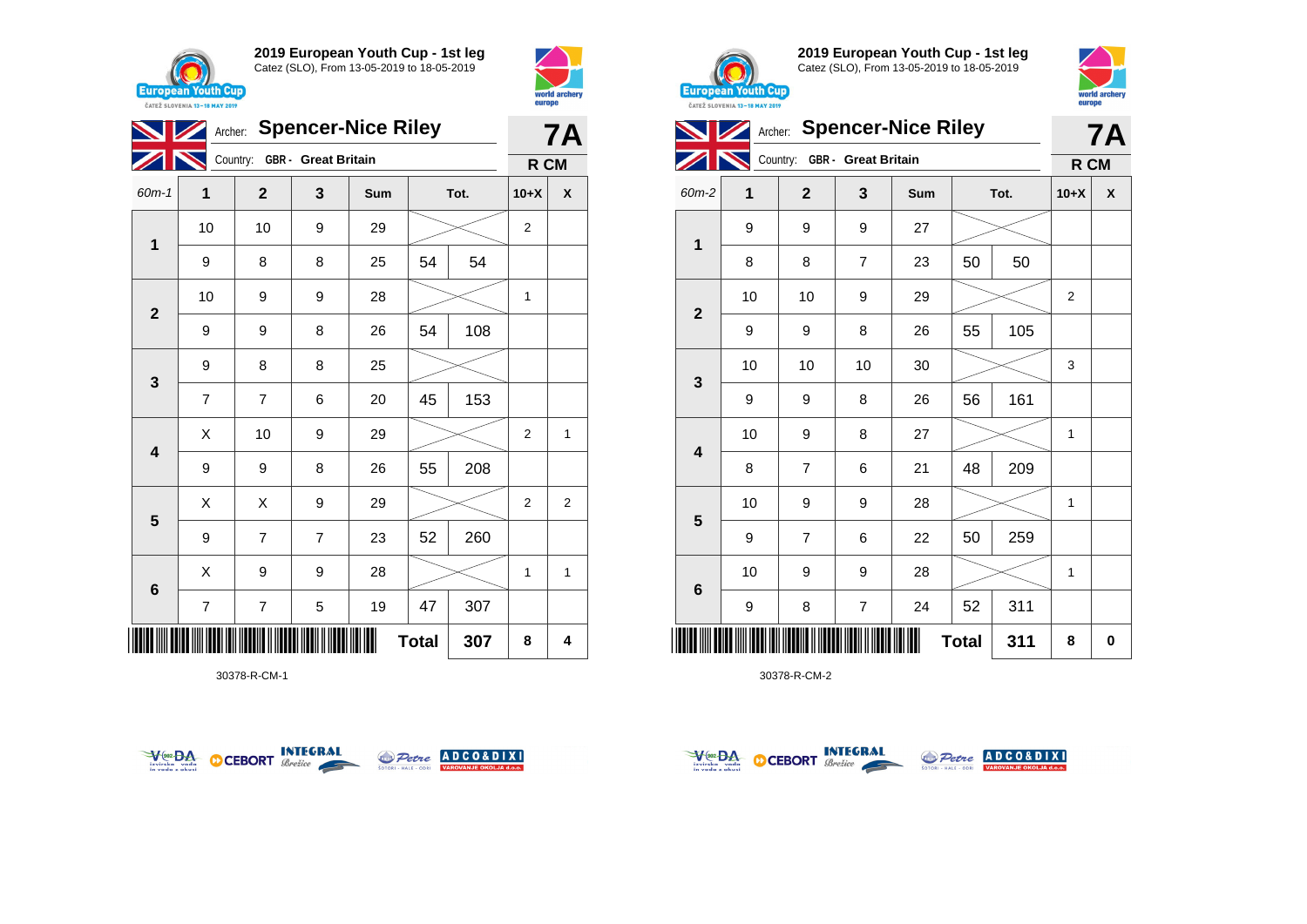



|                         | <b>Merkel Domenic</b><br>Archer: |                        |                |     |              |      |                |                    |  |
|-------------------------|----------------------------------|------------------------|----------------|-----|--------------|------|----------------|--------------------|--|
|                         |                                  | Country: GER - Germany |                |     |              |      | R CM           |                    |  |
| 60m-1                   | 1                                | $\mathbf{2}$           | 3              | Sum |              | Tot. | $10+X$         | $\pmb{\mathsf{X}}$ |  |
| 1                       | X                                | 10                     | 9              | 29  |              |      | $\overline{2}$ | $\mathbf{1}$       |  |
|                         | 9                                | 8                      | $\overline{7}$ | 24  | 53           | 53   |                |                    |  |
| $\mathbf{2}$            | 10                               | 9                      | 9              | 28  |              |      | 1              |                    |  |
|                         | 9                                | 9                      | 8              | 26  | 54           | 107  |                |                    |  |
| $\mathbf{3}$            | X                                | 10                     | 9              | 29  |              |      | $\overline{2}$ | 1                  |  |
|                         | 9                                | 9                      | 8              | 26  | 55           | 162  |                |                    |  |
| $\overline{\mathbf{4}}$ | 10                               | 10                     | 10             | 30  |              |      | 3              |                    |  |
|                         | 9                                | 9                      | 8              | 26  | 56           | 218  |                |                    |  |
| $\overline{\mathbf{5}}$ | 10                               | 9                      | 9              | 28  |              |      | 1              |                    |  |
|                         | 9                                | 9                      | 8              | 26  | 54           | 272  |                |                    |  |
| $6\phantom{1}$          | 9                                | 9                      | 9              | 27  |              |      |                |                    |  |
|                         | 8                                | 8                      | 7              | 23  | 50           | 322  |                |                    |  |
| IIIII                   |                                  |                        |                |     | <b>Total</b> | 322  | 9              | $\mathbf 2$        |  |

30489-R-CM-1





**2019 European Youth Cup - 1st leg** Catez (SLO), From 13-05-2019 to 18-05-2019



|                | <b>Merkel Domenic</b><br>Archer: |                        |    |     |              |      |                |                |
|----------------|----------------------------------|------------------------|----|-----|--------------|------|----------------|----------------|
|                |                                  | Country: GER - Germany |    |     |              |      | R CM           |                |
| 60m-2          | $\mathbf 1$                      | $\overline{2}$         | 3  | Sum |              | Tot. | $10+X$         | X              |
| 1              | Χ                                | X                      | 9  | 29  |              |      | $\overline{2}$ | $\overline{2}$ |
|                | 9                                | 8                      | 8  | 25  | 54           | 54   |                |                |
| $\overline{2}$ | 9                                | 8                      | 8  | 25  |              |      |                |                |
|                | 8                                | 8                      | 6  | 22  | 47           | 101  |                |                |
| 3              | X                                | 10                     | 10 | 30  |              |      | 3              | 1              |
|                | 8                                | 8                      | 6  | 22  | 52           | 153  |                |                |
| 4              | 10                               | 10                     | 9  | 29  |              |      | $\overline{2}$ |                |
|                | 9                                | 8                      | 8  | 25  | 54           | 207  |                |                |
|                | 10                               | 10                     | 8  | 28  |              |      | $\overline{2}$ |                |
| 5              | 8                                | $\overline{7}$         | 6  | 21  | 49           | 256  |                |                |
|                | 10                               | 9                      | 9  | 28  |              |      | $\mathbf{1}$   |                |
| 6              | 8                                | $\overline{7}$         | 6  | 21  | 49           | 305  |                |                |
|                |                                  |                        |    |     | <b>Total</b> | 305  | 10             | 3              |



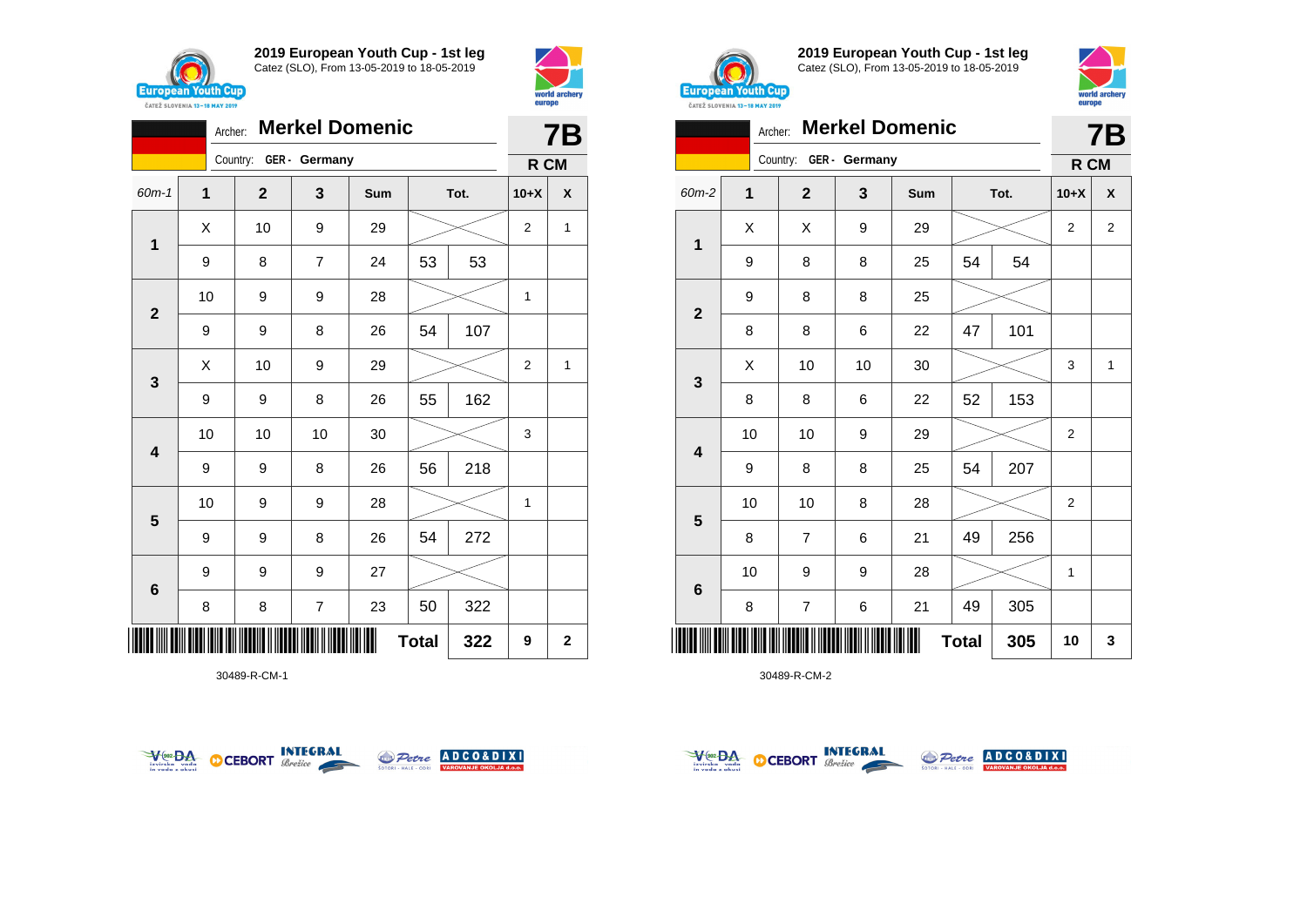





30475-R-CM-1





**2019 European Youth Cup - 1st leg** Catez (SLO), From 13-05-2019 to 18-05-2019



|                                     | <b>7C</b>      |                |              |     |              |          |                |              |
|-------------------------------------|----------------|----------------|--------------|-----|--------------|----------|----------------|--------------|
| تشيين الأنشا                        |                | Country:       | CYP - Cyprus |     |              |          | R CM           |              |
| 60m-2                               | 1              | $\overline{2}$ | 3            | Sum |              | Tot.     | $10+X$         | X            |
|                                     | 9              | 9              | 8            | 26  |              |          |                |              |
| $\mathbf{1}$                        | $\overline{7}$ | 7              | 6            | 20  | 46           | 46       |                |              |
|                                     | 10             | 9              | 9            | 28  |              |          | 1              |              |
| $\overline{2}$                      | 9              | 9              | 9            | 27  | 55           | 101      |                |              |
|                                     | 10             | 9              | 8            | 27  |              |          | 1              |              |
| $\mathbf 3$                         | $\overline{7}$ | $\overline{7}$ | 6            | 20  | 47           | 148      |                |              |
|                                     | X              | 10             | 8            | 28  |              |          | $\overline{2}$ | $\mathbf{1}$ |
| 4                                   | 8              | 8              | 6            | 22  | 50           | 198      |                |              |
|                                     | 9              | 8              | 8            | 25  |              |          |                |              |
| 5                                   | 6              | 6              | 5            | 17  | 42           | 240      |                |              |
|                                     | 10             | 9              | 9            | 28  |              |          | 1              |              |
| 6                                   | 9              | 8              | 8            | 25  | 53           | 293      |                |              |
|                                     |                |                |              |     | <b>Total</b> | 293      | 5              | 4            |
| <b>Signed Total</b><br>30475-R-CM-2 |                |                |              |     | 293          | $\bf{0}$ | $\pmb{0}$      |              |



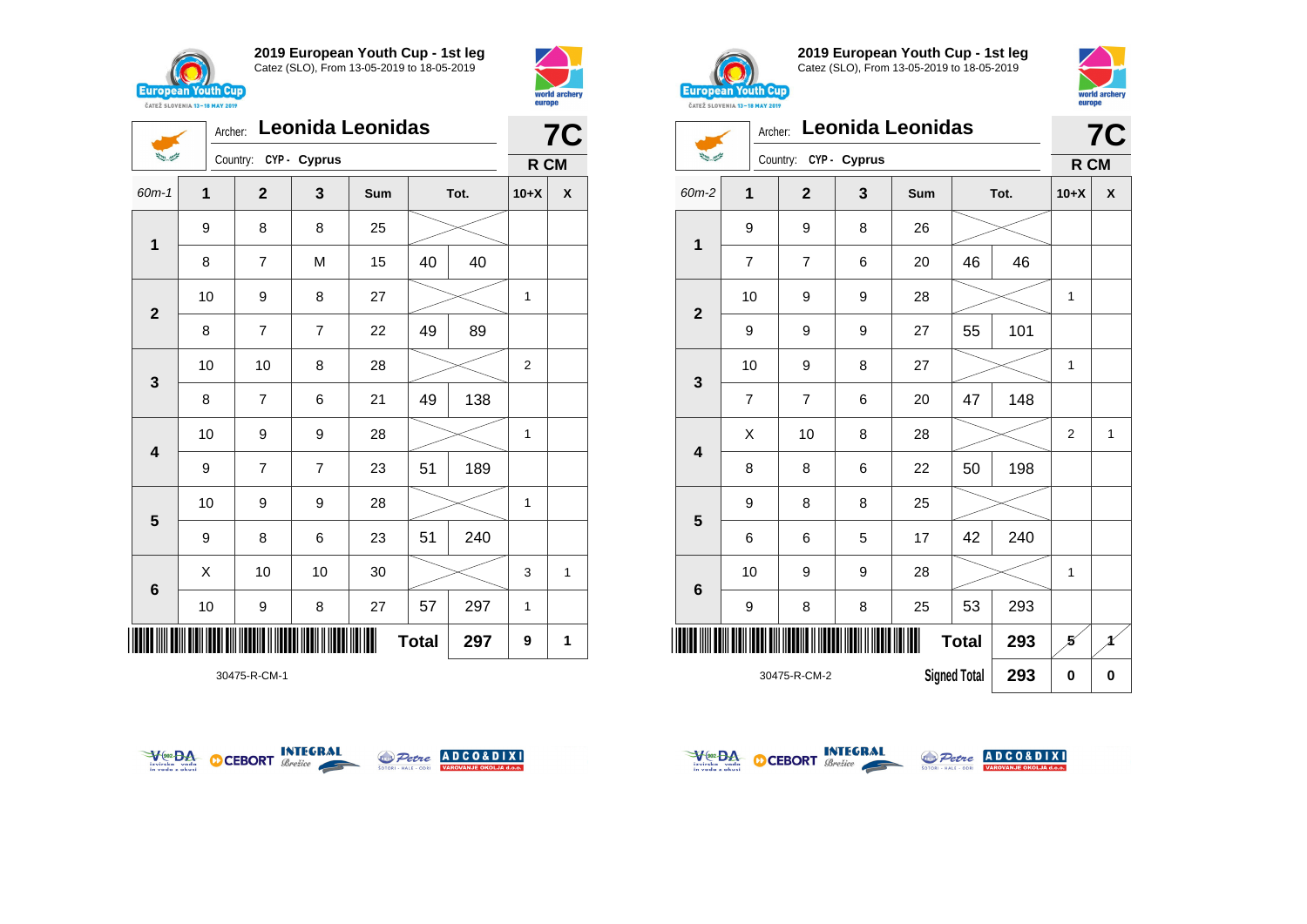



|                         | Archer:        |                        |                | <b>7D</b> |              |      |                |                           |
|-------------------------|----------------|------------------------|----------------|-----------|--------------|------|----------------|---------------------------|
|                         |                | Country: ROU - Romania |                |           |              |      | R CM           |                           |
| $60m-1$                 | 1              | $\mathbf{2}$           | 3              | Sum       |              | Tot. | $10+X$         | $\boldsymbol{\mathsf{X}}$ |
|                         | X              | 10                     | 9              | 29        |              |      | $\overline{2}$ | 1                         |
| 1                       | 8              | 8                      | 8              | 24        | 53           | 53   |                |                           |
| $\mathbf{2}$            | 9              | 9                      | 9              | 27        |              |      |                |                           |
|                         | 8              | 7                      | $\overline{7}$ | 22        | 49           | 102  |                |                           |
| $\mathbf 3$             | 9              | 9                      | 8              | 26        |              |      |                |                           |
|                         | $\overline{7}$ | $\overline{7}$         | 6              | 20        | 46           | 148  |                |                           |
| $\overline{\mathbf{4}}$ | 9              | 9                      | 8              | 26        |              |      |                |                           |
|                         | 8              | $\overline{7}$         | 7              | 22        | 48           | 196  |                |                           |
| $\overline{\mathbf{5}}$ | 10             | 9                      | 9              | 28        |              |      | 1              |                           |
|                         | 9              | 8                      | 8              | 25        | 53           | 249  |                |                           |
| $\bf 6$                 | 10             | 10                     | 10             | 30        |              |      | 3              |                           |
|                         | 9              | 7                      | 4              | 20        | 50           | 299  |                |                           |
|                         |                |                        |                |           | <b>Total</b> | 299  | 6              | 1                         |

20015-R-CM-1





**2019 European Youth Cup - 1st leg** Catez (SLO), From 13-05-2019 to 18-05-2019



| <b>CATEZ SLOVENIA 13-18 MAY 2019</b> | <b>DALPD</b>   |                |                           |     |              |      |              |    |
|--------------------------------------|----------------|----------------|---------------------------|-----|--------------|------|--------------|----|
|                                      | Archer:        |                | <b>Buzila-Balas Tudor</b> |     |              |      |              | 7D |
|                                      |                | Country:       | ROU - Romania             |     |              |      | R CM         |    |
| 60m-2                                | $\mathbf{1}$   | $\mathbf{2}$   | 3                         | Sum |              | Tot. | $10+X$       | X  |
|                                      | 10             | 9              | 8                         | 27  |              |      | $\mathbf{1}$ |    |
| 1                                    | 8              | 7              | $\overline{7}$            | 22  | 49           | 49   |              |    |
|                                      | 9              | 9              | 8                         | 26  |              |      |              |    |
| $\overline{2}$                       | 8              | 8              | 8                         | 24  | 50           | 99   |              |    |
|                                      | 9              | 8              | 8                         | 25  |              |      |              |    |
| 3                                    | $\overline{7}$ | $\overline{7}$ | 6                         | 20  | 45           | 144  |              |    |
|                                      | 9              | 9              | 9                         | 27  |              |      |              |    |
| 4                                    | 9              | 8              | $\overline{7}$            | 24  | 51           | 195  |              |    |
|                                      | X              | 9              | 8                         | 27  |              |      | $\mathbf{1}$ | 1  |
| 5                                    | 8              | 8              | 8                         | 24  | 51           | 246  |              |    |
|                                      | 10             | 9              | 9                         | 28  |              |      | $\mathbf{1}$ |    |
| 6                                    | 8              | 8              | 8                         | 24  | 52           | 298  |              |    |
|                                      |                |                |                           |     | <b>Total</b> | 298  | 3            | 1  |



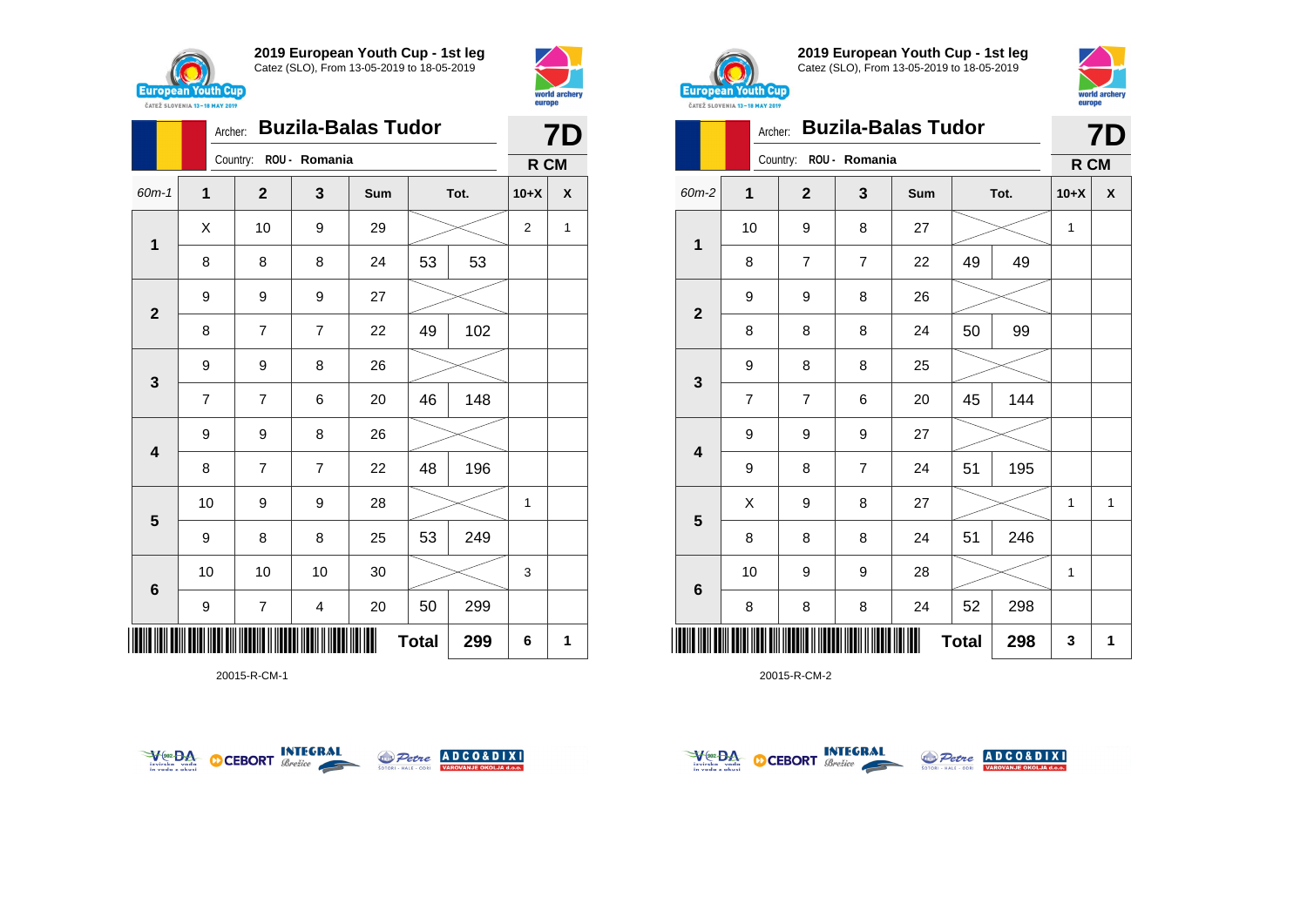





23642-R-CM-1





**2019 European Youth Cup - 1st leg** Catez (SLO), From 13-05-2019 to 18-05-2019



|                         |                          |                              |                | Archer: Thompson Dan |              |      |        | <b>8A</b>    |
|-------------------------|--------------------------|------------------------------|----------------|----------------------|--------------|------|--------|--------------|
|                         |                          | Country: GBR - Great Britain |                |                      |              |      | R CM   |              |
| $60m-2$                 | 1                        | $\mathbf 2$                  | 3              | Sum                  |              | Tot. | $10+X$ | X            |
|                         | 9                        | 9                            | 9              | 27                   |              |      |        |              |
| 1                       | 8                        | 6                            | 5              | 19                   | 46           | 46   |        |              |
|                         | X                        | 9                            | 8              | 27                   |              |      | 1      | $\mathbf{1}$ |
| $\mathbf{2}$            | 8                        | $\overline{7}$               | 6              | 21                   | 48           | 94   |        |              |
|                         | 10                       | 10                           | 9              | 29                   |              |      | 2      |              |
| 3                       | 8                        | $\overline{7}$               | 6              | 21                   | 50           | 144  |        |              |
|                         | 9                        | 9                            | 9              | 27                   |              |      |        |              |
| $\overline{\mathbf{4}}$ | 8                        | 8                            | $\overline{7}$ | 23                   | 50           | 194  |        |              |
|                         | 8                        | $\overline{7}$               | $\overline{7}$ | 22                   |              |      |        |              |
| 5                       | 6                        | 6                            | 4              | 16                   | 38           | 232  |        |              |
|                         | 10                       | 9                            | $\overline{7}$ | 26                   |              |      | 1      |              |
| $\bf 6$                 | $\overline{\mathcal{I}}$ | 6                            | 6              | 19                   | 45           | 277  |        |              |
| Ⅲ                       |                          |                              |                |                      | <b>Total</b> | 277  | 4      | 1            |



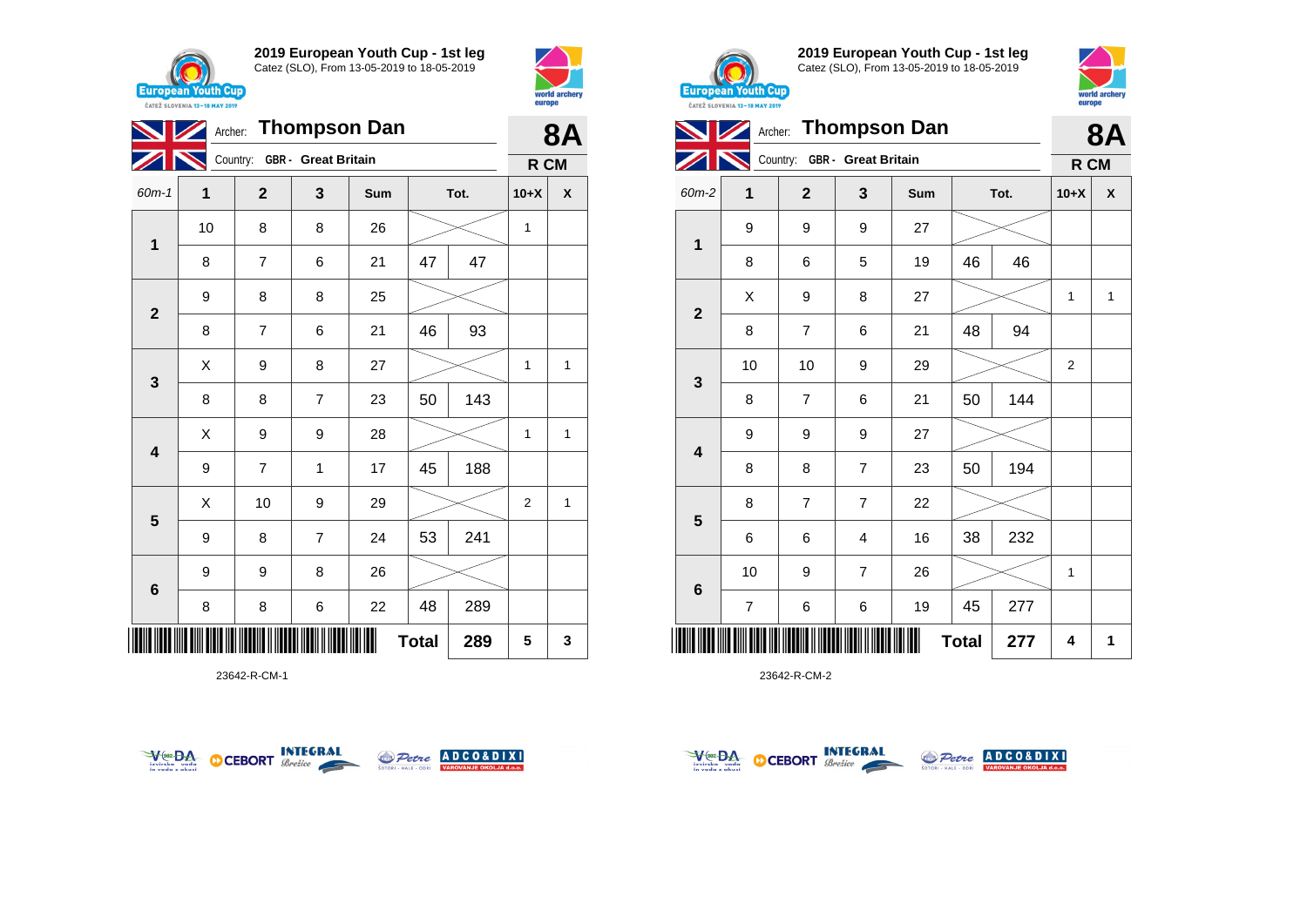



|                 | Rajabi Mohammadmatin<br>Archer:<br>$\Phi$ |                          |               |     |              |      |        | <b>8B</b>      |
|-----------------|-------------------------------------------|--------------------------|---------------|-----|--------------|------|--------|----------------|
|                 |                                           | Country:                 | IRI - IR Iran |     |              |      | R CM   |                |
| 60m-1           | 1                                         | $\mathbf{2}$             | 3             | Sum |              | Tot. | $10+X$ | X              |
| 1               | 9                                         | 8                        | 8             | 25  |              |      |        |                |
|                 | 7                                         | $\overline{7}$           | 6             | 20  | 45           | 45   |        |                |
| $\mathbf{2}$    | X                                         | X                        | 10            | 30  |              |      | 3      | $\overline{2}$ |
|                 | 9                                         | $\overline{7}$           | 6             | 22  | 52           | 97   |        |                |
| $\mathbf{3}$    | 9                                         | 8                        | 8             | 25  |              |      |        |                |
|                 | 8                                         | 6                        | 6             | 20  | 45           | 142  |        |                |
| 4               | 9                                         | 9                        | 6             | 24  |              |      |        |                |
|                 | 6                                         | 6                        | 5             | 17  | 41           | 183  |        |                |
|                 | X                                         | 10                       | 10            | 30  |              |      | 3      | 1              |
| 5               | 9                                         | 9                        | 8             | 26  | 56           | 239  |        |                |
| $6\phantom{1}6$ | 10                                        | 9                        | 8             | 27  |              |      | 1      |                |
|                 | 7                                         | $\overline{\mathcal{I}}$ | 6             | 20  | 47           | 286  |        |                |
| Ш               |                                           |                          |               |     | <b>Total</b> | 286  | 7      | 3              |

26952-R-CM-1





**2019 European Youth Cup - 1st leg** Catez (SLO), From 13-05-2019 to 18-05-2019



|                         | Rajabi Mohammadmatin<br>Archer:<br>$\Phi$ |  |                |                |     |              |      |                | 8Β |
|-------------------------|-------------------------------------------|--|----------------|----------------|-----|--------------|------|----------------|----|
|                         |                                           |  | Country:       | IRI - IR Iran  |     |              |      | R CM           |    |
| 60m-2                   | 1                                         |  | $\mathbf{2}$   | 3              | Sum |              | Tot. | $10+X$         | X  |
| 1                       | 9                                         |  | 9              | 9              | 27  |              |      |                |    |
|                         | 8                                         |  | $\overline{7}$ | 6              | 21  | 48           | 48   |                |    |
| $\overline{2}$          | 10                                        |  | 9              | 8              | 27  |              |      | 1              |    |
|                         | 8                                         |  | 5              | 5              | 18  | 45           | 93   |                |    |
| 3                       | 9                                         |  | $\overline{7}$ | $\overline{7}$ | 23  |              |      |                |    |
|                         | $\overline{7}$                            |  | 5              | 4              | 16  | 39           | 132  |                |    |
| $\overline{\mathbf{4}}$ | 10                                        |  | 9              | 8              | 27  |              |      | 1              |    |
|                         | 8                                         |  | $\overline{7}$ | 5              | 20  | 47           | 179  |                |    |
| $5\phantom{1}$          | 9                                         |  | 9              | 8              | 26  |              |      |                |    |
|                         | $\overline{7}$                            |  | $\overline{7}$ | 4              | 18  | 44           | 223  |                |    |
| $6\phantom{1}6$         | X                                         |  | 10             | 9              | 29  |              |      | $\overline{2}$ | 1  |
|                         | 9                                         |  | 8              | 8              | 25  | 54           | 277  |                |    |
| ║║║                     |                                           |  |                |                |     | <b>Total</b> | 277  | 4              | 1  |



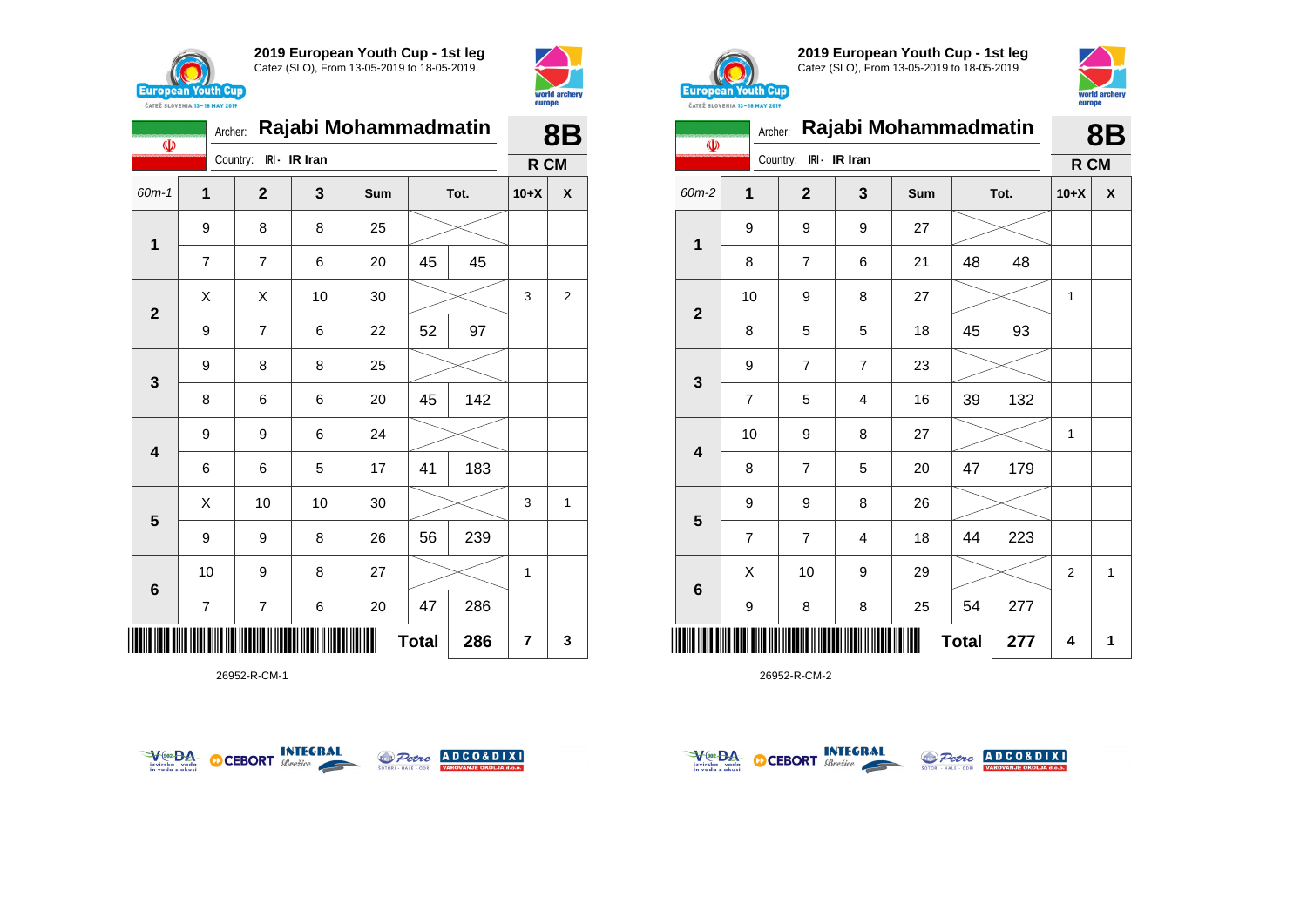



|                         |    | <b>Bernardi Nicolas</b><br>Archer: |                         |     |              |     |                |              |  |
|-------------------------|----|------------------------------------|-------------------------|-----|--------------|-----|----------------|--------------|--|
|                         |    | Country: FRA - France              |                         |     |              |     | R CM           | 8C           |  |
| $60m-1$                 | 1  | $\overline{2}$                     | 3                       | Sum | Tot.         |     | $10+X$         | X            |  |
|                         | Χ  | 10                                 | 9                       | 29  |              |     | $\overline{2}$ | $\mathbf{1}$ |  |
| 1                       | 9  | 8                                  | 6                       | 23  | 52           | 52  |                |              |  |
| $\mathbf{2}$            | X  | 10                                 | 9                       | 29  |              |     | $\overline{2}$ | 1            |  |
|                         | 9  | 9                                  | 9                       | 27  | 56           | 108 |                |              |  |
|                         | X  | X                                  | 9                       | 29  |              |     | $\overline{2}$ | 2            |  |
| 3                       | 9  | 9                                  | 8                       | 26  | 55           | 163 |                |              |  |
| $\overline{\mathbf{4}}$ | X  | 10                                 | 9                       | 29  |              |     | $\overline{2}$ | $\mathbf{1}$ |  |
|                         | 8  | $\overline{7}$                     | M                       | 15  | 44           | 207 |                |              |  |
| 5                       | 9  | 9                                  | 9                       | 27  |              |     |                |              |  |
|                         | 8  | 8                                  | 8                       | 24  | 51           | 258 |                |              |  |
| $6\phantom{1}$          | 10 | 9                                  | 9                       | 28  |              |     | 1              |              |  |
|                         | 9  | 8                                  | $\overline{\mathbf{7}}$ | 24  | 52           | 310 |                |              |  |
| ║║║                     |    |                                    |                         |     | <b>Total</b> | 310 | 9              | 5            |  |

30447-R-CM-1





**2019 European Youth Cup - 1st leg** Catez (SLO), From 13-05-2019 to 18-05-2019



|              | Archer: |                |              | <b>Bernardi Nicolas</b> |              |     |        | 8C           |
|--------------|---------|----------------|--------------|-------------------------|--------------|-----|--------|--------------|
|              |         | Country:       | FRA - France |                         |              |     | R CM   |              |
| 60m-2        | 1       | $\overline{2}$ | 3            | Sum                     | Tot.         |     | $10+X$ | X            |
| $\mathbf 1$  | X       | 10             | 9            | 29                      |              |     | 2      | 1            |
|              | 9       | 9              | 9            | 27                      | 56           | 56  |        |              |
|              | 10      | 10             | 10           | $30\,$                  |              |     | 3      |              |
| $\mathbf{2}$ | 9       | 8              | 8            | 25                      | 55           | 111 |        |              |
| 3            | X       | 10             | 9            | 29                      |              |     |        | $\mathbf{1}$ |
|              | 9       | 8              | 8            | 25                      | 54           | 165 |        |              |
| 4            | 9       | 9              | 9            | 27                      |              |     |        |              |
|              | 9       | 9              | 6            | 24                      | 51           | 216 |        |              |
| 5            | Χ       | X              | X            | 30                      |              |     | 3      | 3            |
|              | 9       | 9              | 8            | 26                      | 56           | 272 |        |              |
| 6            | 10      | 9              | 9            | 28                      |              |     | 1      |              |
|              | 8       | 8              | 8            | 24                      | 52           | 324 |        |              |
| Ⅲ            |         |                |              |                         | <b>Total</b> | 324 | 11     | 5            |



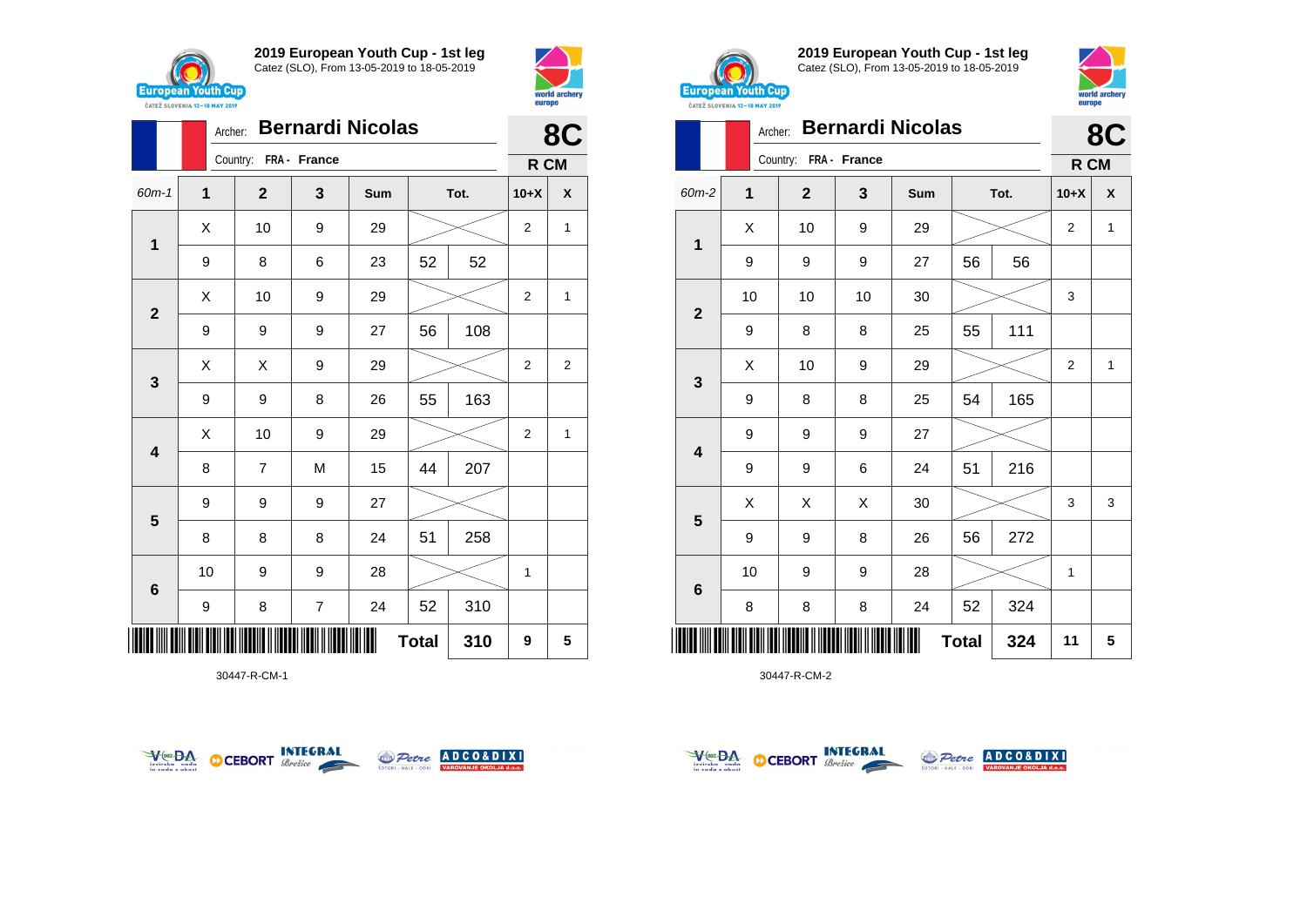



|                         |                | Archer:        |                | <b>Christensen Christian Brendstrup</b> |              |      | 8D             |          |  |
|-------------------------|----------------|----------------|----------------|-----------------------------------------|--------------|------|----------------|----------|--|
|                         |                | Country:       | DEN - Denmark  |                                         |              |      | R CM           |          |  |
| $60m-1$                 | $\mathbf 1$    | $\mathbf{2}$   | 3              | Sum                                     |              | Tot. | $10+X$         | X        |  |
|                         | 9              | 9              | 9              | 27                                      |              |      |                |          |  |
| 1                       | 8              | $\overline{7}$ | 6              | 21                                      | 48           | 48   |                |          |  |
| $\mathbf{2}$            | 9              | 8              | 8              | 25                                      |              |      |                |          |  |
|                         | $\overline{7}$ | 5              | 3              | 15                                      | 40           | 88   |                |          |  |
| $\mathbf{3}$            | 8              | 8              | $\overline{7}$ | 23                                      |              |      |                |          |  |
|                         | $\overline{7}$ | 6              | 4              | 17                                      | 40           | 128  |                |          |  |
| $\overline{\mathbf{4}}$ | 9              | 9              | 8              | 26                                      |              |      |                |          |  |
|                         | $\overline{7}$ | 6              | 6              | 19                                      | 45           | 173  |                |          |  |
|                         | 10             | 10             | 9              | 29                                      |              |      | 2              |          |  |
| $\overline{\mathbf{5}}$ | $\overline{7}$ | 6              | 6              | 19                                      | 48           | 221  |                |          |  |
| $\bf 6$                 | 10             | 10             | 9              | 29                                      |              |      | $\overline{2}$ |          |  |
|                         | 9              | 9              | 6              | 24                                      | 53           | 274  |                |          |  |
| ║║║                     |                |                |                |                                         | <b>Total</b> | 274  | 4              | $\bf{0}$ |  |

30249-R-CM-1





**2019 European Youth Cup - 1st leg** Catez (SLO), From 13-05-2019 to 18-05-2019



|              | Archer:        |                |                | <b>Christensen Christian Brendstrup</b> |              |      |             | 8D          |
|--------------|----------------|----------------|----------------|-----------------------------------------|--------------|------|-------------|-------------|
|              |                | Country:       | DEN- Denmark   |                                         |              |      | R CM        |             |
| 60m-2        | $\mathbf{1}$   | $\overline{2}$ | 3              | Sum                                     |              | Tot. | $10+X$      | X           |
| 1            | 9              | 9              | 8              | 26                                      |              |      |             |             |
|              | 8              | $\overline{7}$ | 6              | 21                                      | 47           | 47   |             |             |
| $\mathbf{2}$ | 10             | 8              | 8              | 26                                      |              |      | 1           |             |
|              | 7              | 6              | 4              | 17                                      | 43           | 90   |             |             |
| 3            | 8              | 8              | $\overline{7}$ | 23                                      |              |      |             |             |
|              | $\overline{7}$ | 5              | $\overline{2}$ | 14                                      | 37           | 127  |             |             |
| 4            | $\overline{7}$ | 7              | 7              | 21                                      |              |      |             |             |
|              | 6              | 6              | 5              | 17                                      | 38           | 165  |             |             |
| 5            | 10             | 9              | 9              | 28                                      |              |      | 1           |             |
|              | 9              | $\overline{7}$ | 6              | 22                                      | 50           | 215  |             |             |
| 6            | 8              | 8              | 8              | 24                                      |              |      |             |             |
|              | 8              | 6              | 5              | 19                                      | 43           | 258  |             |             |
| II           |                |                |                |                                         | <b>Total</b> | 258  | $\mathbf 2$ | $\mathbf 0$ |



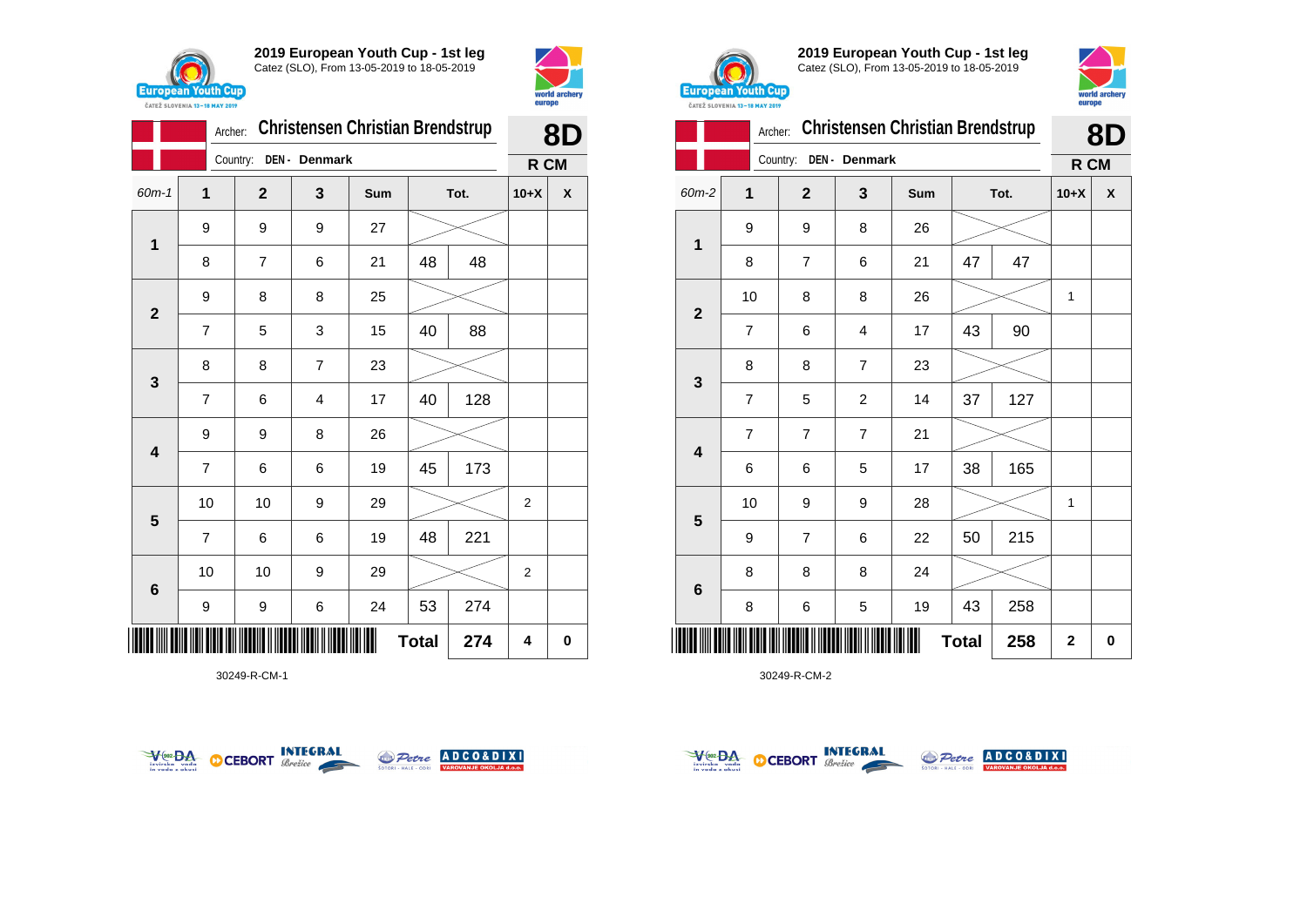





22688-R-CM-1





**2019 European Youth Cup - 1st leg** Catez (SLO), From 13-05-2019 to 18-05-2019



|                         | Archer:     |                           | <b>Tura Leonardo</b> |     |              |     | <b>9A</b>    |   |  |
|-------------------------|-------------|---------------------------|----------------------|-----|--------------|-----|--------------|---|--|
|                         |             | Country: SMR - San Marino |                      |     |              |     | R CM         |   |  |
| 60m-2                   | $\mathbf 1$ | $\overline{\mathbf{2}}$   | 3                    | Sum | Tot.         |     | $10+X$       | X |  |
|                         | 9           | 8                         | 8                    | 25  |              |     |              |   |  |
| $\mathbf 1$             | 8           | 8                         | $\overline{7}$       | 23  | 48           | 48  |              |   |  |
|                         | 9           | 8                         | 8                    | 25  |              |     |              |   |  |
| $\overline{\mathbf{2}}$ | 8           | $\overline{7}$            | $\overline{7}$       | 22  | 47           | 95  |              |   |  |
|                         | 9           | 9                         | $\overline{7}$       | 25  |              |     |              |   |  |
| 3                       | 6           | 6                         | 4                    | 16  | 41           | 136 |              |   |  |
|                         | 9           | 9                         | 9                    | 27  |              |     |              |   |  |
| 4                       | 9           | 8                         | 8                    | 25  | 52           | 188 |              |   |  |
|                         | 10          | 9                         | 9                    | 28  |              |     | $\mathbf{1}$ |   |  |
| $5\phantom{1}$          | 9           | 8                         | 5                    | 22  | 50           | 238 |              |   |  |
|                         | X           | 9                         | 9                    | 28  |              |     | 1            | 1 |  |
| 6                       | 8           | 8                         | 8                    | 24  | 52           | 290 |              |   |  |
| ∭                       |             |                           |                      |     | <b>Total</b> | 290 | $\mathbf 2$  | 1 |  |



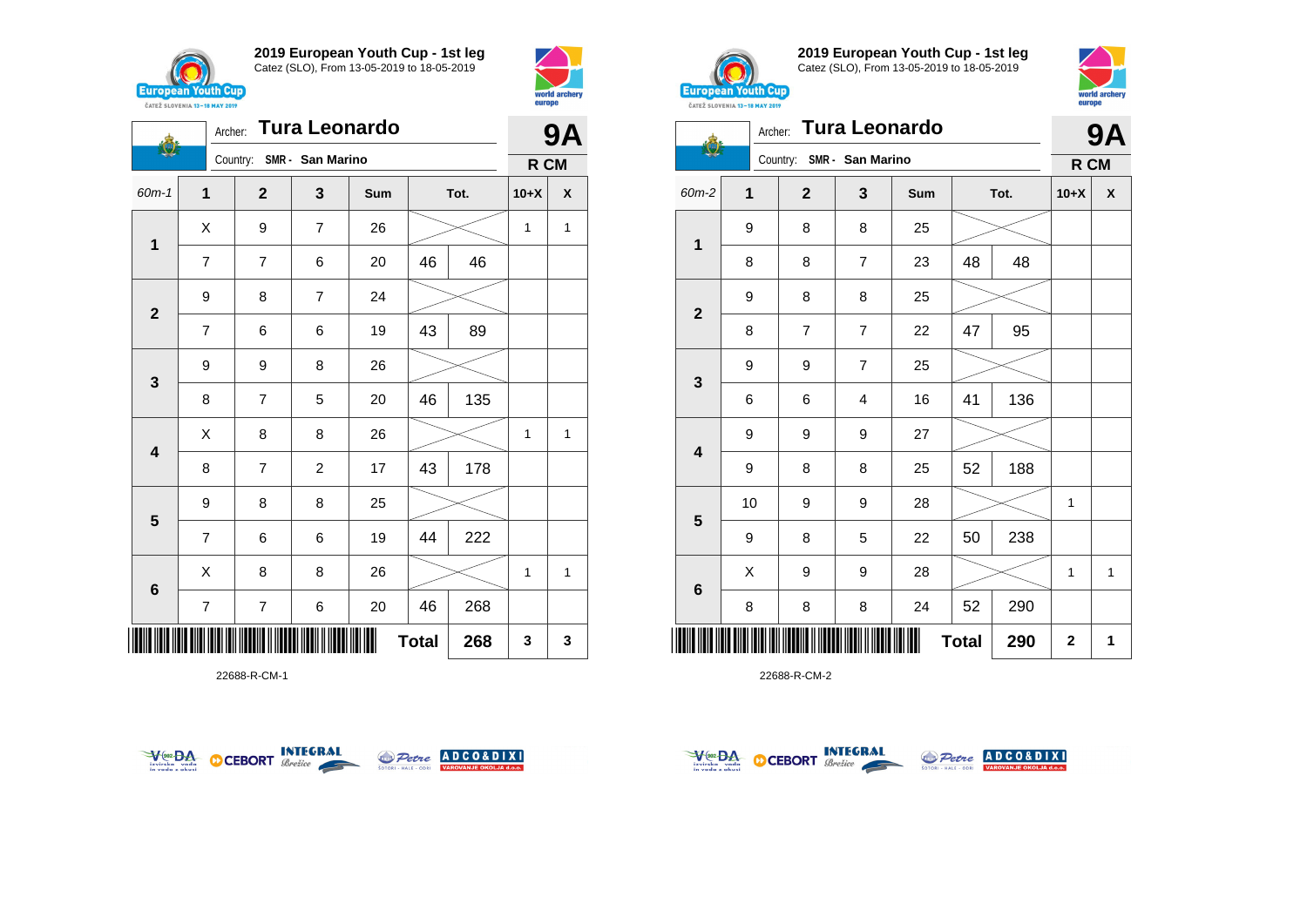

 $\mathbf{\Phi}$ 

**2019 European Youth Cup - 1st leg** Catez (SLO), From 13-05-2019 to 18-05-2019

Archer: **Shirgholami Amir Ali**

Country: **IRI - IR Iran**









| <b>CAILL SLUVENIA 13-18 MAY 2019</b> |                |                |                |                      |              |     |                |              |
|--------------------------------------|----------------|----------------|----------------|----------------------|--------------|-----|----------------|--------------|
| $\Phi$                               | Archer:        |                |                | Shirgholami Amir Ali |              |     |                | <b>9B</b>    |
|                                      |                | Country:       | IRI - IR Iran  |                      |              |     | R CM           |              |
| $60m-2$                              | 1              | $\mathbf{2}$   | 3              | Sum                  | Tot.         |     | $10+X$         | X            |
| 1                                    | 9              | 9              | 8              | 26                   |              |     |                |              |
|                                      | 8              | 7              | 6              | 21                   | 47           | 47  |                |              |
|                                      | X              | 9              | 9              | 28                   |              |     | 1              | $\mathbf{1}$ |
| $\mathbf{2}$                         | 8              | 8              | $\overline{7}$ | 23                   | 51           | 98  |                |              |
|                                      | 9              | 9              | 8              | 26                   |              |     |                |              |
| 3                                    | $\overline{7}$ | 7              | 6              | 20                   | 46           | 144 |                |              |
| $\overline{\mathbf{4}}$              | X              | 10             | 9              | 29                   |              |     | $\overline{2}$ | $\mathbf{1}$ |
|                                      | 8              | 8              | $\overline{7}$ | 23                   | 52           | 196 |                |              |
|                                      | X              | 9              | 8              | 27                   |              |     | 1              | $\mathbf{1}$ |
| $\overline{\mathbf{5}}$              | $\overline{7}$ | $\overline{7}$ | $\overline{7}$ | 21                   | 48           | 244 |                |              |
|                                      | X              | 9              | 9              | 28                   |              |     | 1              | $\mathbf{1}$ |
| $6\phantom{1}6$                      | 8              | 8              | 8              | 24                   | 52           | 296 |                |              |
| IIII                                 |                |                |                |                      | <b>Total</b> | 296 | 5              | 4            |

26954-R-CM-2

| $60m-1$                      | $\mathbf{1}$ | $\mathbf{2}$            | 3                        | Sum |    | Tot. | $10+X$      | X |
|------------------------------|--------------|-------------------------|--------------------------|-----|----|------|-------------|---|
| $\mathbf{1}$                 | 9            | 9                       | 9                        | 27  |    |      |             |   |
|                              | 9            | 8                       | $\overline{\mathbf{7}}$  | 24  | 51 | 51   |             |   |
|                              | 10           | 8                       | 8                        | 26  |    |      | 1           |   |
| $\mathbf 2$                  | 8            | $\bf 8$                 | $\overline{\mathbf{7}}$  | 23  | 49 | 100  |             |   |
|                              | X            | 10                      | 10                       | 30  |    |      | 3           | 1 |
| $\mathbf 3$                  | $10$         | 9                       | $\overline{\mathcal{I}}$ | 26  | 56 | 156  | 1           |   |
| $\overline{\mathbf{4}}$      | 10           | 10                      | 9                        | 29  |    |      | $\mathbf 2$ |   |
|                              | 9            | 9                       | 8                        | 26  | 55 | 211  |             |   |
| 5                            | X            | X                       | X                        | 30  |    |      | 3           | 3 |
|                              | $10$         | 9                       | 8                        | 27  | 57 | 268  | $\mathbf 1$ |   |
|                              | $10$         | 9                       | 8                        | 27  |    |      | 1           |   |
| $\bf 6$                      | 8            | $\overline{\mathbf{7}}$ | $\overline{c}$           | 17  | 44 | 312  |             |   |
| 312<br><b>Total</b><br>IIIII |              |                         |                          |     |    |      |             |   |





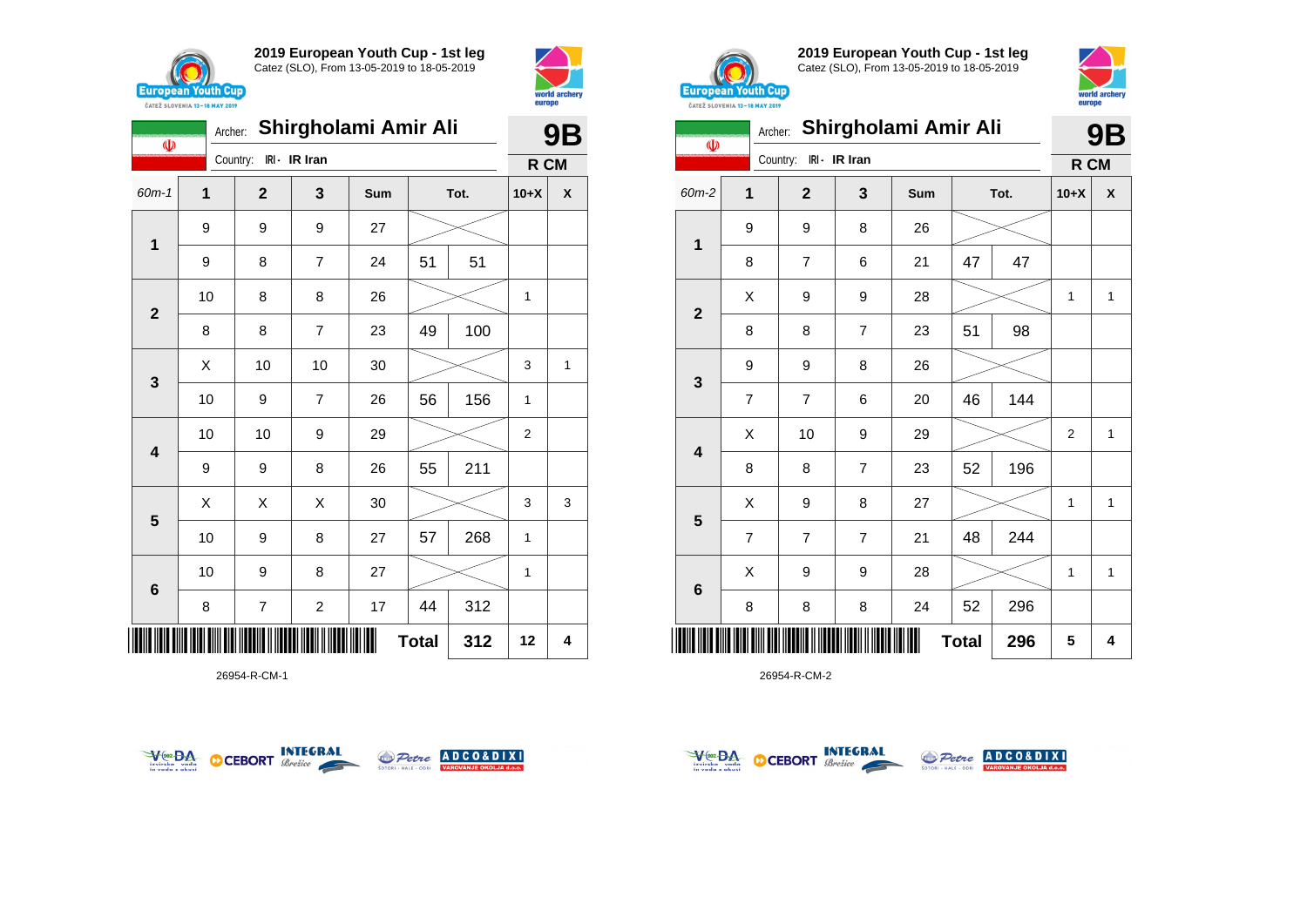



|                         |    | <b>Vuillin Christophe</b><br>Archer: |                |     |              |     |                |   |  |
|-------------------------|----|--------------------------------------|----------------|-----|--------------|-----|----------------|---|--|
|                         |    | Country:                             | FRA - France   |     |              |     | R CM           |   |  |
| $60m-1$                 | 1  | $\mathbf{2}$                         | 3              | Sum | Tot.         |     | $10+X$         | X |  |
| $\mathbf 1$             | 10 | 9                                    | 8              | 27  |              |     | 1              |   |  |
|                         | 8  | 8                                    | 8              | 24  | 51           | 51  |                |   |  |
| $\mathbf{2}$            | X  | 10                                   | 9              | 29  |              |     | $\overline{2}$ | 1 |  |
|                         | 8  | 8                                    | $\overline{7}$ | 23  | 52           | 103 |                |   |  |
|                         | Χ  | 10                                   | 10             | 30  |              |     | 3              | 1 |  |
| 3                       | 9  | 8                                    | 8              | 25  | 55           | 158 |                |   |  |
| $\overline{\mathbf{4}}$ | X  | 10                                   | 9              | 29  |              |     | $\overline{2}$ | 1 |  |
|                         | 9  | 9                                    | 8              | 26  | 55           | 213 |                |   |  |
|                         | X  | X                                    | 9              | 29  |              |     | 2              | 2 |  |
| 5                       | 9  | $\overline{7}$                       | 6              | 22  | 51           | 264 |                |   |  |
| $6\phantom{1}6$         | 10 | 9                                    | 9              | 28  |              |     | $\mathbf{1}$   |   |  |
|                         | 9  | 8                                    | 6              | 23  | 51           | 315 |                |   |  |
| ║║                      |    |                                      |                |     | <b>Total</b> | 315 | 11             | 5 |  |

30448-R-CM-1





**2019 European Youth Cup - 1st leg** Catez (SLO), From 13-05-2019 to 18-05-2019



|                | Archer:      |              |                | <b>Vuillin Christophe</b> |              |     |                | C<br>9 |  |
|----------------|--------------|--------------|----------------|---------------------------|--------------|-----|----------------|--------|--|
|                |              | Country:     | FRA - France   |                           |              |     | R CM           |        |  |
| 60m-2          | $\mathbf{1}$ | $\mathbf{2}$ | 3              | Sum                       | Tot.         |     | $10+X$         | X      |  |
| 1              | 10           | 10           | 9              | 29                        |              |     | 2              |        |  |
|                | 9            | 8            | $\overline{7}$ | 24                        | 53           | 53  |                |        |  |
| $\overline{2}$ | Χ            | 10           | 10             | 30                        |              |     | 3              | 1      |  |
|                | 9            | 8            | 7              | 24                        | 54           | 107 |                |        |  |
|                | 10           | 10           | 9              | 29                        |              |     | $\overline{2}$ |        |  |
| 3              | 9            | 9            | 8              | 26                        | 55           | 162 |                |        |  |
| 4              | X            | 10           | 10             | 30                        |              |     | 3              | 1      |  |
|                | 10           | 10           | $\overline{7}$ | 27                        | 57           | 219 | $\overline{2}$ |        |  |
| 5              | 10           | 9            | 9              | 28                        |              |     | 1              |        |  |
|                | 9            | 9            | 8              | 26                        | 54           | 273 |                |        |  |
| 6              | X            | 10           | 10             | 30                        |              |     | 3              | 1      |  |
|                | 10           | 8            | $\overline{7}$ | 25                        | 55           | 328 | $\mathbf{1}$   |        |  |
| Ш              |              |              |                |                           | <b>Total</b> | 328 | 17             | 3      |  |



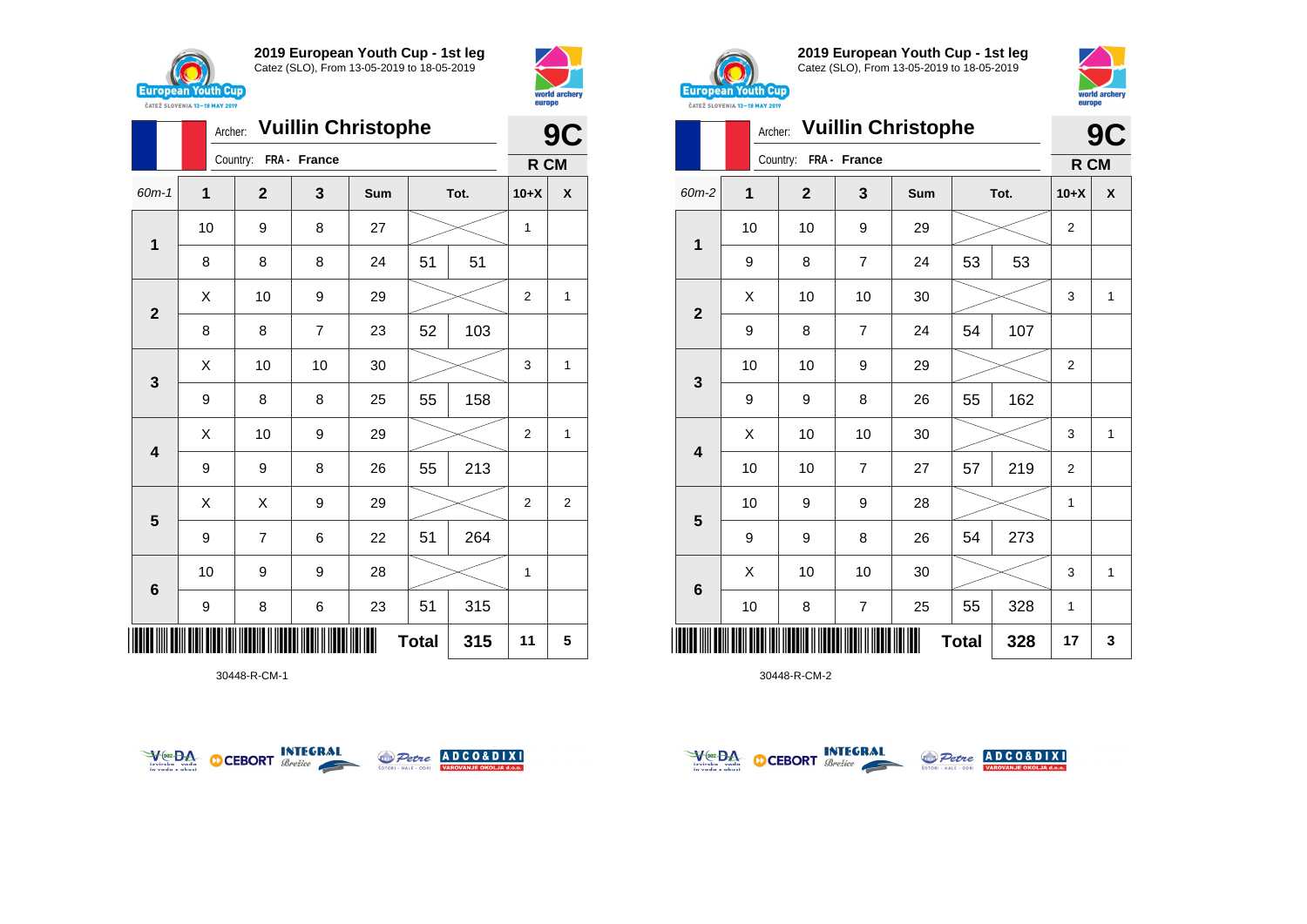

**1**

♦

**2**

**3**

**4**

**5**

**6**

**2019 European Youth Cup - 1st leg** Catez (SLO), From 13-05-2019 to 18-05-2019

60m-1 **1 2 3 Sum Tot. 10+X X**

8 | 8 | 7 | 23 | 52 | 52

9 | 9 | 8 | 26 | 55 | 107

6 | 4 | M | 10 | 38 | 145

8 | 7 | 7 | 22 | 47 | 192

8 | 8 | 3 | 19 | 49 | 241

8 | 7 | 5 | 20 | 49 | 290

10 10 10 30 3

10 | 10 | 9 | 29 |  $>$  | 2

9 8 8 25

10 | 10 | 8 | 28 |  $>$  | 2

10 | 10 | 9 | 29 |  $>$  | 2

 $\begin{array}{|c|c|c|c|c|}\hline \hspace{.1cm}X & \hspace{.1cm} \text{10} & \hspace{.1cm} \text{9} & \hspace{.1cm} \text{29} & \hspace{.1cm} \text{20} & \hspace{.1cm} \text{21} & \hspace{.1cm} \text{22} & \hspace{.1cm} \text{23} & \hspace{.1cm} \text{24} & \hspace{.1cm} \text{25} & \hspace{.1cm} \text{26} & \hspace{.1cm} \text{27} & \hspace{.1cm} \text{28} & \hspace{.1cm} \text{2$ 

Archer: **Jager Matic**

Country: **SLO - Slovenia**



**R CM**





**2019 European Youth Cup - 1st leg** Catez (SLO), From 13-05-2019 to 18-05-2019



| Ä                       |                         | Archer:                 | <b>Jager Matic</b>      |     |              |     | 9D     |              |  |
|-------------------------|-------------------------|-------------------------|-------------------------|-----|--------------|-----|--------|--------------|--|
|                         |                         | Country: SLO - Slovenia |                         |     |              |     | R CM   |              |  |
| 60m-2                   | $\mathbf 1$             | $\mathbf{2}$            | 3                       | Sum | Tot.         |     | $10+X$ | X            |  |
| $\mathbf{1}$            | 10                      | 9                       | 9                       | 28  |              |     | 1      |              |  |
|                         | 8                       | 8                       | 8                       | 24  | 52           | 52  |        |              |  |
| $\overline{\mathbf{2}}$ | X                       | 8                       | 8                       | 26  |              |     | 1      | $\mathbf{1}$ |  |
|                         | 8                       | 7                       | $\overline{7}$          | 22  | 48           | 100 |        |              |  |
| 3                       | 10                      | 9                       | 9                       | 28  |              |     | 1      |              |  |
|                         | 9                       | 9                       | $\overline{7}$          | 25  | 53           | 153 |        |              |  |
| 4                       | 10                      | 9                       | 9                       | 28  |              |     | 1      |              |  |
|                         | 9                       | 9                       | 8                       | 26  | 54           | 207 |        |              |  |
| 5                       | 9                       | 9                       | 8                       | 26  |              |     |        |              |  |
|                         | 8                       | 7                       | $\overline{7}$          | 22  | 48           | 255 |        |              |  |
| 6                       | 9                       | 8                       | $\overline{7}$          | 24  |              |     |        |              |  |
|                         | $\overline{\mathbf{7}}$ | 6                       | $\overline{\mathbf{4}}$ | 17  | 41           | 296 |        |              |  |
|                         |                         |                         |                         |     | <b>Total</b> | 296 | 4      | 1            |  |

19994-R-CM-2



\*19994-R-CM-1\*

19994-R-CM-1



**Total 290 11 1**



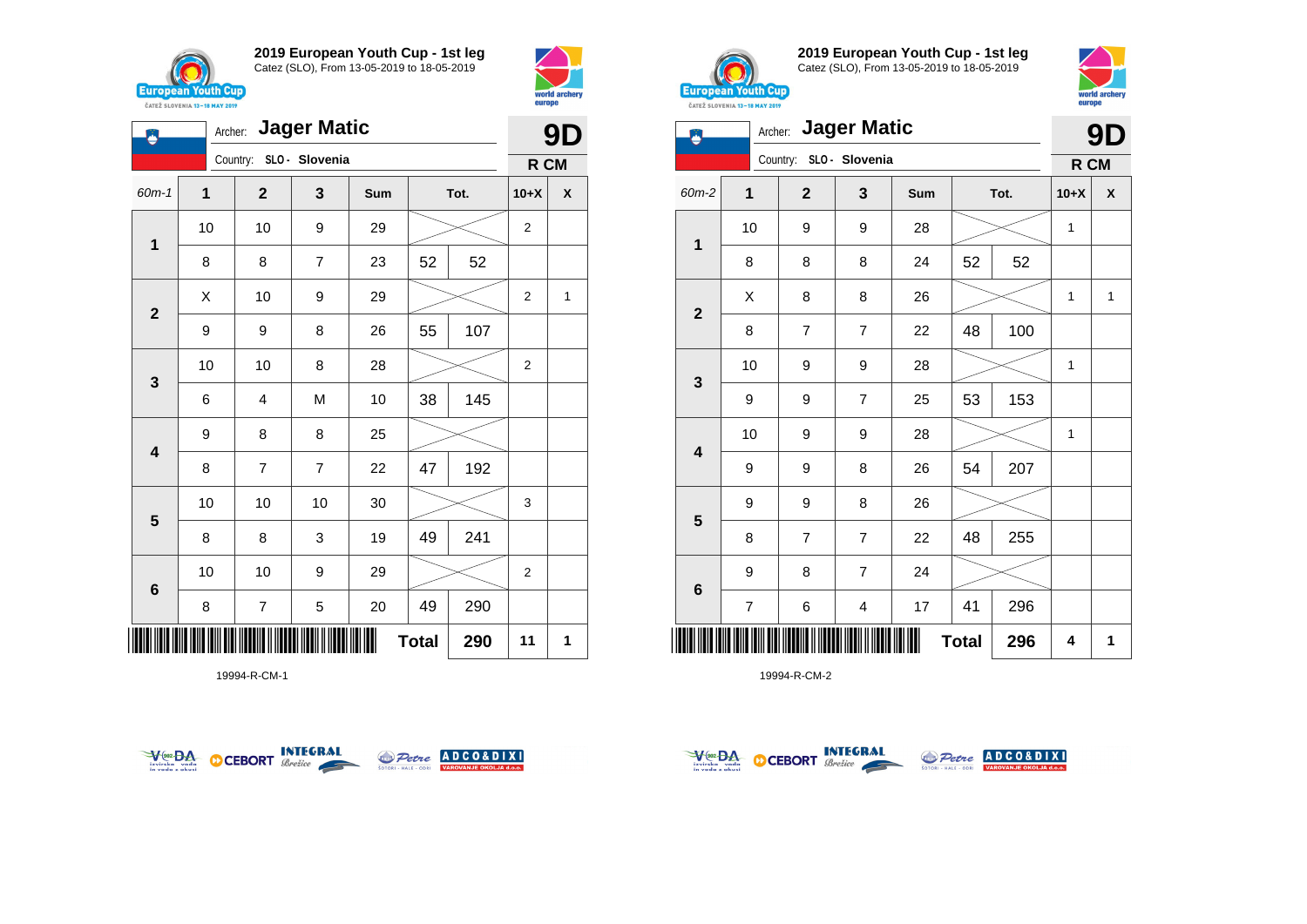



|                         | <b>Banchev Ivan</b><br>Archer: |              |                       |     |              |      |                |   |
|-------------------------|--------------------------------|--------------|-----------------------|-----|--------------|------|----------------|---|
|                         |                                | Country:     | <b>BUL</b> - Bulgaria |     |              |      | R CM           |   |
| 60m-1                   | $\overline{\mathbf{1}}$        | $\mathbf{2}$ | $\mathbf{3}$          | Sum |              | Tot. | $10+X$         | X |
| $\mathbf{1}$            | X                              | Χ            | 10                    | 30  |              |      | 3              | 2 |
|                         | 10                             | 8            | 8                     | 26  | 56           | 56   | 1              |   |
| $\overline{2}$          | Χ                              | 10           | 10                    | 30  |              |      | 3              | 1 |
|                         | 10                             | 9            | 9                     | 28  | 58           | 114  | 1              |   |
| $\mathbf{3}$            | 10                             | 10           | 9                     | 29  |              |      | $\overline{2}$ |   |
|                         | 9                              | 9            | 9                     | 27  | 56           | 170  |                |   |
| $\overline{\mathbf{4}}$ | 10                             | 9            | 9                     | 28  |              |      | 1              |   |
|                         | 9                              | 9            | $\overline{7}$        | 25  | 53           | 223  |                |   |
| $5\phantom{1}$          | 10                             | 9            | 9                     | 28  |              |      | 1              |   |
|                         | 9                              | 8            | 8                     | 25  | 53           | 276  |                |   |
| $\bf 6$                 | X                              | 10           | 9                     | 29  |              |      | $\overline{2}$ | 1 |
|                         | 8                              | 8            | 8                     | 24  | 53           | 329  |                |   |
|                         |                                |              |                       |     | <b>Total</b> | 329  | 14             | 4 |

18132-R-CM-1





**2019 European Youth Cup - 1st leg** Catez (SLO), From 13-05-2019 to 18-05-2019



|                         | <b>CATEZ SLOVENIA 13-18 MAY 2019</b> |              |                       |     |              |      |                |          |  |
|-------------------------|--------------------------------------|--------------|-----------------------|-----|--------------|------|----------------|----------|--|
|                         | Archer:                              |              | <b>Banchev Ivan</b>   |     |              |      |                | 10A      |  |
|                         |                                      | Country:     | <b>BUL</b> - Bulgaria |     |              |      | R CM           |          |  |
| 60m-2                   | $\mathbf{1}$                         | $\mathbf{2}$ | 3                     | Sum |              | Tot. | $10+X$         | X        |  |
|                         | 10                                   | 9            | 9                     | 28  |              |      | 1              |          |  |
| 1                       | 9                                    | 9            | $\overline{7}$        | 25  | 53           | 53   |                |          |  |
|                         | 10                                   | 9            | 9                     | 28  |              |      | 1              |          |  |
| $\mathbf{2}$            | 9                                    | 9            | 7                     | 25  | 53           | 106  |                |          |  |
|                         | 9                                    | 9            | 9                     | 27  |              |      |                |          |  |
| $\mathbf{3}$            | 9                                    | 9            | 7                     | 25  | 52           | 158  |                |          |  |
|                         | 10                                   | 9            | 9                     | 28  |              |      | 1              |          |  |
| $\overline{\mathbf{4}}$ | 9                                    | 8            | 8                     | 25  | 53           | 211  |                |          |  |
|                         | 9                                    | 9            | 9                     | 27  |              |      |                |          |  |
| $5\phantom{1}$          | 9                                    | 8            | 8                     | 25  | 52           | 263  |                |          |  |
|                         | 10                                   | 10           | 9                     | 29  |              |      | $\overline{2}$ |          |  |
| $\bf 6$                 | 8                                    | 8            | 8                     | 24  | 53           | 316  |                |          |  |
|                         |                                      |              |                       |     | <b>Total</b> | 316  | 5              | $\bf{0}$ |  |



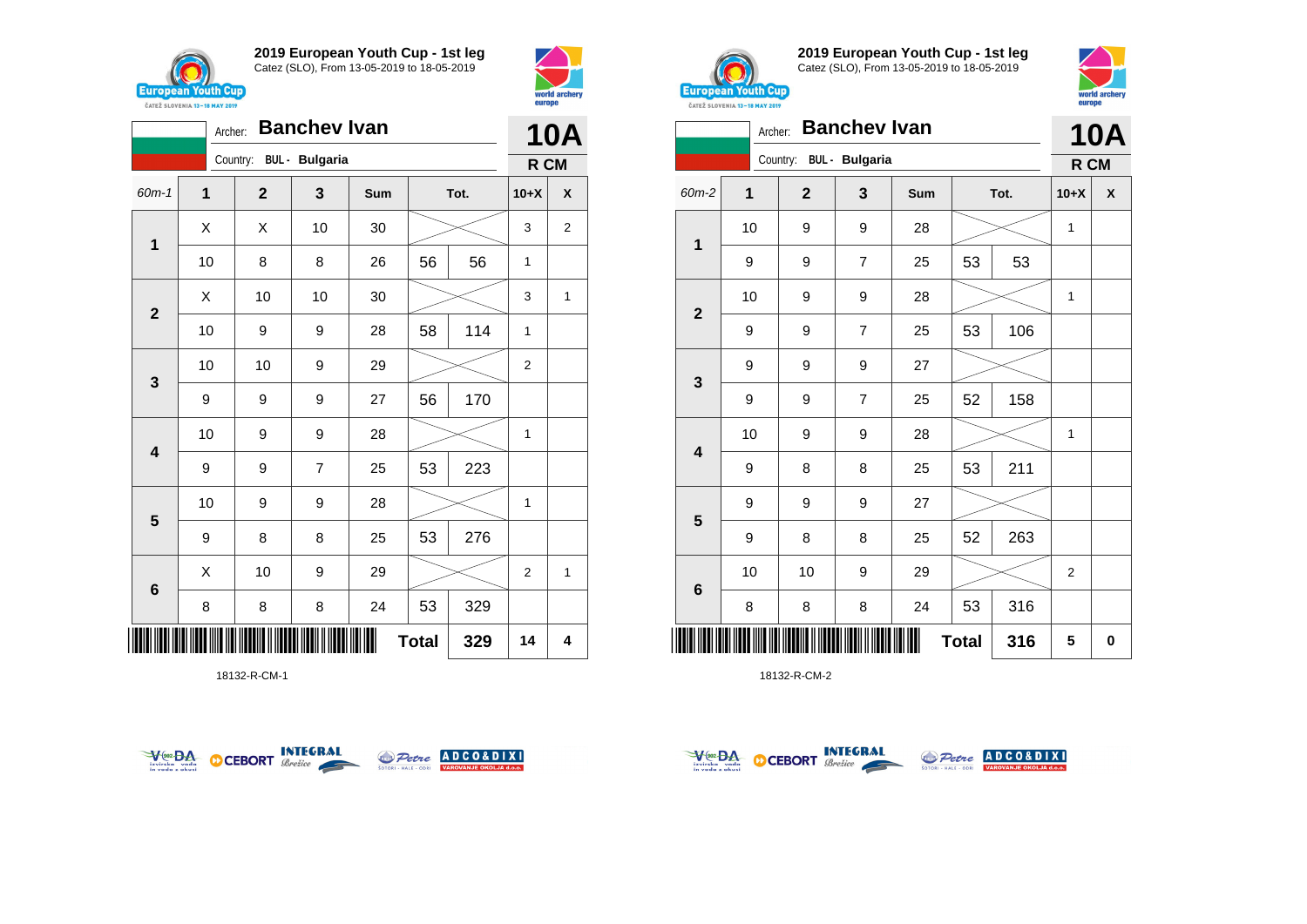





30434-R-CM-1





**2019 European Youth Cup - 1st leg** Catez (SLO), From 13-05-2019 to 18-05-2019



|              | <b>Sulik Leo</b><br>Archer: |                         |                |     |              |      |                | <b>10B</b>     |
|--------------|-----------------------------|-------------------------|----------------|-----|--------------|------|----------------|----------------|
|              |                             | Country:                | CRO - Croatia  |     |              |      | R CM           |                |
| 60m-2        | $\mathbf{1}$                | $\overline{\mathbf{2}}$ | 3              | Sum |              | Tot. | $10+X$         | X              |
| 1            | 10                          | 9                       | $\overline{7}$ | 26  |              |      | 1              |                |
|              | $\overline{7}$              | 6                       | 6              | 19  | 45           | 45   |                |                |
| $\mathbf{2}$ | X                           | X                       | 10             | 30  |              |      | 3              | $\overline{2}$ |
|              | 8                           | 8                       | 7              | 23  | 53           | 98   |                |                |
| 3            | 10                          | 9                       | 9              | 28  |              |      | $\mathbf{1}$   |                |
|              | 9                           | 9                       | 8              | 26  | 54           | 152  |                |                |
| 4            | 10                          | 9                       | 9              | 28  |              |      | $\mathbf{1}$   |                |
|              | 9                           | 9                       | 8              | 26  | 54           | 206  |                |                |
|              | 10                          | 10                      | 9              | 29  |              |      | 2              |                |
| 5            | 9                           | $\overline{7}$          | $\overline{7}$ | 23  | 52           | 258  |                |                |
| 6            | 10                          | 10                      | 9              | 29  |              |      | $\overline{2}$ |                |
|              | 9                           | 9                       | 6              | 24  | 53           | 311  |                |                |
| IIII         |                             |                         |                |     | <b>Total</b> | 311  | 10             | $\mathbf 2$    |



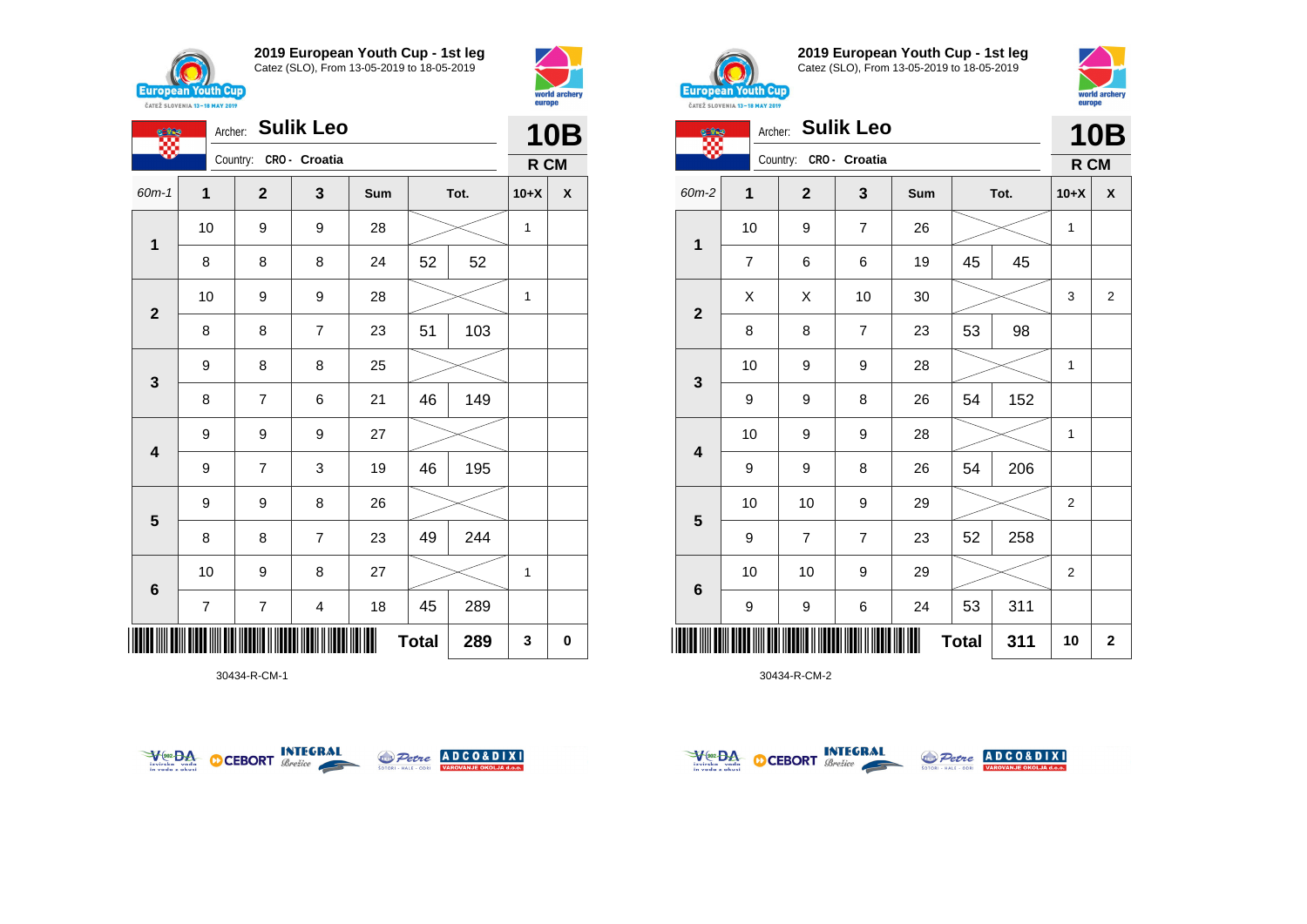





30446-R-CM-1





**2019 European Youth Cup - 1st leg** Catez (SLO), From 13-05-2019 to 18-05-2019



| <b>UNILL JLUVENIA 13-10 MMI 4017</b> |                |                       |                        |     |              |      |        |                |
|--------------------------------------|----------------|-----------------------|------------------------|-----|--------------|------|--------|----------------|
|                                      | Archer:        |                       | <b>Lamart Gauthier</b> |     |              |      |        | <b>10C</b>     |
|                                      |                | Country: FRA - France |                        |     |              |      | R CM   |                |
| 60m-2                                | 1              | $\mathbf{2}$          | 3                      | Sum |              | Tot. | $10+X$ | X              |
|                                      | 10             | 8                     | 8                      | 26  |              |      | 1      |                |
| $\mathbf{1}$                         | 8              | 7                     | $\overline{7}$         | 22  | 48           | 48   |        |                |
|                                      | X              | 9                     | 9                      | 28  |              |      | 1      | $\mathbf{1}$   |
| $\mathbf{2}$                         | 9              | $\overline{7}$        | $\overline{7}$         | 23  | 51           | 99   |        |                |
|                                      | Χ              | Χ                     | 9                      | 29  |              |      | 2      | 2              |
| 3                                    | $\overline{7}$ | $\overline{7}$        | $\overline{7}$         | 21  | 50           | 149  |        |                |
|                                      | 10             | 9                     | 9                      | 28  |              |      | 1      |                |
| 4                                    | 9              | 8                     | $\overline{7}$         | 24  | 52           | 201  |        |                |
|                                      | Χ              | X                     | 10                     | 30  |              |      | 3      | $\overline{2}$ |
| 5                                    | 9              | 9                     | 8                      | 26  | 56           | 257  |        |                |
|                                      | 10             | 10                    | 9                      | 29  |              |      | 2      |                |
| 6                                    | 9              | 7                     | 6                      | 22  | 51           | 308  |        |                |
| Ш                                    |                |                       |                        |     | <b>Total</b> | 308  | 10     | 5              |



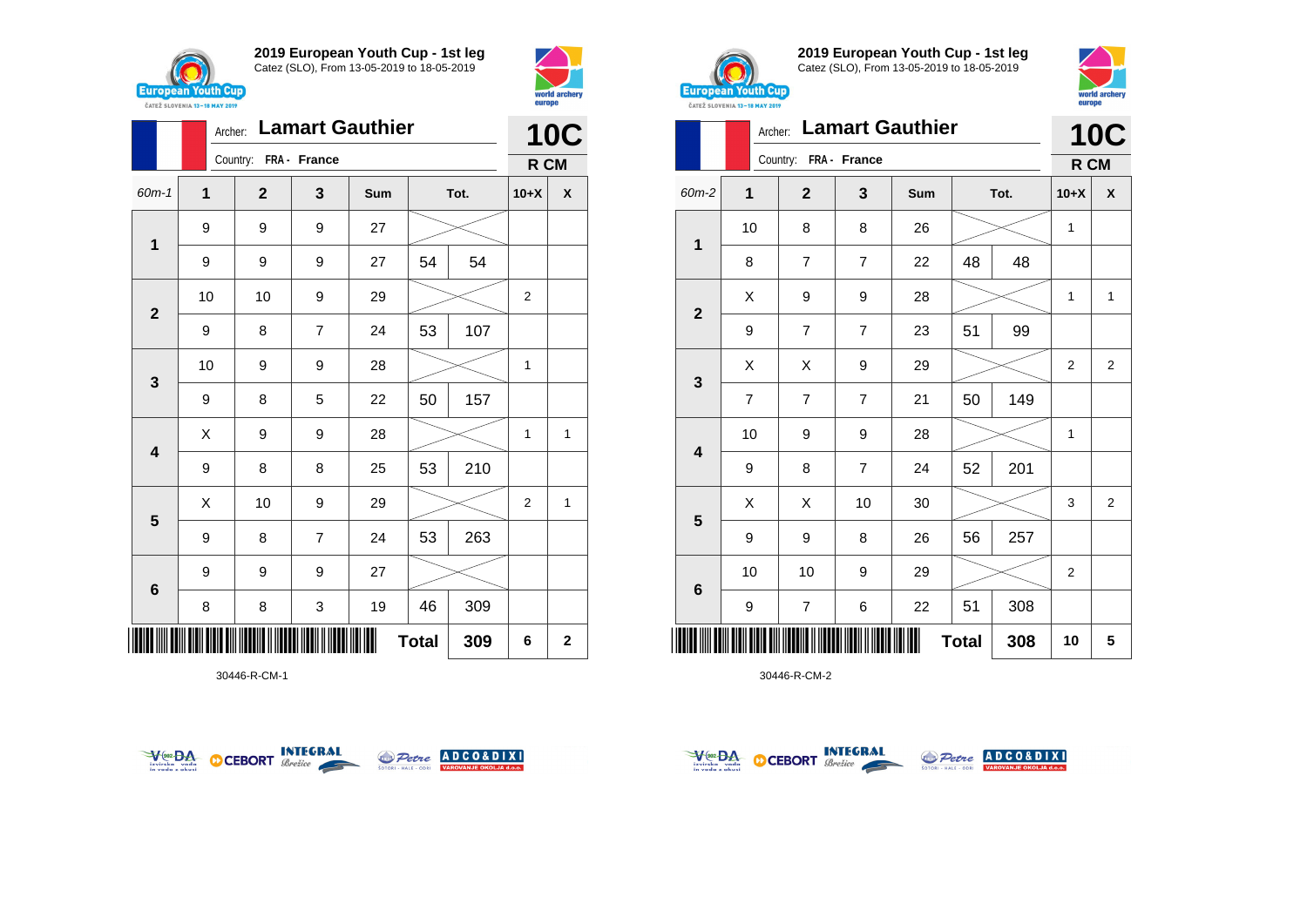



| <b>Christopoulos Antonios</b><br>Archer: |    |             |             |     |              |      | <b>10D</b>   |                         |
|------------------------------------------|----|-------------|-------------|-----|--------------|------|--------------|-------------------------|
|                                          |    | Country:    | GRE- Greece |     |              |      | R CM         |                         |
| $60m-1$                                  | 1  | $\mathbf 2$ | 3           | Sum |              | Tot. | $10+X$       | X                       |
| 1                                        | 10 | 9           | 9           | 28  |              |      |              |                         |
|                                          | 9  | 8           | 6           | 23  | 51           | 51   |              |                         |
| $\mathbf{2}$                             | Χ  | 9           | 9           | 28  |              |      | $\mathbf{1}$ | $\mathbf{1}$            |
|                                          | 9  | 9           | 8           | 26  | 54           | 105  |              |                         |
| 3                                        | 10 | 9           | 9           | 28  |              |      | 1            |                         |
|                                          | 9  | 9           | 6           | 24  | 52           | 157  |              |                         |
| $\overline{\mathbf{4}}$                  | X  | 10          | 10          | 30  |              |      | 3            | 1                       |
|                                          | 8  | 8           | 8           | 24  | 54           | 211  |              |                         |
| $\overline{\mathbf{5}}$                  | 10 | 10          | 9           | 29  |              |      | 2            |                         |
|                                          | 9  | 9           | 8           | 26  | 55           | 266  |              |                         |
| 6                                        | 9  | 8           | 8           | 25  |              |      |              |                         |
|                                          | 8  | 8           | 8           | 24  | 49           | 315  |              |                         |
|                                          |    |             |             |     | <b>Total</b> | 315  | 8            | $\overline{\mathbf{2}}$ |

23647-R-CM-1





**2019 European Youth Cup - 1st leg** Catez (SLO), From 13-05-2019 to 18-05-2019



| ČATEŽ SLOVENIA 13-18 MAY 2019 | europe  |                |                |                               |              |      |                |              |
|-------------------------------|---------|----------------|----------------|-------------------------------|--------------|------|----------------|--------------|
|                               | Archer: |                |                | <b>Christopoulos Antonios</b> |              |      | 10<br>D        |              |
|                               |         | Country:       | GRE - Greece   |                               |              |      | R CM           |              |
| 60m-2                         | 1       | $\overline{2}$ | 3              | Sum                           |              | Tot. | $10+X$         | X            |
| $\mathbf{1}$                  | X       | 9              | 9              | 28                            |              |      | 1              | 1            |
|                               | 9       | 8              | 8              | 25                            | 53           | 53   |                |              |
| $\mathbf{2}$                  | X       | 10             | 9              | 29                            |              |      | $\overline{2}$ | $\mathbf{1}$ |
|                               | 9       | 9              | 8              | 26                            | 55           | 108  |                |              |
| 3                             | X       | 9              | 9              | 28                            |              |      | 1              | 1            |
|                               | 8       | 7              | $\overline{7}$ | 22                            | 50           | 158  |                |              |
| 4                             | X       | 10             | 9              | 29                            |              |      | $\overline{2}$ | 1            |
|                               | 9       | $\overline{7}$ | $\overline{7}$ | 23                            | 52           | 210  |                |              |
|                               | X       | 10             | 10             | 30                            |              |      | 3              | $\mathbf{1}$ |
| 5                             | 9       | 9              | 8              | 26                            | 56           | 266  |                |              |
|                               | 10      | 8              | 8              | 26                            |              |      | 1              |              |
| 6                             | 8       | 8              | 8              | 24                            | 50           | 316  |                |              |
|                               |         |                |                |                               | <b>Total</b> | 316  | 10             | 5            |



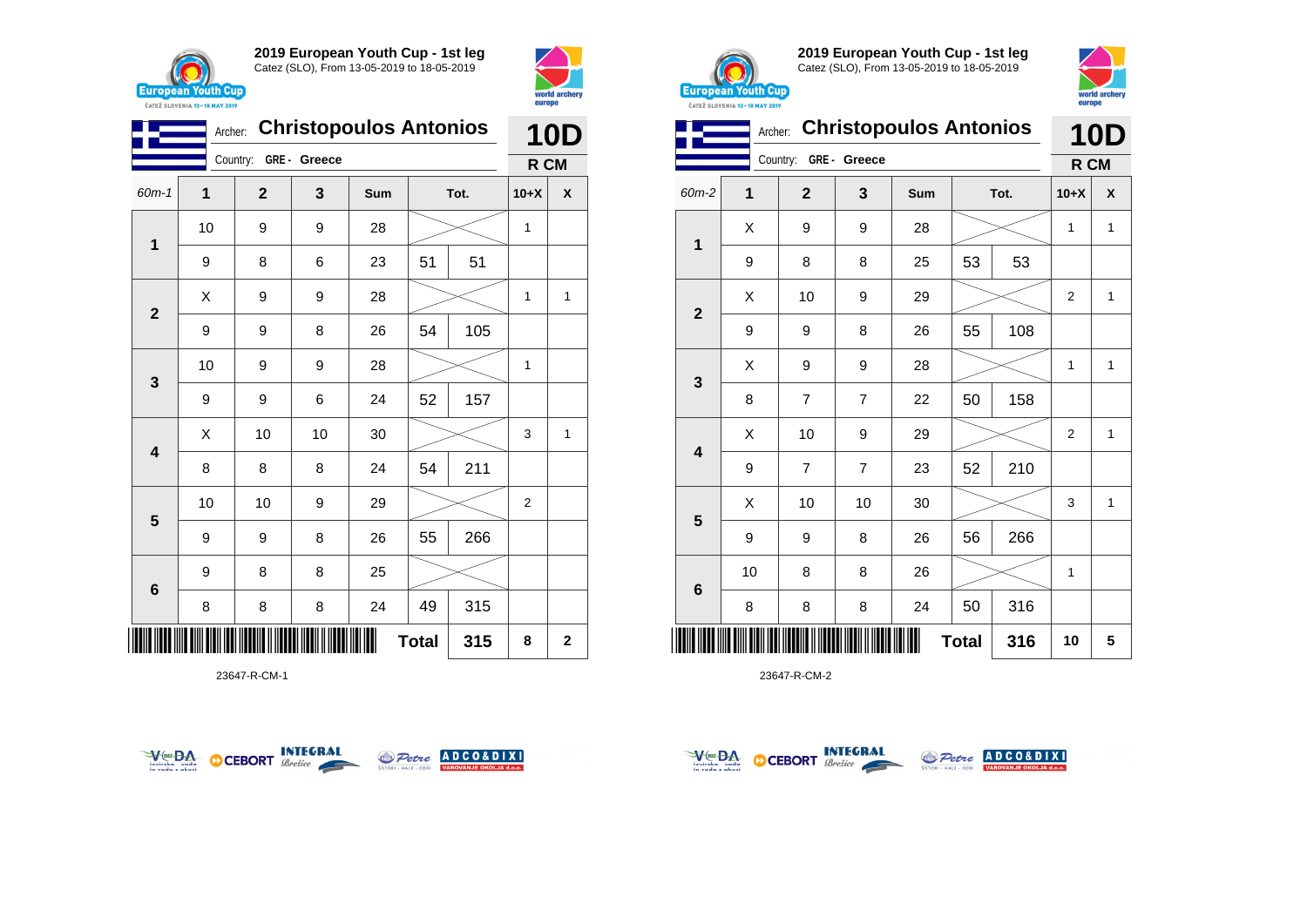



|                             | <b>Sergejevs Romans</b><br>Archer: |  |                         |                |     |    |      | <b>11A</b>     |   |  |
|-----------------------------|------------------------------------|--|-------------------------|----------------|-----|----|------|----------------|---|--|
|                             |                                    |  | Country:                | LAT - Latvia   |     |    |      | R CM           |   |  |
| 60m-1                       | 1                                  |  | $\mathbf 2$             | 3              | Sum |    | Tot. | $10+X$         | χ |  |
| 1                           | 8                                  |  | 8                       | $\overline{7}$ | 23  |    |      |                |   |  |
|                             | 5                                  |  | 4                       | 4              | 13  | 36 | 36   |                |   |  |
| $\mathbf{2}$                | Χ                                  |  | 10                      | 9              | 29  |    |      | $\overline{2}$ | 1 |  |
|                             | 8                                  |  | 8                       | $\overline{7}$ | 23  | 52 | 88   |                |   |  |
| 3                           | 9                                  |  | 9                       | 8              | 26  |    |      |                |   |  |
|                             | $\overline{7}$                     |  | 6                       | 4              | 17  | 43 | 131  |                |   |  |
| 4                           | 8                                  |  | 7                       | $\overline{7}$ | 22  |    |      |                |   |  |
|                             | 6                                  |  | $\overline{\mathbf{4}}$ | 1              | 11  | 33 | 164  |                |   |  |
| $5\phantom{1}$              | 10                                 |  | 8                       | 8              | 26  |    |      | 1              |   |  |
|                             | $\overline{7}$                     |  | $\overline{7}$          | 5              | 19  | 45 | 209  |                |   |  |
| 6                           | 10                                 |  | 9                       | 9              | 28  |    |      | 1              |   |  |
|                             | 7                                  |  | 6                       | 5              | 18  | 46 | 255  |                |   |  |
| <b>Total</b><br>255<br>IIII |                                    |  |                         |                |     |    | 4    | 1              |   |  |

30506-R-CM-1





**2019 European Youth Cup - 1st leg** Catez (SLO), From 13-05-2019 to 18-05-2019



| ČATEŽ SLOVENIA 13-18 MAY 2019 | europe         |                |                |                         |              |      |                         |              |
|-------------------------------|----------------|----------------|----------------|-------------------------|--------------|------|-------------------------|--------------|
|                               | Archer:        |                |                | <b>Sergejevs Romans</b> |              |      |                         | 11A          |
| Country:<br>LAT - Latvia      |                |                |                |                         |              |      |                         | R CM         |
| 60m-2                         | 1              | $\overline{2}$ | 3              | Sum                     |              | Tot. | $10+X$                  | X            |
| 1                             | 9              | 7              | 6              | 22                      |              |      |                         |              |
|                               | 5              | 5              | 5              | 15                      | 37           | 37   |                         |              |
| $\overline{2}$                | 9              | 9              | 9              | 27                      |              |      |                         |              |
|                               | $\overline{7}$ | 7              | 6              | 20                      | 47           | 84   |                         |              |
|                               | 9              | 9              | $\overline{7}$ | 25                      |              |      |                         |              |
| $\mathbf{3}$                  | 5              | 5              | M              | 10                      | 35           | 119  |                         |              |
|                               | Χ              | 8              | 8              | 26                      |              |      | $\mathbf{1}$            | $\mathbf{1}$ |
| $\overline{\mathbf{4}}$       | $\overline{7}$ | 6              | 5              | 18                      | 44           | 163  |                         |              |
|                               | X              | 9              | 9              | 28                      |              |      | 1                       | $\mathbf{1}$ |
| 5                             | $\overline{7}$ | 5              | 5              | 17                      | 45           | 208  |                         |              |
|                               | 9              | 9              | 8              | 26                      |              |      |                         |              |
| $6\phantom{1}6$               | $\overline{7}$ | 6              | $\,6$          | 19                      | 45           | 253  |                         |              |
|                               |                |                |                |                         | <b>Total</b> | 253  | $\overline{\mathbf{2}}$ | $\mathbf 2$  |



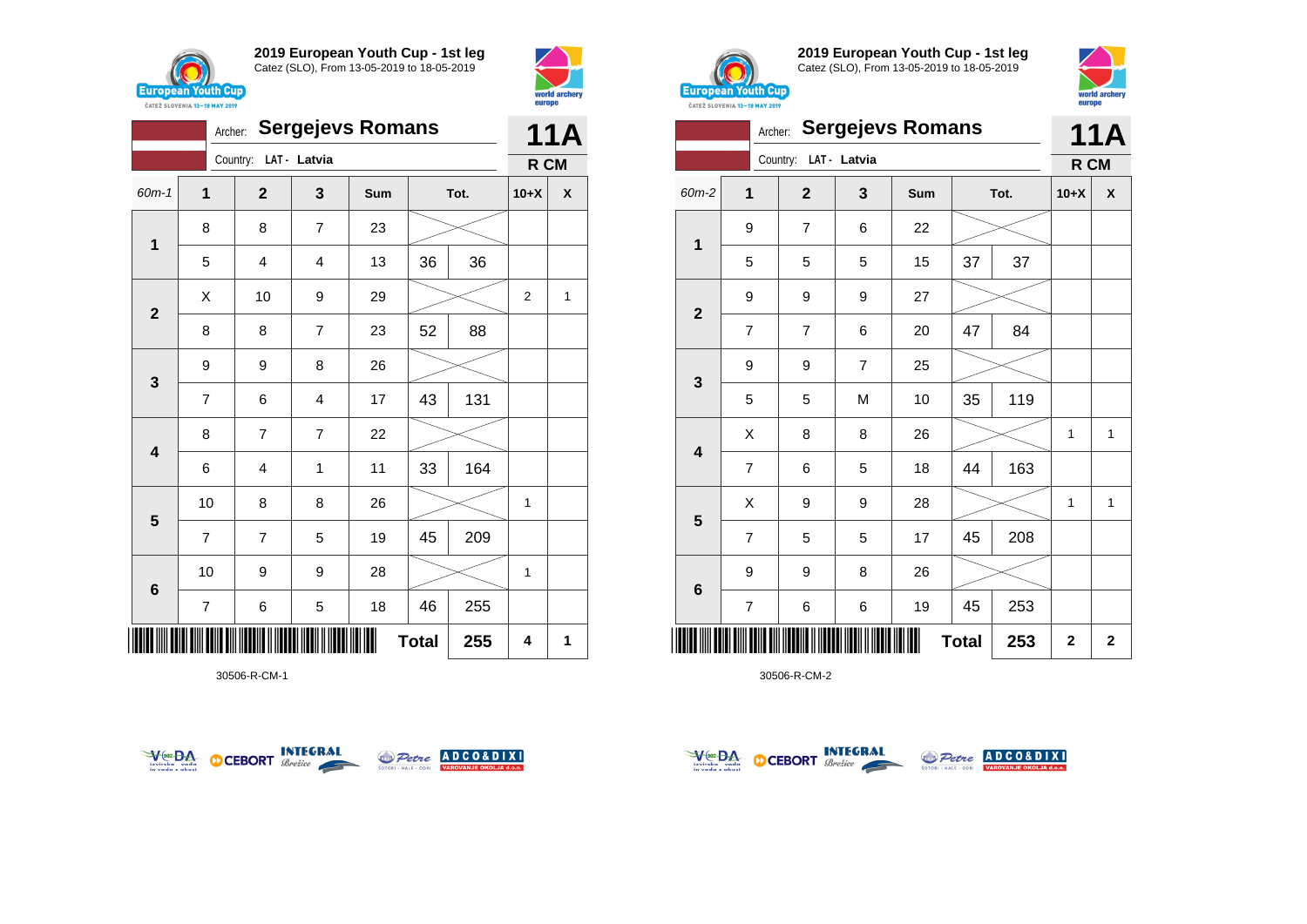



|                         | Archer:        |                            |                | 11B |              |      |                |              |
|-------------------------|----------------|----------------------------|----------------|-----|--------------|------|----------------|--------------|
|                         |                | Country: SUI - Switzerland |                |     |              |      | R CM           |              |
| $60m - 1$               | 1              | $\mathbf{2}$               | 3              | Sum |              | Tot. | $10+X$         | X            |
| $\mathbf{1}$            | X              | 10                         | 9              | 29  |              |      | $\overline{2}$ | 1            |
|                         | 8              | $\overline{7}$             | 5              | 20  | 49           | 49   |                |              |
| $\overline{\mathbf{2}}$ | Χ              | 10                         | 10             | 30  |              |      | 3              | 1            |
|                         | 9              | 8                          | $\overline{7}$ | 24  | 54           | 103  |                |              |
| $\mathbf{3}$            | X              | 9                          | 9              | 28  |              |      | 1              | 1            |
|                         | 8              | 8                          | 4              | 20  | 48           | 151  |                |              |
| $\overline{\mathbf{4}}$ | Χ              | 8                          | 8              | 26  |              |      | 1              | $\mathbf{1}$ |
|                         | $\overline{7}$ | 6                          | 5              | 18  | 44           | 195  |                |              |
| $\overline{\mathbf{5}}$ | X              | 9                          | 9              | 28  |              |      | 1              | 1            |
|                         | 8              | 8                          | $\overline{7}$ | 23  | 51           | 246  |                |              |
| $6\phantom{1}$          | X              | 9                          | 9              | 28  |              |      | 1              | 1            |
|                         | 8              | $\overline{\mathbf{7}}$    | $\overline{7}$ | 22  | 50           | 296  |                |              |
|                         |                |                            |                |     | <b>Total</b> | 296  | 9              | 6            |

18922-R-CM-1





**2019 European Youth Cup - 1st leg** Catez (SLO), From 13-05-2019 to 18-05-2019



| Archer: Chabin Keziah   |              |                            |                         |     |              |      |              | 11B          |  |
|-------------------------|--------------|----------------------------|-------------------------|-----|--------------|------|--------------|--------------|--|
|                         |              | Country: SUI - Switzerland |                         |     |              |      | R CM         |              |  |
| $60m-2$                 | $\mathbf{1}$ | $\mathbf{2}$               | 3                       | Sum |              | Tot. | $10+X$       | X            |  |
| 1                       | X            | 8                          | $\overline{7}$          | 25  |              |      | $\mathbf{1}$ | $\mathbf{1}$ |  |
|                         | 6            | 6                          | 5                       | 17  | 42           | 42   |              |              |  |
| $\mathbf 2$             | 9            | 9                          | 9                       | 27  |              |      |              |              |  |
|                         | 8            | 8                          | $\overline{7}$          | 23  | 50           | 92   |              |              |  |
| $\mathbf 3$             | 10           | 10                         | 9                       | 29  |              |      | 2            |              |  |
|                         | 8            | 8                          | 7                       | 23  | 52           | 144  |              |              |  |
| $\overline{\mathbf{4}}$ | Χ            | 9                          | 9                       | 28  |              |      | $\mathbf{1}$ | $\mathbf{1}$ |  |
|                         | 9            | 9                          | 6                       | 24  | 52           | 196  |              |              |  |
| $5\phantom{1}$          | 9            | 9                          | 8                       | 26  |              |      |              |              |  |
|                         | 8            | 8                          | 6                       | 22  | 48           | 244  |              |              |  |
| $6\phantom{1}$          | X            | 9                          | 9                       | 28  |              |      | 1            | $\mathbf{1}$ |  |
|                         | 8            | 8                          | $\overline{\mathbf{7}}$ | 23  | 51           | 295  |              |              |  |
|                         |              |                            |                         |     | <b>Total</b> | 295  | 5            | 3            |  |



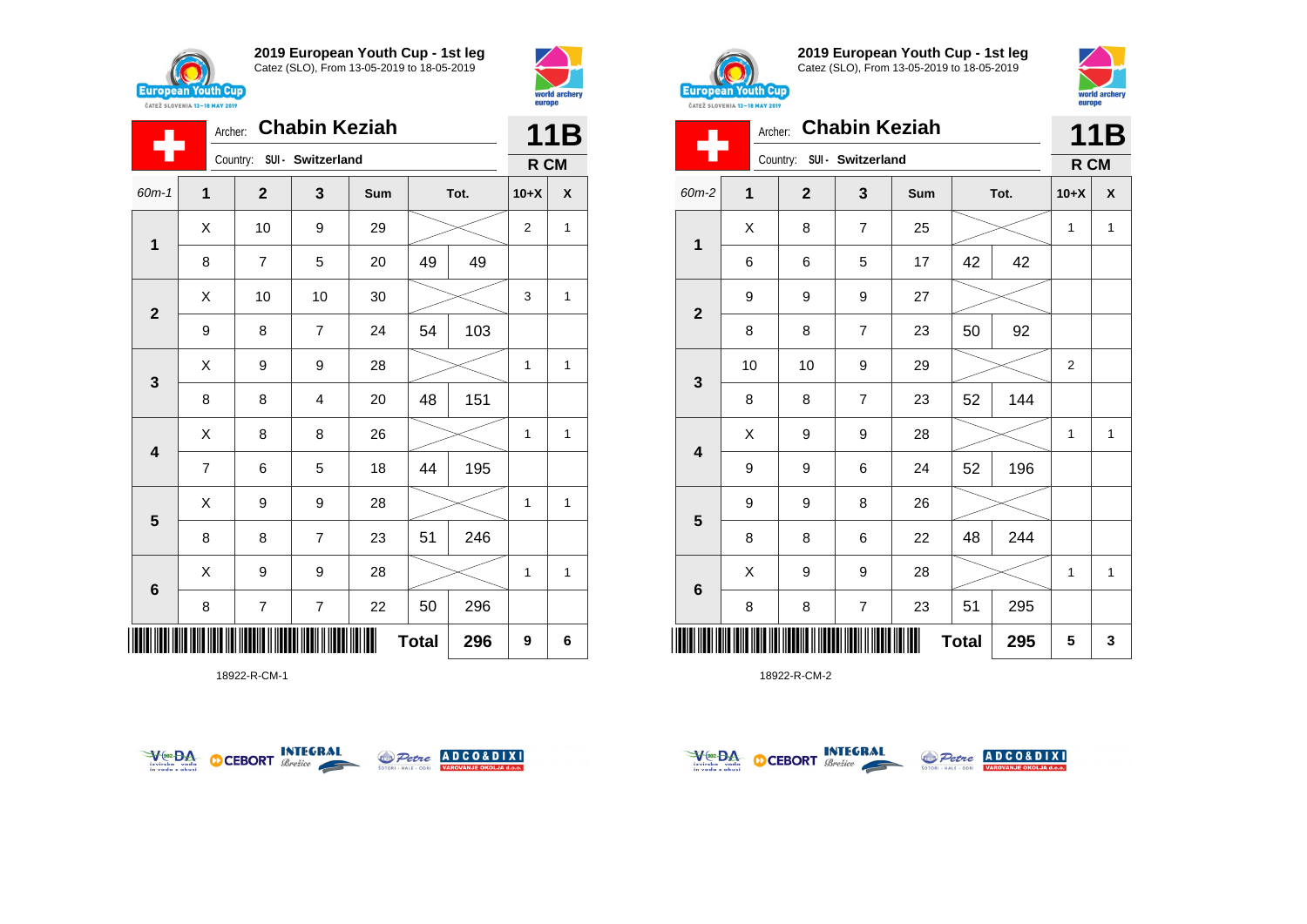

**1**

电

**2**

**3**

**4**

**5**

**6**

**2019 European Youth Cup - 1st leg** Catez (SLO), From 13-05-2019 to 18-05-2019

60m-1 **1 2 3 Sum Tot. 10+X X**

8 | 7 | 7 | 22 | 47 | 47

9 | 9 | 6 | 24 | 53 | 100

8 | 7 | 6 | 21 |49 | 149

8 | 8 | 8 | 24 | 51 | 200

8 | 7 | 5 | 20 | 47 | 247

7 7 7 21 47 294

 $\begin{array}{|c|c|c|c|c|}\hline \hspace{.1cm}X & \hspace{.1cm} \text{10} & \hspace{.1cm} \text{9} & \hspace{.1cm} \text{29} & \hspace{.1cm} \text{20} & \hspace{.1cm} \text{21} & \hspace{.1cm} \text{22} & \hspace{.1cm} \text{23} & \hspace{.1cm} \text{24} & \hspace{.1cm} \text{25} & \hspace{.1cm} \text{26} & \hspace{.1cm} \text{27} & \hspace{.1cm} \text{28} & \hspace{.1cm} \text{2$ 

 $X$  | 9 | 9 | 28 |  $>$  | 1 | 1

Country: **SVK - Slovakia**

9 8 8 25

9 9 9 27

9 9 9 27

9 9 8 26



**11C R CM**



**2019 European Youth Cup - 1st leg** Catez (SLO), From 13-05-2019 to 18-05-2019



|                              |                | <b><i>UAILL SLUVENIA 13"10 MAI 4017</i></b> |                     |     |              |      |                |              |  |
|------------------------------|----------------|---------------------------------------------|---------------------|-----|--------------|------|----------------|--------------|--|
| $\left( \frac{1}{2} \right)$ | Archer:        |                                             | <b>Machan Maros</b> |     |              |      |                | <b>11C</b>   |  |
|                              |                | Country: SVK - Slovakia                     |                     |     |              |      | R CM           |              |  |
| 60m-2                        | $\mathbf{1}$   | $\mathbf{2}$                                | 3                   | Sum |              | Tot. | $10+X$         | X            |  |
|                              | X              | 10                                          | 9                   | 29  |              |      | $\overline{2}$ | $\mathbf{1}$ |  |
| $\mathbf{1}$                 | 9              | 8                                           | $\overline{7}$      | 24  | 53           | 53   |                |              |  |
|                              | 10             | 10                                          | 10                  | 30  |              |      | 3              |              |  |
| $\overline{2}$               | 10             | 9                                           | 6                   | 25  | 55           | 108  | $\mathbf{1}$   |              |  |
|                              | 9              | 9                                           | 8                   | 26  |              |      |                |              |  |
| $\mathbf{3}$                 | 8              | $\overline{7}$                              | $\overline{7}$      | 22  | 48           | 156  |                |              |  |
|                              | 10             | 9                                           | 9                   | 28  |              |      | 1              |              |  |
| 4                            | 9              | 8                                           | 5                   | 22  | 50           | 206  |                |              |  |
|                              | X              | 10                                          | 9                   | 29  |              |      | $\overline{2}$ | $\mathbf{1}$ |  |
| 5                            | $\overline{7}$ | 7                                           | 7                   | 21  | 50           | 256  |                |              |  |
|                              | X              | 9                                           | 9                   | 28  |              |      | 1              | 1            |  |
| $\bf 6$                      | 8              | 7                                           | 6                   | 21  | 49           | 305  |                |              |  |
|                              |                |                                             |                     |     | <b>Total</b> | 305  | 10             | 3            |  |

23256-R-CM-2



\*23256-R-CM-1\*

23256-R-CM-1



**Total 294 3 2**



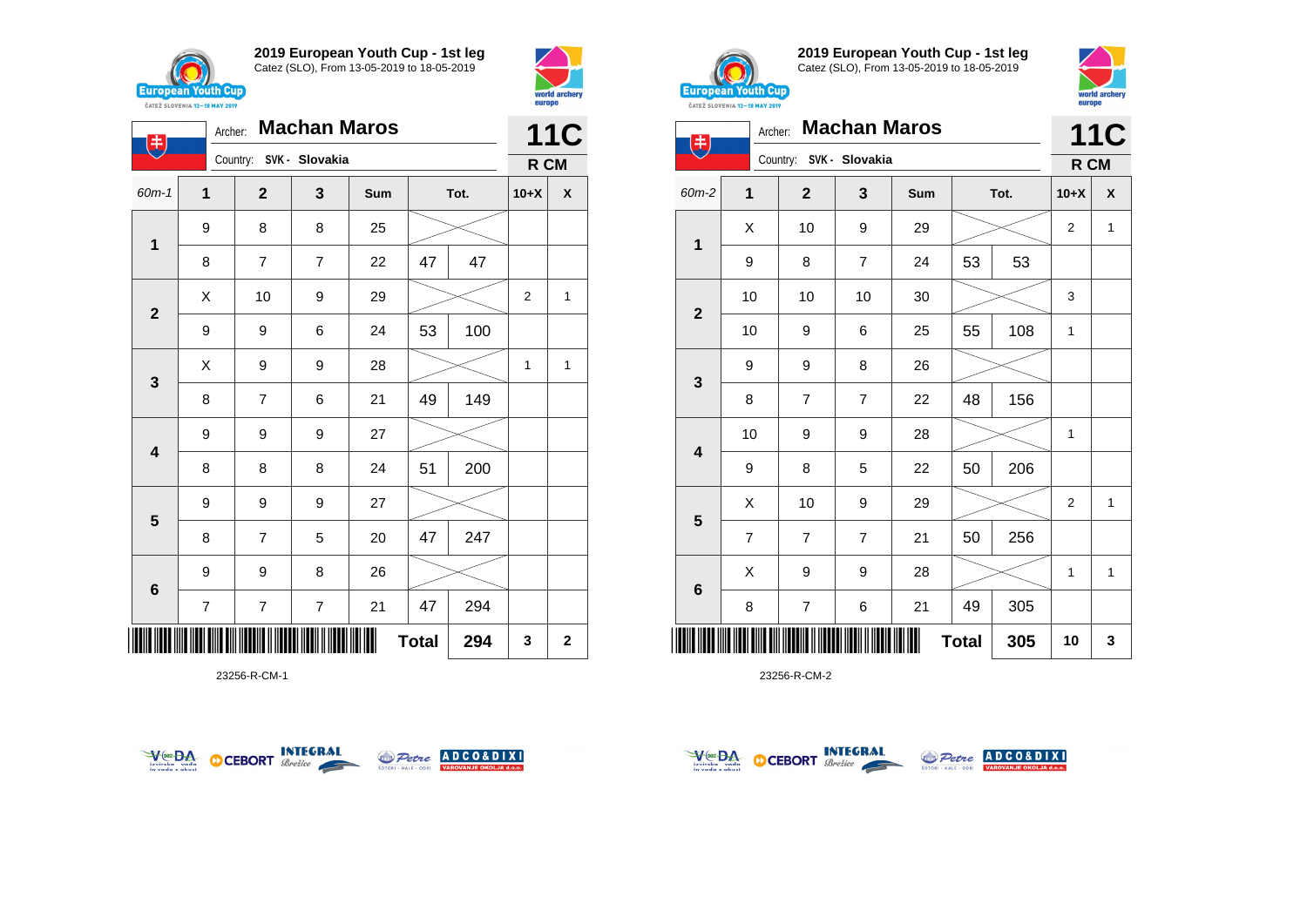





20323-R-CW-1





**2019 European Youth Cup - 1st leg** Catez (SLO), From 13-05-2019 to 18-05-2019



|              |    | <b>13A</b>     |                |     |              |      |                |                    |
|--------------|----|----------------|----------------|-----|--------------|------|----------------|--------------------|
|              |    | Country:       | POL - Poland   |     |              |      | R CW           |                    |
| 60m-2        | 1  | $\mathbf{2}$   | 3              | Sum |              | Tot. | $10+X$         | $\pmb{\mathsf{X}}$ |
| 1            | 10 | 10             | 9              | 29  |              |      | 2              |                    |
|              | 9  | 8              | $\overline{7}$ | 24  | 53           | 53   |                |                    |
| $\mathbf{2}$ | 9  | 9              | 8              | 26  |              |      |                |                    |
|              | 8  | $\overline{7}$ | $\overline{7}$ | 22  | 48           | 101  |                |                    |
| 3            | Χ  | 10             | 10             | 30  |              |      | 3              | $\mathbf{1}$       |
|              | 10 | 8              | 8              | 26  | 56           | 157  | 1              |                    |
| 4            | 10 | 9              | 9              | 28  |              |      | 1              |                    |
|              | 8  | 8              | $\overline{7}$ | 23  | 51           | 208  |                |                    |
| 5            | X  | 10             | 9              | 29  |              |      | $\overline{2}$ | $\mathbf{1}$       |
|              | 9  | 9              | 8              | 26  | 55           | 263  |                |                    |
| 6            | 9  | 9              | 9              | 27  |              |      |                |                    |
|              | 9  | 8              | 8              | 25  | 52           | 315  |                |                    |
| ║║║          |    |                |                |     | <b>Total</b> | 315  | 9              | 2                  |



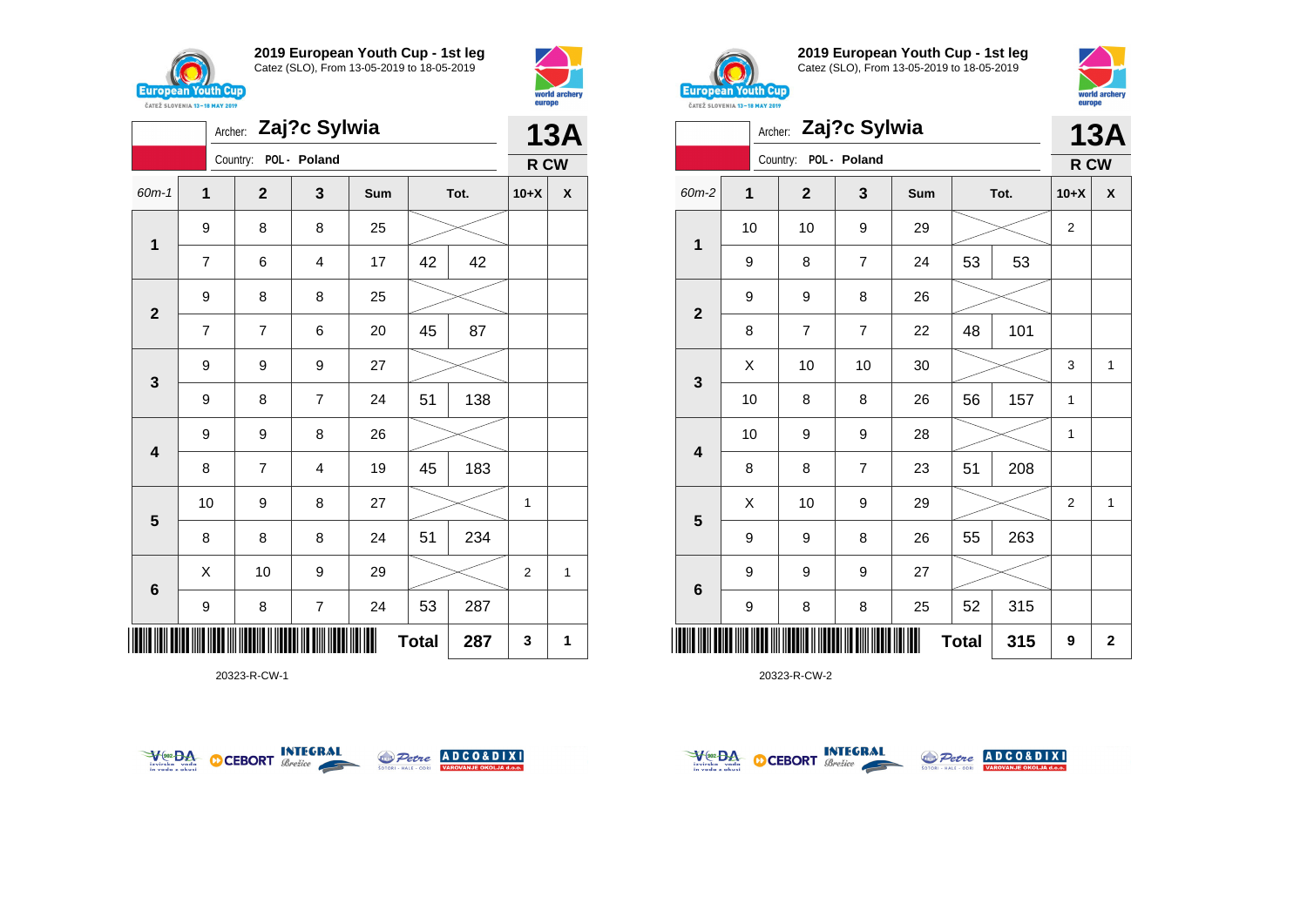



|                         | <b>13B</b> |              |                        |     |              |      |                |   |
|-------------------------|------------|--------------|------------------------|-----|--------------|------|----------------|---|
|                         |            |              | Country: GER - Germany |     |              |      | R CW           |   |
| $60m - 1$               | 1          | $\mathbf{2}$ | 3                      | Sum |              | Tot. | $10+X$         | χ |
| $\mathbf 1$             | 10         | 10           | 9                      | 29  |              |      | $\overline{2}$ |   |
|                         | 9          | 8            | 8                      | 25  | 54           | 54   |                |   |
| $\mathbf{2}$            | Χ          | 10           | 10                     | 30  |              |      | 3              | 1 |
|                         | 9          | 8            | 6                      | 23  | 53           | 107  |                |   |
| $\mathbf{3}$            | 10         | 10           | 10                     | 30  |              |      | 3              |   |
|                         | 10         | 8            | 6                      | 24  | 54           | 161  | 1              |   |
| $\overline{\mathbf{4}}$ | X          | 9            | 9                      | 28  |              |      | 1              | 1 |
|                         | 8          | 8            | 4                      | 20  | 48           | 209  |                |   |
| $\overline{\mathbf{5}}$ | X          | 10           | 10                     | 30  |              |      | 3              | 1 |
|                         | 9          | 9            | 9                      | 27  | 57           | 266  |                |   |
| $6\phantom{1}$          | 10         | 9            | 9                      | 28  |              |      | 1              |   |
|                         | 9          | 9            | 7                      | 25  | 53           | 319  |                |   |
|                         |            |              |                        |     | <b>Total</b> | 319  | 14             | 3 |

26679-R-CW-1





**2019 European Youth Cup - 1st leg** Catez (SLO), From 13-05-2019 to 18-05-2019



world arche

| <b>CATEZ SLOVENIA 13-18 MAY 2019</b> | <b>DATOR</b> |                        |                      |     |              |      |                |                |
|--------------------------------------|--------------|------------------------|----------------------|-----|--------------|------|----------------|----------------|
|                                      | Archer:      |                        | <b>Reincke Sarah</b> |     |              |      |                | 13B            |
|                                      |              | Country: GER - Germany |                      |     |              |      | R CW           |                |
| 60m-2                                | $\mathbf{1}$ | $\mathbf{2}$           | 3                    | Sum |              | Tot. | $10+X$         | X              |
|                                      | X            | 10                     | 10                   | 30  |              |      | 3              | $\mathbf{1}$   |
| $\mathbf{1}$                         | 9            | 9                      | 6                    | 24  | 54           | 54   |                |                |
|                                      | X            | 10                     | 10                   | 30  |              |      | 3              | 1              |
| $\mathbf{2}$                         | 9            | 9                      | 8                    | 26  | 56           | 110  |                |                |
|                                      | 9            | 9                      | 9                    | 27  |              |      |                |                |
| 3                                    | 8            | 8                      | $\overline{7}$       | 23  | 50           | 160  |                |                |
|                                      | X            | 10                     | 9                    | 29  |              |      | $\overline{2}$ | $\mathbf{1}$   |
| $\overline{\mathbf{4}}$              | 9            | 8                      | 8                    | 25  | 54           | 214  |                |                |
|                                      | 9            | 9                      | 9                    | 27  |              |      |                |                |
| 5                                    | 9            | 9                      | 3                    | 21  | 48           | 262  |                |                |
|                                      | Χ            | X                      | 10                   | 30  |              |      | 3              | $\overline{2}$ |
| 6                                    | 10           | 9                      | 8                    | 27  | 57           | 319  | $\mathbf{1}$   |                |
|                                      |              |                        |                      |     | <b>Total</b> | 319  | 12             | 5              |



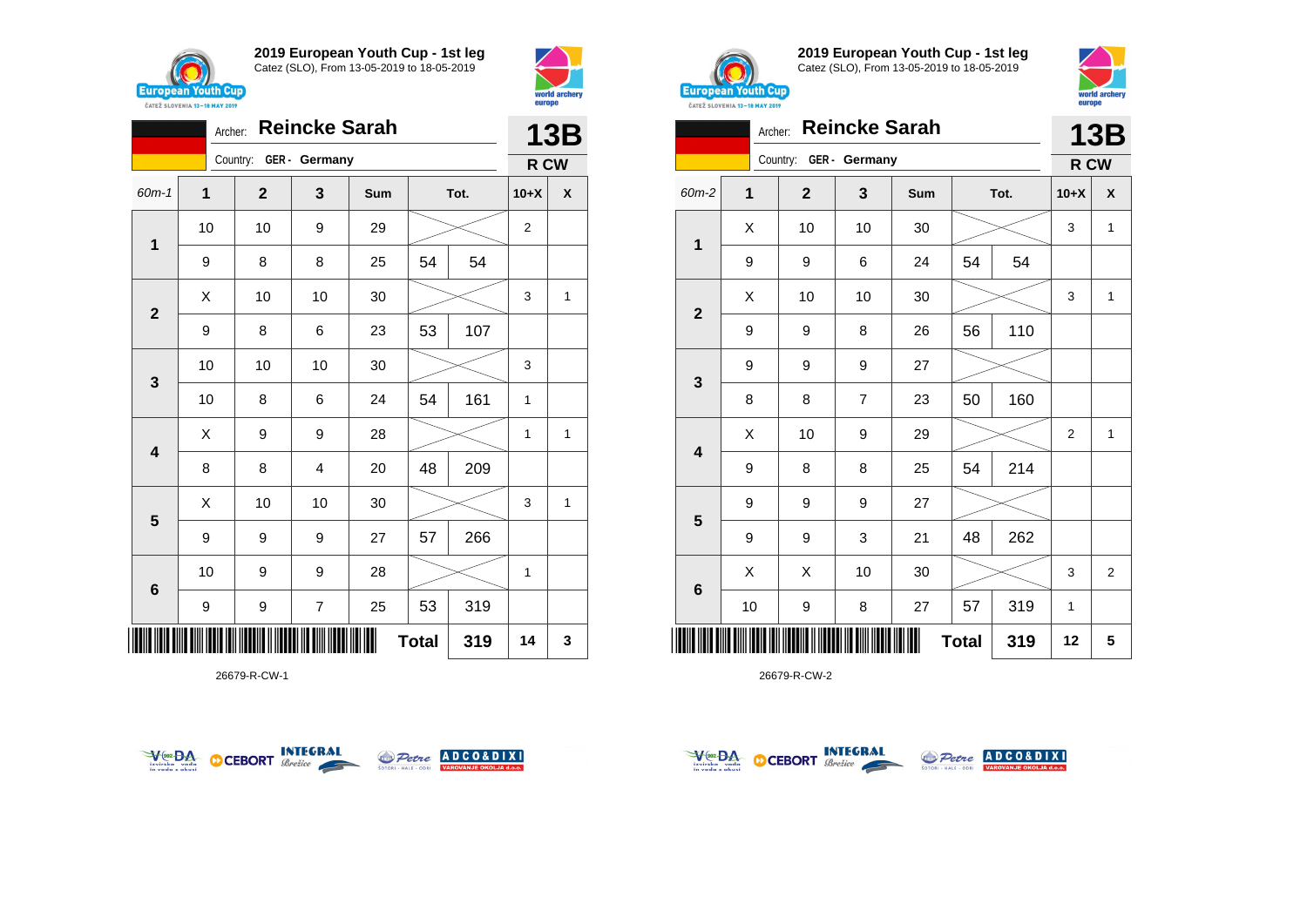



|                         | <b>13C</b>              |                |                      |     |              |      |        |      |  |
|-------------------------|-------------------------|----------------|----------------------|-----|--------------|------|--------|------|--|
|                         |                         | Country:       | <b>UKR</b> - Ukraine |     |              |      |        | R CW |  |
| $60m-1$                 | 1                       | $\overline{2}$ | 3                    | Sum |              | Tot. | $10+X$ | χ    |  |
|                         | 9                       | 9              | 8                    | 26  |              |      |        |      |  |
| 1                       | $\overline{7}$          | $\overline{7}$ | 5                    | 19  | 45           | 45   |        |      |  |
|                         | 10                      | 9              | 9                    | 28  |              |      | 1      |      |  |
| $\mathbf{2}$            | 8                       | 7              | $\overline{7}$       | 22  | 50           | 95   |        |      |  |
|                         | X                       | X              | X                    | 30  |              |      | 3      | 3    |  |
| 3                       | 9                       | 9              | 5                    | 23  | 53           | 148  |        |      |  |
| $\overline{\mathbf{4}}$ | Χ                       | 9              | 9                    | 28  |              |      | 1      | 1    |  |
|                         | 9                       | 9              | 8                    | 26  | 54           | 202  |        |      |  |
|                         | 10                      | 9              | 9                    | 28  |              |      | 1      |      |  |
| 5                       | 9                       | 8              | 8                    | 25  | 53           | 255  |        |      |  |
| $6\phantom{1}6$         | X                       | 9              | 8                    | 27  |              |      | 1      | 1    |  |
|                         | $\overline{\mathbf{7}}$ | 6              | 6                    | 19  | 46           | 301  |        |      |  |
| IIII                    |                         |                |                      |     | <b>Total</b> | 301  | 7      | 5    |  |

23350-R-CW-1





**2019 European Youth Cup - 1st leg** Catez (SLO), From 13-05-2019 to 18-05-2019



|                 | <b>Illiash Varvara</b><br>Archer: |                |                      |     |              |      |                |              |  |  |
|-----------------|-----------------------------------|----------------|----------------------|-----|--------------|------|----------------|--------------|--|--|
|                 |                                   | Country:       | <b>UKR</b> - Ukraine |     |              |      | R CW           |              |  |  |
| 60m-2           | 1                                 | $\mathbf{2}$   | 3                    | Sum |              | Tot. | $10+X$         | X            |  |  |
| 1               | 10                                | 10             | 9                    | 29  |              |      | 2              |              |  |  |
|                 | 9                                 | 8              | 8                    | 25  | 54           | 54   |                |              |  |  |
| $\mathbf{2}$    | 9                                 | 9              | 9                    | 27  |              |      |                |              |  |  |
|                 | 8                                 | 8              | $\overline{7}$       | 23  | 50           | 104  |                |              |  |  |
| 3               | X                                 | 9              | 9                    | 28  |              |      | 1              | $\mathbf{1}$ |  |  |
|                 | 9                                 | 8              | 8                    | 25  | 53           | 157  |                |              |  |  |
| 4               | 9                                 | 8              | $\overline{7}$       | 24  |              |      |                |              |  |  |
|                 | $\overline{7}$                    | $\overline{7}$ | 6                    | 20  | 44           | 201  |                |              |  |  |
|                 | X                                 | 10             | 9                    | 29  |              |      | $\overline{2}$ | 1            |  |  |
| 5               | 8                                 | 8              | 8                    | 24  | 53           | 254  |                |              |  |  |
|                 | X                                 | 9              | 9                    | 28  |              |      | 1              | 1            |  |  |
| $6\phantom{1}6$ | 9                                 | 8              | 8                    | 25  | 53           | 307  |                |              |  |  |
| ∭               |                                   |                |                      |     | <b>Total</b> | 307  | 6              | 3            |  |  |



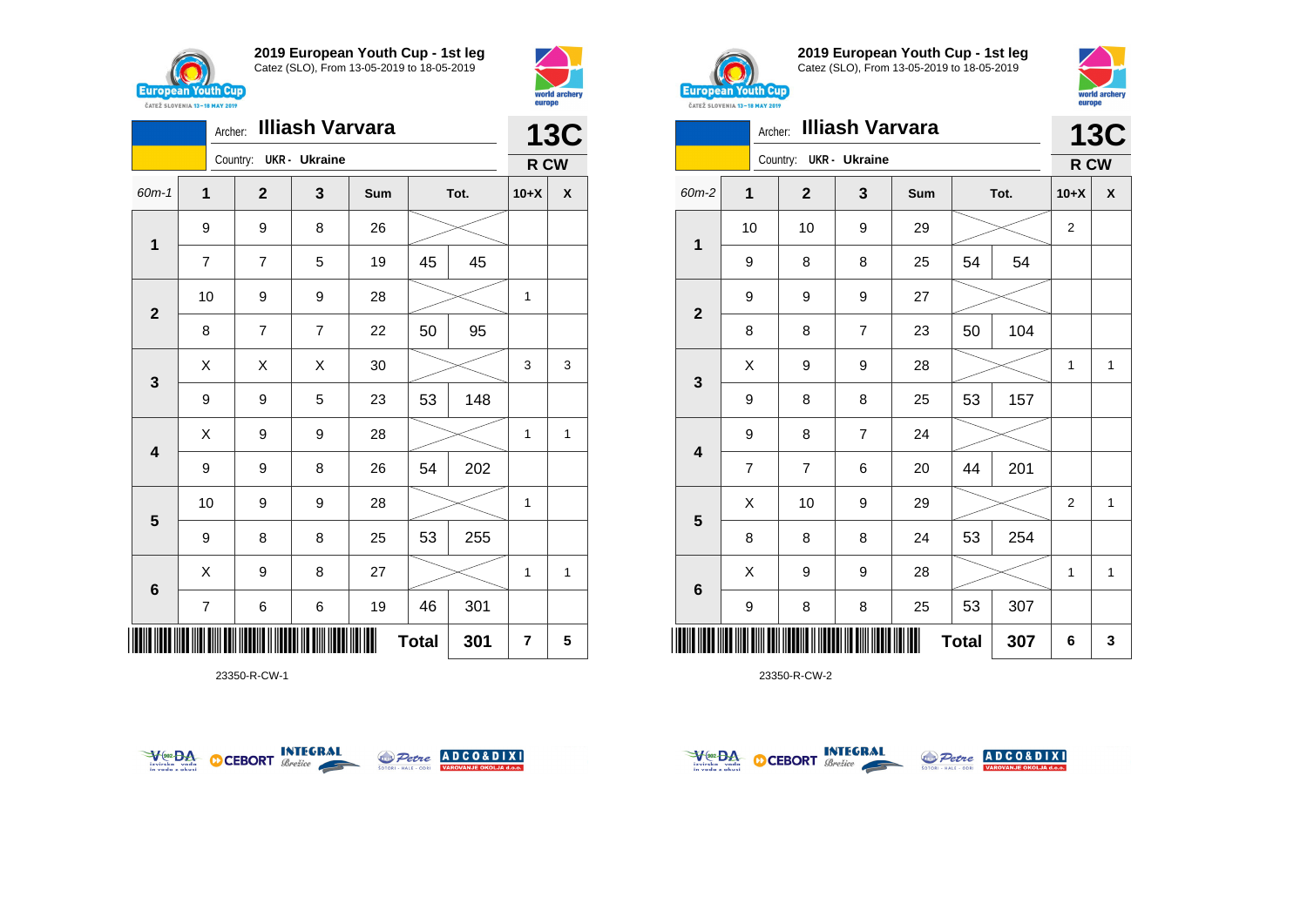





19967-R-CW-1





**2019 European Youth Cup - 1st leg** Catez (SLO), From 13-05-2019 to 18-05-2019



| œ                       |                | Archer:                | <b>Mocinic Paula</b> |     |              |      |              | <b>13D</b>   |
|-------------------------|----------------|------------------------|----------------------|-----|--------------|------|--------------|--------------|
|                         |                | Country: CRO - Croatia |                      |     |              |      | R CW         |              |
| 60m-2                   | 1              | $\mathbf{2}$           | 3                    | Sum |              | Tot. | $10+X$       | X            |
| 1                       | 10             | 9                      | 8                    | 27  |              |      | 1            |              |
|                         | 8              | 8                      | 6                    | 22  | 49           | 49   |              |              |
| $\mathbf{2}$            | 9              | 9                      | 8                    | 26  |              |      |              |              |
|                         | $\overline{7}$ | 6                      | 4                    | 17  | 43           | 92   |              |              |
| $\mathbf{3}$            | X              | 9                      | $\overline{7}$       | 26  |              |      | $\mathbf{1}$ | $\mathbf{1}$ |
|                         | 6              | 4                      | 3                    | 13  | 39           | 131  |              |              |
| $\overline{\mathbf{4}}$ | 9              | 9                      | 8                    | 26  |              |      |              |              |
|                         | $\overline{7}$ | 6                      | $\overline{4}$       | 17  | 43           | 174  |              |              |
|                         | X              | 10                     | 10                   | 30  |              |      | 3            | $\mathbf{1}$ |
| 5                       | 9              | 9                      | 5                    | 23  | 53           | 227  |              |              |
| $6\phantom{1}$          | 10             | 9                      | 9                    | 28  |              |      | 1            |              |
|                         | $\overline{7}$ | 5                      | 4                    | 16  | 44           | 271  |              |              |
| Ⅲ                       |                |                        |                      |     | <b>Total</b> | 271  | 6            | $\mathbf 2$  |



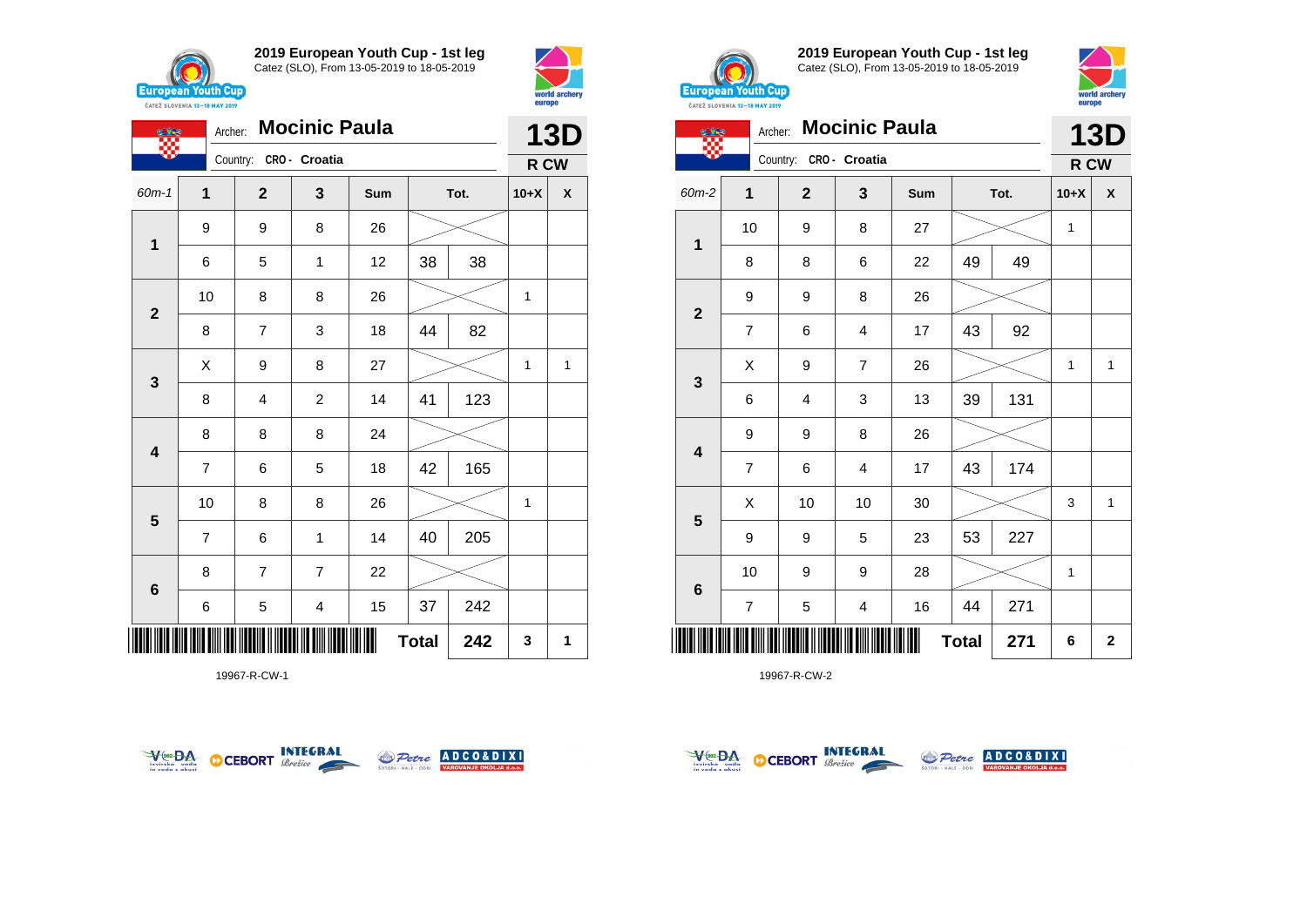



|                         | Plaza Klaudia<br>Archer: |                |                |     |              |      |        |                           |  |
|-------------------------|--------------------------|----------------|----------------|-----|--------------|------|--------|---------------------------|--|
|                         |                          | Country:       | POL - Poland   |     |              |      | R CW   |                           |  |
| 60m-1                   | $\mathbf{1}$             | $\mathbf{2}$   | 3              | Sum |              | Tot. | $10+X$ | $\boldsymbol{\mathsf{x}}$ |  |
| $\mathbf 1$             | 10                       | 9              | 8              | 27  |              |      | 1      |                           |  |
|                         | 8                        | 7              | $\overline{7}$ | 22  | 49           | 49   |        |                           |  |
| $\overline{\mathbf{2}}$ | 10                       | 10             | 9              | 29  |              |      | 2      |                           |  |
|                         | 9                        | 9              | 9              | 27  | 56           | 105  |        |                           |  |
| 3                       | 10                       | 10             | 9              | 29  |              |      | 2      |                           |  |
|                         | 9                        | 9              | 8              | 26  | 55           | 160  |        |                           |  |
| 4                       | 10                       | 9              | 9              | 28  |              |      | 1      |                           |  |
|                         | 9                        | 9              | 9              | 27  | 55           | 215  |        |                           |  |
| $5\phantom{1}$          | X                        | 9              | 8              | 27  |              |      | 1      | 1                         |  |
|                         | 8                        | $\overline{7}$ | 6              | 21  | 48           | 263  |        |                           |  |
| 6                       | 10                       | 9              | 9              | 28  |              |      | 1      |                           |  |
|                         | 9                        | 8              | 8              | 25  | 53           | 316  |        |                           |  |
|                         |                          |                |                |     | <b>Total</b> | 316  | 8      | 1                         |  |

30496-R-CW-1





**2019 European Youth Cup - 1st leg** Catez (SLO), From 13-05-2019 to 18-05-2019



|                 | <b>Plaza Klaudia</b><br>Archer: |                       |                |     |              |      |                |                           |  |  |
|-----------------|---------------------------------|-----------------------|----------------|-----|--------------|------|----------------|---------------------------|--|--|
|                 |                                 | Country: POL - Poland |                |     |              |      | 14A            | R CW                      |  |  |
| 60m-2           | $\overline{1}$                  | $\mathbf{2}$          | 3              | Sum |              | Tot. | $10+X$         | $\boldsymbol{\mathsf{X}}$ |  |  |
| 1               | Χ                               | 10                    | 9              | 29  |              |      | $\overline{2}$ | $\mathbf{1}$              |  |  |
|                 | 9                               | 8                     | 8              | 25  | 54           | 54   |                |                           |  |  |
| $\overline{2}$  | X                               | 10                    | 9              | 29  |              |      | $\overline{2}$ | $\mathbf{1}$              |  |  |
|                 | 9                               | 9                     | $\overline{7}$ | 25  | 54           | 108  |                |                           |  |  |
| 3               | X                               | 9                     | 9              | 28  |              |      | 1              | $\mathbf{1}$              |  |  |
|                 | 9                               | 9                     | 8              | 26  | 54           | 162  |                |                           |  |  |
| 4               | 10                              | 10                    | 9              | 29  |              |      | $\overline{2}$ |                           |  |  |
|                 | 9                               | 8                     | 8              | 25  | 54           | 216  |                |                           |  |  |
|                 | 10                              | 10                    | 9              | 29  |              |      | $\overline{2}$ |                           |  |  |
| 5               | 9                               | 9                     | 8              | 26  | 55           | 271  |                |                           |  |  |
| $6\phantom{1}6$ | Χ                               | 10                    | 9              | 29  |              |      | $\overline{2}$ | $\mathbf{1}$              |  |  |
|                 | 9                               | 8                     | $\,6$          | 23  | 52           | 323  |                |                           |  |  |
|                 |                                 |                       |                |     | <b>Total</b> | 323  | 11             | 4                         |  |  |



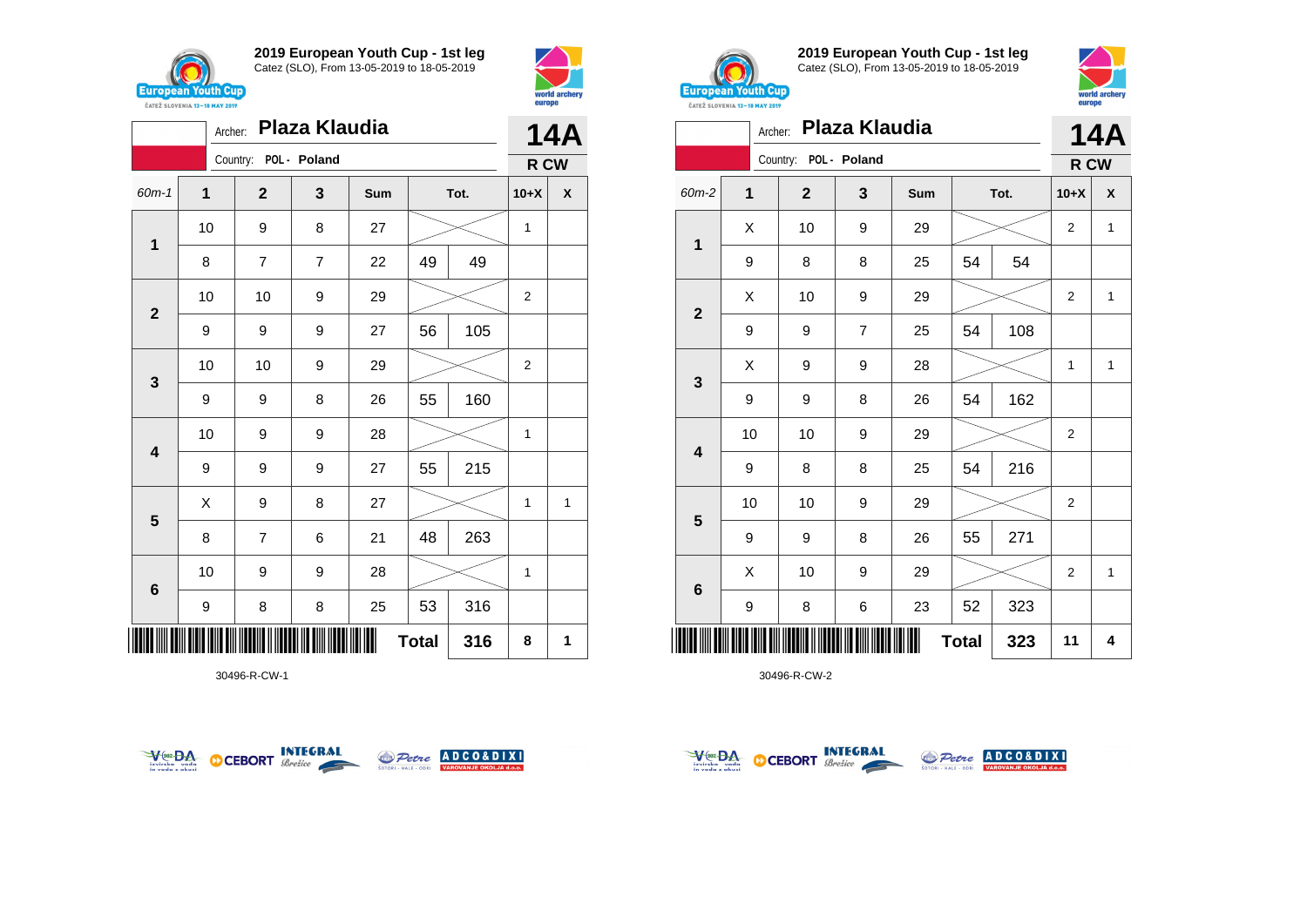



|                         | <b>Bleibel Jennifer-Chiara</b><br>Archer: |                        |                |     |              |      |                |                |  |
|-------------------------|-------------------------------------------|------------------------|----------------|-----|--------------|------|----------------|----------------|--|
|                         |                                           | Country: GER - Germany |                |     |              |      | R CW           |                |  |
| $60m - 1$               | 1                                         | $\mathbf{2}$           | 3              | Sum |              | Tot. | $10+X$         | X              |  |
| 1                       | 10                                        | 8                      | $\overline{7}$ | 25  |              |      | 1              |                |  |
|                         | $\overline{7}$                            | 6                      | 5              | 18  | 43           | 43   |                |                |  |
| $\mathbf{2}$            | X                                         | 10                     | 10             | 30  |              |      | 3              | 1              |  |
|                         | 9                                         | 8                      | 8              | 25  | 55           | 98   |                |                |  |
| $\mathbf{3}$            | X                                         | Χ                      | 9              | 29  |              |      | $\overline{2}$ | $\overline{2}$ |  |
|                         | 9                                         | 9                      | $\overline{7}$ | 25  | 54           | 152  |                |                |  |
| $\overline{\mathbf{4}}$ | X                                         | 10                     | 9              | 29  |              |      | $\overline{2}$ | 1              |  |
|                         | 9                                         | 9                      | 9              | 27  | 56           | 208  |                |                |  |
| 5                       | 10                                        | 9                      | 8              | 27  |              |      | 1              |                |  |
|                         | 8                                         | 8                      | 8              | 24  | 51           | 259  |                |                |  |
| $\bf 6$                 | 9                                         | 9                      | 8              | 26  |              |      |                |                |  |
|                         | 8                                         | 6                      | 5              | 19  | 45           | 304  |                |                |  |
|                         |                                           |                        |                |     | <b>Total</b> | 304  | 9              | 4              |  |

30485-R-CW-1





**2019 European Youth Cup - 1st leg** Catez (SLO), From 13-05-2019 to 18-05-2019



|                | <b>Bleibel Jennifer-Chiara</b><br>Archer: |                |                |     |              |      |                |              |  |  |
|----------------|-------------------------------------------|----------------|----------------|-----|--------------|------|----------------|--------------|--|--|
|                |                                           | Country:       | GER - Germany  |     |              |      | R CW           |              |  |  |
| 60m-2          | 1                                         | $\overline{2}$ | 3              | Sum |              | Tot. | $10+X$         | X            |  |  |
| 1              | 10                                        | 9              | 9              | 28  |              |      | $\mathbf{1}$   |              |  |  |
|                | 8                                         | 8              | $\overline{7}$ | 23  | 51           | 51   |                |              |  |  |
| $\overline{2}$ | X                                         | 9              | 8              | 27  |              |      | 1              | $\mathbf{1}$ |  |  |
|                | 8                                         | 8              | 6              | 22  | 49           | 100  |                |              |  |  |
| 3              | 9                                         | 8              | 8              | 25  |              |      |                |              |  |  |
|                | $\overline{7}$                            | 5              | 3              | 15  | 40           | 140  |                |              |  |  |
| 4              | X                                         | 10             | 8              | 28  |              |      | $\overline{2}$ | $\mathbf{1}$ |  |  |
|                | 8                                         | $\overline{7}$ | 5              | 20  | 48           | 188  |                |              |  |  |
|                | X                                         | 9              | 9              | 28  |              |      | 1              | 1            |  |  |
| 5              | 9                                         | 9              | 8              | 26  | 54           | 242  |                |              |  |  |
|                | 9                                         | 9              | 8              | 26  |              |      |                |              |  |  |
| $\bf 6$        | 8                                         | 7              | 7              | 22  | 48           | 290  |                |              |  |  |
| Ш              |                                           |                |                |     | <b>Total</b> | 290  | 5              | 3            |  |  |



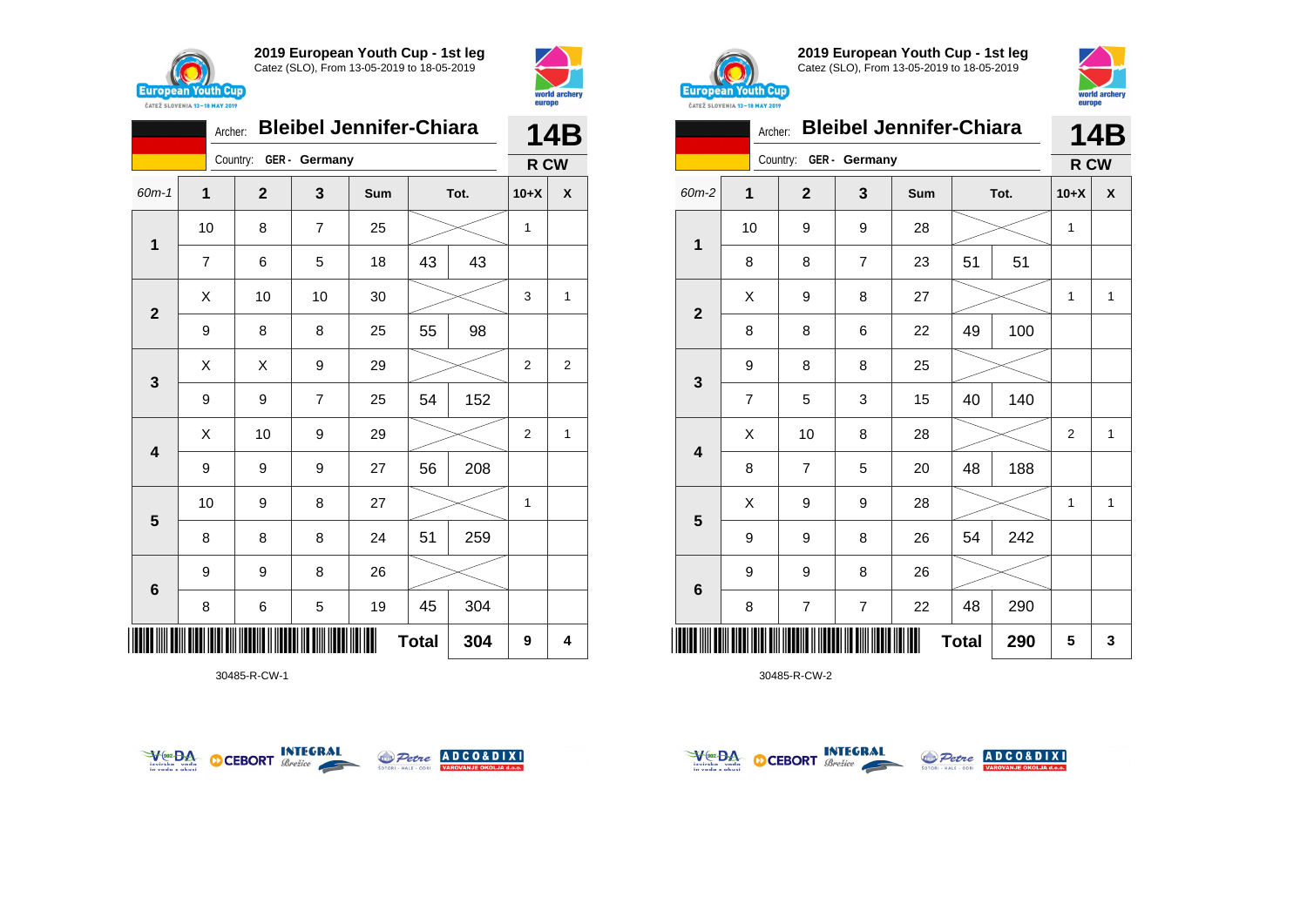





**2019 European Youth Cup - 1st leg** Catez (SLO), From 13-05-2019 to 18-05-2019



| CATEZ SLOVENIA 13-18 MAY 2019 | <b>DATOPO</b> |                        |                      |     |              |      |                |              |
|-------------------------------|---------------|------------------------|----------------------|-----|--------------|------|----------------|--------------|
|                               | Archer:       |                        | <b>Shubkina Olha</b> |     |              |      |                | <b>14C</b>   |
|                               |               | Country: UKR - Ukraine |                      |     |              |      | R CW           |              |
| 60m-2                         | 1             | $\overline{2}$         | 3                    | Sum |              | Tot. | $10+X$         | X            |
|                               | 9             | 9                      | 9                    | 27  |              |      |                |              |
| $\overline{1}$                | 8             | 7                      | 7                    | 22  | 49           | 49   |                |              |
|                               | 9             | 9                      | 9                    | 27  |              |      |                |              |
| $\mathbf{2}$                  | 9             | 8                      | $\overline{7}$       | 24  | 51           | 100  |                |              |
|                               | Χ             | 10                     | 9                    | 29  |              |      | $\overline{c}$ | 1            |
| $\mathbf{3}$                  | 9             | 8                      | 6                    | 23  | 52           | 152  |                |              |
|                               | 9             | 9                      | 9                    | 27  |              |      |                |              |
| $\overline{\mathbf{4}}$       | 9             | 9                      | 8                    | 26  | 53           | 205  |                |              |
|                               | 10            | 10                     | 9                    | 29  |              |      | 2              |              |
| $5\phantom{1}$                | 9             | 9                      | 8                    | 26  | 55           | 260  |                |              |
|                               | X             | 9                      | 9                    | 28  |              |      | 1              | $\mathbf{1}$ |
| $6\phantom{1}6$               | 9             | 9                      | $\overline{7}$       | 25  | 53           | 313  |                |              |
|                               |               |                        |                      |     | <b>Total</b> | 313  | 5              | $\mathbf 2$  |

23284-R-CW-2

|                         | <b>14C</b>          |  |                        |                |     |    |      |              |      |
|-------------------------|---------------------|--|------------------------|----------------|-----|----|------|--------------|------|
|                         |                     |  | Country: UKR - Ukraine |                |     |    |      |              | R CW |
| 60m-1                   | $\mathbf{1}$        |  | $\mathbf{2}$           | 3              | Sum |    | Tot. | $10+X$       | X    |
| $\mathbf{1}$            | 10                  |  | 9                      | 9              | 28  |    |      | 1            |      |
|                         | 8                   |  | 7                      | 6              | 21  | 49 | 49   |              |      |
| $\mathbf{2}$            | X                   |  | 10                     | 9              | 29  |    |      | 2            | 1    |
|                         | 9                   |  | 9                      | 6              | 24  | 53 | 102  |              |      |
|                         | 10                  |  | 9                      | 9              | 28  |    |      | $\mathbf{1}$ |      |
| $\mathbf{3}$            | 9                   |  | 8                      | 8              | 25  | 53 | 155  |              |      |
| $\overline{\mathbf{4}}$ | Χ                   |  | 10                     | 9              | 29  |    |      | 2            | 1    |
|                         | 8                   |  | 8                      | $\overline{7}$ | 23  | 52 | 207  |              |      |
| $5\phantom{1}$          | Χ                   |  | 9                      | 9              | 28  |    |      | 1            | 1    |
|                         | 9                   |  | 9                      | 8              | 26  | 54 | 261  |              |      |
| $\bf 6$                 | 9                   |  | 9                      | 9              | 27  |    |      |              |      |
|                         | 8                   |  | 8                      | 8              | 24  | 51 | 312  |              |      |
|                         | 312<br><b>Total</b> |  |                        |                |     |    |      |              | 3    |





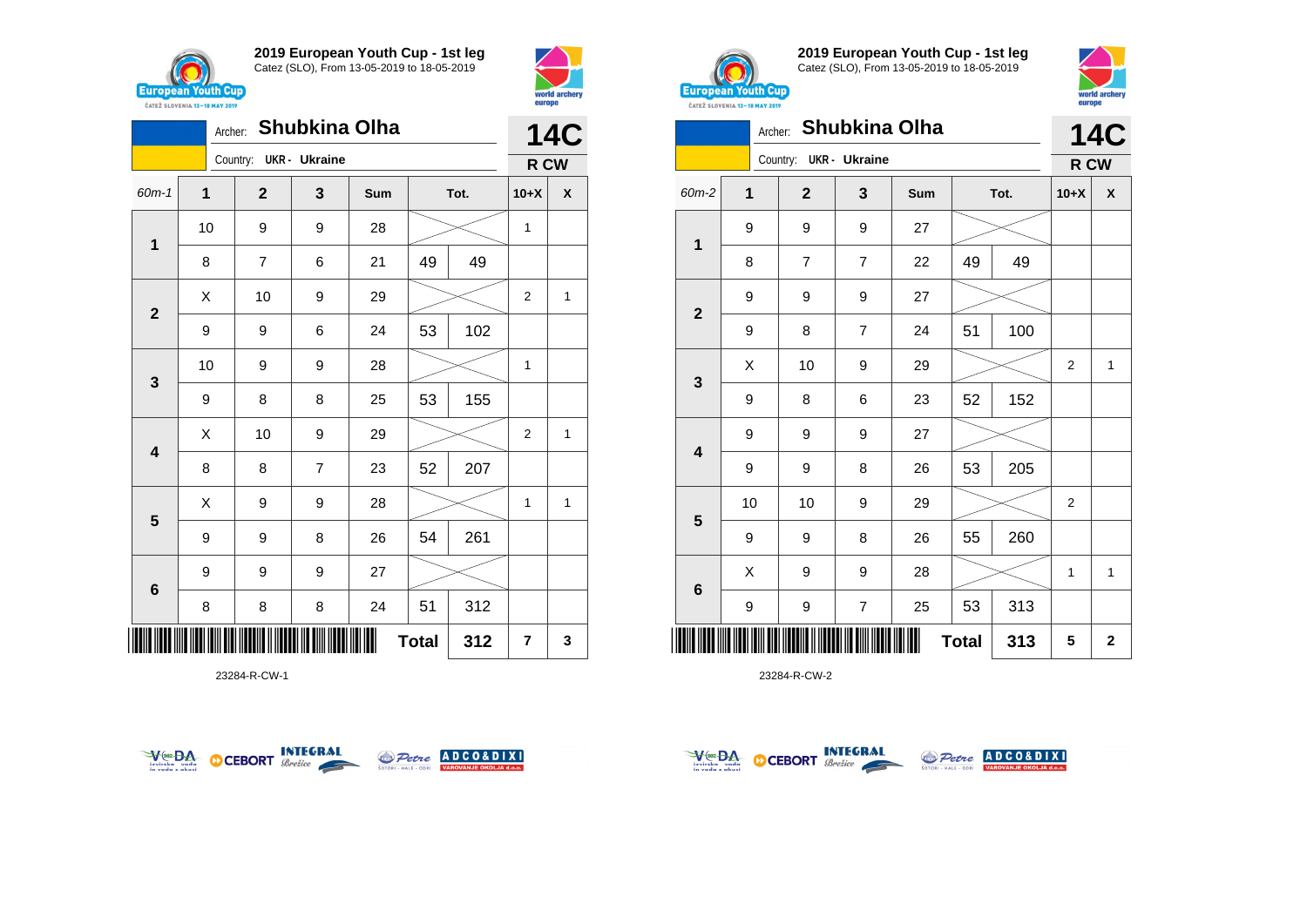





20423-R-CW-1





**2019 European Youth Cup - 1st leg** Catez (SLO), From 13-05-2019 to 18-05-2019



|                         |              | Archer: | <b>Kovacic Tihana</b> |                | 14D |              |      |                |                           |
|-------------------------|--------------|---------|-----------------------|----------------|-----|--------------|------|----------------|---------------------------|
|                         |              |         | Country:              | CRO - Croatia  |     |              |      |                | R CW                      |
| 60m-2                   | $\mathbf{1}$ |         | $\overline{2}$        | 3              | Sum |              | Tot. | $10+X$         | $\boldsymbol{\mathsf{x}}$ |
| 1                       | Χ            |         | 9                     | 9              | 28  |              |      | 1              | 1                         |
|                         | 8            |         | 8                     | 6              | 22  | 50           | 50   |                |                           |
| $\mathbf 2$             | 9            |         | 9                     | 9              | 27  |              |      |                |                           |
|                         | 8            |         | 6                     | 6              | 20  | 47           | 97   |                |                           |
|                         | 10           |         | 9                     | 8              | 27  |              |      | 1              |                           |
| 3                       | 8            |         | 7                     | $\overline{7}$ | 22  | 49           | 146  |                |                           |
| $\overline{\mathbf{4}}$ | 10           |         | 10                    | 9              | 29  |              |      | $\overline{2}$ |                           |
|                         | 9            |         | 8                     | 6              | 23  | 52           | 198  |                |                           |
|                         | X            |         | 10                    | 10             | 30  |              |      | 3              | $\mathbf{1}$              |
| 5                       | 10           |         | 8                     | 6              | 24  | 54           | 252  | 1              |                           |
| $\bf 6$                 | X            |         | 9                     | 9              | 28  |              |      | 1              | $\mathbf{1}$              |
|                         | 8            |         | $\overline{7}$        | M              | 15  | 43           | 295  |                |                           |
| Ш                       |              |         |                       |                |     | <b>Total</b> | 295  | 9              | 3                         |



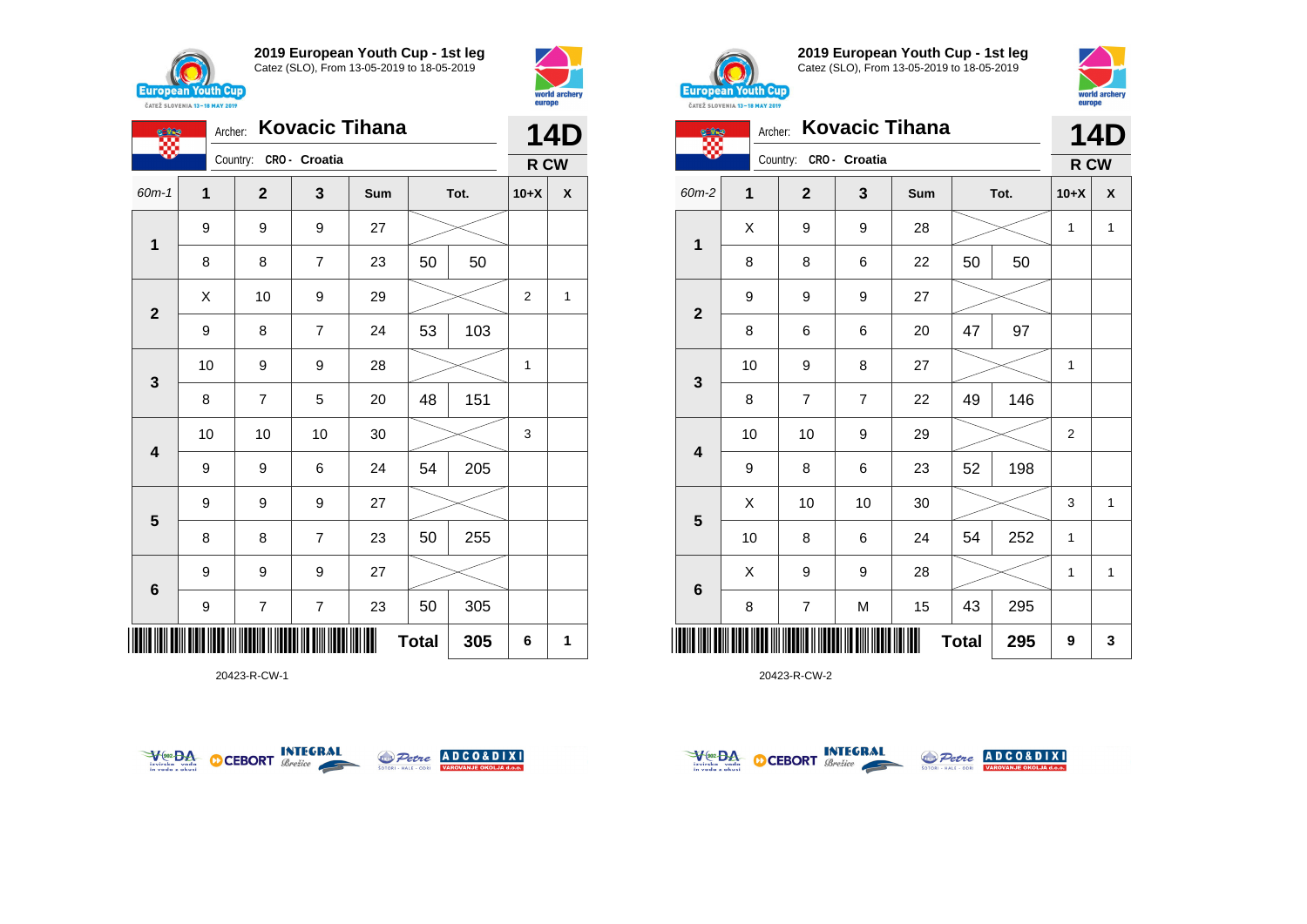





30497-R-CW-1





**2019 European Youth Cup - 1st leg** Catez (SLO), From 13-05-2019 to 18-05-2019



|                         | Wesolowska Lucja<br>Archer: |                |                |     |              |      |        |              |
|-------------------------|-----------------------------|----------------|----------------|-----|--------------|------|--------|--------------|
|                         |                             | Country:       | POL - Poland   |     |              |      | R CW   | <b>15A</b>   |
| 60m-2                   | 1                           | $\overline{2}$ | 3              | Sum |              | Tot. | $10+X$ | X            |
| 1                       | X                           | 9              | 9              | 28  |              |      | 1      | $\mathbf{1}$ |
|                         | 8                           | 8              | 7              | 23  | 51           | 51   |        |              |
| $\mathbf{2}$            | 10                          | 9              | 8              | 27  |              |      | 1      |              |
|                         | 8                           | 8              | 8              | 24  | 51           | 102  |        |              |
| 3                       | X                           | 10             | 10             | 30  |              |      | 3      | $\mathbf{1}$ |
|                         | 9                           | 9              | 7              | 25  | 55           | 157  |        |              |
| $\overline{\mathbf{4}}$ | X                           | 9              | 9              | 28  |              |      | 1      | $\mathbf{1}$ |
|                         | 9                           | $\overline{7}$ | $\overline{7}$ | 23  | 51           | 208  |        |              |
|                         | 10                          | 9              | 9              | 28  |              |      | 1      |              |
| 5                       | 9                           | 8              | 7              | 24  | 52           | 260  |        |              |
|                         | 10                          | 9              | 9              | 28  |              |      | 1      |              |
| $\bf 6$                 | 8                           | 8              | $\overline{7}$ | 23  | 51           | 311  |        |              |
| Ш                       |                             |                |                |     | <b>Total</b> | 311  | 8      | 3            |



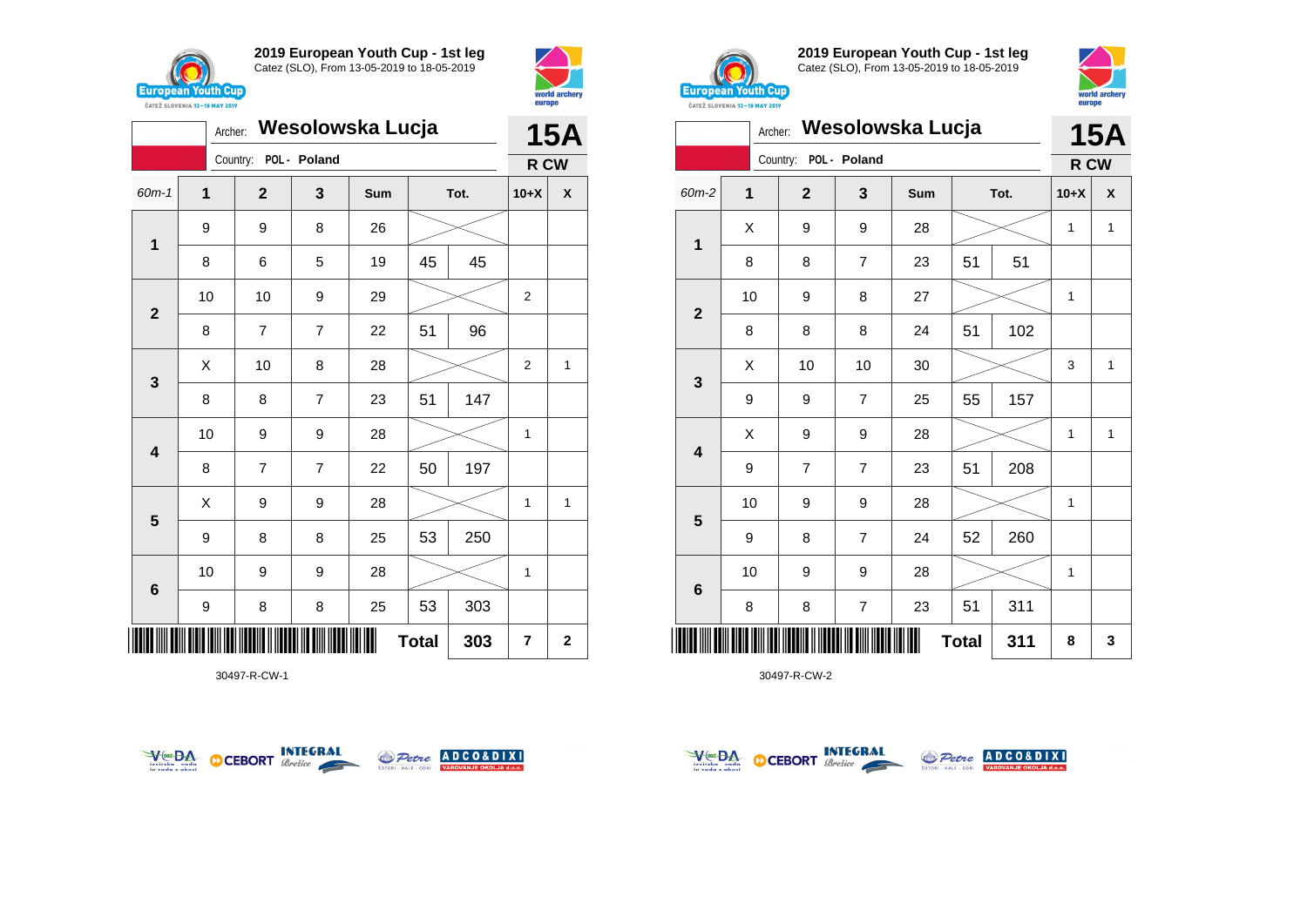



|                         | <b>Reisenweber Clea</b><br>Archer: |                                 |                |    |              |        |                |   |  |
|-------------------------|------------------------------------|---------------------------------|----------------|----|--------------|--------|----------------|---|--|
|                         |                                    | Country: GER - Germany          |                |    |              |        | R CW           |   |  |
| 60m-1                   | $\mathbf{1}$                       | $\mathbf 2$<br>3<br>Tot.<br>Sum |                |    |              | $10+X$ | X              |   |  |
| $\mathbf{1}$            | 10                                 | 9                               | 9              | 28 |              |        | 1              |   |  |
|                         | 8                                  | 8                               | $\overline{7}$ | 23 | 51           | 51     |                |   |  |
| $\overline{\mathbf{2}}$ | 10                                 | 9                               | 9              | 28 |              |        | 1              |   |  |
|                         | 9                                  | 8                               | $\overline{7}$ | 24 | 52           | 103    |                |   |  |
| $\mathbf{3}$            | Χ                                  | 10                              | 9              | 29 |              |        | $\overline{2}$ | 1 |  |
|                         | 8                                  | 8                               | 8              | 24 | 53           | 156    |                |   |  |
| $\overline{\mathbf{4}}$ | 10                                 | 9                               | 9              | 28 |              |        | 1              |   |  |
|                         | 8                                  | 8                               | $\overline{7}$ | 23 | 51           | 207    |                |   |  |
| $5\phantom{1}$          | X                                  | 10                              | 9              | 29 |              |        | $\overline{2}$ | 1 |  |
|                         | 9                                  | 9                               | 9              | 27 | 56           | 263    |                |   |  |
| $6\phantom{1}$          | X                                  | 10                              | 9              | 29 |              |        | 2              | 1 |  |
|                         | 9                                  | 8                               | 6              | 23 | 52           | 315    |                |   |  |
| ║║║                     |                                    |                                 |                |    | <b>Total</b> | 315    | 9              | 3 |  |

23351-R-CW-1





**2019 European Youth Cup - 1st leg** Catez (SLO), From 13-05-2019 to 18-05-2019



|                | <b>Reisenweber Clea</b><br>Archer: |                        |                |            |              |      |              | <b>15B</b>     |
|----------------|------------------------------------|------------------------|----------------|------------|--------------|------|--------------|----------------|
|                |                                    | Country: GER - Germany |                |            |              |      | R CW         |                |
| 60m-2          | 1                                  | $\mathbf{2}$           | 3              | <b>Sum</b> |              | Tot. | $10+X$       | X              |
|                | 9                                  | 9                      | 9              | 27         |              |      |              |                |
| 1              | 9                                  | 9                      | 8              | 26         | 53           | 53   |              |                |
| $\overline{2}$ | X                                  | X                      | 9              | 29         |              |      | 2            | $\overline{2}$ |
|                | 8                                  | 8                      | $\overline{7}$ | 23         | 52           | 105  |              |                |
|                | 9                                  | 9                      | 8              | 26         |              |      |              |                |
| 3              | 8                                  | 6                      | M              | 14         | 40           | 145  |              |                |
| 4              | Χ                                  | X                      | 10             | 30         |              |      | 3            | 2              |
|                | 10                                 | 9                      | 8              | 27         | 57           | 202  | $\mathbf{1}$ |                |
| 5              | 10                                 | 9                      | 9              | 28         |              |      | 1            |                |
|                | 9                                  | 8                      | 8              | 25         | 53           | 255  |              |                |
|                | X                                  | 10                     | 10             | 30         |              |      | 3            | $\mathbf{1}$   |
| 6              | 9                                  | 8                      | 8              | 25         | 55           | 310  |              |                |
|                |                                    |                        |                |            | <b>Total</b> | 310  | 10           | 5              |



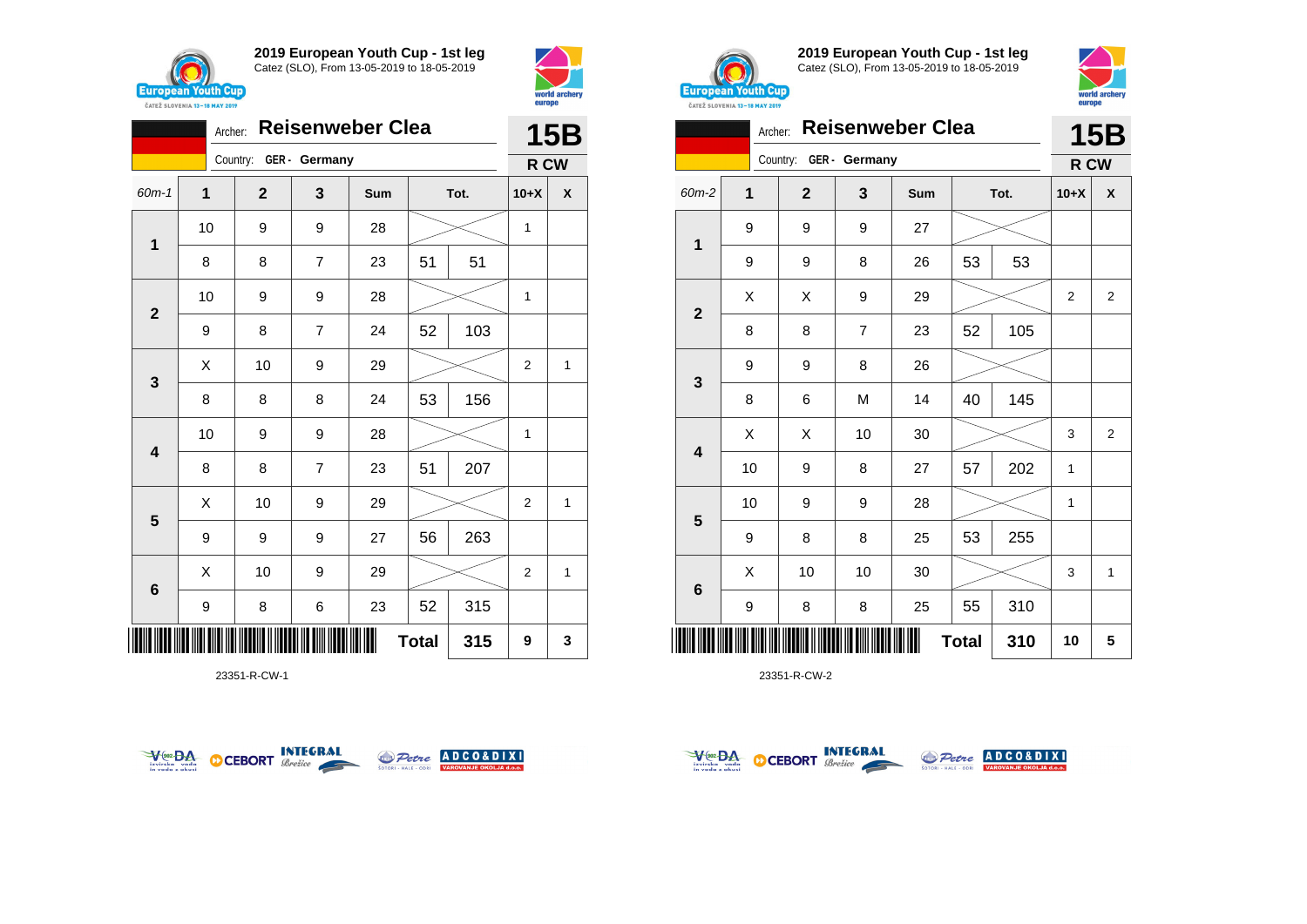



|                         | <b>Zhuk Polina</b><br>Archer: |                |                        |                |     |              |      |                | <b>15C</b>         |  |
|-------------------------|-------------------------------|----------------|------------------------|----------------|-----|--------------|------|----------------|--------------------|--|
|                         |                               |                | Country: UKR - Ukraine |                |     |              |      | R CW           |                    |  |
| 60m-1                   | 1                             |                | $\mathbf{2}$           | 3              | Sum |              | Tot. | $10+X$         | $\pmb{\mathsf{X}}$ |  |
| $\mathbf 1$             |                               | 10             | 10                     | 9              | 29  |              |      | $\overline{2}$ |                    |  |
|                         |                               | 9              | 9                      | 9              | 27  | 56           | 56   |                |                    |  |
| $\mathbf{2}$            |                               | 9              | 9                      | 9              | 27  |              |      |                |                    |  |
|                         |                               | 9              | $\overline{7}$         | $\overline{7}$ | 23  | 50           | 106  |                |                    |  |
| $\mathbf{3}$            |                               | X              | 9                      | 9              | 28  |              |      | 1              | 1                  |  |
|                         | 9                             |                | 8                      | 8              | 25  | 53           | 159  |                |                    |  |
| $\overline{\mathbf{4}}$ |                               | 10             | 9                      | 9              | 28  |              |      | 1              |                    |  |
|                         |                               | $\overline{7}$ | 7                      | $\overline{7}$ | 21  | 49           | 208  |                |                    |  |
| 5                       |                               | X              | 9                      | 9              | 28  |              |      | 1              | 1                  |  |
|                         |                               | 9              | 9                      | 8              | 26  | 54           | 262  |                |                    |  |
| $\bf 6$                 |                               | Χ              | 10                     | 9              | 29  |              |      | $\overline{2}$ | 1                  |  |
|                         |                               | 9              | 8                      | 8              | 25  | 54           | 316  |                |                    |  |
|                         |                               |                |                        |                |     | <b>Total</b> | 316  | 7              | 3                  |  |

20010-R-CW-1





**2019 European Youth Cup - 1st leg** Catez (SLO), From 13-05-2019 to 18-05-2019



|              | <b>Zhuk Polina</b><br>Archer: |              |                      |     |              |      |                |                |  |
|--------------|-------------------------------|--------------|----------------------|-----|--------------|------|----------------|----------------|--|
|              |                               | Country:     | <b>UKR</b> - Ukraine |     |              |      | R CW           | <b>15C</b>     |  |
| 60m-2        | 1                             | $\mathbf{2}$ | 3                    | Sum |              | Tot. | $10+X$         | X              |  |
|              | X                             | 10           | 9                    | 29  |              |      | $\overline{2}$ | 1              |  |
| 1            | 9                             | 8            | 6                    | 23  | 52           | 52   |                |                |  |
|              | 10                            | 9            | 8                    | 27  |              |      | 1              |                |  |
| $\mathbf{2}$ | 8                             | 8            | $\overline{7}$       | 23  | 50           | 102  |                |                |  |
|              | X                             | Χ            | 10                   | 30  |              |      | 3              | $\overline{2}$ |  |
| 3            | 10                            | 9            | 8                    | 27  | 57           | 159  | 1              |                |  |
|              | 10                            | 9            | 9                    | 28  |              |      | 1              |                |  |
| 4            | 9                             | 9            | $\overline{7}$       | 25  | 53           | 212  |                |                |  |
|              | X                             | 10           | 9                    | 29  |              |      | $\overline{2}$ | 1              |  |
| 5            | 9                             | 9            | $\boldsymbol{9}$     | 27  | 56           | 268  |                |                |  |
|              | 10                            | 10           | 10                   | 30  |              |      | 3              |                |  |
| 6            | 9                             | 8            | 6                    | 23  | 53           | 321  |                |                |  |
|              |                               |              |                      |     | <b>Total</b> | 321  | 13             | 4              |  |



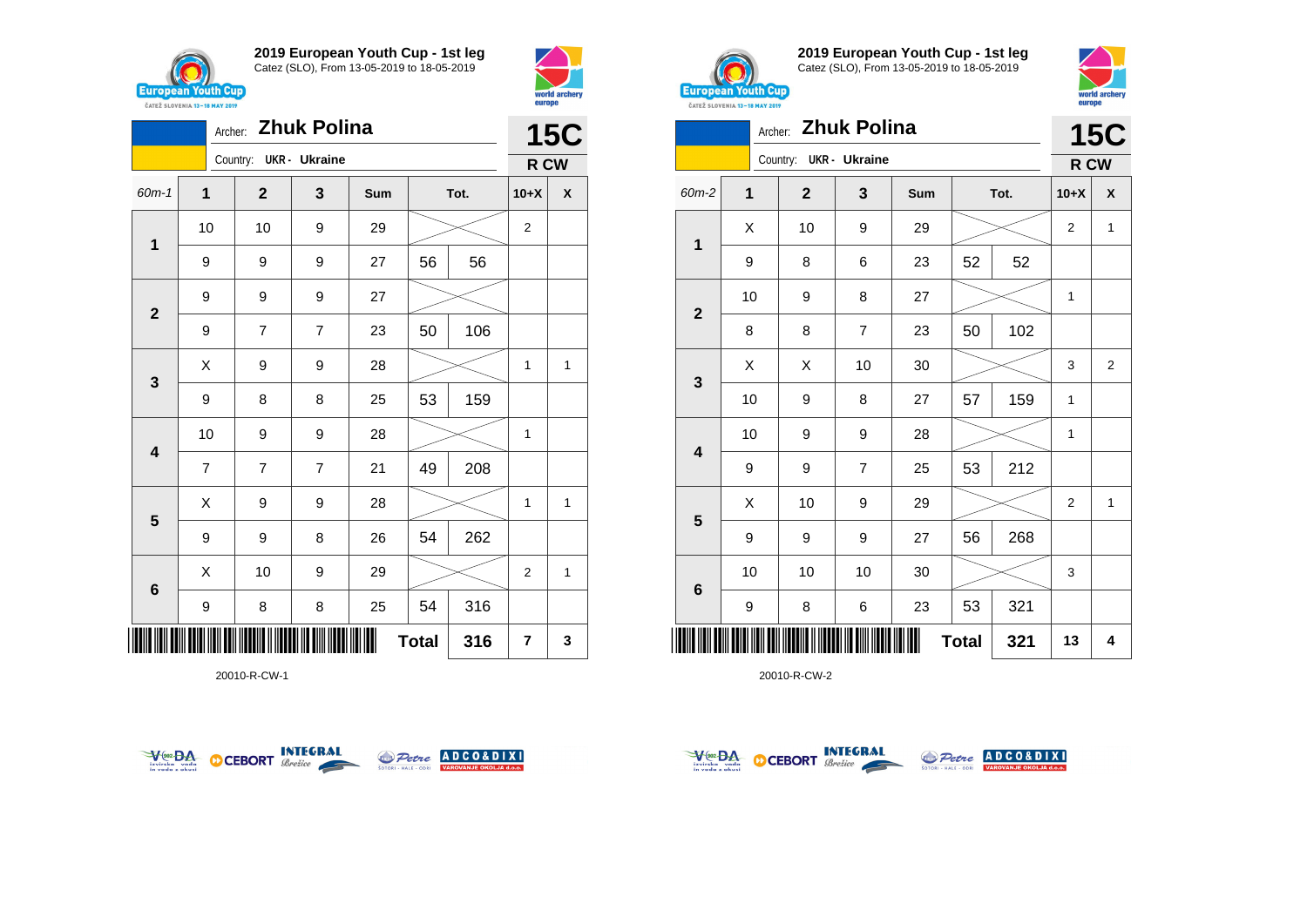





30435-R-CW-1





**2019 European Youth Cup - 1st leg** Catez (SLO), From 13-05-2019 to 18-05-2019



|                 | <b>Raimund Erika</b><br>Archer: |                |                |                |              |      |                         | <b>15D</b>   |
|-----------------|---------------------------------|----------------|----------------|----------------|--------------|------|-------------------------|--------------|
|                 |                                 | Country:       | CRO - Croatia  |                |              |      | R CW                    |              |
| $60m-2$         | 1                               | $\overline{2}$ | 3              | Sum            |              | Tot. | $10+X$                  | X            |
| 1               | X                               | 9              | 9              | 28             |              |      | 1                       | $\mathbf{1}$ |
|                 | 8                               | 8              | 8              | 24             | 52           | 52   |                         |              |
| $\overline{2}$  | Χ                               | 9              | 9              | 28             |              |      | 1                       | 1            |
|                 | 8                               | 8              | $\overline{4}$ | 20             | 48           | 100  |                         |              |
|                 | 10                              | 9              | 8              | 27             |              |      | 1                       |              |
| 3               | 8                               | 5              | 5              | 18             | 45           | 145  |                         |              |
|                 | 9                               | 9              | 6              | 24             |              |      |                         |              |
| 4               | 5                               | $\overline{c}$ | M              | $\overline{7}$ | 31           | 176  |                         |              |
|                 | 10                              | 10             | 10             | 30             |              |      | 3                       |              |
| 5               | 8                               | 8              | $\overline{7}$ | 23             | 53           | 229  |                         |              |
| $6\phantom{1}6$ | 10                              | 8              | 8              | 26             |              |      | 1                       |              |
|                 | 8                               | 7              | $\overline{7}$ | 22             | 48           | 277  |                         |              |
|                 |                                 |                |                |                | <b>Total</b> | 277  | $\overline{\mathbf{r}}$ | $\mathbf 2$  |



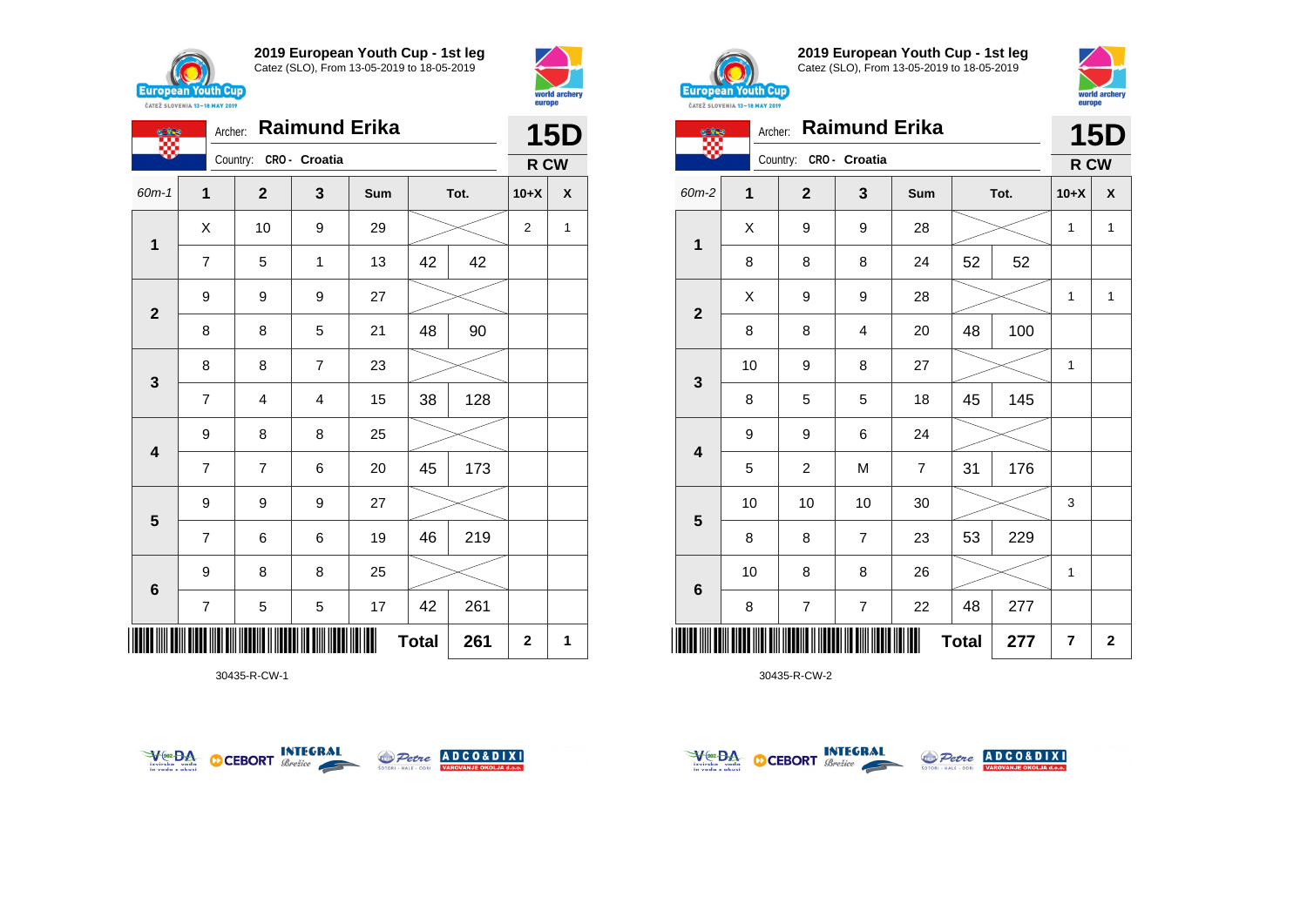



|                         |                | <b>Ferens Anna</b><br>Archer: |                       |                         |     |              |      |        | <b>16A</b> |
|-------------------------|----------------|-------------------------------|-----------------------|-------------------------|-----|--------------|------|--------|------------|
|                         |                |                               | Country: POL - Poland |                         |     |              |      | R CW   |            |
| $60m - 1$               | $\mathbf{1}$   |                               | $\mathbf{2}$          | 3                       | Sum |              | Tot. | $10+X$ | X          |
| $\mathbf 1$             | 10             |                               | 9                     | 9                       | 28  |              |      | 1      |            |
|                         | 8              |                               | $\overline{7}$        | 6                       | 21  | 49           | 49   |        |            |
| $\mathbf{2}$            | 9              |                               | 9                     | 9                       | 27  |              |      |        |            |
|                         | 9              |                               | 8                     | 6                       | 23  | 50           | 99   |        |            |
| $\mathbf{3}$            | 10             |                               | 9                     | 8                       | 27  |              |      | 1      |            |
|                         | $\overline{7}$ |                               | $\overline{7}$        | $\overline{7}$          | 21  | 48           | 147  |        |            |
| $\overline{\mathbf{4}}$ | 10             |                               | 9                     | 9                       | 28  |              |      | 1      |            |
|                         | 9              |                               | 8                     | $\overline{7}$          | 24  | 52           | 199  |        |            |
| 5                       | 9              |                               | 9                     | 8                       | 26  |              |      |        |            |
|                         | 8              |                               | 8                     | $\overline{7}$          | 23  | 49           | 248  |        |            |
| $\bf 6$                 | 9              |                               | 9                     | 8                       | 26  |              |      |        |            |
|                         | 8              |                               | 8                     | $\overline{\mathbf{7}}$ | 23  | 49           | 297  |        |            |
| ▏▎▌▌▌▌▌                 |                |                               |                       |                         |     | <b>Total</b> | 297  | 3      | 0          |

30578-R-CW-1





**2019 European Youth Cup - 1st leg** Catez (SLO), From 13-05-2019 to 18-05-2019



|                         | Archer:        |                         | <b>Ferens Anna</b> |     |              |      | <b>16A</b> |          |
|-------------------------|----------------|-------------------------|--------------------|-----|--------------|------|------------|----------|
|                         |                | Country: POL - Poland   |                    |     |              |      | R CW       |          |
| 60m-2                   | $\mathbf{1}$   | $\mathbf{2}$            | 3                  | Sum |              | Tot. | $10+X$     | X        |
| $\mathbf{1}$            | 10             | 9                       | 9                  | 28  |              |      | 1          |          |
|                         | 8              | 8                       | 8                  | 24  | 52           | 52   |            |          |
| $\mathbf{2}$            | 9              | 9                       | 9                  | 27  |              |      |            |          |
|                         | 9              | $\overline{7}$          | $\overline{7}$     | 23  | 50           | 102  |            |          |
| 3                       | 10             | 10                      | 8                  | 28  |              |      | 2          |          |
|                         | 8              | $\overline{7}$          | $\overline{7}$     | 22  | 50           | 152  |            |          |
| $\overline{\mathbf{4}}$ | 10             | 8                       | 8                  | 26  |              |      | 1          |          |
|                         | $\overline{7}$ | $\overline{\mathbf{7}}$ | 6                  | 20  | 46           | 198  |            |          |
|                         | 9              | 9                       | 9                  | 27  |              |      |            |          |
| 5                       | 8              | 8                       | 6                  | 22  | 49           | 247  |            |          |
|                         | 10             | 9                       | 9                  | 28  |              |      | 1          |          |
| $6\phantom{1}6$         | 9              | 8                       | 6                  | 23  | 51           | 298  |            |          |
|                         |                |                         |                    |     | <b>Total</b> | 298  | 5          | $\bf{0}$ |



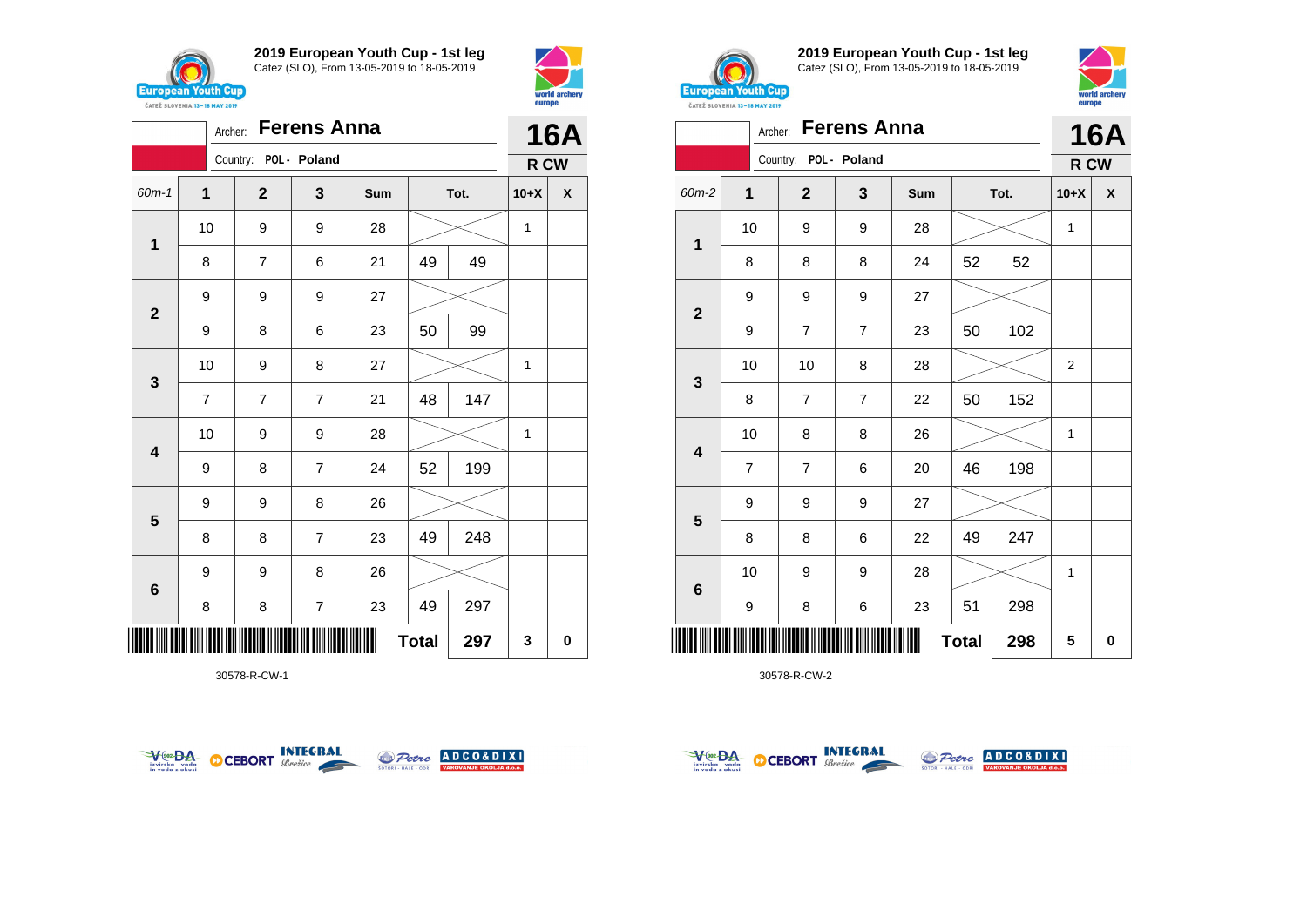



|                         | Idensen Elina<br>Archer: |                        |                |     |              |      |                |      |
|-------------------------|--------------------------|------------------------|----------------|-----|--------------|------|----------------|------|
|                         |                          | Country: GER - Germany |                |     |              |      |                | R CW |
| 60m-1                   | 1                        | $\mathbf{2}$           | 3              | Sum |              | Tot. | $10+X$         | X    |
| $\mathbf 1$             | 10                       | 10                     | 9              | 29  |              |      | $\overline{2}$ |      |
|                         | 9                        | 9                      | 8              | 26  | 55           | 55   |                |      |
| $\mathbf{2}$            | 9                        | 9                      | 9              | 27  |              |      |                |      |
|                         | 8                        | 7                      | 6              | 21  | 48           | 103  |                |      |
| $\mathbf{3}$            | 10                       | 9                      | 9              | 28  |              |      | 1              |      |
|                         | $\overline{7}$           | $\overline{7}$         | 6              | 20  | 48           | 151  |                |      |
| $\overline{\mathbf{4}}$ | 9                        | 9                      | 9              | 27  |              |      |                |      |
|                         | 8                        | 8                      | 8              | 24  | 51           | 202  |                |      |
| $\overline{\mathbf{5}}$ | 10                       | 9                      | 9              | 28  |              |      | 1              |      |
|                         | 8                        | 8                      | $\overline{7}$ | 23  | 51           | 253  |                |      |
| $6\phantom{1}$          | X                        | 10                     | 8              | 28  |              |      | $\overline{2}$ | 1    |
|                         | 7                        | 7                      | 6              | 20  | 48           | 301  |                |      |
| IIII                    |                          |                        |                |     | <b>Total</b> | 301  | 6              | 1    |

30486-R-CW-1





**2019 European Youth Cup - 1st leg** Catez (SLO), From 13-05-2019 to 18-05-2019



|                         | <b>Idensen Elina</b><br>Archer: |                        |                |     |              |      |        |                |
|-------------------------|---------------------------------|------------------------|----------------|-----|--------------|------|--------|----------------|
|                         |                                 | Country: GER - Germany |                |     |              |      | R CW   |                |
| $60m-2$                 | 1                               | $\overline{2}$         | 3              | Sum |              | Tot. | $10+X$ | X              |
| 1                       | 10                              | 9                      | 9              | 28  |              |      | 1      |                |
|                         | $\overline{7}$                  | 7                      | $\overline{7}$ | 21  | 49           | 49   |        |                |
| $\overline{2}$          | 10                              | 9                      | 8              | 27  |              |      | 1      |                |
|                         | 8                               | 8                      | 5              | 21  | 48           | 97   |        |                |
|                         | 8                               | 8                      | $\overline{7}$ | 23  |              |      |        |                |
| 3                       | $\overline{7}$                  | 6                      | 5              | 18  | 41           | 138  |        |                |
| $\overline{\mathbf{4}}$ | 9                               | 9                      | 8              | 26  |              |      |        |                |
|                         | 8                               | $\overline{7}$         | $\overline{7}$ | 22  | 48           | 186  |        |                |
| $5\phantom{1}$          | X                               | X                      | 10             | 30  |              |      | 3      | $\overline{2}$ |
|                         | 8                               | 8                      | $\overline{7}$ | 23  | 53           | 239  |        |                |
|                         | 9                               | 8                      | 8              | 25  |              |      |        |                |
| $\bf 6$                 | $\overline{7}$                  | $\overline{7}$         | 6              | 20  | 45           | 284  |        |                |
| II                      |                                 |                        |                |     | <b>Total</b> | 284  | 5      | $\mathbf{2}$   |



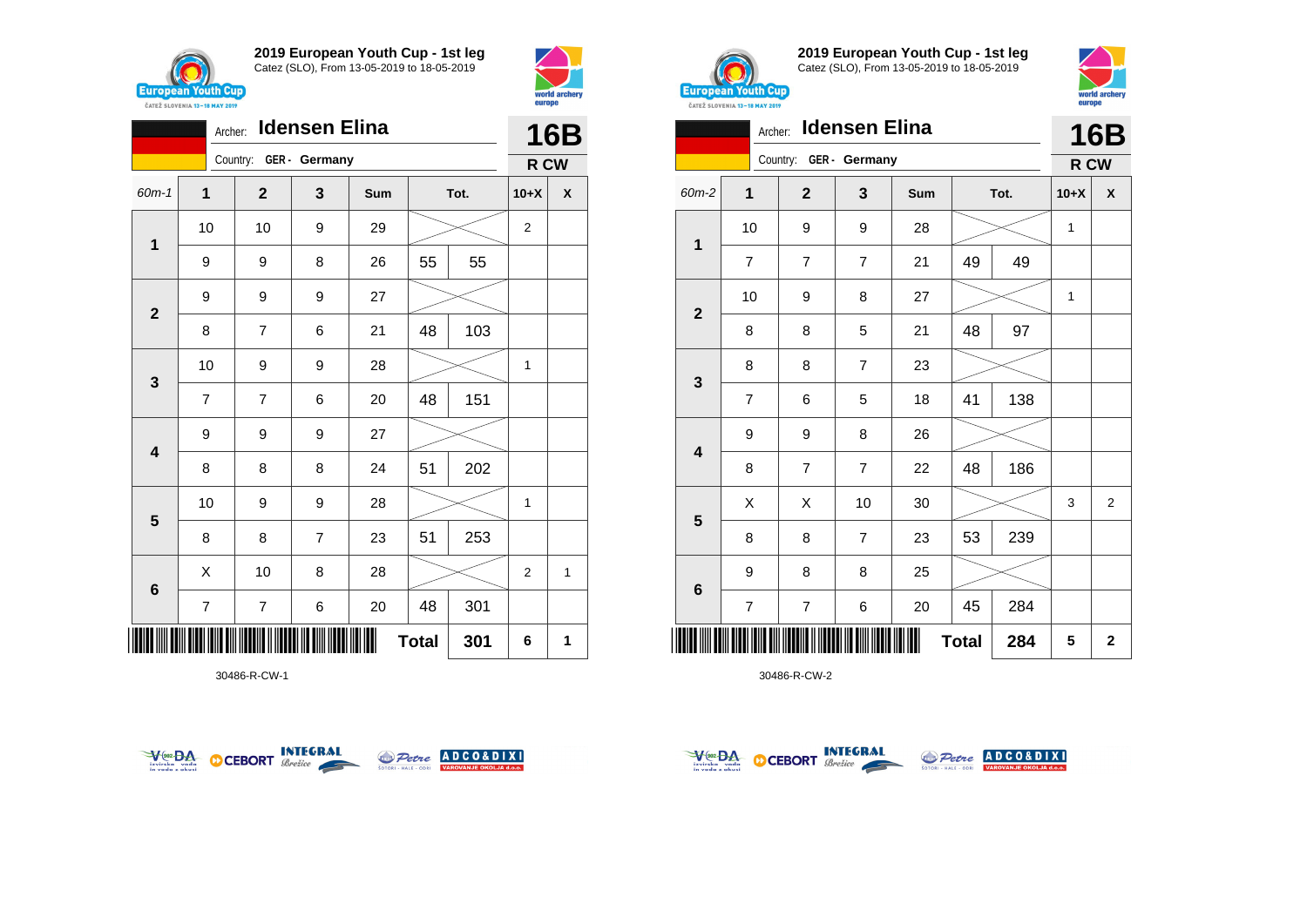





**2019 European Youth Cup - 1st leg** Catez (SLO), From 13-05-2019 to 18-05-2019



|                         | ČATEŽ SLOVENIA 13-18 MAY 2019 |                |                      |     |              |      | europe         |                         |
|-------------------------|-------------------------------|----------------|----------------------|-----|--------------|------|----------------|-------------------------|
|                         | Archer:                       |                | <b>Didych Orysia</b> |     |              |      | 16             | C                       |
|                         |                               | Country:       | <b>UKR</b> - Ukraine |     |              |      | R CW           |                         |
| 60m-2                   | 1                             | $\overline{2}$ | 3                    | Sum |              | Tot. | $10+X$         | X                       |
|                         | 9                             | 9              | $\overline{7}$       | 25  |              |      |                |                         |
| $\mathbf 1$             | 7                             | 6              | 4                    | 17  | 42           | 42   |                |                         |
|                         | 9                             | 9              | 9                    | 27  |              |      |                |                         |
| $\overline{2}$          | 8                             | 8              | $\overline{7}$       | 23  | 50           | 92   |                |                         |
|                         | 10                            | 10             | 9                    | 29  |              |      | 2              |                         |
| $\mathbf{3}$            | 9                             | 6              | 6                    | 21  | 50           | 142  |                |                         |
|                         | 9                             | 9              | 9                    | 27  |              |      |                |                         |
| $\overline{\mathbf{4}}$ | 9                             | 8              | 6                    | 23  | 50           | 192  |                |                         |
|                         | Χ                             | 10             | 9                    | 29  |              |      | $\overline{2}$ | 1                       |
| 5                       | 9                             | 8              | $\overline{7}$       | 24  | 53           | 245  |                |                         |
|                         | Χ                             | 10             | 9                    | 29  |              |      | 2              | 1                       |
| $\bf 6$                 | 9                             | 9              | $\overline{7}$       | 25  | 54           | 299  |                |                         |
|                         |                               |                |                      |     | <b>Total</b> | 299  | 6              | $\overline{\mathbf{2}}$ |

22406-R-CW-2

|                         | <b>Didych Orysia</b><br>Archer:                |                         |                      |     |    |      |             |      |  |
|-------------------------|------------------------------------------------|-------------------------|----------------------|-----|----|------|-------------|------|--|
|                         |                                                | Country:                | <b>UKR</b> - Ukraine |     |    |      | <b>16C</b>  | R CW |  |
| 60m-1                   | $\overline{1}$<br>$\overline{\mathbf{2}}$<br>3 |                         |                      | Sum |    | Tot. | $10+X$      | X    |  |
| 1                       | 10                                             | 8                       | $\overline{7}$       | 25  |    |      | 1           |      |  |
|                         | $\overline{7}$                                 | 7                       | 6                    | 20  | 45 | 45   |             |      |  |
| $\overline{\mathbf{2}}$ | 9                                              | 9                       | 8                    | 26  |    |      |             |      |  |
|                         | 8                                              | 8                       | 8                    | 24  | 50 | 95   |             |      |  |
| $\mathbf{3}$            | X                                              | 10                      | 10                   | 30  |    |      | 3           | 1    |  |
|                         | 9                                              | 8                       | 8                    | 25  | 55 | 150  |             |      |  |
| 4                       | 10                                             | 10                      | 8                    | 28  |    |      | $\mathbf 2$ |      |  |
|                         | 8                                              | $\overline{7}$          | $\overline{7}$       | 22  | 50 | 200  |             |      |  |
| 5                       | 10                                             | 9                       | 9                    | 28  |    |      | 1           |      |  |
|                         | 9                                              | 8                       | 8                    | 25  | 53 | 253  |             |      |  |
| $6\phantom{1}6$         | 9                                              | 9                       | 8                    | 26  |    |      |             |      |  |
|                         | 8                                              | $\overline{\mathbf{7}}$ | 5                    | 20  | 46 | 299  |             |      |  |
| <b>Total</b><br>299     |                                                |                         |                      |     |    |      |             |      |  |





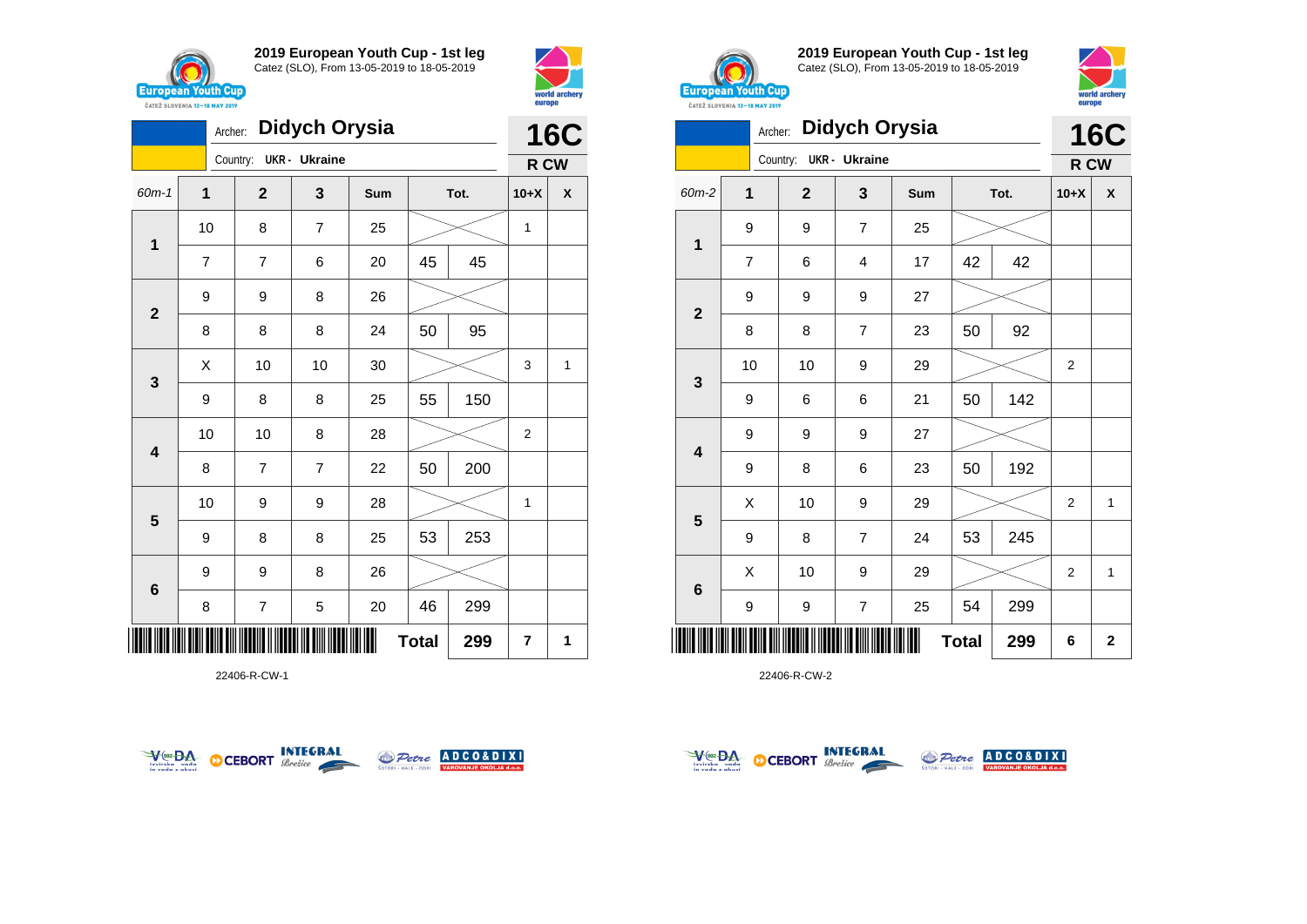





27491-R-CW-1





**2019 European Youth Cup - 1st leg** Catez (SLO), From 13-05-2019 to 18-05-2019



| <b>Cine</b>             | <b>CAILL SLUVENIA 13-18 MAY 2019</b><br>Archer: |                        |                | Haramija Laura |              |      |              | <b>16D</b>   |
|-------------------------|-------------------------------------------------|------------------------|----------------|----------------|--------------|------|--------------|--------------|
|                         |                                                 | Country: CRO - Croatia |                |                |              |      | R CW         |              |
| $60m-2$                 | 1                                               | $\overline{2}$         | 3              | Sum            |              | Tot. | $10+X$       | X            |
|                         | 9                                               | 8                      | 5              | 22             |              |      |              |              |
| $\mathbf 1$             | 5                                               | 1                      | M              | 6              | 28           | 28   |              |              |
|                         | 8                                               | 8                      | 8              | 24             |              |      |              |              |
| $\mathbf{2}$            | 8                                               | $\overline{7}$         | 7              | 22             | 46           | 74   |              |              |
|                         | $\overline{7}$                                  | 6                      | 5              | 18             |              |      |              |              |
| 3                       | 3                                               | 3                      | $\overline{c}$ | 8              | 26           | 100  |              |              |
| $\overline{\mathbf{4}}$ | 8                                               | $\overline{7}$         | 6              | 21             |              |      |              |              |
|                         | 5                                               | 3                      | M              | 8              | 29           | 129  |              |              |
|                         | X                                               | 9                      | 8              | 27             |              |      | $\mathbf{1}$ | $\mathbf{1}$ |
| $\overline{\mathbf{5}}$ | 8                                               | 5                      | 1              | 14             | 41           | 170  |              |              |
|                         | 9                                               | $\overline{7}$         | 5              | 21             |              |      |              |              |
| $\bf 6$                 | 5                                               | 3                      | M              | 8              | 29           | 199  |              |              |
| Ш                       |                                                 |                        |                |                | <b>Total</b> | 199  | 1            | 1            |



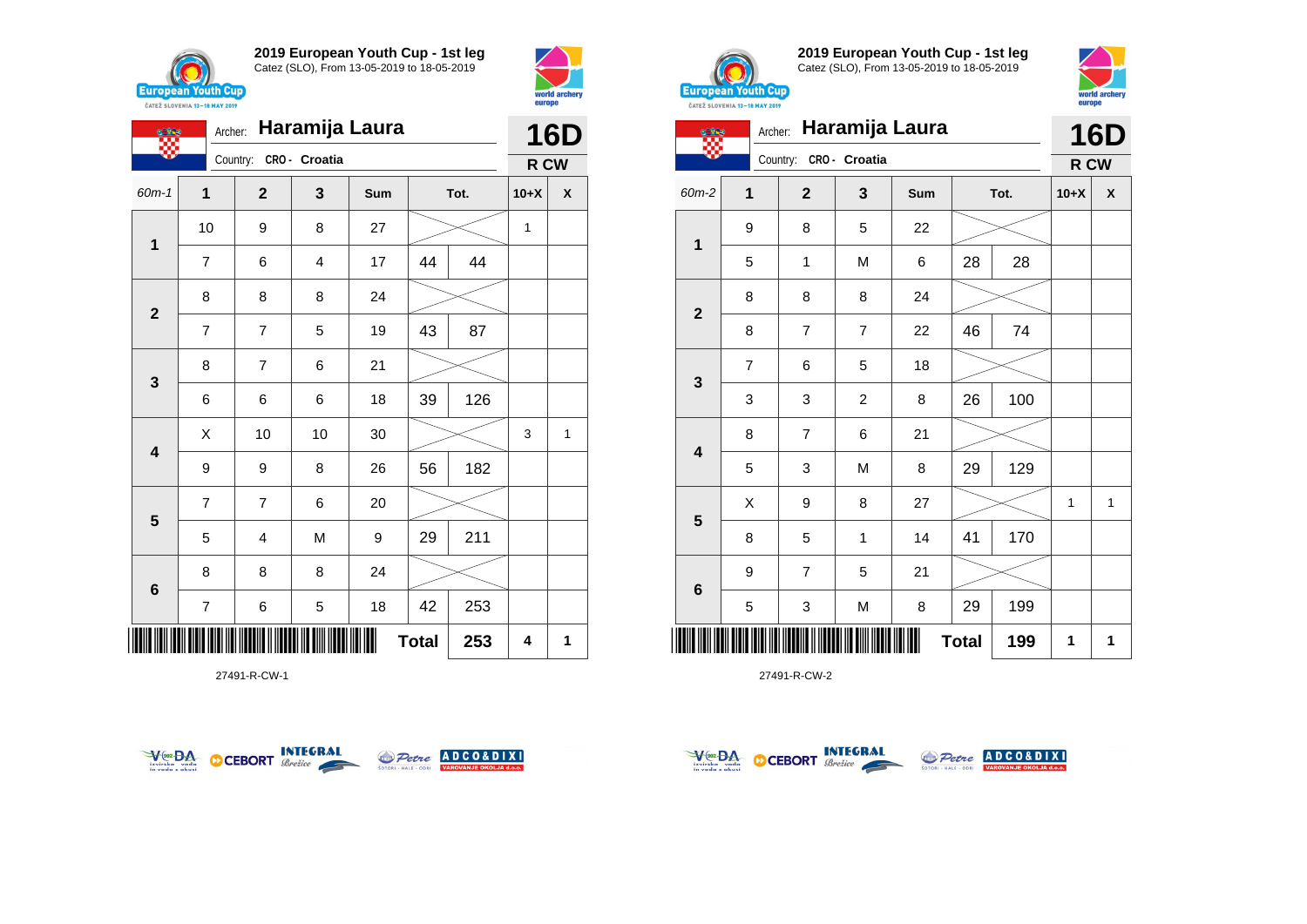





23296-R-CW-1





**2019 European Youth Cup - 1st leg** Catez (SLO), From 13-05-2019 to 18-05-2019



|                         | <b>CAILL SLUVENIA 13-18 MAY ZUIY</b> |                       |                |                        |              |      | -----  |            |
|-------------------------|--------------------------------------|-----------------------|----------------|------------------------|--------------|------|--------|------------|
|                         | Archer:                              |                       |                | <b>Richard Melodie</b> |              |      |        | <b>17A</b> |
|                         |                                      | Country: FRA - France |                |                        |              |      | R CW   |            |
| 60m-2                   | 1                                    | $\mathbf 2$           | 3              | Sum                    |              | Tot. | $10+X$ | X          |
|                         | 9                                    | 9                     | 9              | 27                     |              |      |        |            |
| 1                       | 9                                    | 9                     | 8              | 26                     | 53           | 53   |        |            |
|                         | 10                                   | 10                    | 9              | 29                     |              |      | 2      |            |
| $\mathbf{2}$            | 9                                    | 9                     | 8              | 26                     | 55           | 108  |        |            |
|                         | 10                                   | 9                     | 9              | 28                     |              |      | 1      |            |
| 3                       | 9                                    | 8                     | $\overline{7}$ | 24                     | 52           | 160  |        |            |
|                         | 10                                   | 10                    | 9              | 29                     |              |      | 2      |            |
| $\overline{\mathbf{4}}$ | 8                                    | 8                     | 7              | 23                     | 52           | 212  |        |            |
|                         | 10                                   | 10                    | 10             | 30                     |              |      | 3      |            |
| 5                       | 9                                    | 9                     | 8              | 26                     | 56           | 268  |        |            |
|                         | 10                                   | 9                     | 9              | 28                     |              |      | 1      |            |
| 6                       | 9                                    | 9                     | 8              | 26                     | 54           | 322  |        |            |
| ║║║                     |                                      |                       |                | Ш                      | <b>Total</b> | 322  | 9      | 0          |



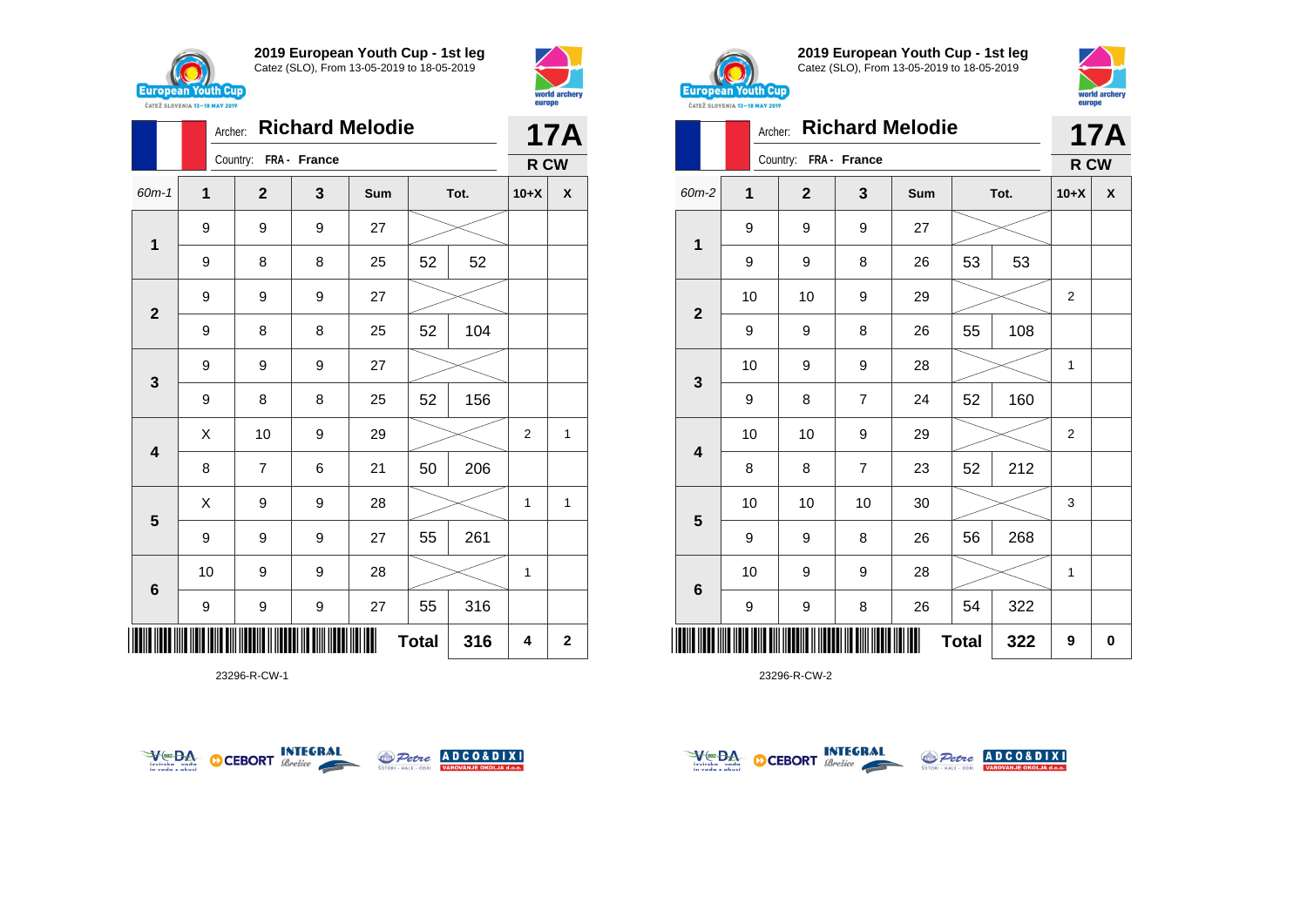



|                                                                                                                                              | Novotna Eliska<br>Archer:<br>Country: CZE - Czech Republic<br>$\overline{1}$<br>$\mathbf{2}$<br>3<br>Sum<br>Tot.<br>9<br>9<br>8<br>26<br>1<br>47<br>47<br>8<br>7<br>6<br>21<br>9<br>8<br>9<br>26<br>$\mathbf{2}$<br>94<br>47<br>7<br>6<br>21<br>8<br>X<br>9<br>9<br>28<br>3<br>142<br>7<br>48<br>8<br>5<br>20<br>10<br>$\overline{7}$<br>25<br>8<br>4 |   |   |    |              |     |        | <b>17B</b>  |
|----------------------------------------------------------------------------------------------------------------------------------------------|-------------------------------------------------------------------------------------------------------------------------------------------------------------------------------------------------------------------------------------------------------------------------------------------------------------------------------------------------------|---|---|----|--------------|-----|--------|-------------|
| $60m-1$<br>$\overline{7}$<br>5<br>43<br>6<br>18<br>9<br>8<br>9<br>26<br>$5\phantom{1}$<br>8<br>7<br>5<br>46<br>20<br>X<br>10<br>9<br>29<br>6 |                                                                                                                                                                                                                                                                                                                                                       |   |   |    |              |     | R CW   |             |
|                                                                                                                                              |                                                                                                                                                                                                                                                                                                                                                       |   |   |    |              |     | $10+X$ | χ           |
|                                                                                                                                              |                                                                                                                                                                                                                                                                                                                                                       |   |   |    |              |     |        |             |
|                                                                                                                                              |                                                                                                                                                                                                                                                                                                                                                       |   |   |    |              |     |        |             |
|                                                                                                                                              |                                                                                                                                                                                                                                                                                                                                                       |   |   |    |              |     |        |             |
|                                                                                                                                              |                                                                                                                                                                                                                                                                                                                                                       |   |   |    |              |     |        |             |
|                                                                                                                                              |                                                                                                                                                                                                                                                                                                                                                       |   |   |    |              |     | 1      | 1           |
|                                                                                                                                              |                                                                                                                                                                                                                                                                                                                                                       |   |   |    |              |     |        |             |
|                                                                                                                                              |                                                                                                                                                                                                                                                                                                                                                       |   |   |    |              |     | 1      |             |
|                                                                                                                                              |                                                                                                                                                                                                                                                                                                                                                       |   |   |    |              | 185 |        |             |
|                                                                                                                                              |                                                                                                                                                                                                                                                                                                                                                       |   |   |    |              |     |        |             |
|                                                                                                                                              |                                                                                                                                                                                                                                                                                                                                                       |   |   |    |              | 231 |        |             |
|                                                                                                                                              |                                                                                                                                                                                                                                                                                                                                                       |   |   |    |              |     | 2      | 1           |
|                                                                                                                                              | 8                                                                                                                                                                                                                                                                                                                                                     | 8 | 6 | 22 | 51           | 282 |        |             |
| IIIII                                                                                                                                        |                                                                                                                                                                                                                                                                                                                                                       |   |   |    | <b>Total</b> | 282 | 4      | $\mathbf 2$ |

30246-R-CW-1





**2019 European Youth Cup - 1st leg** Catez (SLO), From 13-05-2019 to 18-05-2019



|                | Archer:        |                               |                  | Novotna Eliska |              |     |        | 17B            |
|----------------|----------------|-------------------------------|------------------|----------------|--------------|-----|--------|----------------|
|                |                | Country: CZE - Czech Republic |                  |                |              |     | R CW   |                |
| 60m-2          | 1              | $\overline{2}$                | 3                | <b>Sum</b>     | Tot.         |     | $10+X$ | X              |
| $\mathbf 1$    | X              | 9                             | 9                | 28             |              |     | 1      | $\mathbf{1}$   |
|                | 9              | 8                             | 8                | 25             | 53           | 53  |        |                |
| $\overline{2}$ | 10             | 8                             | 8                | 26             |              |     | 1      |                |
|                | $\overline{7}$ | $\overline{7}$                | 6                | 20             | 46           | 99  |        |                |
| 3              | 9              | 9                             | 9                | 27             |              |     |        |                |
|                | $\overline{7}$ | $\overline{7}$                | 6                | 20             | 47           | 146 |        |                |
| 4              | 10             | 9                             | 9                | 28             |              |     | 1      |                |
|                | 8              | $\overline{7}$                | $\overline{7}$   | 22             | 50           | 196 |        |                |
| 5              | X              | 9                             | $\boldsymbol{9}$ | 28             |              |     | 1      | 1              |
|                | 9              | 9                             | 9                | 27             | 55           | 251 |        |                |
| $\bf 6$        | 10             | 9                             | 8                | 27             |              |     | 1      |                |
|                | $\overline{7}$ | 6                             | 6                | 19             | 46           | 297 |        |                |
| Ш              |                |                               |                  |                | <b>Total</b> | 297 | 5      | $\overline{2}$ |



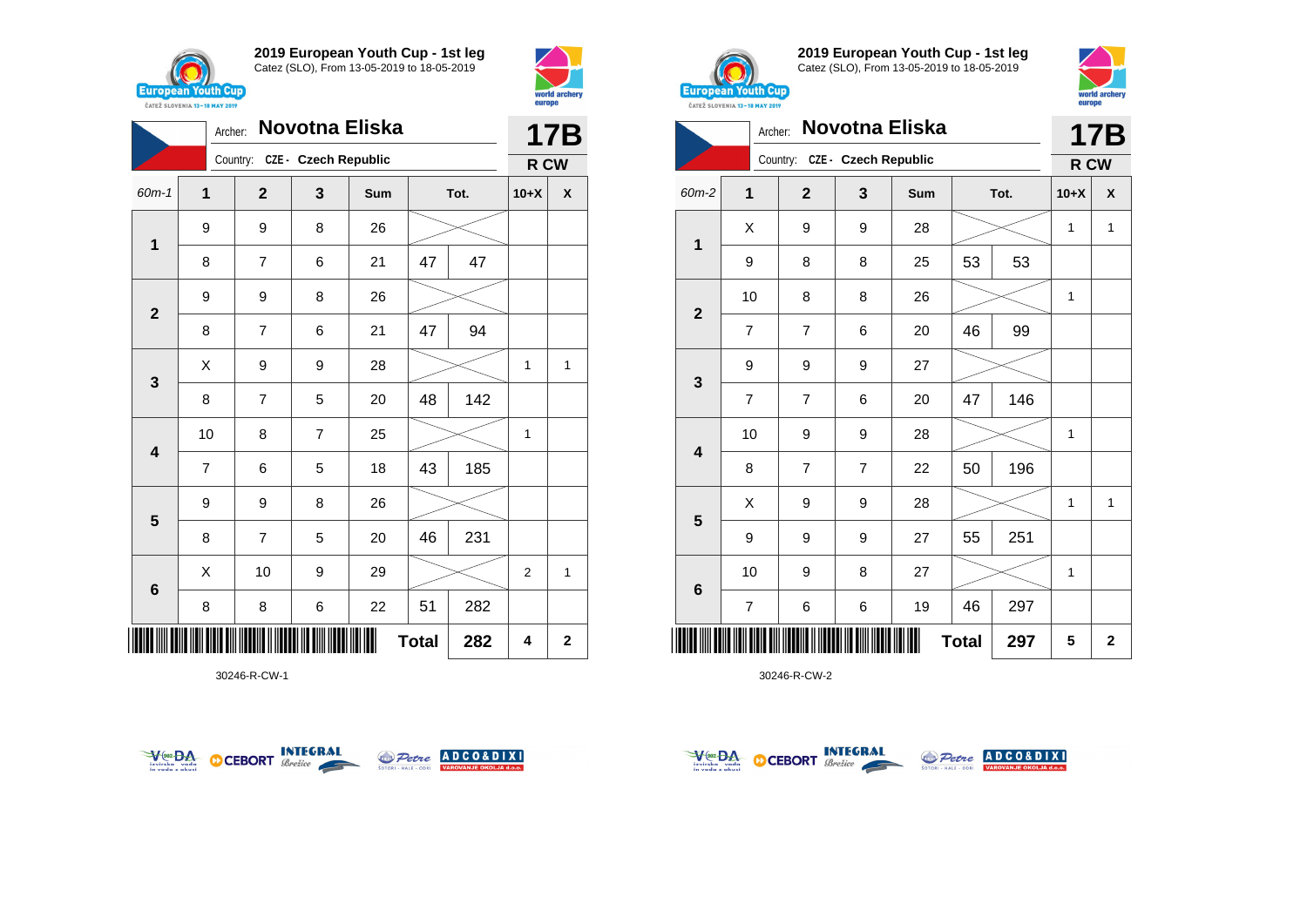





27760-R-CW-1





**2019 European Youth Cup - 1st leg** Catez (SLO), From 13-05-2019 to 18-05-2019



|                         | <b><i>UAIEL SLUVERIA 13"10 MAI 4017</i></b> |                      |                |     |              |      |                |              |
|-------------------------|---------------------------------------------|----------------------|----------------|-----|--------------|------|----------------|--------------|
|                         | Archer:                                     |                      | Rossi Giulia   |     |              |      |                | <b>17C</b>   |
|                         |                                             | Country: ITA - Italy |                |     |              |      | R CW           |              |
| 60m-2                   | 1                                           | $\mathbf 2$          | 3              | Sum |              | Tot. | $10+X$         | X            |
|                         | X                                           | 10                   | 8              | 28  |              |      | $\overline{2}$ | $\mathbf{1}$ |
| 1                       | 8                                           | 8                    | 6              | 22  | 50           | 50   |                |              |
|                         | 10                                          | 10                   | 9              | 29  |              |      | $\overline{2}$ |              |
| $\mathbf{2}$            | 8                                           | $\overline{7}$       | $\overline{7}$ | 22  | 51           | 101  |                |              |
|                         | X                                           | 9                    | 9              | 28  |              |      | 1              | $\mathbf{1}$ |
| 3                       | 8                                           | $\overline{7}$       | $\overline{7}$ | 22  | 50           | 151  |                |              |
|                         | 10                                          | 9                    | 9              | 28  |              |      | 1              |              |
| $\overline{\mathbf{4}}$ | 9                                           | 7                    | 5              | 21  | 49           | 200  |                |              |
|                         | 9                                           | 9                    | 8              | 26  |              |      |                |              |
| 5                       | 8                                           | 8                    | $\overline{7}$ | 23  | 49           | 249  |                |              |
|                         | 9                                           | 8                    | $\overline{7}$ | 24  |              |      |                |              |
| 6                       | $\overline{\mathcal{I}}$                    | 6                    | 5              | 18  | 42           | 291  |                |              |
|                         |                                             |                      |                |     | <b>Total</b> | 291  | 6              | $\mathbf 2$  |



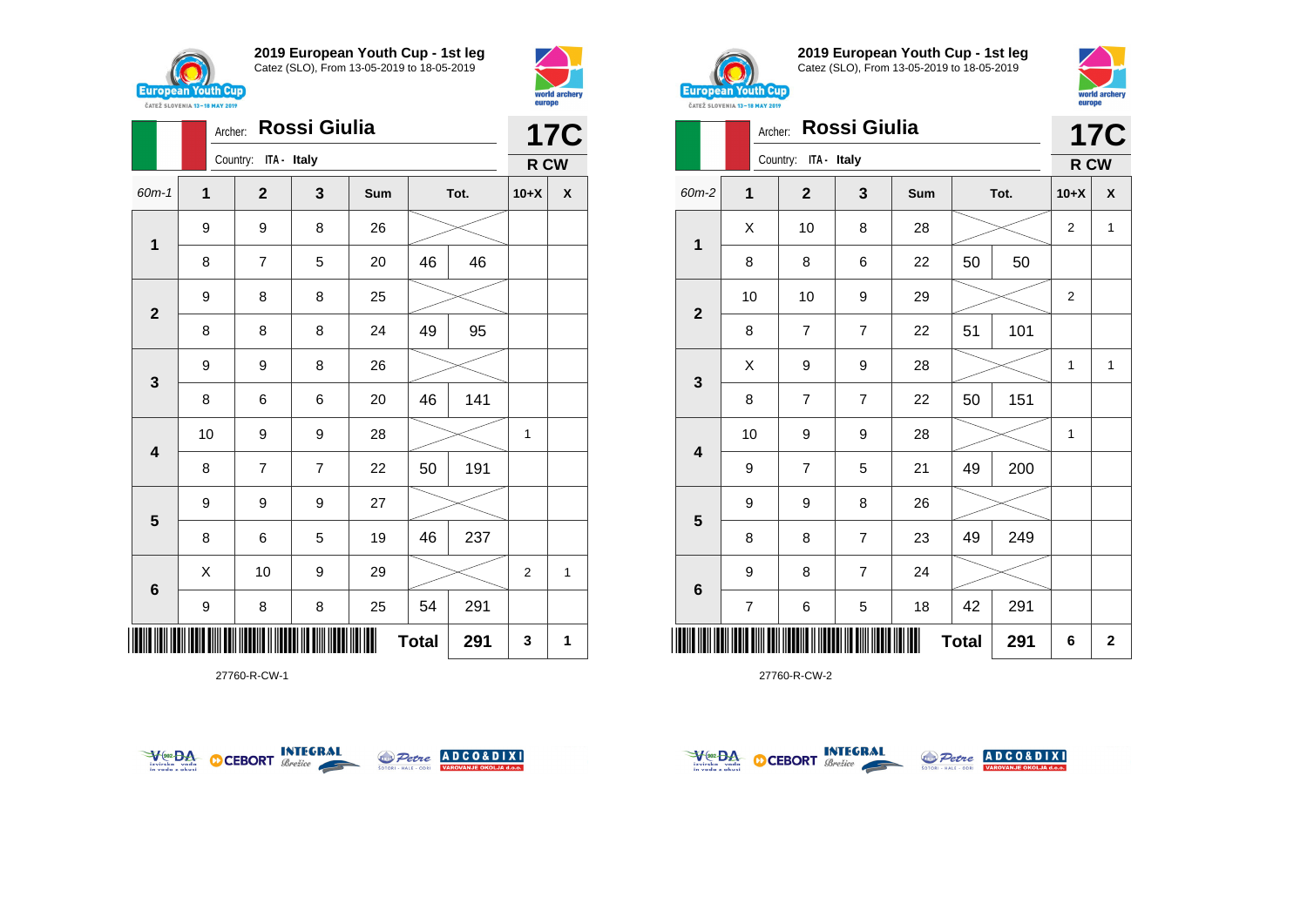



|                         |                | <b>Fecioru Ilinca Andreea</b><br>Archer: |                |     | <b>17D</b>   |      |                |                    |
|-------------------------|----------------|------------------------------------------|----------------|-----|--------------|------|----------------|--------------------|
|                         |                | Country: ROU - Romania                   |                |     |              |      | R CW           |                    |
| $60m-1$                 | $\mathbf{1}$   | $\mathbf{2}$                             | 3              | Sum |              | Tot. | $10+X$         | $\pmb{\mathsf{X}}$ |
|                         | 9              | 9                                        | 8              | 26  |              |      |                |                    |
| 1                       | $\overline{7}$ | 6                                        | $\overline{4}$ | 17  | 43           | 43   |                |                    |
| $\overline{\mathbf{2}}$ | 9              | 8                                        | $\overline{7}$ | 24  |              |      |                |                    |
|                         | $\overline{7}$ | 7                                        | $\overline{7}$ | 21  | 45           | 88   |                |                    |
| $\mathbf{3}$            | 10             | 10                                       | 9              | 29  |              |      | $\overline{2}$ |                    |
|                         | 8              | 8                                        | $\overline{7}$ | 23  | 52           | 140  |                |                    |
| $\overline{\mathbf{4}}$ | 10             | 9                                        | $\overline{7}$ | 26  |              |      | 1              |                    |
|                         | $\overline{7}$ | 7                                        | $\overline{4}$ | 18  | 44           | 184  |                |                    |
| $5\phantom{1}$          | 10             | 9                                        | 8              | 27  |              |      | 1              |                    |
|                         | 8              | 8                                        | 5              | 21  | 48           | 232  |                |                    |
| $\bf 6$                 | 10             | 8                                        | 8              | 26  |              |      | 1              |                    |
|                         | 8              | 8                                        | 6              | 22  | 48           | 280  |                |                    |
|                         |                |                                          |                |     | <b>Total</b> | 280  | 5              | 0                  |

3293-R-CW-1





**2019 European Youth Cup - 1st leg** Catez (SLO), From 13-05-2019 to 18-05-2019



|                | CATEZ SLOVENIA 13-18 MAY 2019 |                |               |                               |              |      | <b>DATOPO</b> |              |
|----------------|-------------------------------|----------------|---------------|-------------------------------|--------------|------|---------------|--------------|
|                | Archer:                       |                |               | <b>Fecioru Ilinca Andreea</b> |              |      |               | 17D          |
|                |                               | Country:       | ROU - Romania |                               |              |      | R CW          |              |
| 60m-2          | 1                             | $\mathbf{2}$   | 3             | Sum                           |              | Tot. | $10+X$        | X            |
| 1              | X                             | 9              | 9             | 28                            |              |      | 1             | $\mathbf{1}$ |
|                | $\overline{7}$                | $\overline{7}$ | 3             | 17                            | 45           | 45   |               |              |
| $\overline{2}$ | 10                            | 9              | 9             | 28                            |              |      | 1             |              |
|                | 9                             | 8              | 5             | 22                            | 50           | 95   |               |              |
| 3              | Χ                             | 9              | 8             | 27                            |              |      | 1             | $\mathbf{1}$ |
|                | $\overline{7}$                | $\overline{7}$ | 6             | 20                            | 47           | 142  |               |              |
| 4              | 9                             | 9              | 8             | 26                            |              |      |               |              |
|                | 8                             | 6              | 5             | 19                            | 45           | 187  |               |              |
|                | 8                             | 8              | 8             | 24                            |              |      |               |              |
| 5              | $\overline{7}$                | 6              | 6             | 19                            | 43           | 230  |               |              |
|                | X                             | 10             | 9             | 29                            |              |      | 2             | $\mathbf{1}$ |
| $\bf 6$        | 9                             | 8              | 6             | 23                            | 52           | 282  |               |              |
|                |                               |                |               |                               | <b>Total</b> | 282  | 5             | 3            |



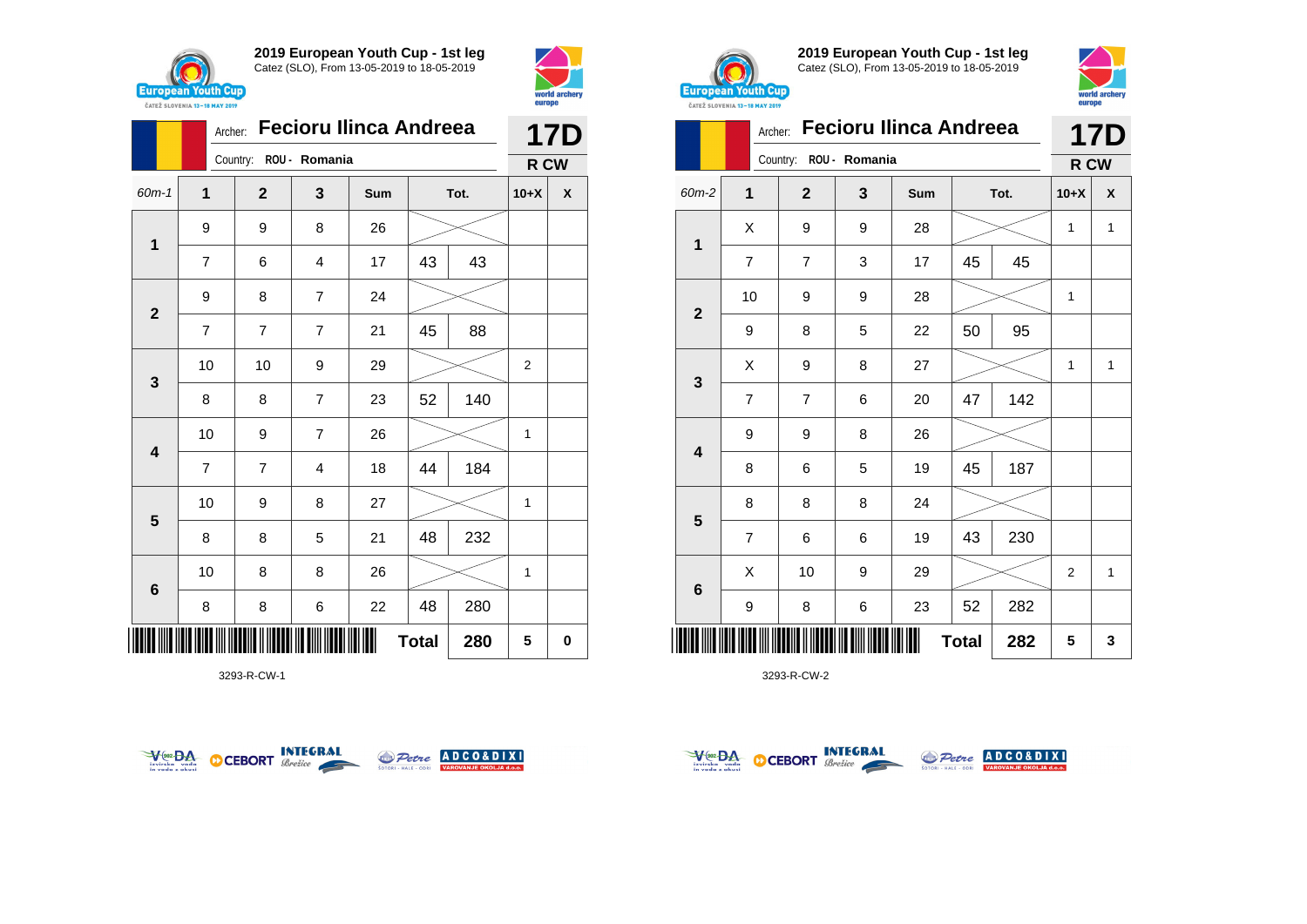



|                         |   | Archer: |                       | <b>Masseret Julia</b> |     |              |      |                | <b>18A</b>     |
|-------------------------|---|---------|-----------------------|-----------------------|-----|--------------|------|----------------|----------------|
|                         |   |         | Country: FRA - France |                       |     |              |      | R CW           |                |
| 60m-1                   | 1 |         | $\mathbf{2}$          | 3                     | Sum |              | Tot. | $10+X$         | X              |
| $\mathbf 1$             | 9 |         | 9                     | 9                     | 27  |              |      |                |                |
|                         |   | 8       | 8                     | 8                     | 24  | 51           | 51   |                |                |
| $\mathbf{2}$            |   | 9       | 9                     | 9                     | 27  |              |      |                |                |
|                         |   | 9       | 9                     | 8                     | 26  | 53           | 104  |                |                |
| $\mathbf{3}$            |   | 10      | 10                    | 10                    | 30  |              |      | 3              |                |
|                         |   | 9       | 8                     | 8                     | 25  | 55           | 159  |                |                |
| $\overline{\mathbf{4}}$ |   | 10      | 10                    | 10                    | 30  |              |      | 3              |                |
|                         |   | 9       | 9                     | $\overline{7}$        | 25  | 55           | 214  |                |                |
| $\overline{\mathbf{5}}$ |   | 10      | 10                    | 9                     | 29  |              |      | $\overline{2}$ |                |
|                         |   | 9       | 9                     | 8                     | 26  | 55           | 269  |                |                |
| $\bf 6$                 |   | X       | X                     | 9                     | 29  |              |      | $\overline{2}$ | $\overline{2}$ |
|                         |   | 9       | 9                     | 9                     | 27  | 56           | 325  |                |                |
|                         |   |         |                       |                       |     | <b>Total</b> | 325  | 10             | $\mathbf 2$    |

30445-R-CW-1





**2019 European Youth Cup - 1st leg** Catez (SLO), From 13-05-2019 to 18-05-2019



|                | Archer: |                       | <b>Masseret Julia</b> |     |              |      |                | <b>18A</b>     |
|----------------|---------|-----------------------|-----------------------|-----|--------------|------|----------------|----------------|
|                |         | Country: FRA - France |                       |     |              |      | R CW           |                |
| 60m-2          | 1       | $\overline{2}$        | 3                     | Sum |              | Tot. | $10+X$         | X              |
|                | X       | X                     | 10                    | 30  |              |      | 3              | $\overline{2}$ |
| 1              | 9       | 9                     | 9                     | 27  | 57           | 57   |                |                |
| $\overline{2}$ | X       | 10                    | 10                    | 30  |              |      | 3              | 1              |
|                | 9       | 9                     | 9                     | 27  | 57           | 114  |                |                |
|                | X       | 10                    | 10                    | 30  |              |      | 3              | $\mathbf{1}$   |
| 3              | 9       | 9                     | 8                     | 26  | 56           | 170  |                |                |
| 4              | X       | X                     | 9                     | 29  |              |      | $\overline{2}$ | $\overline{2}$ |
|                | 9       | 9                     | 8                     | 26  | 55           | 225  |                |                |
|                | 10      | 10                    | 10                    | 30  |              |      | 3              |                |
| 5              | 10      | 9                     | 9                     | 28  | 58           | 283  | 1              |                |
|                | 10      | 10                    | 9                     | 29  |              |      | 2              |                |
| 6              | 9       | 9                     | 8                     | 26  | 55           | 338  |                |                |
| Ⅲ              |         |                       |                       |     | <b>Total</b> | 338  | 17             | 6              |



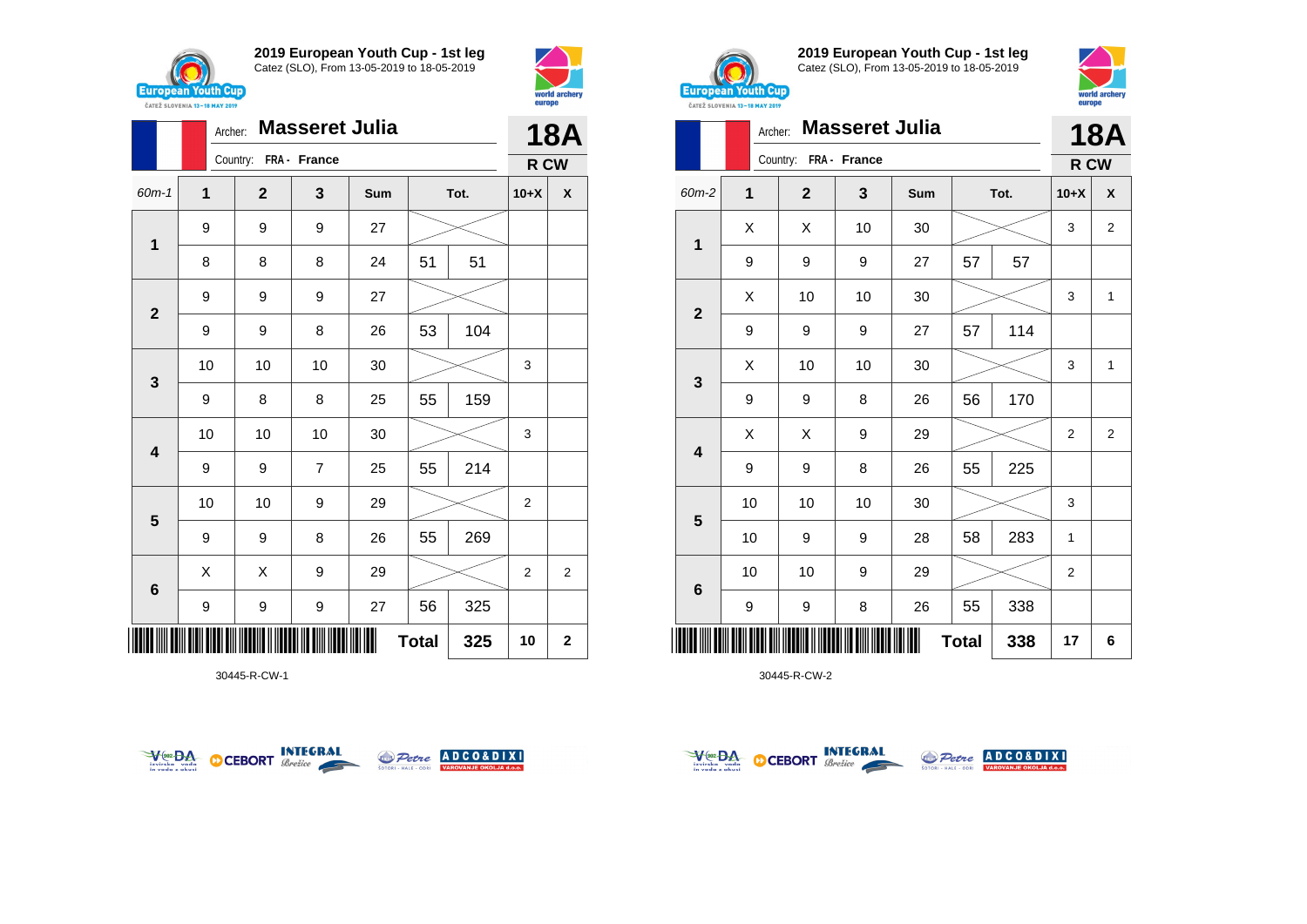



|                                                                                                      | Archer:        |                               | Lettlova Nikola |     |    |     |                | <b>18B</b> |
|------------------------------------------------------------------------------------------------------|----------------|-------------------------------|-----------------|-----|----|-----|----------------|------------|
|                                                                                                      |                | Country: CZE - Czech Republic |                 |     |    |     | R CW           |            |
| 60m-1                                                                                                | $\mathbf 1$    | $\mathbf{2}$                  | 3               | Sum |    |     | $10+X$         | χ          |
|                                                                                                      | 10             | 9                             | 8               | 27  |    |     | 1              |            |
|                                                                                                      | 8              | 8                             | 8               | 24  | 51 | 51  |                |            |
|                                                                                                      | 9              | 9                             | 8               | 26  |    |     |                |            |
|                                                                                                      | 8              | 7                             | $\overline{7}$  | 22  | 48 | 99  |                |            |
|                                                                                                      | 9              | 9                             | 9               | 27  |    |     |                |            |
|                                                                                                      | 8              | 8                             | $\overline{7}$  | 23  | 50 | 149 |                |            |
|                                                                                                      | 9              | 8                             | 7               | 24  |    |     |                |            |
|                                                                                                      | $\overline{7}$ | 6                             | 6               | 19  | 43 | 192 |                |            |
|                                                                                                      | 10             | 10                            | 8               | 28  |    |     | $\overline{2}$ |            |
|                                                                                                      | $\overline{7}$ | 7                             | 5               | 19  | 47 | 239 |                |            |
|                                                                                                      | X              | 9                             | 8               | 27  |    |     | 1              | 1          |
|                                                                                                      | 8              | 8                             | $\overline{7}$  | 23  | 50 | 289 |                |            |
| Tot.<br>$\mathbf 1$<br>$\mathbf{2}$<br>3<br>4<br>$5\phantom{1}$<br>6<br>IIIII<br><b>Total</b><br>289 |                |                               |                 |     |    |     | 4              | 1          |

30245-R-CW-1





**2019 European Youth Cup - 1st leg** Catez (SLO), From 13-05-2019 to 18-05-2019



|                 | Archer:        |                               | Lettlova Nikola |     |              |      |                | 18B          |
|-----------------|----------------|-------------------------------|-----------------|-----|--------------|------|----------------|--------------|
|                 |                | Country: CZE - Czech Republic |                 |     |              |      | R CW           |              |
| 60m-2           | $\overline{1}$ | $\overline{2}$                | 3               | Sum |              | Tot. | $10+X$         | X            |
| 1               | 10             | 9                             | 9               | 28  |              |      | 1              |              |
|                 | 9              | 8                             | 8               | 25  | 53           | 53   |                |              |
| $\overline{2}$  | 9              | 9                             | 8               | 26  |              |      |                |              |
|                 | 8              | 8                             | $\overline{7}$  | 23  | 49           | 102  |                |              |
| 3               | 10             | 9                             | $\overline{7}$  | 26  |              |      | 1              |              |
|                 | 6              | 6                             | 3               | 15  | 41           | 143  |                |              |
| 4               | 10             | 9                             | 9               | 28  |              |      | 1              |              |
|                 | 9              | 8                             | 8               | 25  | 53           | 196  |                |              |
| $5\phantom{1}$  | 10             | 10                            | 9               | 29  |              |      | $\overline{2}$ |              |
|                 | 9              | 8                             | $\overline{7}$  | 24  | 53           | 249  |                |              |
| $6\phantom{1}6$ | Χ              | 9                             | 9               | 28  |              |      | 1              | $\mathbf{1}$ |
|                 | 8              | 5                             | 5               | 18  | 46           | 295  |                |              |
|                 |                |                               |                 |     | <b>Total</b> | 295  | 6              | 1            |



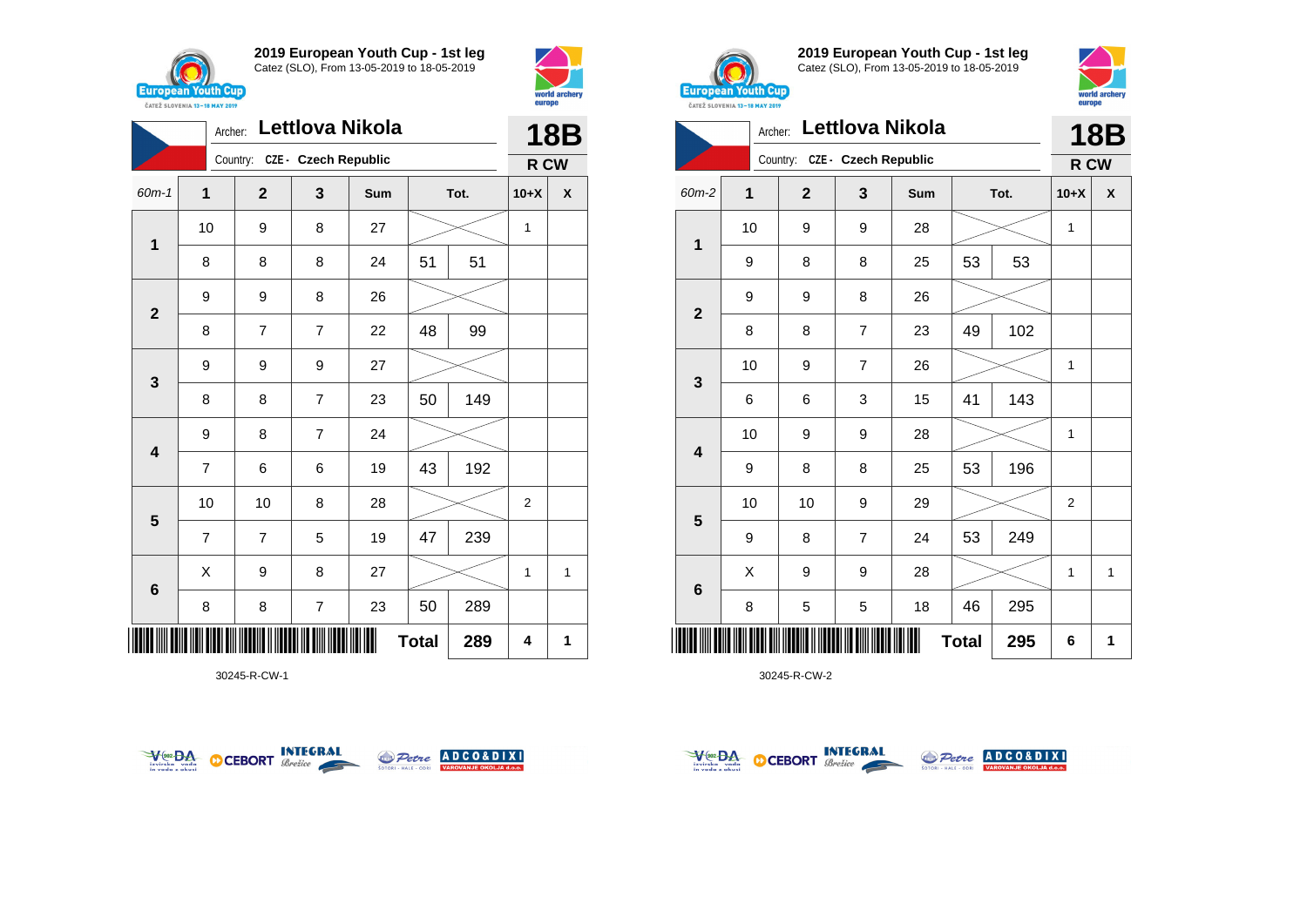



|                         | Archer:        |                         |                | <b>18C</b> |              |      |             |              |
|-------------------------|----------------|-------------------------|----------------|------------|--------------|------|-------------|--------------|
|                         |                | ITA - Italy<br>Country: |                |            |              |      | R CW        |              |
| $60m-1$                 | $\mathbf 1$    | $\mathbf{2}$            | 3              | Sum        |              | Tot. | $10+X$      | X            |
| $\mathbf 1$             | 9              | 9                       | 8              | 26         |              |      |             |              |
|                         | $\overline{7}$ | 6                       | 4              | 17         | 43           | 43   |             |              |
| $\overline{2}$          | X              | 9                       | 8              | 27         |              |      | 1           | $\mathbf{1}$ |
|                         | 8              | 8                       | $\overline{7}$ | 23         | 50           | 93   |             |              |
| $\mathbf{3}$            | 9              | 9                       | 8              | 26         |              |      |             |              |
|                         | 8              | 8                       | 6              | 22         | 48           | 141  |             |              |
| $\overline{\mathbf{4}}$ | 9              | 8                       | 8              | 25         |              |      |             |              |
|                         | $\overline{7}$ | $\overline{7}$          | 6              | 20         | 45           | 186  |             |              |
| 5                       | 9              | 8                       | 8              | 25         |              |      |             |              |
|                         | $\overline{7}$ | $\overline{7}$          | 3              | 17         | 42           | 228  |             |              |
| $6\phantom{1}6$         | 10             | 9                       | 8              | 27         |              |      | 1           |              |
|                         | 6              | 6                       | 5              | 17         | 44           | 272  |             |              |
| III                     |                |                         |                |            | <b>Total</b> | 272  | $\mathbf 2$ | 1            |

20002-R-CW-1





**2019 European Youth Cup - 1st leg** Catez (SLO), From 13-05-2019 to 18-05-2019



world archer

|                | <b>CATEZ SLOVENIA 13-18 MAY 2019</b> |                         |                     |     |              |      | <b>DALPD</b> |                |
|----------------|--------------------------------------|-------------------------|---------------------|-----|--------------|------|--------------|----------------|
|                | Archer:                              |                         | <b>Rolando Aiko</b> |     |              |      |              | <b>18C</b>     |
|                |                                      | Country:<br>ITA - Italy |                     |     |              |      | R CW         |                |
| 60m-2          | $\mathbf{1}$                         | $\mathbf{2}$            | 3                   | Sum |              | Tot. | $10+X$       | X              |
| 1              | X                                    | 9                       | 9                   | 28  |              |      | $\mathbf{1}$ | $\mathbf{1}$   |
|                | 8                                    | 7                       | 6                   | 21  | 49           | 49   |              |                |
| $\overline{2}$ | 10                                   | 9                       | 9                   | 28  |              |      | $\mathbf{1}$ |                |
|                | 8                                    | 8                       | $\overline{7}$      | 23  | 51           | 100  |              |                |
|                | Χ                                    | 9                       | 9                   | 28  |              |      | 1            | 1              |
| 3              | 9                                    | 8                       | $\overline{7}$      | 24  | 52           | 152  |              |                |
| 4              | 9                                    | 8                       | 8                   | 25  |              |      |              |                |
|                | 8                                    | 8                       | $\overline{7}$      | 23  | 48           | 200  |              |                |
|                | 9                                    | 9                       | 9                   | 27  |              |      |              |                |
| 5              | 8                                    | 8                       | 6                   | 22  | 49           | 249  |              |                |
|                | Χ                                    | X                       | 10                  | 30  |              |      | 3            | $\overline{2}$ |
| $6\phantom{1}$ | 9                                    | 9                       | 8                   | 26  | 56           | 305  |              |                |
| Ⅲ              |                                      |                         |                     |     | <b>Total</b> | 305  | 6            | 4              |



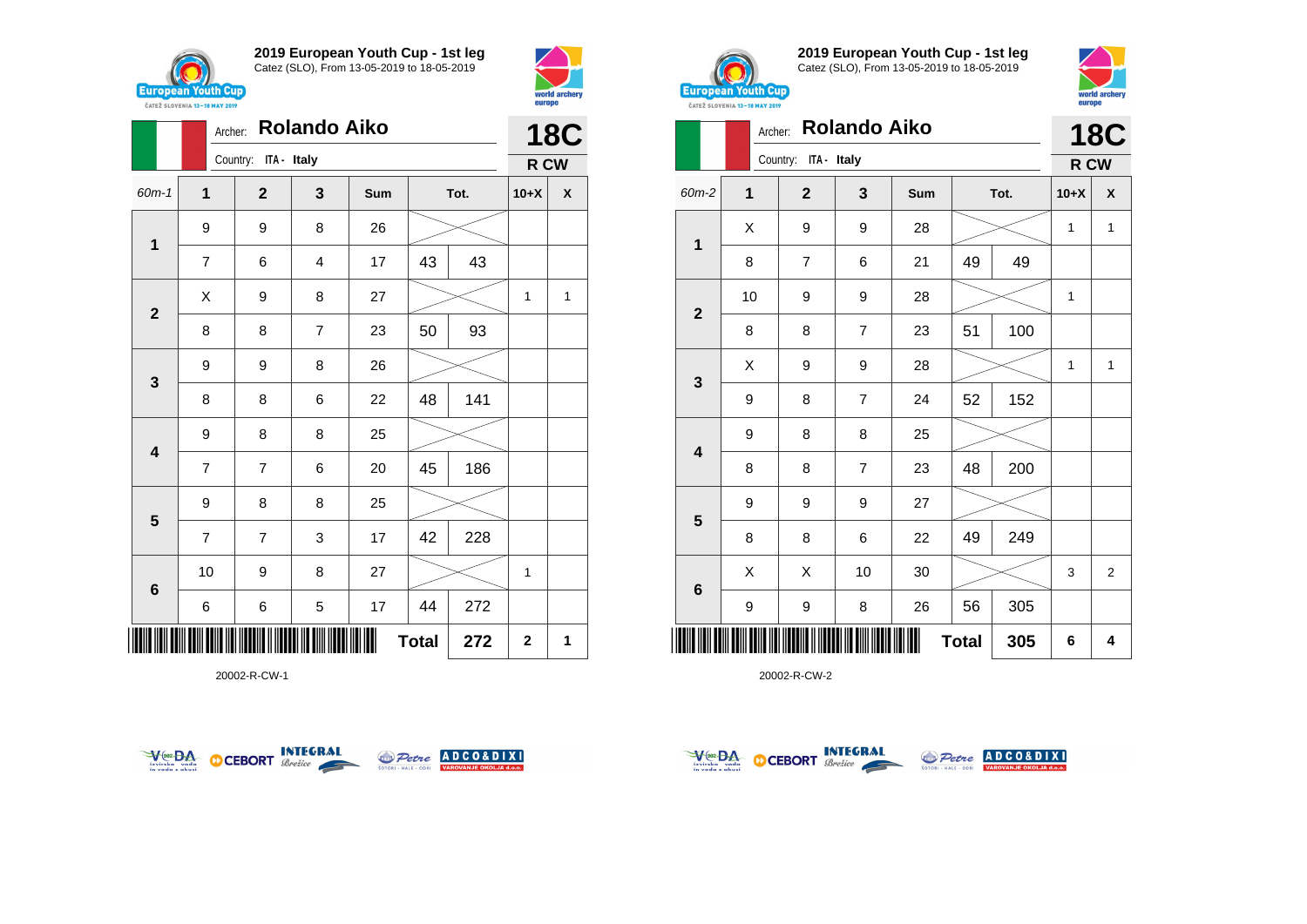



|                         | Archer:        | <b>Siminiuc Denisa</b> |                | <b>18D</b> |              |      |              |              |
|-------------------------|----------------|------------------------|----------------|------------|--------------|------|--------------|--------------|
|                         |                | Country: ROU - Romania |                |            |              |      | R CW         |              |
| $60m - 1$               | $\mathbf{1}$   | $\mathbf{2}$           | 3              | Sum        |              | Tot. | $10+X$       | X            |
| 1                       | 10             | 8                      | 8              | 26         |              |      | 1            |              |
|                         | $\overline{7}$ | $\overline{7}$         | 4              | 18         | 44           | 44   |              |              |
| $\overline{2}$          | 9              | 8                      | 8              | 25         |              |      |              |              |
|                         | $\overline{7}$ | 7                      | 6              | 20         | 45           | 89   |              |              |
| $\mathbf{3}$            | 8              | 8                      | $\overline{7}$ | 23         |              |      |              |              |
|                         | 6              | 6                      | $\overline{c}$ | 14         | 37           | 126  |              |              |
| $\overline{\mathbf{4}}$ | 10             | 9                      | 9              | 28         |              |      | 1            |              |
|                         | 8              | $\overline{7}$         | 6              | 21         | 49           | 175  |              |              |
| $5\phantom{1}$          | X              | 9                      | 8              | 27         |              |      | $\mathbf{1}$ | $\mathbf{1}$ |
|                         | 8              | $\overline{7}$         | $\overline{7}$ | 22         | 49           | 224  |              |              |
| $\bf 6$                 | 9              | 9                      | 9              | 27         |              |      |              |              |
|                         | 9              | 7                      | 3              | 19         | 46           | 270  |              |              |
| ║║║                     |                |                        |                |            | <b>Total</b> | 270  | 3            | 1            |

30238-R-CW-1





**2019 European Youth Cup - 1st leg** Catez (SLO), From 13-05-2019 to 18-05-2019



|                         | Archer:        |                        |                | <b>Siminiuc Denisa</b> |              |      |                | <b>18D</b>     |
|-------------------------|----------------|------------------------|----------------|------------------------|--------------|------|----------------|----------------|
|                         |                | Country: ROU - Romania |                |                        |              |      | R CW           |                |
| 60m-2                   | $\mathbf{1}$   | $\overline{2}$         | 3              | Sum                    |              | Tot. | $10+X$         | X              |
| $\mathbf 1$             | 9              | 8                      | 8              | 25                     |              |      |                |                |
|                         | $\overline{7}$ | $\overline{7}$         | 6              | 20                     | 45           | 45   |                |                |
| $\overline{2}$          | 9              | 9                      | 9              | 27                     |              |      |                |                |
|                         | 8              | 7                      | 6              | 21                     | 48           | 93   |                |                |
|                         | 8              | 8                      | 8              | 24                     |              |      |                |                |
| $\mathbf 3$             | 8              | 7                      | $\overline{7}$ | 22                     | 46           | 139  |                |                |
| $\overline{\mathbf{4}}$ | 9              | 9                      | 8              | 26                     |              |      |                |                |
|                         | 6              | 6                      | 6              | 18                     | 44           | 183  |                |                |
| $5\phantom{1}$          | X              | Χ                      | 9              | 29                     |              |      | $\overline{2}$ | $\overline{2}$ |
|                         | $\overline{7}$ | $\overline{7}$         | 6              | 20                     | 49           | 232  |                |                |
|                         | 10             | 9                      | 8              | 27                     |              |      | 1              |                |
| $\bf 6$                 | $\overline{7}$ | 5                      | 3              | 15                     | 42           | 274  |                |                |
|                         |                |                        |                |                        | <b>Total</b> | 274  | 3              | $\mathbf 2$    |



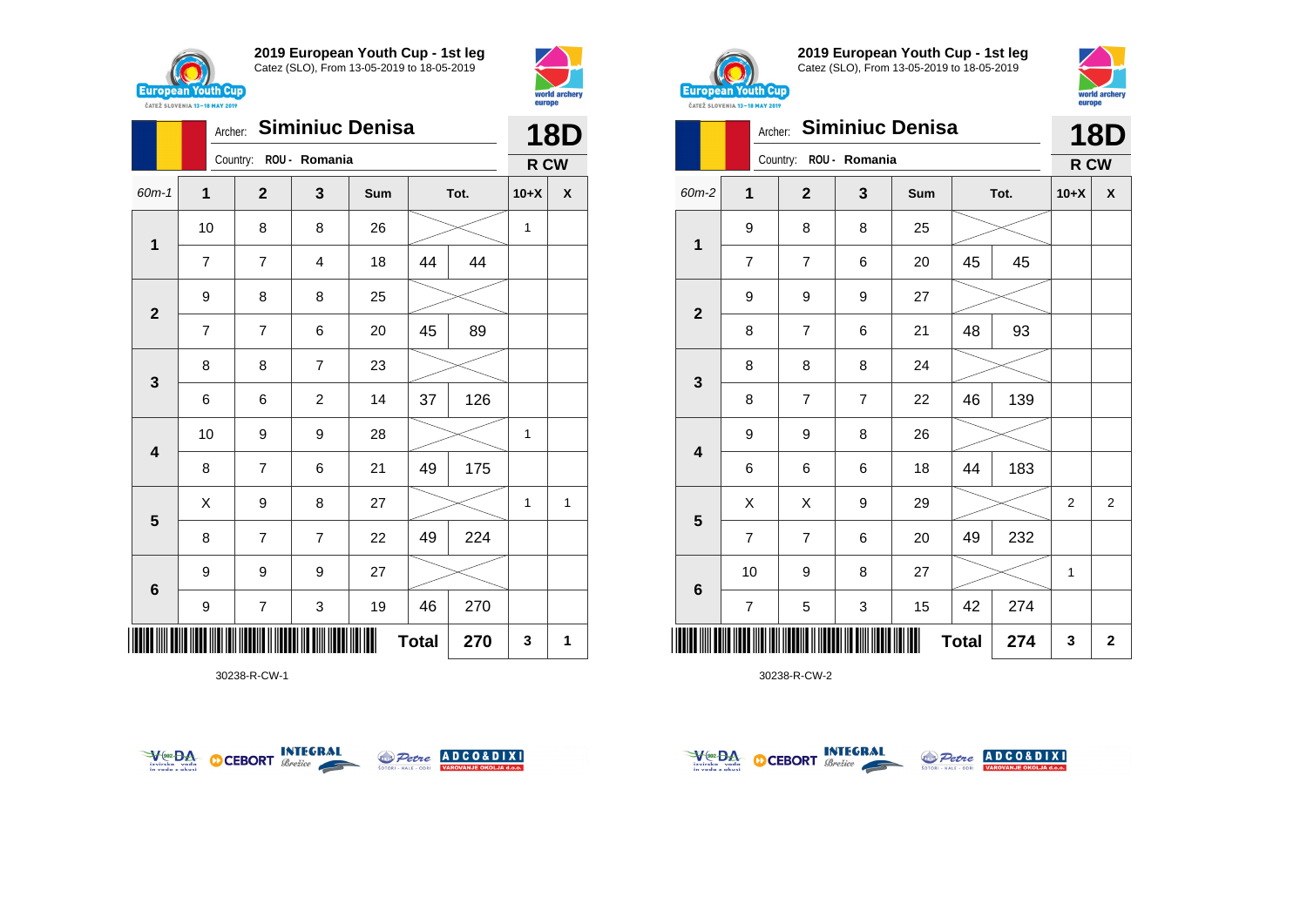



|                         | Archer:     | <b>Treves Aurelia</b> |                |     | <b>19A</b>   |      |                |                |
|-------------------------|-------------|-----------------------|----------------|-----|--------------|------|----------------|----------------|
|                         |             | Country: FRA - France |                |     |              |      | R CW           |                |
| 60m-1                   | $\mathbf 1$ | $\mathbf 2$           | 3              | Sum |              | Tot. | $10+X$         | χ              |
| $\mathbf 1$             | X           | X                     | 9              | 29  |              |      | $\overline{2}$ | $\overline{2}$ |
|                         | 9           | 8                     | $\overline{7}$ | 24  | 53           | 53   |                |                |
| $\mathbf{2}$            | 10          | 10                    | 9              | 29  |              |      | 2              |                |
|                         | 8           | 8                     | $\overline{7}$ | 23  | 52           | 105  |                |                |
| $\mathbf{3}$            | Χ           | X                     | 9              | 29  |              |      | 2              | 2              |
|                         | 9           | 8                     | 8              | 25  | 54           | 159  |                |                |
| $\overline{\mathbf{4}}$ | Χ           | 9                     | 9              | 28  |              |      | 1              | 1              |
|                         | 9           | 8                     | 6              | 23  | 51           | 210  |                |                |
| $5\phantom{1}$          | 10          | 9                     | 9              | 28  |              |      | 1              |                |
|                         | 8           | 8                     | 8              | 24  | 52           | 262  |                |                |
| $\bf 6$                 | 10          | 9                     | 8              | 27  |              |      | 1              |                |
|                         | 8           | 7                     | 5              | 20  | 47           | 309  |                |                |
| ║║║                     |             |                       |                |     | <b>Total</b> | 309  | 9              | 5              |

23298-R-CW-1





**2019 European Youth Cup - 1st leg** Catez (SLO), From 13-05-2019 to 18-05-2019



|                | Archer: |                       | <b>Treves Aurelia</b> |     |              |      |                | 19A            |
|----------------|---------|-----------------------|-----------------------|-----|--------------|------|----------------|----------------|
|                |         | Country: FRA - France |                       |     |              |      | R CW           |                |
| 60m-2          | 1       | $\overline{2}$        | 3                     | Sum |              | Tot. | $10+X$         | X              |
| 1              | X       | X                     | 10                    | 30  |              |      | 3              | $\overline{2}$ |
|                | 8       | 8                     | 6                     | 22  | 52           | 52   |                |                |
| $\overline{2}$ | X       | X                     | 10                    | 30  |              |      | 3              | $\overline{c}$ |
|                | 10      | 9                     | 9                     | 28  | 58           | 110  | 1              |                |
| 3              | 10      | 9                     | 9                     | 28  |              |      | 1              |                |
|                | 9       | $\overline{7}$        | 7                     | 23  | 51           | 161  |                |                |
| 4              | 10      | 10                    | 9                     | 29  |              |      | 2              |                |
|                | 9       | 8                     | 5                     | 22  | 51           | 212  |                |                |
| 5              | Χ       | 10                    | 9                     | 29  |              |      | $\overline{2}$ | $\mathbf{1}$   |
|                | 8       | 8                     | $\overline{7}$        | 23  | 52           | 264  |                |                |
| $\bf 6$        | X       | 10                    | 9                     | 29  |              |      | 2              | $\mathbf{1}$   |
|                | 9       | 8                     | 6                     | 23  | 52           | 316  |                |                |
| Ш              |         |                       |                       |     | <b>Total</b> | 316  | 14             | 6              |



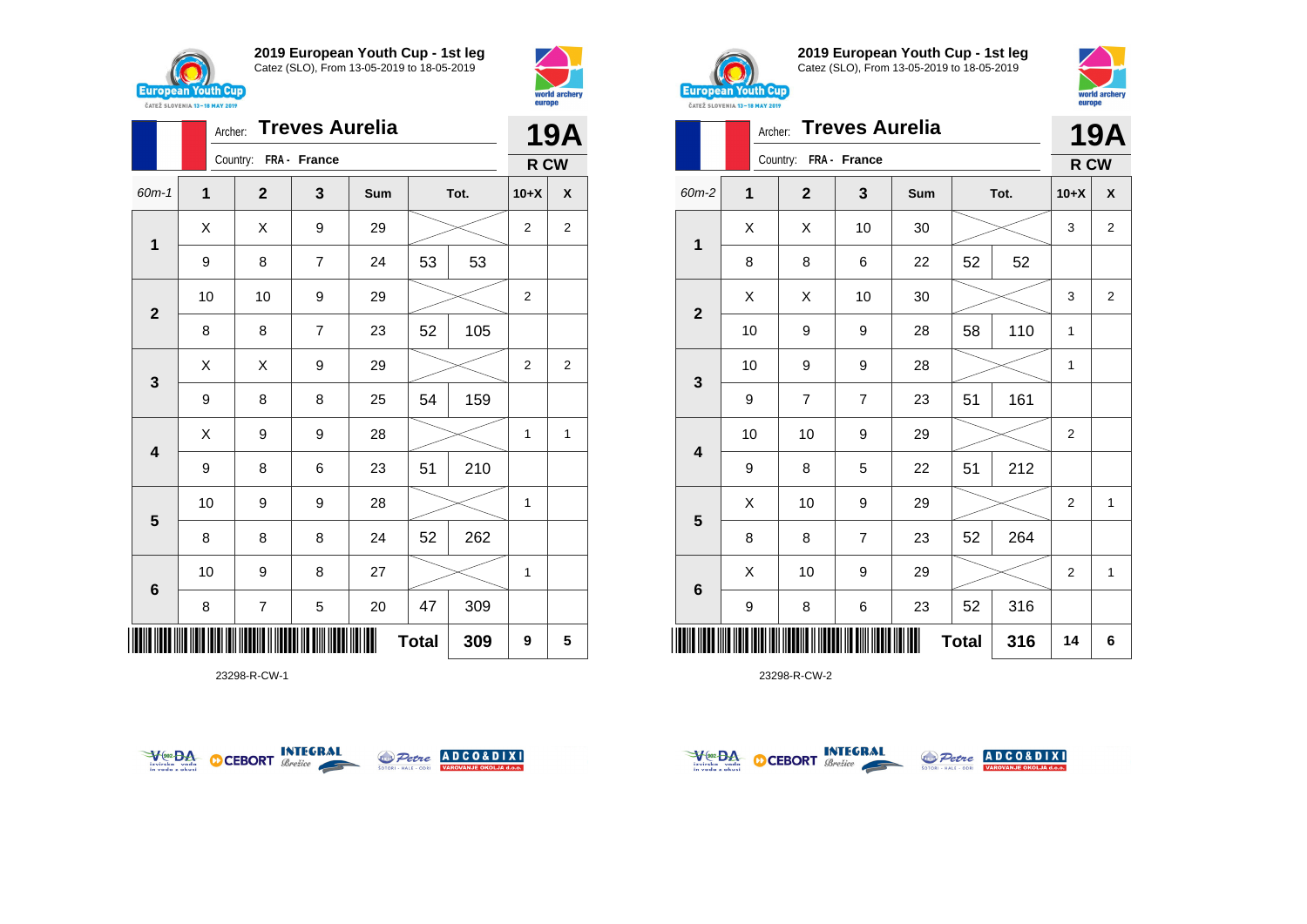



|                |                | Venhudova Aneta<br>Archer:    |                |     | <b>19B</b>   |      |             |                    |
|----------------|----------------|-------------------------------|----------------|-----|--------------|------|-------------|--------------------|
|                |                | Country: CZE - Czech Republic |                |     |              |      | R CW        |                    |
| 60m-1          | $\mathbf 1$    | $\mathbf 2$                   | 3              | Sum |              | Tot. | $10+X$      | $\pmb{\mathsf{X}}$ |
| $\mathbf 1$    | 9              | 9                             | 9              | 27  |              |      |             |                    |
|                | 7              | 6                             | 4              | 17  | 44           | 44   |             |                    |
| $\mathbf{2}$   | 10             | 9                             | 9              | 28  |              |      | 1           |                    |
|                | 9              | 8                             | $\overline{7}$ | 24  | 52           | 96   |             |                    |
| 3              | 9              | 8                             | 8              | 25  |              |      |             |                    |
|                | $\overline{7}$ | $\overline{7}$                | $\overline{7}$ | 21  | 46           | 142  |             |                    |
| 4              | 10             | 9                             | 9              | 28  |              |      | 1           |                    |
|                | 8              | 8                             | $\overline{7}$ | 23  | 51           | 193  |             |                    |
| $5\phantom{1}$ | 8              | 8                             | 8              | 24  |              |      |             |                    |
|                | 8              | 8                             | $\overline{7}$ | 23  | 47           | 240  |             |                    |
| 6              | 9              | 8                             | 8              | 25  |              |      |             |                    |
|                | 7              | 5                             | 4              | 16  | 41           | 281  |             |                    |
| ║║║            |                |                               |                |     | <b>Total</b> | 281  | $\mathbf 2$ | $\bf{0}$           |

30247-R-CW-1





**2019 European Youth Cup - 1st leg** Catez (SLO), From 13-05-2019 to 18-05-2019



|              | Venhudova Aneta<br>Archer: |                |                             |     |              |      |        | <b>19B</b>  |
|--------------|----------------------------|----------------|-----------------------------|-----|--------------|------|--------|-------------|
|              |                            | Country:       | <b>CZE - Czech Republic</b> |     |              |      | R CW   |             |
| 60m-2        | 1                          | $\overline{2}$ | 3                           | Sum |              | Tot. | $10+X$ | X           |
| $\mathbf 1$  | 10                         | 9              | 9                           | 28  |              |      | 1      |             |
|              | $\overline{7}$             | $\overline{7}$ | 6                           | 20  | 48           | 48   |        |             |
|              | 10                         | 9              | 8                           | 27  |              |      | 1      |             |
| $\mathbf{2}$ | 8                          | 8              | 5                           | 21  | 48           | 96   |        |             |
| 3            | 9                          | 9              | 9                           | 27  |              |      |        |             |
|              | 8                          | $\overline{7}$ | 5                           | 20  | 47           | 143  |        |             |
| 4            | 9                          | 9              | 9                           | 27  |              |      |        |             |
|              | 9                          | 8              | 8                           | 25  | 52           | 195  |        |             |
| 5            | X                          | 10             | 10                          | 30  |              |      | 3      | 1           |
|              | 9                          | 8              | 8                           | 25  | 55           | 250  |        |             |
| 6            | X                          | 9              | 9                           | 28  |              |      | 1      | 1           |
|              | 9                          | 8              | $\overline{7}$              | 24  | 52           | 302  |        |             |
|              |                            |                |                             |     | <b>Total</b> | 302  | 6      | $\mathbf 2$ |



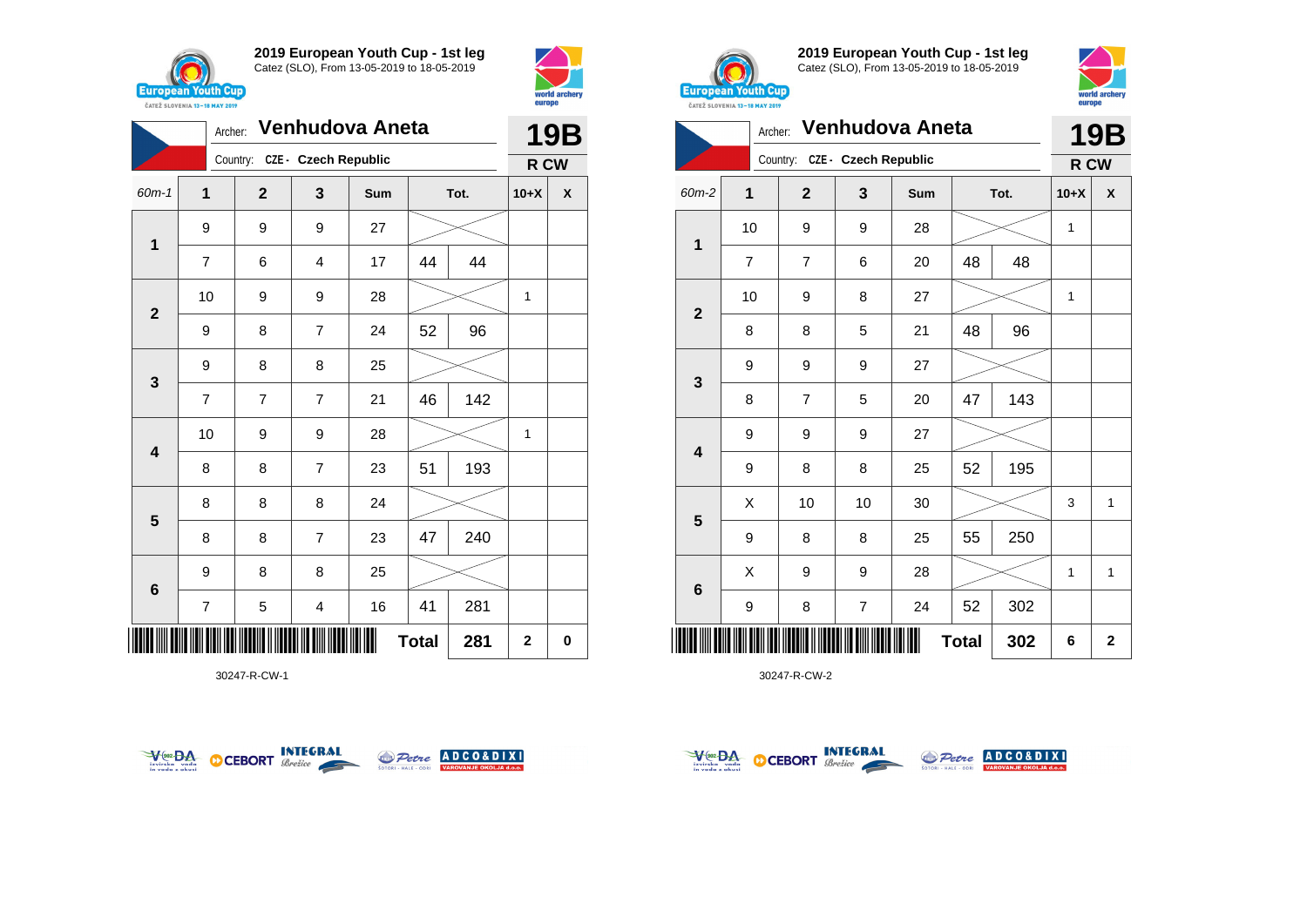



|                         |    | Archer: |                      |                | <b>19C</b> |              |      |                |              |
|-------------------------|----|---------|----------------------|----------------|------------|--------------|------|----------------|--------------|
|                         |    |         | Country: ITA - Italy |                |            |              |      | R CW           |              |
| 60m-1                   | 1  |         | $\mathbf{2}$         | 3              | Sum        |              | Tot. | $10+X$         | X            |
| $\mathbf 1$             | X  |         | 9                    | 8              | 27         |              |      | 1              | $\mathbf{1}$ |
|                         | 8  |         | 8                    | 6              | 22         | 49           | 49   |                |              |
| $\mathbf{2}$            | X  |         | 10                   | 9              | 29         |              |      | $\overline{2}$ | 1            |
|                         | 8  |         | 8                    | $\overline{7}$ | 23         | 52           | 101  |                |              |
| $\mathbf{3}$            | 10 |         | 9                    | 9              | 28         |              |      | 1              |              |
|                         | 9  |         | 9                    | 8              | 26         | 54           | 155  |                |              |
| $\overline{\mathbf{4}}$ | 10 |         | 8                    | 8              | 26         |              |      | 1              |              |
|                         | 8  |         | 8                    | 8              | 24         | 50           | 205  |                |              |
| $\overline{\mathbf{5}}$ | X  |         | 10                   | 8              | 28         |              |      | $\overline{2}$ | 1            |
|                         | 8  |         | 8                    | $\overline{7}$ | 23         | 51           | 256  |                |              |
| $\bf 6$                 | 10 |         | 9                    | 8              | 27         |              |      | 1              |              |
|                         | 8  |         | 7                    | 7              | 22         | 49           | 305  |                |              |
| IIIII IIII              |    |         |                      |                |            | <b>Total</b> | 305  | 8              | 3            |

30492-R-CW-1





**2019 European Youth Cup - 1st leg** Catez (SLO), From 13-05-2019 to 18-05-2019



|                         | Archer:        |                         | <b>Landi Ginevra</b> |     |              |      |                | <b>19C</b> |
|-------------------------|----------------|-------------------------|----------------------|-----|--------------|------|----------------|------------|
|                         |                | ITA - Italy<br>Country: |                      |     |              |      | R CW           |            |
| 60m-2                   | $\mathbf{1}$   | $\overline{2}$          | 3                    | Sum |              | Tot. | $10+X$         | X          |
|                         | Χ              | 9                       | 8                    | 27  |              |      | $\mathbf{1}$   | 1          |
| 1                       | 8              | 8                       | 6                    | 22  | 49           | 49   |                |            |
|                         | Χ              | 10                      | 9                    | 29  |              |      | $\overline{2}$ | 1          |
| $\mathbf{2}$            | 8              | 7                       | $\overline{7}$       | 22  | 51           | 100  |                |            |
|                         | 10             | 8                       | 8                    | 26  |              |      | $\mathbf{1}$   |            |
| 3                       | $\overline{7}$ | $\overline{7}$          | 5                    | 19  | 45           | 145  |                |            |
| $\overline{\mathbf{4}}$ | Χ              | 10                      | 9                    | 29  |              |      | 2              | 1          |
|                         | 9              | 8                       | 6                    | 23  | 52           | 197  |                |            |
|                         | 10             | 10                      | 9                    | 29  |              |      | $\overline{2}$ |            |
| 5                       | 9              | 8                       | 8                    | 25  | 54           | 251  |                |            |
|                         | 9              | 8                       | $\overline{7}$       | 24  |              |      |                |            |
| 6                       | 6              | 6                       | 6                    | 18  | 42           | 293  |                |            |
| ║║║                     |                |                         |                      |     | <b>Total</b> | 293  | 8              | 3          |



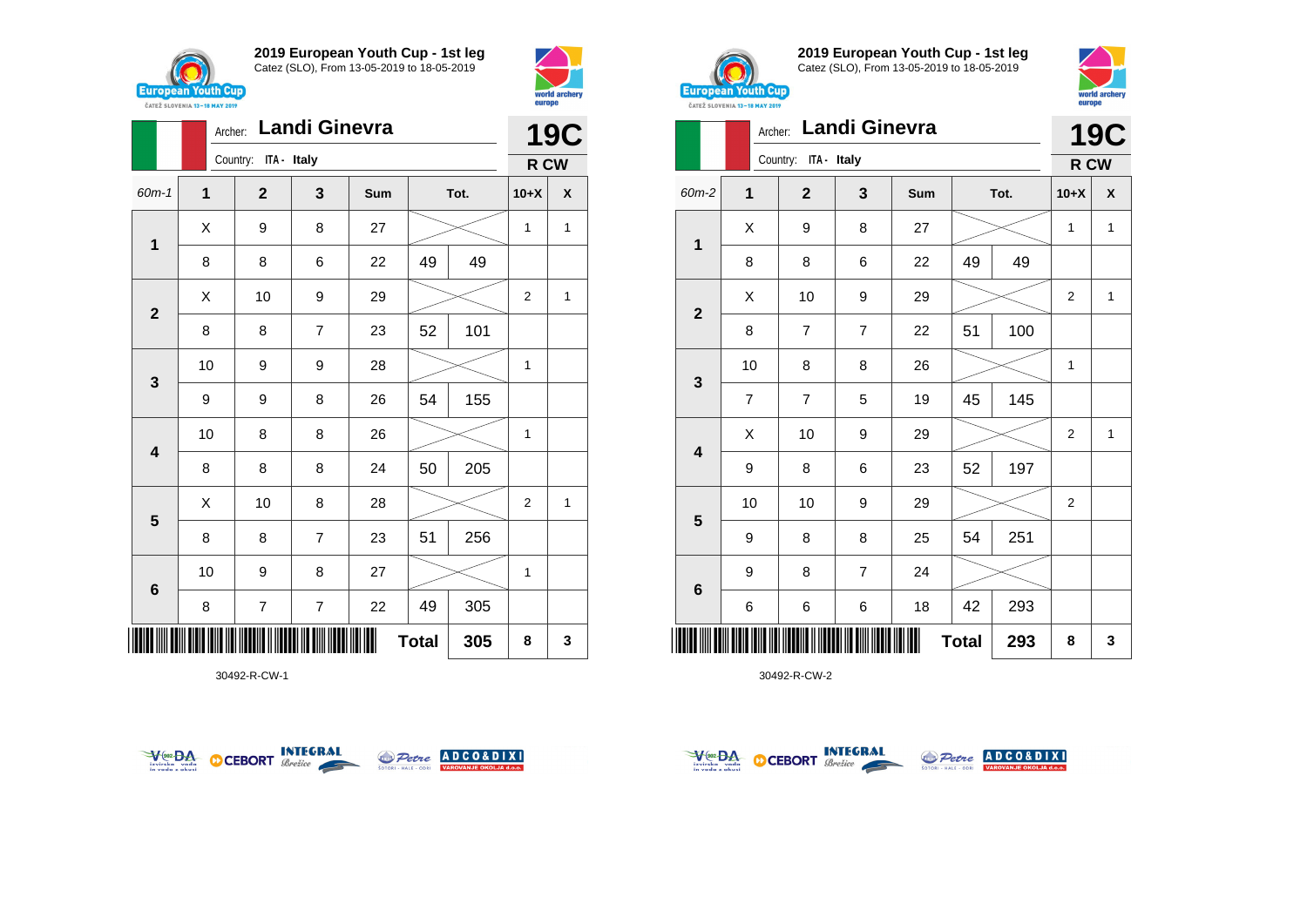



|                         |                         | Archer: | <b>Forray Alexandra</b> |                |     | <b>19D</b>   |      |                |   |
|-------------------------|-------------------------|---------|-------------------------|----------------|-----|--------------|------|----------------|---|
|                         |                         |         | Country:                | ROU - Romania  |     |              |      | R CW           |   |
| $60m - 1$               | $\mathbf{1}$            |         | $\mathbf{2}$            | 3              | Sum |              | Tot. | $10+X$         | X |
| $\mathbf 1$             | 9                       |         | $\overline{7}$          | 6              | 22  |              |      |                |   |
|                         | 6                       |         | 5                       | 5              | 16  | 38           | 38   |                |   |
| $\mathbf{2}$            | 9                       |         | 9                       | 8              | 26  |              |      |                |   |
|                         | $\overline{7}$          |         | 6                       | 6              | 19  | 45           | 83   |                |   |
| $\mathbf{3}$            |                         | 10      | $\overline{7}$          | 7              | 24  |              |      | 1              |   |
|                         | 6                       |         | 5                       | 4              | 15  | 39           | 122  |                |   |
| $\overline{\mathbf{4}}$ |                         | 10      | 8                       | 8              | 26  |              |      | 1              |   |
|                         | $\overline{7}$          |         | $\overline{7}$          | 4              | 18  | 44           | 166  |                |   |
| $5\phantom{1}$          | 9                       |         | 8                       | $\overline{7}$ | 24  |              |      |                |   |
|                         | 5                       |         | $\overline{4}$          | M              | 9   | 33           | 199  |                |   |
| $\bf 6$                 | 8                       |         | 8                       | 8              | 24  |              |      |                |   |
|                         | $\overline{\mathbf{7}}$ |         | 6                       | M              | 13  | 37           | 236  |                |   |
|                         |                         |         |                         |                |     | <b>Total</b> | 236  | $\overline{2}$ | 0 |

30237-R-CW-1





**2019 European Youth Cup - 1st leg** Catez (SLO), From 13-05-2019 to 18-05-2019



|                         |                |                |               | Archer: Forray Alexandra |              |      | <b>19D</b> |           |
|-------------------------|----------------|----------------|---------------|--------------------------|--------------|------|------------|-----------|
|                         |                | Country:       | ROU - Romania |                          |              |      | R CW       |           |
| 60m-2                   | 1              | $\overline{2}$ | 3             | Sum                      |              | Tot. | $10+X$     | X         |
| 1                       | 9              | 9              | 8             | 26                       |              |      |            |           |
|                         | 6              | 3              | M             | 9                        | 35           | 35   |            |           |
| $\mathbf{2}$            | 10             | 9              | 8             | 27                       |              |      | 1          |           |
|                         | $\overline{7}$ | $\overline{7}$ | 5             | 19                       | 46           | 81   |            |           |
| 3                       | 10             | 8              | 7             | 25                       |              |      | 1          |           |
|                         | 5              | $\overline{c}$ | M             | $\overline{7}$           | 32           | 113  |            |           |
| $\overline{\mathbf{4}}$ | 9              | 8              | 8             | 25                       |              |      |            |           |
|                         | $\overline{7}$ | 5              | 3             | 15                       | 40           | 153  |            |           |
| $\overline{\mathbf{5}}$ | 8              | $\overline{7}$ | 6             | 21                       |              |      |            |           |
|                         | 5              | 4              | 3             | 12                       | 33           | 186  |            |           |
|                         | 10             | 9              | 8             | 27                       |              |      | 1          |           |
| 6                       | 8              | 8              | 5             | 21                       | 48           | 234  |            |           |
| ║║║                     |                |                |               |                          | <b>Total</b> | 234  | 3          | $\pmb{0}$ |



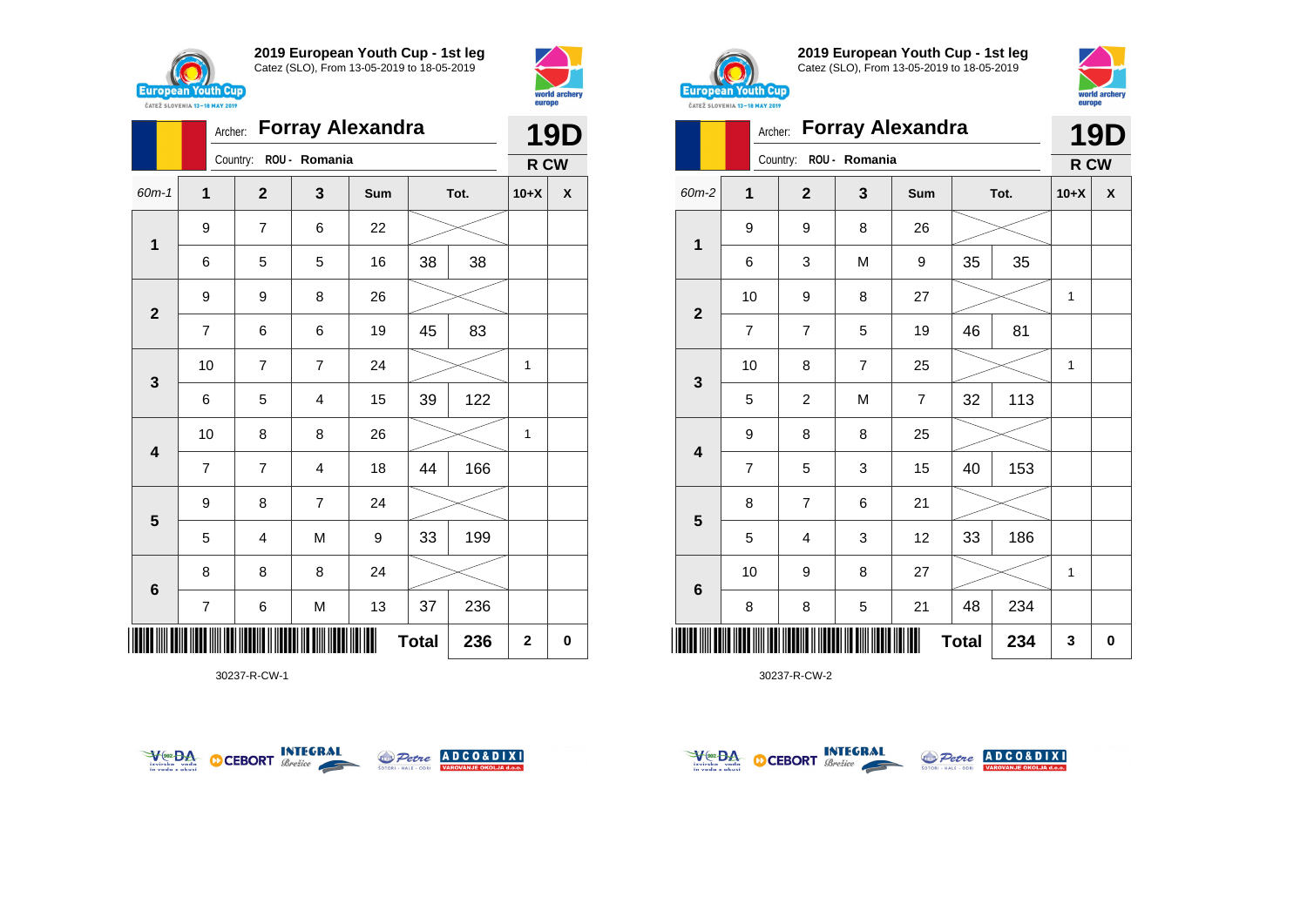



|                         |             | <b>20A</b>            |                |     |              |      |        |                |
|-------------------------|-------------|-----------------------|----------------|-----|--------------|------|--------|----------------|
|                         |             | Country: RUS - Russia |                |     |              |      | R CW   |                |
| $60m - 1$               | $\mathbf 1$ | $\mathbf{2}$          | 3              | Sum |              | Tot. | $10+X$ | X              |
| $\mathbf 1$             | 10          | 9                     | 9              | 28  |              |      | 1      |                |
|                         | 8           | 8                     | $\overline{7}$ | 23  | 51           | 51   |        |                |
| $\overline{2}$          | 10          | 9                     | 9              | 28  |              |      | 1      |                |
|                         | 9           | 9                     | 8              | 26  | 54           | 105  |        |                |
| $\mathbf{3}$            | X           | 10                    | 10             | 30  |              |      | 3      | 1              |
|                         | 9           | 9                     | 9              | 27  | 57           | 162  |        |                |
| $\overline{\mathbf{4}}$ | 10          | 10                    | 9              | 29  |              |      | 2      |                |
|                         | 9           | 8                     | 8              | 25  | 54           | 216  |        |                |
| 5                       | X           | X                     | 10             | 30  |              |      | 3      | $\overline{2}$ |
|                         | 10          | 8                     | $\overline{7}$ | 25  | 55           | 271  | 1      |                |
| $6\phantom{1}6$         | 9           | 9                     | 9              | 27  |              |      |        |                |
|                         | 8           | 8                     | M              | 16  | 43           | 314  |        |                |
| ║║                      |             |                       |                |     | <b>Total</b> | 314  | 11     | 3              |

30508-R-CW-1





**2019 European Youth Cup - 1st leg** Catez (SLO), From 13-05-2019 to 18-05-2019



| <b>CAILL SLUVENIA 13-18 MAY ZUIY</b> |             |                       |                |     |      |     |                |                         |  |
|--------------------------------------|-------------|-----------------------|----------------|-----|------|-----|----------------|-------------------------|--|
| <b>Krikunova Polina</b><br>Archer:   |             |                       |                |     |      |     | <b>20A</b>     |                         |  |
|                                      |             | Country: RUS - Russia |                |     |      |     |                | R CW                    |  |
| 60m-2                                | $\mathbf 1$ | $\overline{2}$        | 3              | Sum | Tot. |     | $10+X$         | X                       |  |
| 1                                    | Χ           | X                     | 10             | 30  |      |     | 3              | $\overline{\mathbf{c}}$ |  |
|                                      | 9           | 9                     | 9              | 27  | 57   | 57  |                |                         |  |
| $\mathbf{2}$                         | X           | 9                     | 9              | 28  |      |     | 1              | $\mathbf{1}$            |  |
|                                      | 9           | 8                     | 7              | 24  | 52   | 109 |                |                         |  |
| 3                                    | X           | X                     | 9              | 29  |      |     | $\overline{2}$ | $\overline{2}$          |  |
|                                      | 9           | $\overline{7}$        | 5              | 21  | 50   | 159 |                |                         |  |
| $\overline{\mathbf{4}}$              | 10          | 10                    | 9              | 29  |      |     | 2              |                         |  |
|                                      | 9           | 9                     | 9              | 27  | 56   | 215 |                |                         |  |
| $\overline{\mathbf{5}}$              | 9           | 9                     | 9              | 27  |      |     |                |                         |  |
|                                      | 8           | 8                     | $\overline{7}$ | 23  | 50   | 265 |                |                         |  |
| $\bf 6$                              | X           | 10                    | 9              | 29  |      |     | $\overline{2}$ | $\mathbf{1}$            |  |
|                                      | 9           | 9                     | 8              | 26  | 55   | 320 |                |                         |  |
| <b>Total</b><br>320<br>║             |             |                       |                |     |      |     | 10             | 6                       |  |



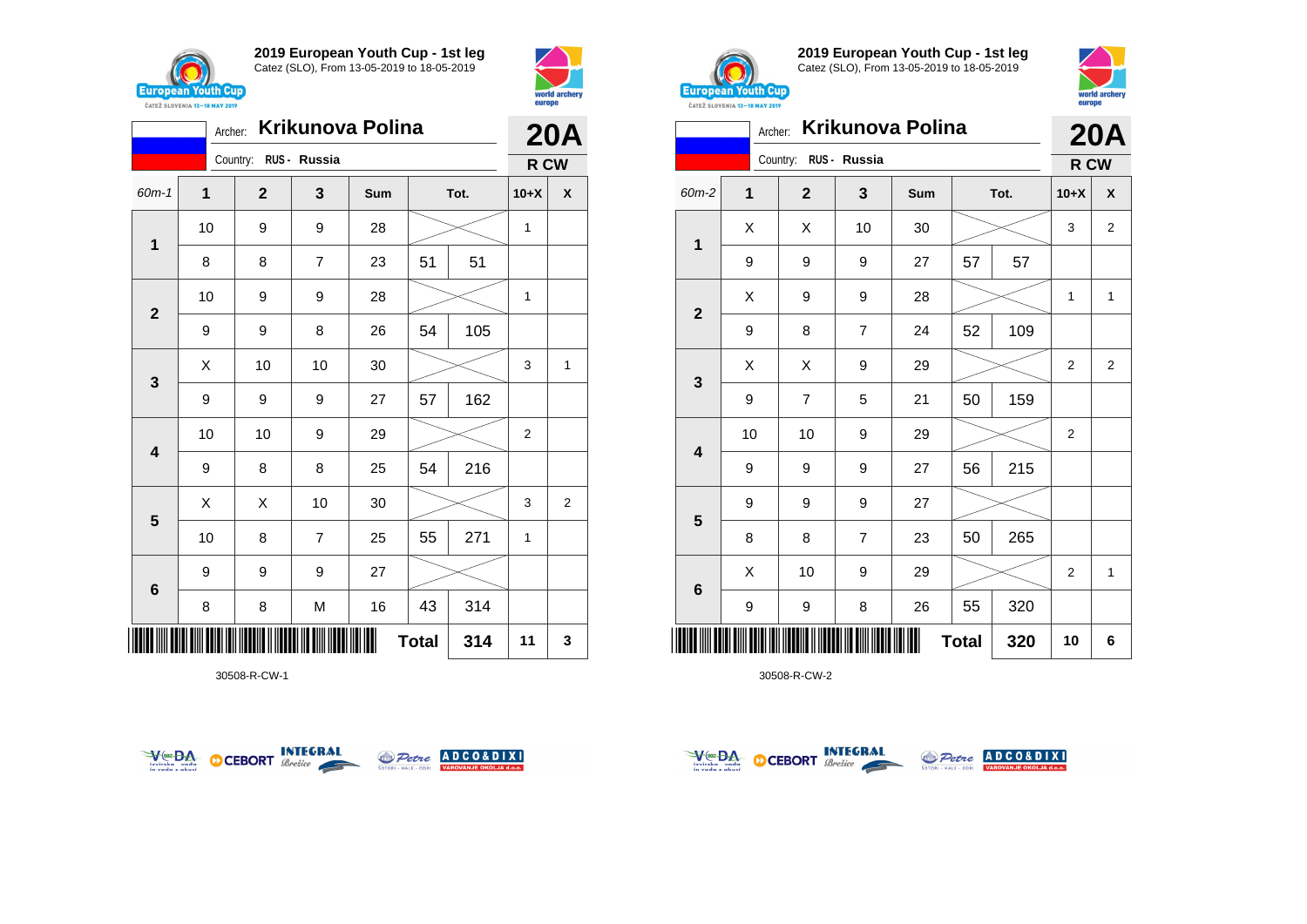



|                         |                     | <b>Colaiacovo Shaimaa</b><br>Archer: |                |     | <b>20B</b> |      |        |   |
|-------------------------|---------------------|--------------------------------------|----------------|-----|------------|------|--------|---|
|                         |                     | Country: GBR - Great Britain         |                |     |            |      | R CW   |   |
| 60m-1                   | 1                   | $\overline{2}$                       | 3              | Sum |            | Tot. | $10+X$ | X |
| 1                       | 9                   | 8                                    | 8              | 25  |            |      |        |   |
|                         | 7                   | $\overline{7}$                       | 6              | 20  | 45         | 45   |        |   |
|                         | 9                   | 9                                    | 8              | 26  |            |      |        |   |
| $\mathbf{2}$            | 8                   | 8                                    | 8              | 24  | 50         | 95   |        |   |
|                         | 9                   | 9                                    | $\overline{7}$ | 25  |            |      |        |   |
| 3                       | $\overline{7}$      | 7                                    | 5              | 19  | 44         | 139  |        |   |
| $\overline{\mathbf{4}}$ | 9                   | 8                                    | 6              | 23  |            |      |        |   |
|                         | 6                   | 6                                    | 6              | 18  | 41         | 180  |        |   |
| $5\phantom{1}$          | 9                   | 8                                    | 8              | 25  |            |      |        |   |
|                         | 7                   | 7                                    | 6              | 20  | 45         | 225  |        |   |
| 6                       | X                   | 9                                    | 8              | 27  |            |      | 1      | 1 |
|                         | 7                   | 7                                    | 7              | 21  | 48         | 273  |        |   |
|                         | <b>Total</b><br>273 |                                      |                |     |            |      |        |   |

30381-R-CW-1





**2019 European Youth Cup - 1st leg** Catez (SLO), From 13-05-2019 to 18-05-2019



|                | Archer: Colaiacovo Shaimaa |                              |    | <b>20B</b> |              |      |                |   |
|----------------|----------------------------|------------------------------|----|------------|--------------|------|----------------|---|
|                |                            | Country: GBR - Great Britain |    |            |              |      | R CW           |   |
| 60m-2          | 1                          | $\mathbf{2}$                 | 3  | Sum        |              | Tot. | $10+X$         | X |
| $\mathbf 1$    | X                          | 10                           | 10 | 30         |              |      | 3              | 1 |
|                | $\overline{7}$             | $\overline{7}$               | 6  | 20         | 50           | 50   |                |   |
| $\overline{2}$ | 10                         | 9                            | 9  | 28         |              |      | 1              |   |
|                | 9                          | 9                            | 8  | 26         | 54           | 104  |                |   |
| 3              | 10                         | 9                            | 8  | 27         |              |      | 1              |   |
|                | $\overline{7}$             | 7                            | 4  | 18         | 45           | 149  |                |   |
| 4              | 10                         | 9                            | 9  | 28         |              |      | 1              |   |
|                | 9                          | 8                            | 3  | 20         | 48           | 197  |                |   |
|                | 9                          | 9                            | 8  | 26         |              |      |                |   |
| 5              | $\overline{7}$             | $\overline{7}$               | 4  | 18         | 44           | 241  |                |   |
|                | 10                         | 9                            | 8  | 27         |              |      | 1              |   |
| 6              | $\overline{7}$             | 6                            | 4  | 17         | 44           | 285  |                |   |
| Ш              |                            |                              |    |            | <b>Total</b> | 285  | $\overline{7}$ | 1 |

30381-R-CW-2



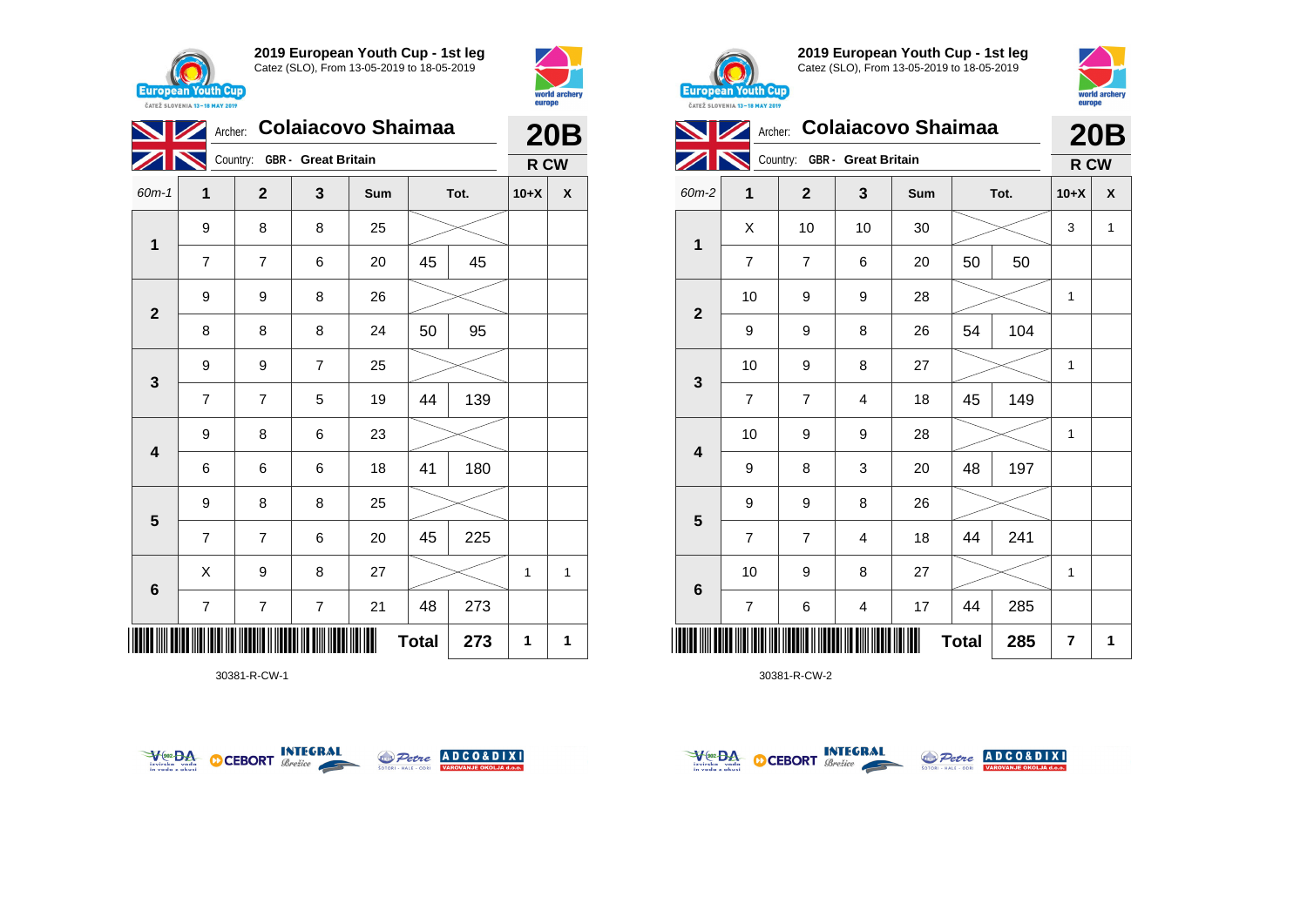



|                         | Nanou Lida<br>Archer: |                       |                |      |              |      |              |            |  |
|-------------------------|-----------------------|-----------------------|----------------|------|--------------|------|--------------|------------|--|
|                         |                       | Country: GRE - Greece |                |      |              |      | R CW         | <b>20C</b> |  |
| $60m-1$                 | 1                     | $\mathbf{2}$          | 3              | Sum  |              | Tot. | $10+X$       | χ          |  |
| $\overline{\mathbf{1}}$ | 10                    | 9                     | 8              | 27   |              |      | $\mathbf{1}$ |            |  |
|                         | 7                     | 6                     | 4              | 17   | 44           | 44   |              |            |  |
| $\mathbf{2}$            | 9                     | 9                     | 8              | 26   |              |      |              |            |  |
|                         | 8                     | 8                     | $\overline{7}$ | 23   | 49           | 93   |              |            |  |
| $\mathbf{3}$            | 10                    | 9                     | 9              | 28   |              |      | 1            |            |  |
|                         | 9                     | 9                     | $\overline{7}$ | 25   | 53           | 146  |              |            |  |
| $\overline{\mathbf{4}}$ | 8                     | 8                     | 7              | 23   |              |      |              |            |  |
|                         | $\overline{7}$        | $\overline{7}$        | 6              | 20   | 43           | 189  |              |            |  |
| 5                       | 10                    | 9                     | 8              | 27   |              |      | $\mathbf{1}$ |            |  |
|                         | 6                     | 6                     | 5              | 17   | 44           | 233  |              |            |  |
| 6                       | 10                    | 8                     | 8              | 26   |              |      | 1            |            |  |
|                         | 5                     | 5                     | M              | $10$ | 36           | 269  |              |            |  |
|                         |                       |                       |                |      | <b>Total</b> | 269  | 4            | 0          |  |

20029-R-CW-1





**2019 European Youth Cup - 1st leg** Catez (SLO), From 13-05-2019 to 18-05-2019



|                         | Nanou Lida<br>Archer:<br>Country: GRE - Greece |                |                |     |              |      |                |          |  |  |
|-------------------------|------------------------------------------------|----------------|----------------|-----|--------------|------|----------------|----------|--|--|
|                         |                                                |                |                |     |              |      | R CW           |          |  |  |
| 60m-2                   | 1                                              | $\mathbf{2}$   | 3              | Sum |              | Tot. | $10+X$         | X        |  |  |
| 1                       | 10                                             | 10             | 9              | 29  |              |      | $\overline{2}$ |          |  |  |
|                         | 8                                              | $\overline{7}$ | 5              | 20  | 49           | 49   |                |          |  |  |
|                         | 10                                             | 9              | 9              | 28  |              |      | 1              |          |  |  |
| $\mathbf{2}$            | 8                                              | 8              | $\overline{7}$ | 23  | 51           | 100  |                |          |  |  |
|                         | 9                                              | 9              | 9              | 27  |              |      |                |          |  |  |
| $\mathbf{3}$            | 9                                              | 8              | $\overline{7}$ | 24  | 51           | 151  |                |          |  |  |
| $\overline{\mathbf{4}}$ | 9                                              | 9              | 9              | 27  |              |      |                |          |  |  |
|                         | 8                                              | 7              | 6              | 21  | 48           | 199  |                |          |  |  |
|                         | 10                                             | 9              | 9              | 28  |              |      | 1              |          |  |  |
| $\overline{\mathbf{5}}$ | 9                                              | 8              | 7              | 24  | 52           | 251  |                |          |  |  |
|                         | 10                                             | 9              | 9              | 28  |              |      | 1              |          |  |  |
| $\bf 6$                 | 9                                              | 9              | 9              | 27  | 55           | 306  |                |          |  |  |
| ║║║                     |                                                |                |                |     | <b>Total</b> | 306  | 5              | $\bf{0}$ |  |  |

20029-R-CW-2



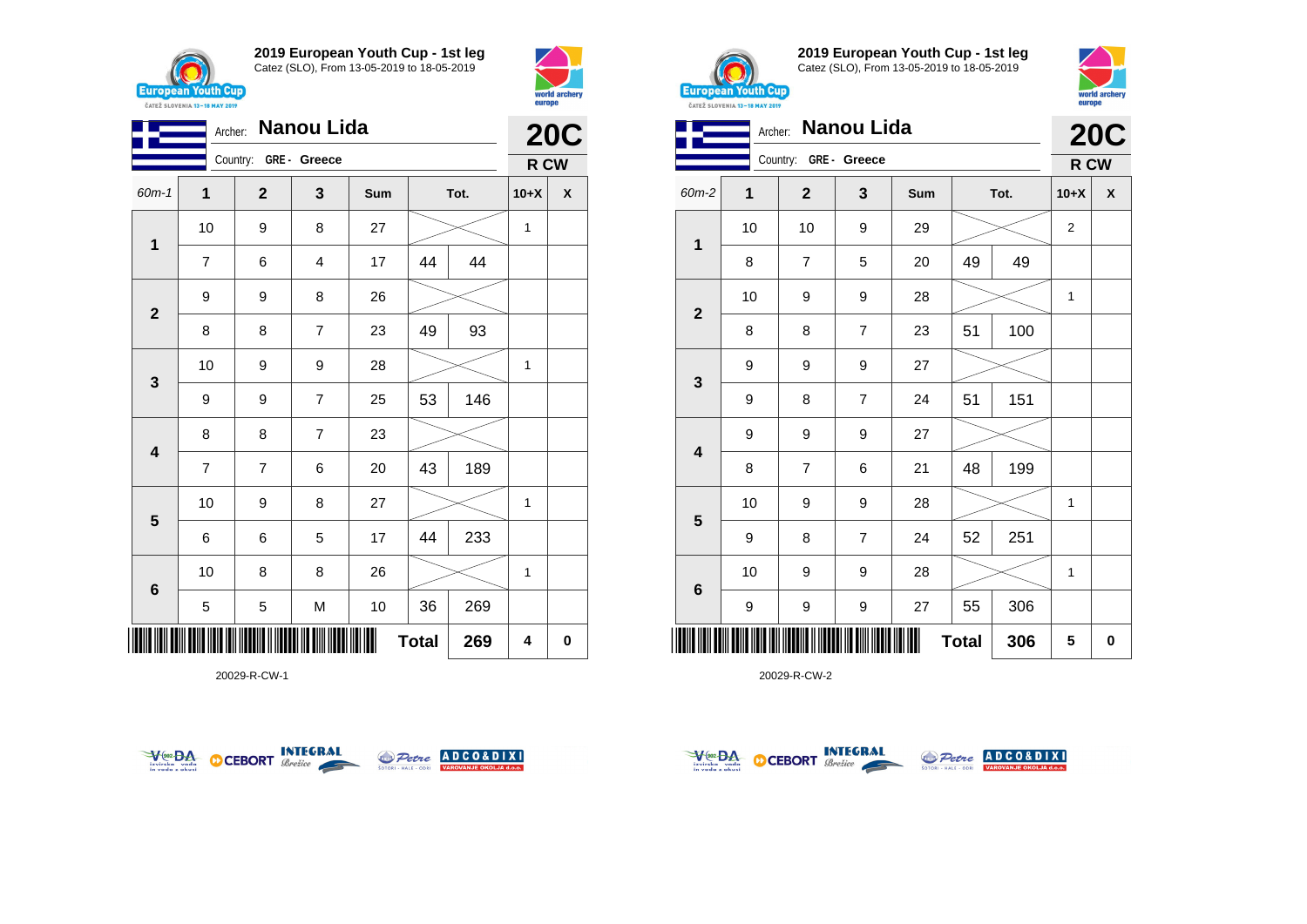



|                         | <b>Renzhina Evgeniia</b><br>Archer: |                         |                         |     |                     |      |                |                           |  |
|-------------------------|-------------------------------------|-------------------------|-------------------------|-----|---------------------|------|----------------|---------------------------|--|
|                         |                                     | Country:                | RUS - Russia            |     |                     |      | R CW           | 21A                       |  |
| 60m-1                   | 1                                   | $\mathbf{2}$            | 3                       | Sum |                     | Tot. | $10+X$         | $\boldsymbol{\mathsf{x}}$ |  |
| 1                       | X                                   | 9                       | 9                       | 28  |                     |      | 1              | $\mathbf{1}$              |  |
|                         | 8                                   | 8                       | 8                       | 24  | 52                  | 52   |                |                           |  |
| $\overline{2}$          | 10                                  | 9                       | 9                       | 28  |                     |      | 1              |                           |  |
|                         | $\overline{7}$                      | $\overline{7}$          | $\overline{\mathbf{4}}$ | 18  | 46                  | 98   |                |                           |  |
| 3                       | 9                                   | 9                       | 9                       | 27  |                     |      |                |                           |  |
|                         | 9                                   | $\overline{7}$          | 6                       | 22  | 49                  | 147  |                |                           |  |
| $\overline{\mathbf{4}}$ | 10                                  | 9                       | 9                       | 28  |                     |      | 1              |                           |  |
|                         | 9                                   | $\overline{7}$          | 6                       | 22  | 50                  | 197  |                |                           |  |
| 5                       | Χ                                   | X                       | 8                       | 28  |                     |      | $\overline{2}$ | 2                         |  |
|                         | 8                                   | $\overline{7}$          | $\overline{7}$          | 22  | 50                  | 247  |                |                           |  |
| $6\phantom{1}6$         | Χ                                   | 10                      | 9                       | 29  |                     |      | $\overline{2}$ | 1                         |  |
|                         | 8                                   | $\overline{\mathbf{7}}$ | 6                       | 21  | 50                  | 297  |                |                           |  |
|                         |                                     |                         |                         |     | <b>Total</b>        | 297  | $\overline{7}$ | A                         |  |
|                         |                                     | 30509-R-CW-1            |                         |     | <b>Signed Total</b> | 297  | $\overline{7}$ | $\bf{0}$                  |  |



**2019 European Youth Cup - 1st leg** Catez (SLO), From 13-05-2019 to 18-05-2019



|              |                | 21A            |                |     |                     |      |                |                |
|--------------|----------------|----------------|----------------|-----|---------------------|------|----------------|----------------|
|              |                | Country:       | RUS - Russia   |     |                     |      | R CW           |                |
| 60m-2        | 1              | $\overline{2}$ | 3              | Sum |                     | Tot. | $10+X$         | X              |
|              | Χ              | 10             | 9              | 29  |                     |      | $\overline{2}$ | $\mathbf{1}$   |
| $\mathbf 1$  | 9              | 7              | $\overline{7}$ | 23  | 52                  | 52   |                |                |
|              | Χ              | X              | 9              | 29  |                     |      | $\overline{2}$ | $\overline{2}$ |
| $\mathbf{2}$ | $\overline{7}$ | $\overline{7}$ | 5              | 19  | 48                  | 100  |                |                |
|              | M              | 9              | 9              | 18  |                     |      |                |                |
| 3            | 9              | $\overline{7}$ | 6              | 22  | 40                  | 140  |                |                |
| 4            | 10             | 9              | 8              | 27  |                     |      | 1              |                |
|              | 8              | $\overline{7}$ | $\overline{7}$ | 22  | 49                  | 189  |                |                |
|              | 10             | 10             | 9              | 29  |                     |      | $\overline{2}$ |                |
| 5            | 9              | 9              | 8              | 26  | 55                  | 244  |                |                |
| 6            | Χ              | 10             | 9              | 29  |                     |      | $\overline{2}$ | $\mathbf{1}$   |
|              | 9              | 8              | $\overline{7}$ | 24  | 53                  | 297  |                |                |
| IIII         |                |                |                |     | <b>Total</b>        | 297  | 9              | K              |
|              |                | 30509-R-CW-2   |                |     | <b>Signed Total</b> | 297  | 9              | 0              |







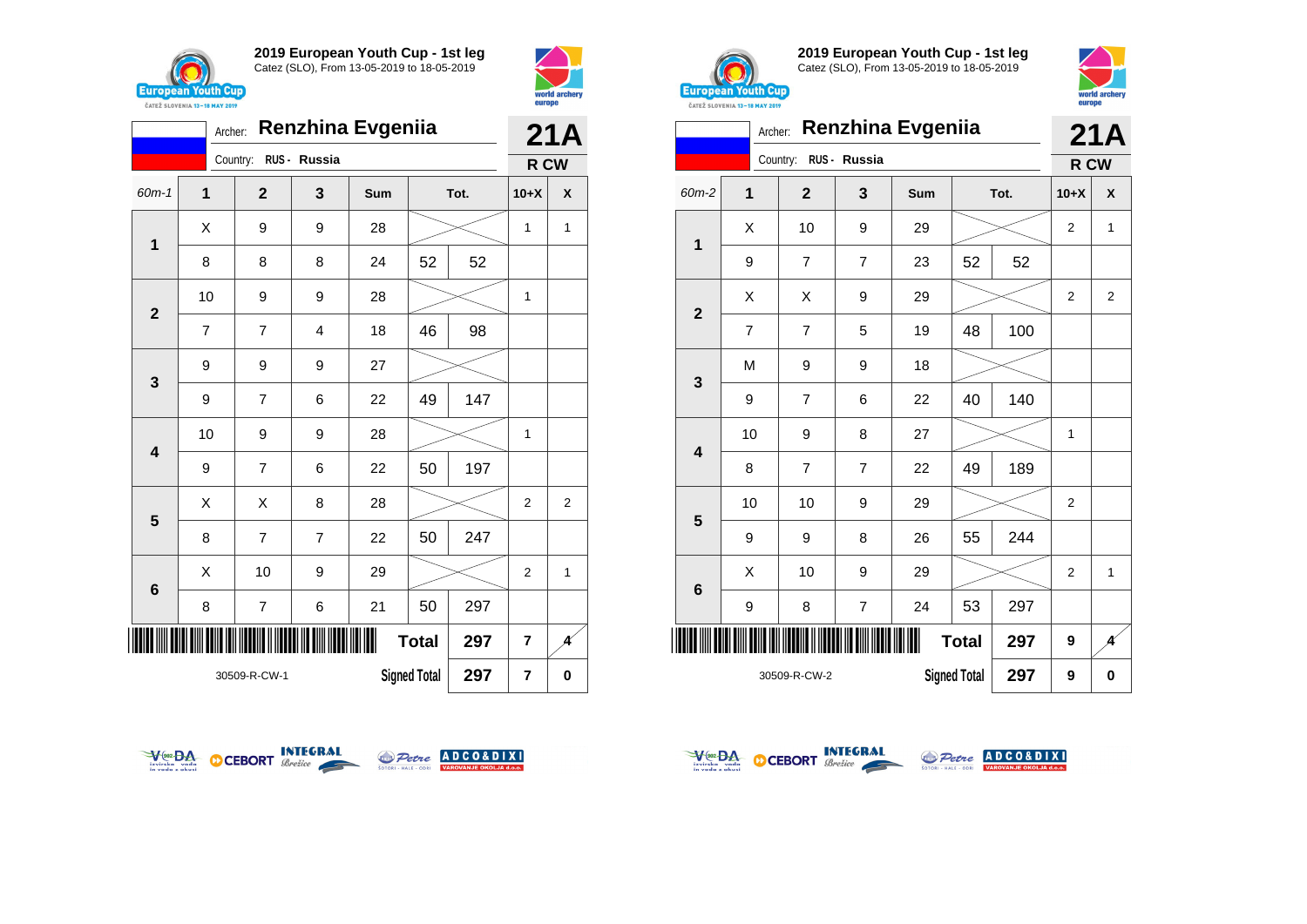

 $\blacktriangledown$ 

**1**

**2**

**3**

**4**

**5**

**6**

**2019 European Youth Cup - 1st leg** Catez (SLO), From 13-05-2019 to 18-05-2019

60m-1 **1 2 3 Sum Tot. 10+X X**

8 | 8 | 7 | 23 | 51 | 51

9 | 8 | 7 | 24 | 52 | 103

9 | 7 | 6 | 22 | 49 | 210

9 | 9 | 9 | 27 | 56 | 266

9 | 8 | 8 | 25 | 53 | 319

10 | 9 | 9 | 28 |  $\!\!\!\!\!\!\!\!\times$  | 1

10 9 9 28 1

10 | 9 | 9 | 28 |  $\times$  | 1

10 10 10 30 3

10 | 9 | 9 | 28 | 58 | 161 | 1

 $\begin{array}{|c|c|c|c|c|}\hline \hspace{.1cm}X & \hspace{.1cm} \text{10} & \hspace{.1cm} \text{9} & \hspace{.1cm} \text{29} & \hspace{.1cm} \hline \end{array} \hspace{.2cm} \begin{array}{|c|c|c|c|c|c|}\hline \hspace{.1cm}X & \hspace{.1cm} \text{2} & \hspace{.1cm} \text{2} & \hspace{.1cm} \text{1} & \hspace{.1cm} \hline \end{array}$ 

Archer: **Healey Penny**

Country: **GBR - Great Britain**

9 9 9 27



**21B R CW**



**2019 European Youth Cup - 1st leg** Catez (SLO), From 13-05-2019 to 18-05-2019



|                         | <b><i>URIEL SLUVERIA 13"10 MAT 4017</i></b> |                              |                  |     |              |      |                |                |  |
|-------------------------|---------------------------------------------|------------------------------|------------------|-----|--------------|------|----------------|----------------|--|
|                         |                                             | <b>Archer: Healey Penny</b>  |                  |     |              |      |                | 21B            |  |
|                         |                                             | Country: GBR - Great Britain |                  |     |              |      | R CW           |                |  |
| $60m-2$                 | 1                                           | $\mathbf 2$                  | 3                | Sum |              | Tot. | $10+X$         | X              |  |
|                         | 10                                          | 10                           | 10               | 30  |              |      | 3              |                |  |
| $\mathbf{1}$            | 9                                           | 9                            | 8                | 26  | 56           | 56   |                |                |  |
|                         | X                                           | X                            | 10               | 30  |              |      | 3              | $\overline{2}$ |  |
| $\mathbf{2}$            | 10                                          | 9                            | $\boldsymbol{9}$ | 28  | 58           | 114  | $\mathbf{1}$   |                |  |
|                         | 9                                           | 9                            | 8                | 26  |              |      |                |                |  |
| $\mathbf{3}$            | $\overline{7}$                              | $\overline{7}$               | $\overline{7}$   | 21  | 47           | 161  |                |                |  |
|                         | 9                                           | 9                            | $\boldsymbol{9}$ | 27  |              |      |                |                |  |
| $\overline{\mathbf{4}}$ | 8                                           | 8                            | $\overline{7}$   | 23  | 50           | 211  |                |                |  |
|                         | X                                           | 10                           | 9                | 29  |              |      | $\overline{2}$ | $\mathbf{1}$   |  |
| $\overline{\mathbf{5}}$ | 9                                           | 9                            | 8                | 26  | 55           | 266  |                |                |  |
|                         | X                                           | 9                            | $\boldsymbol{9}$ | 28  |              |      | 1              | 1              |  |
| $\bf 6$                 | 9                                           | 9                            | $\overline{7}$   | 25  | 53           | 319  |                |                |  |
|                         |                                             |                              |                  |     | <b>Total</b> | 319  | 10             | 4              |  |

30382-R-CW-2



\*30382-R-CW-1\*

30382-R-CW-1



**Total 319 9 1**



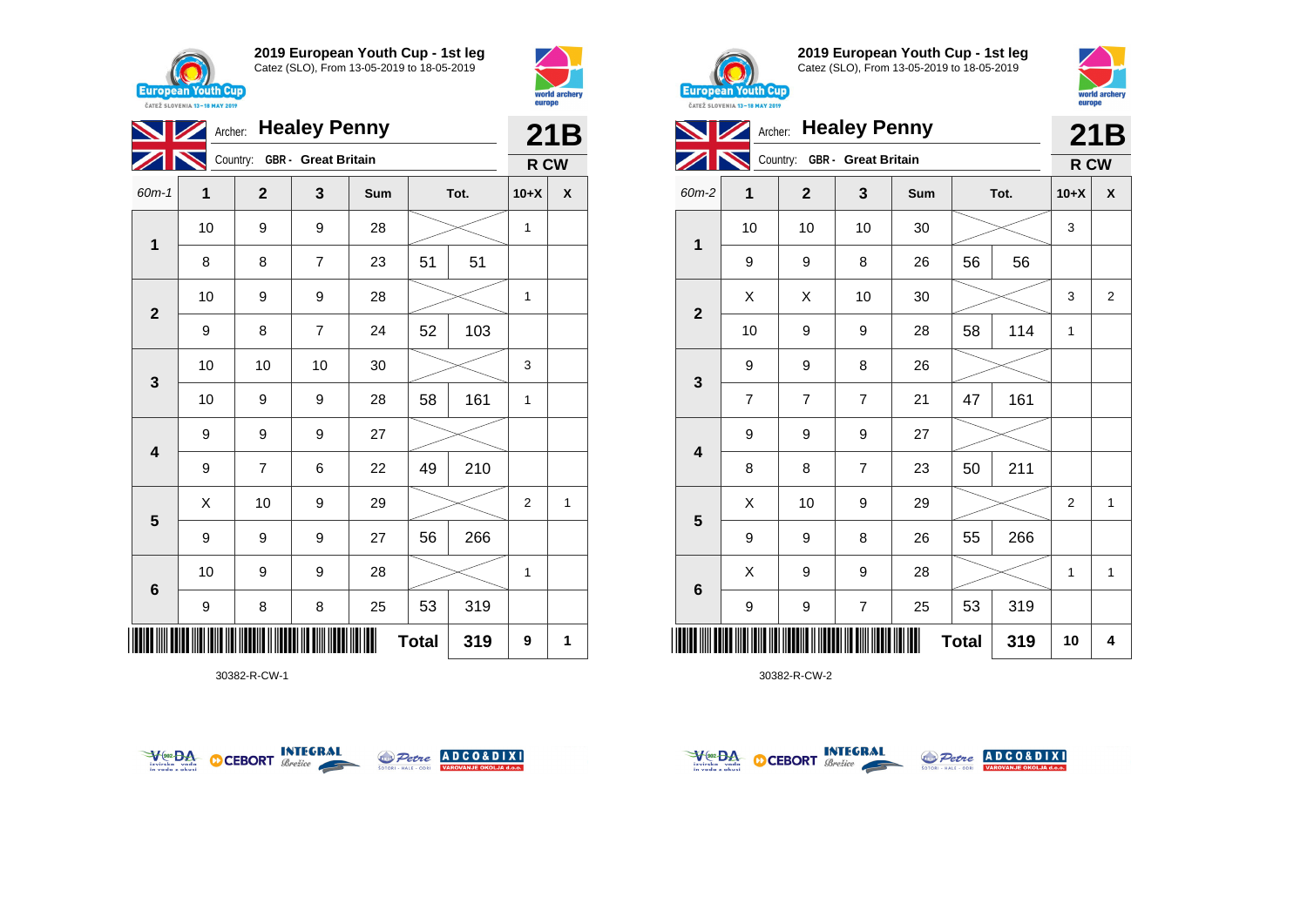



| Papadopoulou Dimitra<br>Archer: |                |                |                |     |              |      |        | <b>21C</b>   |  |  |
|---------------------------------|----------------|----------------|----------------|-----|--------------|------|--------|--------------|--|--|
|                                 |                | Country:       | GRE- Greece    |     |              |      | R CW   |              |  |  |
| $60m-1$                         | 1              | $\mathbf{2}$   | 3              | Sum |              | Tot. | $10+X$ | X            |  |  |
| 1                               | X              | 9              | 9              | 28  |              |      | 1      | 1            |  |  |
|                                 | $\overline{7}$ | $\overline{7}$ | M              | 14  | 42           | 42   |        |              |  |  |
| $\mathbf{2}$                    | 9              | 8              | $\overline{7}$ | 24  |              |      |        |              |  |  |
|                                 | $\overline{7}$ | 6              | 4              | 17  | 41           | 83   |        |              |  |  |
| $\mathbf{3}$                    | X              | 10             | 10             | 30  |              |      | 3      | $\mathbf{1}$ |  |  |
|                                 | 10             | $\overline{7}$ | 6              | 23  | 53           | 136  | 1      |              |  |  |
| $\overline{\mathbf{4}}$         | 9              | 9              | 8              | 26  |              |      |        |              |  |  |
|                                 | 8              | 8              | 8              | 24  | 50           | 186  |        |              |  |  |
| $5\phantom{1}$                  | 9              | 8              | 7              | 24  |              |      |        |              |  |  |
|                                 | $\overline{7}$ | $\overline{7}$ | 6              | 20  | 44           | 230  |        |              |  |  |
| $\bf 6$                         | 9              | 9              | 9              | 27  |              |      |        |              |  |  |
|                                 | 8              | 7              | 6              | 21  | 48           | 278  |        |              |  |  |
|                                 |                |                |                |     | <b>Total</b> | 278  | 5      | $\mathbf 2$  |  |  |

23415-R-CW-1





**2019 European Youth Cup - 1st leg** Catez (SLO), From 13-05-2019 to 18-05-2019



| <b>CAILL SLUVENIA 13-18 MAY 2019</b> | <b>21C</b> |              |              |                      |              |      |                  |              |
|--------------------------------------|------------|--------------|--------------|----------------------|--------------|------|------------------|--------------|
|                                      | Archer:    | Country:     | GRE - Greece | Papadopoulou Dimitra |              |      |                  |              |
|                                      |            |              |              |                      |              |      | R CW             |              |
| 60m-2                                | 1          | $\mathbf{2}$ | 3            | Sum                  |              | Tot. | $10+X$           | X            |
| $\mathbf 1$                          | X          | 10           | 9            | 29                   |              |      | $\boldsymbol{2}$ | $\mathbf 1$  |
|                                      | 9          | 9            | 8            | 26                   | 55           | 55   |                  |              |
|                                      | 9          | 9            | 9            | 27                   |              |      |                  |              |
| $\mathbf{2}$                         | 8          | 7            | 7            | 22                   | 49           | 104  |                  |              |
| 3                                    | 10         | 9            | 9            | 28                   |              |      | 1                |              |
|                                      | 8          | 6            | 5            | 19                   | 47           | 151  |                  |              |
| $\overline{\mathbf{4}}$              | 10         | 9            | 9            | 28                   |              |      | 1                |              |
|                                      | 6          | 5            | 5            | 16                   | 44           | 195  |                  |              |
| $\overline{\mathbf{5}}$              | 10         | 9            | 8            | 27                   |              |      | 1                |              |
|                                      | 8          | 8            | 7            | 23                   | 50           | 245  |                  |              |
| $\bf 6$                              | Χ          | 9            | 9            | 28                   |              |      | 1                | $\mathbf{1}$ |
|                                      | 9          | 7            | 5            | 21                   | 49           | 294  |                  |              |
| Ш                                    |            |              |              |                      | <b>Total</b> | 294  | 6                | $\mathbf 2$  |

23415-R-CW-2



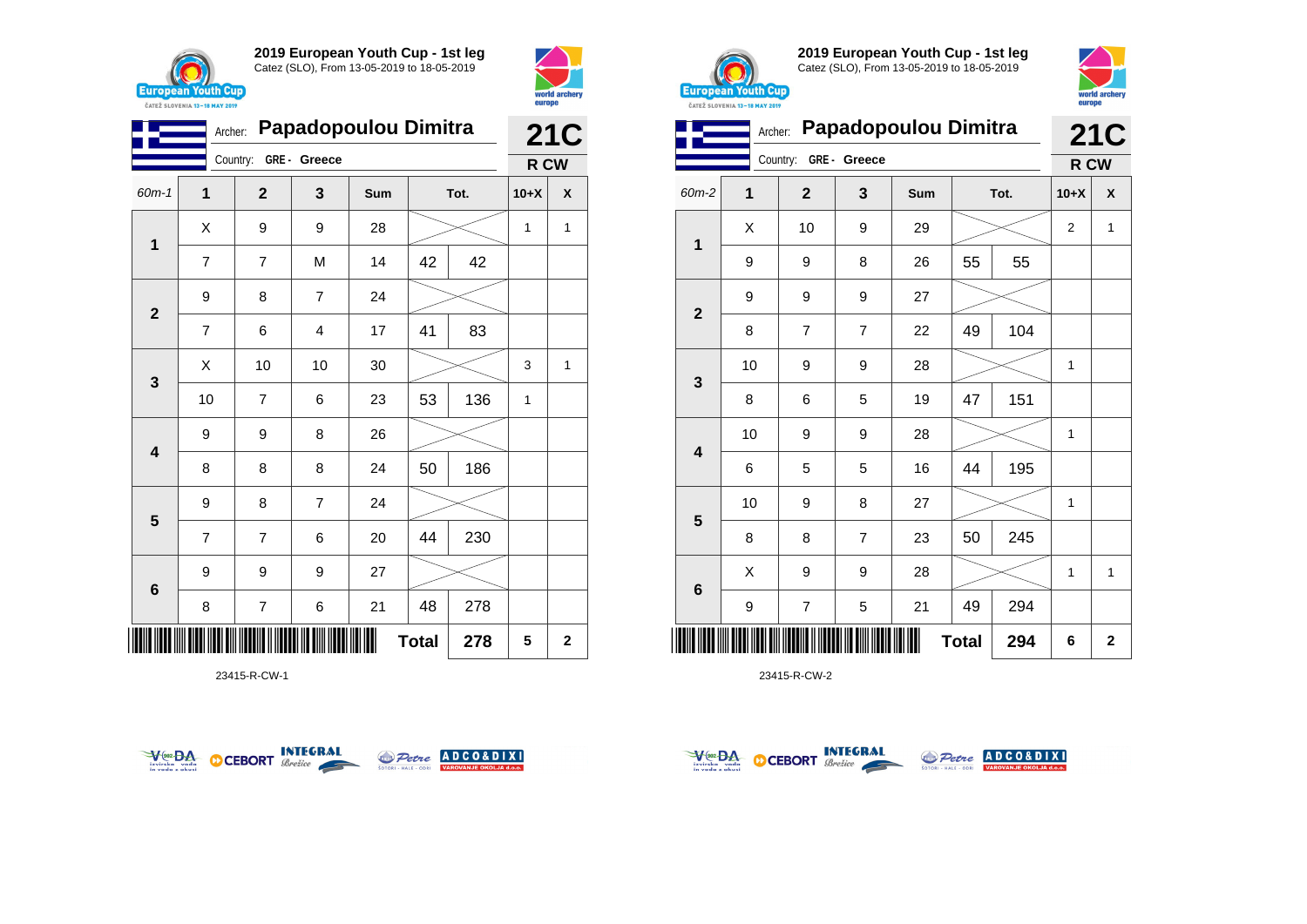



|                | <b>Budazhapova Tuiana</b> | <b>22A</b>     |              |     |    |      |                |              |  |
|----------------|---------------------------|----------------|--------------|-----|----|------|----------------|--------------|--|
|                |                           | Country:       | RUS - Russia |     |    |      |                | R CW         |  |
| $60m-1$        | 1                         | $\overline{2}$ | 3            | Sum |    | Tot. | $10+X$         | X            |  |
|                | 10                        | 9              | 9            | 28  |    |      | 1              |              |  |
| 1              | 9                         | 9              | 6            | 24  | 52 | 52   |                |              |  |
|                | Χ                         | X              | 10           | 30  |    |      | 3              | 2            |  |
| $\overline{2}$ | 9                         | 9              | 8            | 26  | 56 | 108  |                |              |  |
|                | Χ                         | 10             | 9            | 29  |    |      | $\overline{2}$ | $\mathbf{1}$ |  |
| 3              | 9                         | 8              | 8            | 25  | 54 | 162  |                |              |  |
|                | 9                         | 9              | 9            | 27  |    |      |                |              |  |
| 4              | 8                         | 6              | 5            | 19  | 46 | 208  |                |              |  |
|                | Χ                         | 10             | 10           | 30  |    |      | 3              | 1            |  |
| 5              | 9                         | 9              | 9            | 27  | 57 | 265  |                |              |  |
|                | X                         | 9              | 9            | 28  |    |      | 1              | 1            |  |
| 6              | 9                         | 8              | 8            | 25  | 53 | 318  |                |              |  |
| Ш              | <b>Total</b><br>318       |                |              |     |    |      |                |              |  |

19717-R-CW-1





**2019 European Youth Cup - 1st leg** Catez (SLO), From 13-05-2019 to 18-05-2019



|              | <b>CAILL SLUVENIA 13-18 MAY ZUIY</b><br>Archer: |                       |                | <b>Budazhapova Tuiana</b> |    |      |        | 22A |
|--------------|-------------------------------------------------|-----------------------|----------------|---------------------------|----|------|--------|-----|
|              |                                                 | Country: RUS - Russia |                |                           |    |      | R CW   |     |
| 60m-2        | 1                                               | $\mathbf{2}$          | 3              | Sum                       |    | Tot. | $10+X$ | X   |
| $\mathbf 1$  | X                                               | Χ                     | 9              | 29                        |    |      | 2      | 2   |
|              | 8                                               | 8                     | $\overline{7}$ | 23                        | 52 | 52   |        |     |
|              | X                                               | Χ                     | 10             | 30                        |    |      | 3      | 2   |
| $\mathbf{2}$ | 9                                               | 8                     | 8              | 25                        | 55 | 107  |        |     |
|              | X                                               | 10                    | 10             | 30                        |    |      | 3      | 1   |
| 3            | 9                                               | 9                     | 8              | 26                        | 56 | 163  |        |     |
| 4            | 10                                              | 10                    | 10             | 30                        |    |      | 3      |     |
|              | 9                                               | 8                     | 8              | 25                        | 55 | 218  |        |     |
|              | X                                               | 10                    | 10             | 30                        |    |      | 3      | 1   |
| 5            | 9                                               | 9                     | 9              | 27                        | 57 | 275  |        |     |
|              | 10                                              | 9                     | 8              | 27                        |    |      | 1      |     |
| 6            | 8                                               | 8                     | 6              | 22                        | 49 | 324  |        |     |
| ║║║          | <b>Total</b><br>324                             |                       |                |                           |    |      |        | 6   |

19717-R-CW-2



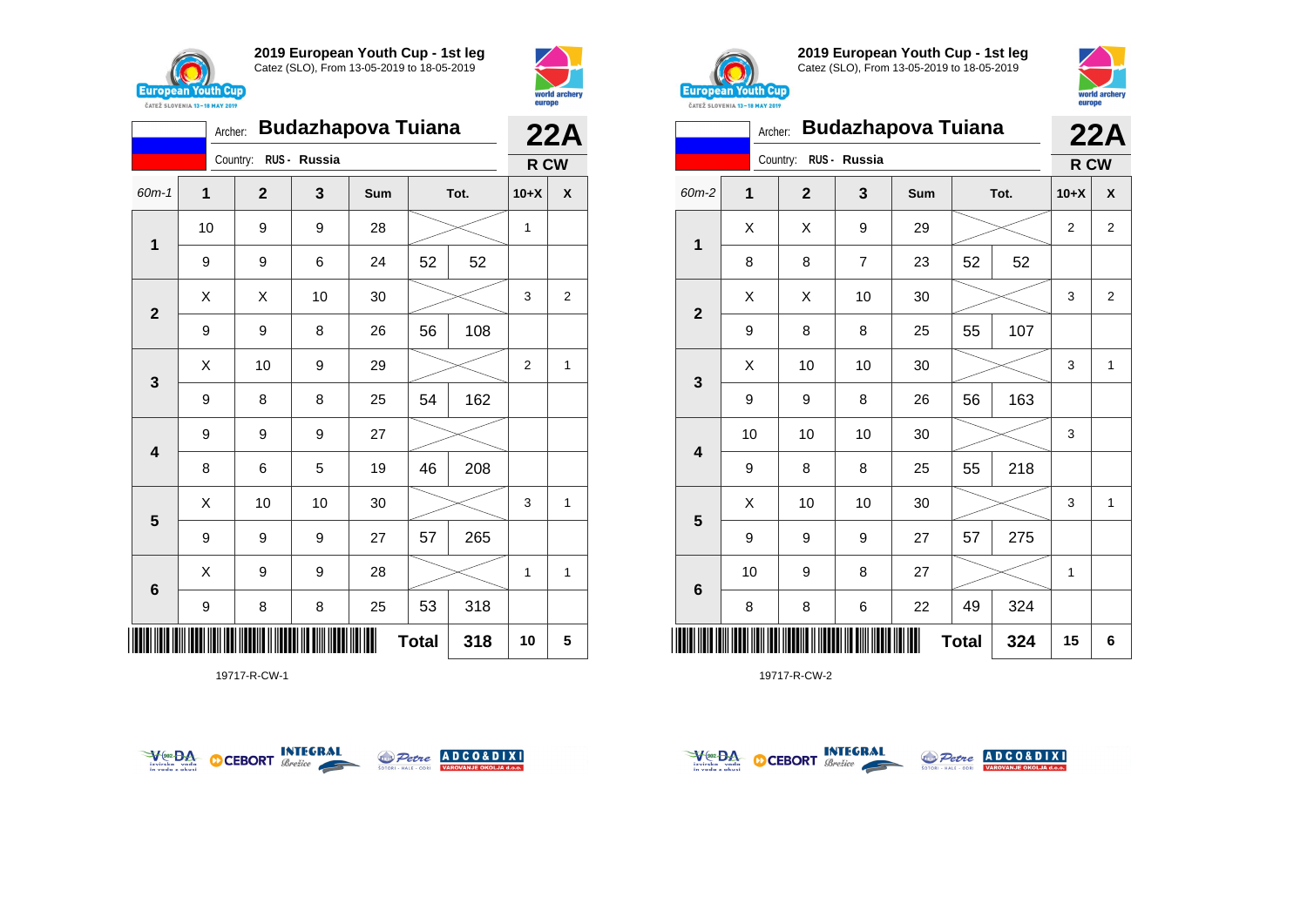

**1**

Ö

**2**

**3**

**4**

**5**

**6**

**2019 European Youth Cup - 1st leg** Catez (SLO), From 13-05-2019 to 18-05-2019

60m-1 **1 2 3 Sum Tot. 10+X X**

8 | 7 | 5 | 20 | 48 | 48

8 | 7 | 6 | 21 | 48 | 96

9 | 9 | 8 | 26 | 54 | 150

8 | 7 | 6 | 21 |49 | 199

9 | 9 | 8 | 26 | 53 | 252

8 | 8 | 5 | 21 | 48 | 300

10 | 9 | 8 | 27 |  $\!\!\!\!\!\!\times$  | 1

10 | 9 | 9 | 28 |  $\!\!\!\!\!\!\times$  | 1

 $X$  | 9 | 9 | 28 |  $>$  | 1 | 1

 $X$  | 10 | 8 | 28 |  $\gg$  | 2 | 1

Country: **SLO - Slovenia**

9 9 9 27

9 9 9 27



**22B R CW**



**2019 European Youth Cup - 1st leg** Catez (SLO), From 13-05-2019 to 18-05-2019



| Archer: Velkova Mia<br>Ë |                |  |                |                         |     |              |      |                | 22B            |  |
|--------------------------|----------------|--|----------------|-------------------------|-----|--------------|------|----------------|----------------|--|
|                          |                |  |                | Country: SLO - Slovenia |     |              |      | R CW           |                |  |
| 60m-2                    | $\mathbf{1}$   |  | $\overline{2}$ | 3                       | Sum |              | Tot. | $10+X$         | X              |  |
|                          | 10             |  | 9              | 9                       | 28  |              |      | $\mathbf{1}$   |                |  |
| $\mathbf{1}$             | 9              |  | 9              | 7                       | 25  | 53           | 53   |                |                |  |
| $\mathbf{2}$             | 10             |  | 9              | 9                       | 28  |              |      | $\mathbf{1}$   |                |  |
|                          | 9              |  | 8              | 8                       | 25  | 53           | 106  |                |                |  |
| $\mathbf{3}$             | 10             |  | 9              | 9                       | 28  |              |      | 1              |                |  |
|                          | $\overline{7}$ |  | $\overline{7}$ | 6                       | 20  | 48           | 154  |                |                |  |
| $\overline{\mathbf{4}}$  | 10             |  | 9              | 9                       | 28  |              |      | 1              |                |  |
|                          | 9              |  | 9              | 7                       | 25  | 53           | 207  |                |                |  |
| 5                        | X              |  | X              | 9                       | 29  |              |      | $\overline{2}$ | $\overline{2}$ |  |
|                          | 9              |  | 8              | 8                       | 25  | 54           | 261  |                |                |  |
| $6\phantom{1}$           | 9              |  | 8              | $\overline{7}$          | 24  |              |      |                |                |  |
|                          | 7              |  | 6              | 4                       | 17  | 41           | 302  |                |                |  |
|                          |                |  |                |                         |     | <b>Total</b> | 302  | 6              | $\mathbf{2}$   |  |

28113-R-CW-2



\*28113-R-CW-1\*

28113-R-CW-1



**Total 300 5 2**



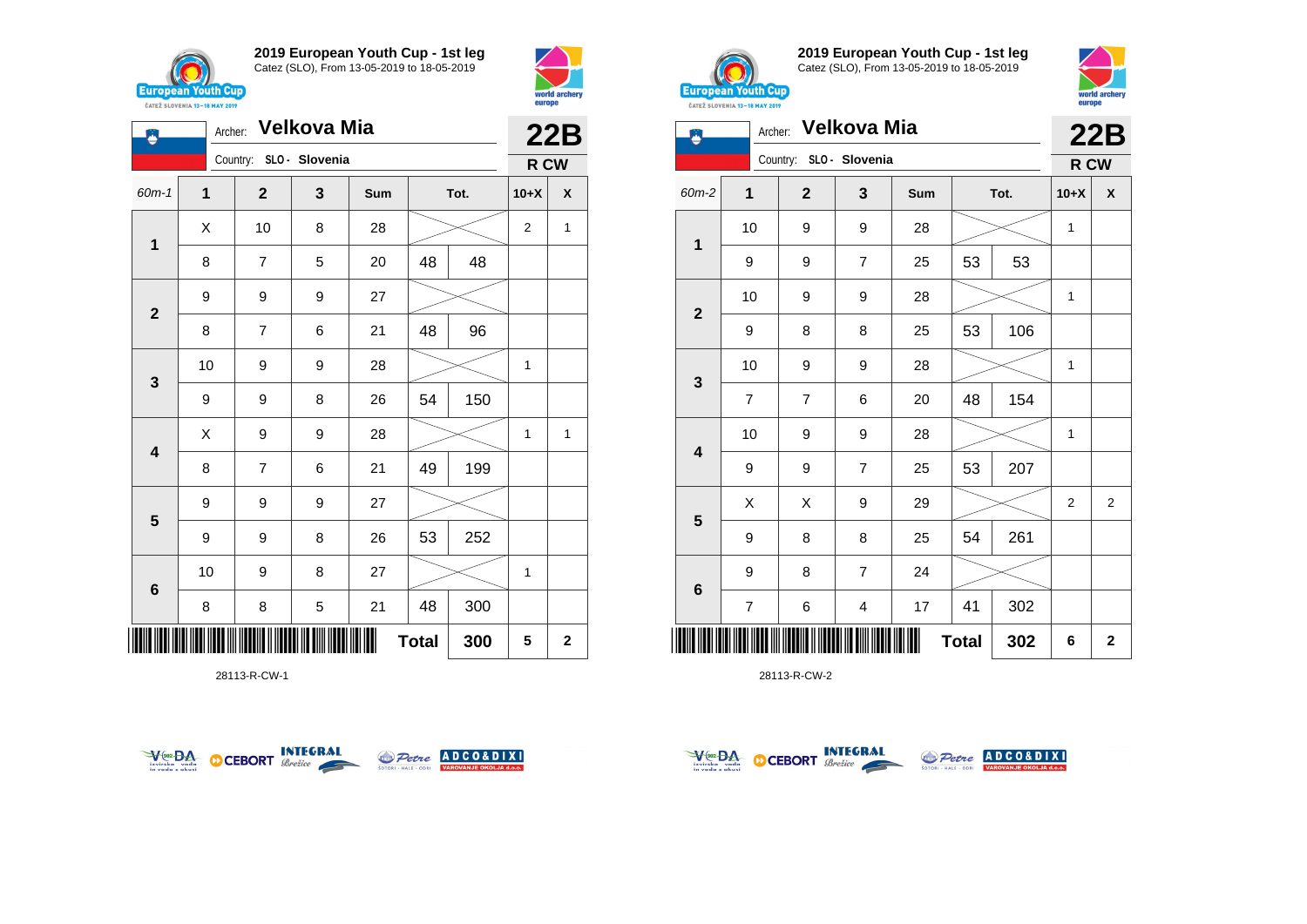





**2019 European Youth Cup - 1st leg** Catez (SLO), From 13-05-2019 to 18-05-2019



| 主                       | Archer: |                | <b>Bendíková Elena</b>  |     |              |      |                | <b>22C</b>   |
|-------------------------|---------|----------------|-------------------------|-----|--------------|------|----------------|--------------|
|                         |         |                | Country: SVK - Slovakia |     |              |      | R CW           |              |
| $60m-2$                 | 1       | $\mathbf{2}$   | 3                       | Sum |              | Tot. | $10+X$         | X            |
| 1                       | 10      | 9              | 9                       | 28  |              |      | 1              |              |
|                         | 9       | 9              | 8                       | 26  | 54           | 54   |                |              |
| $\mathbf{2}$            | 10      | 9              | 9                       | 28  |              |      | 1              |              |
|                         | 9       | 9              | $\overline{7}$          | 25  | 53           | 107  |                |              |
| $\mathbf{3}$            | X       | 8              | 8                       | 26  |              |      | 1              | 1            |
|                         | 8       | $\overline{7}$ | $\overline{7}$          | 22  | 48           | 155  |                |              |
| $\overline{\mathbf{4}}$ | 10      | 9              | 9                       | 28  |              |      | 1              |              |
|                         | 9       | 8              | 5                       | 22  | 50           | 205  |                |              |
|                         | X       | 10             | 9                       | 29  |              |      | $\overline{2}$ | $\mathbf{1}$ |
| 5                       | 9       | 8              | $\overline{7}$          | 24  | 53           | 258  |                |              |
|                         | 10      | 10             | 9                       | 29  |              |      | $\overline{2}$ |              |
| 6                       | 9       | 8              | 8                       | 25  | 54           | 312  |                |              |
|                         |         |                |                         |     | <b>Total</b> | 312  | 8              | $\mathbf 2$  |

27676-R-CW-2



27676-R-CW-1





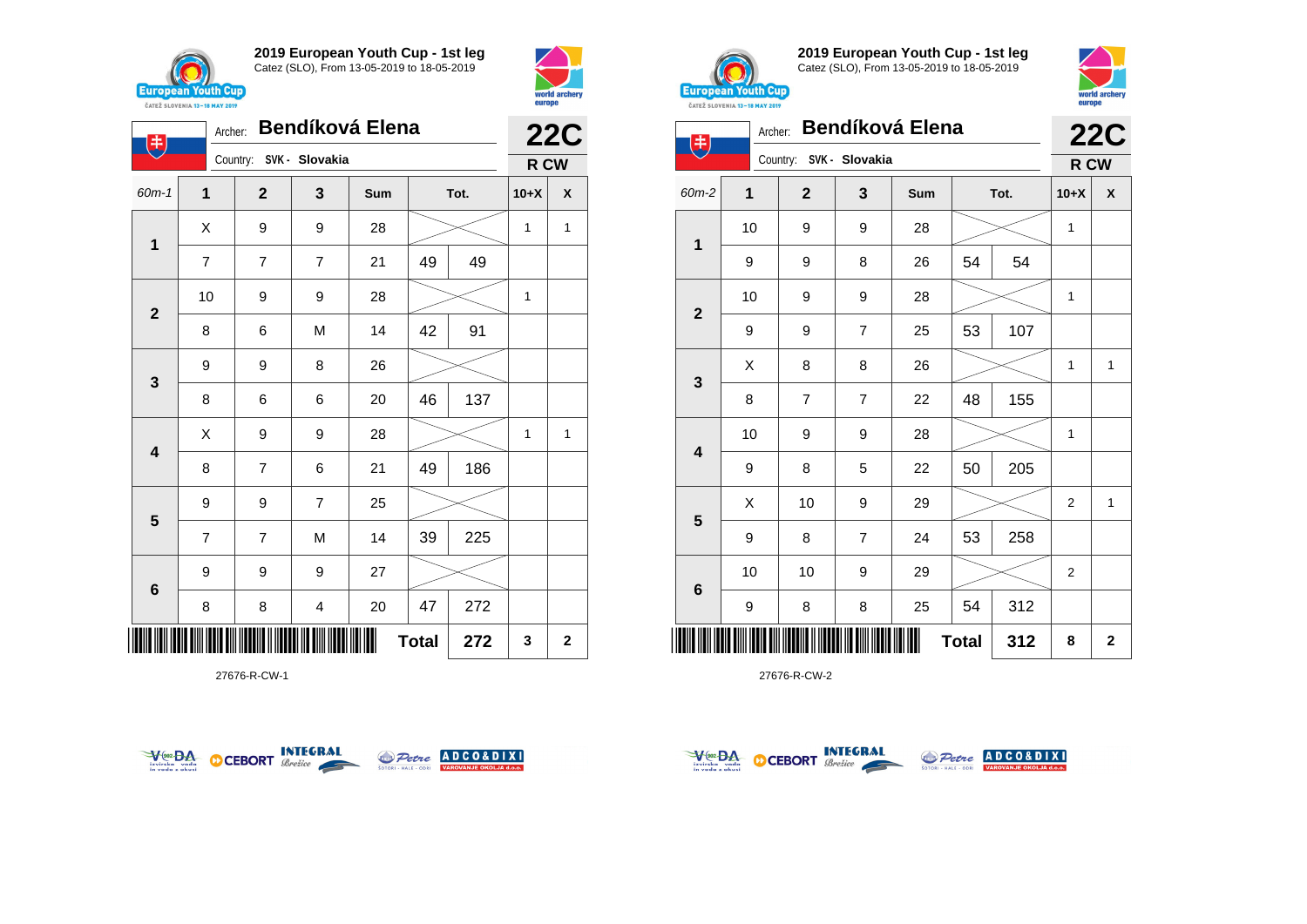



|                         | Archer: A'Bear Chloe |                              |                |     |    |      |                |              |  |  |
|-------------------------|----------------------|------------------------------|----------------|-----|----|------|----------------|--------------|--|--|
|                         |                      | Country: GBR - Great Britain |                |     |    |      | C CW           | <b>24A</b>   |  |  |
| $50m-1$                 | 1                    | $\mathbf{2}$                 | 3              | Sum |    | Tot. | $10+X$         | X            |  |  |
| $\mathbf{1}$            | 10                   | 9                            | 9              | 28  |    |      | 1              |              |  |  |
|                         | 8                    | 8                            | 8              | 24  | 52 | 52   |                |              |  |  |
| $\mathbf{2}$            | 10                   | 10                           | 10             | 30  |    |      | 3              |              |  |  |
|                         | 9                    | 9                            | $\overline{7}$ | 25  | 55 | 107  |                |              |  |  |
| 3                       | 10                   | 10                           | 9              | 29  |    |      | $\overline{2}$ |              |  |  |
|                         | 9                    | 9                            | 8              | 26  | 55 | 162  |                |              |  |  |
| $\overline{\mathbf{4}}$ | X                    | 9                            | 8              | 27  |    |      | $\mathbf{1}$   | $\mathbf{1}$ |  |  |
|                         | 8                    | $\overline{7}$               | M              | 15  | 42 | 204  |                |              |  |  |
| 5                       | 10                   | 10                           | 9              | 29  |    |      | $\overline{2}$ |              |  |  |
|                         | 9                    | 9                            | $\overline{7}$ | 25  | 54 | 258  |                |              |  |  |
| $6\phantom{1}6$         | 10                   | 9                            | 9              | 28  |    |      | 1              |              |  |  |
|                         | 9                    | 8                            | $\overline{7}$ | 24  | 52 | 310  |                |              |  |  |
|                         | 10                   | 1                            |                |     |    |      |                |              |  |  |

27687-C-CW-1





**2019 European Youth Cup - 1st leg** Catez (SLO), From 13-05-2019 to 18-05-2019



| CATEZ SLOVENIA 13-18 MAY 2019 | <b>DATOPO</b> |                              |    |     |              |      |                  |                    |
|-------------------------------|---------------|------------------------------|----|-----|--------------|------|------------------|--------------------|
|                               |               | Archer: A'Bear Chloe         |    |     |              |      |                  | 24A                |
|                               |               | Country: GBR - Great Britain |    |     |              |      | <b>C CW</b>      |                    |
| $50m-2$                       | 1             | $\mathbf{2}$                 | 3  | Sum |              | Tot. | $10+X$           | $\pmb{\mathsf{X}}$ |
|                               | 10            | 10                           | 9  | 29  |              |      | $\boldsymbol{2}$ |                    |
| 1                             | 8             | 8                            | 8  | 24  | 53           | 53   |                  |                    |
|                               | X             | 10                           | 9  | 29  |              |      | $\overline{2}$   | $\mathbf{1}$       |
| $\mathbf 2$                   | 9             | 9                            | 9  | 27  | 56           | 109  |                  |                    |
|                               | 10            | 10                           | 9  | 29  |              |      | 2                |                    |
| $\mathbf{3}$                  | 8             | 8                            | 8  | 24  | 53           | 162  |                  |                    |
| $\overline{\mathbf{4}}$       | 10            | 10                           | 10 | 30  |              |      | 3                |                    |
|                               | 9             | 9                            | 8  | 26  | 56           | 218  |                  |                    |
|                               | 10            | 10                           | 9  | 29  |              |      | $\overline{2}$   |                    |
| 5                             | 9             | 8                            | 8  | 25  | 54           | 272  |                  |                    |
|                               | X             | X                            | 9  | 29  |              |      | 2                | 2                  |
| $\bf 6$                       | 9             | 9                            | 8  | 26  | 55           | 327  |                  |                    |
| ║║║                           |               |                              |    |     | <b>Total</b> | 327  | 13               | 3                  |



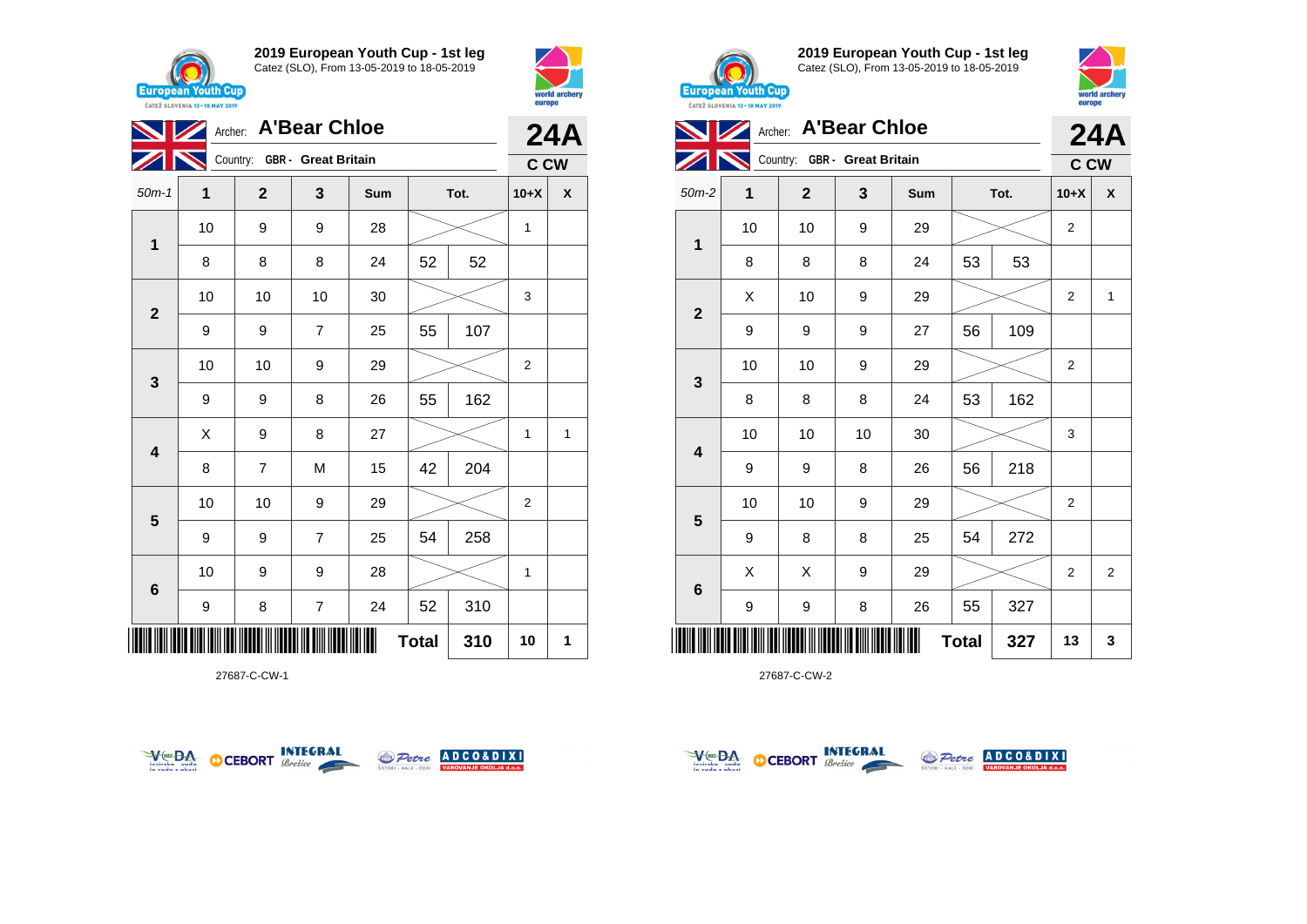



|              | Zikmundova Petra<br>Archer: |                               |    |     |    |      |        |     |  |
|--------------|-----------------------------|-------------------------------|----|-----|----|------|--------|-----|--|
|              |                             | Country: CZE - Czech Republic |    |     |    |      | C CW   | 24B |  |
| $50m-1$      | 1                           | $\mathbf{2}$                  | 3  | Sum |    | Tot. | $10+X$ | X   |  |
| 1            | X                           | 10                            | 10 | 30  |    |      | 3      | 1   |  |
|              | 9                           | 9                             | 8  | 26  | 56 | 56   |        |     |  |
| $\mathbf{2}$ | 10                          | 10                            | 10 | 30  |    |      | 3      |     |  |
|              | 9                           | 8                             | 7  | 24  | 54 | 110  |        |     |  |
| $\mathbf{3}$ | X                           | 9                             | 9  | 28  |    |      | 1      | 1   |  |
|              | 9                           | 9                             | 9  | 27  | 55 | 165  |        |     |  |
| 4            | 10                          | 9                             | 9  | 28  |    |      | 1      |     |  |
|              | 9                           | 9                             | 6  | 24  | 52 | 217  |        |     |  |
| 5            | 9                           | 9                             | 9  | 27  |    |      |        |     |  |
|              | 9                           | 9                             | 6  | 24  | 51 | 268  |        |     |  |
| $\bf 6$      | X                           | 10                            | 10 | 30  |    |      | 3      | 1   |  |
|              | 9                           | 9                             | 8  | 26  | 56 | 324  |        |     |  |
| IIII         | 324<br><b>Total</b>         |                               |    |     |    |      |        |     |  |

22806-C-CW-1





**2019 European Youth Cup - 1st leg** Catez (SLO), From 13-05-2019 to 18-05-2019



|                | Zikmundova Petra<br>Archer: |                               |                |     |              |      |                |                    |  |
|----------------|-----------------------------|-------------------------------|----------------|-----|--------------|------|----------------|--------------------|--|
|                |                             | Country: CZE - Czech Republic |                |     |              |      | <b>C CW</b>    | 24B                |  |
| $50m-2$        | $\overline{1}$              | $\mathbf{2}$                  | 3              | Sum |              | Tot. | $10+X$         | $\pmb{\mathsf{X}}$ |  |
| 1              | Χ                           | 10                            | 9              | 29  |              |      | $\overline{2}$ | $\mathbf{1}$       |  |
|                | 8                           | 8                             | $\overline{7}$ | 23  | 52           | 52   |                |                    |  |
| $\overline{2}$ | X                           | 9                             | 9              | 28  |              |      | 1              | $\mathbf{1}$       |  |
|                | 9                           | 9                             | $\overline{7}$ | 25  | 53           | 105  |                |                    |  |
| 3              | Χ                           | 9                             | 9              | 28  |              |      | $\mathbf{1}$   | $\mathbf{1}$       |  |
|                | 9                           | 9                             | 8              | 26  | 54           | 159  |                |                    |  |
| 4              | 9                           | 9                             | 9              | 27  |              |      |                |                    |  |
|                | 9                           | 9                             | $\overline{7}$ | 25  | 52           | 211  |                |                    |  |
| $5\phantom{1}$ | 10                          | 9                             | 9              | 28  |              |      | 1              |                    |  |
|                | 8                           | 8                             | $\overline{7}$ | 23  | 51           | 262  |                |                    |  |
| $\bf 6$        | X                           | 10                            | 9              | 29  |              |      | $\overline{2}$ | $\mathbf{1}$       |  |
|                | 9                           | 8                             | $\overline{7}$ | 24  | 53           | 315  |                |                    |  |
| Ⅲ              |                             |                               |                |     | <b>Total</b> | 315  | 7              | 4                  |  |



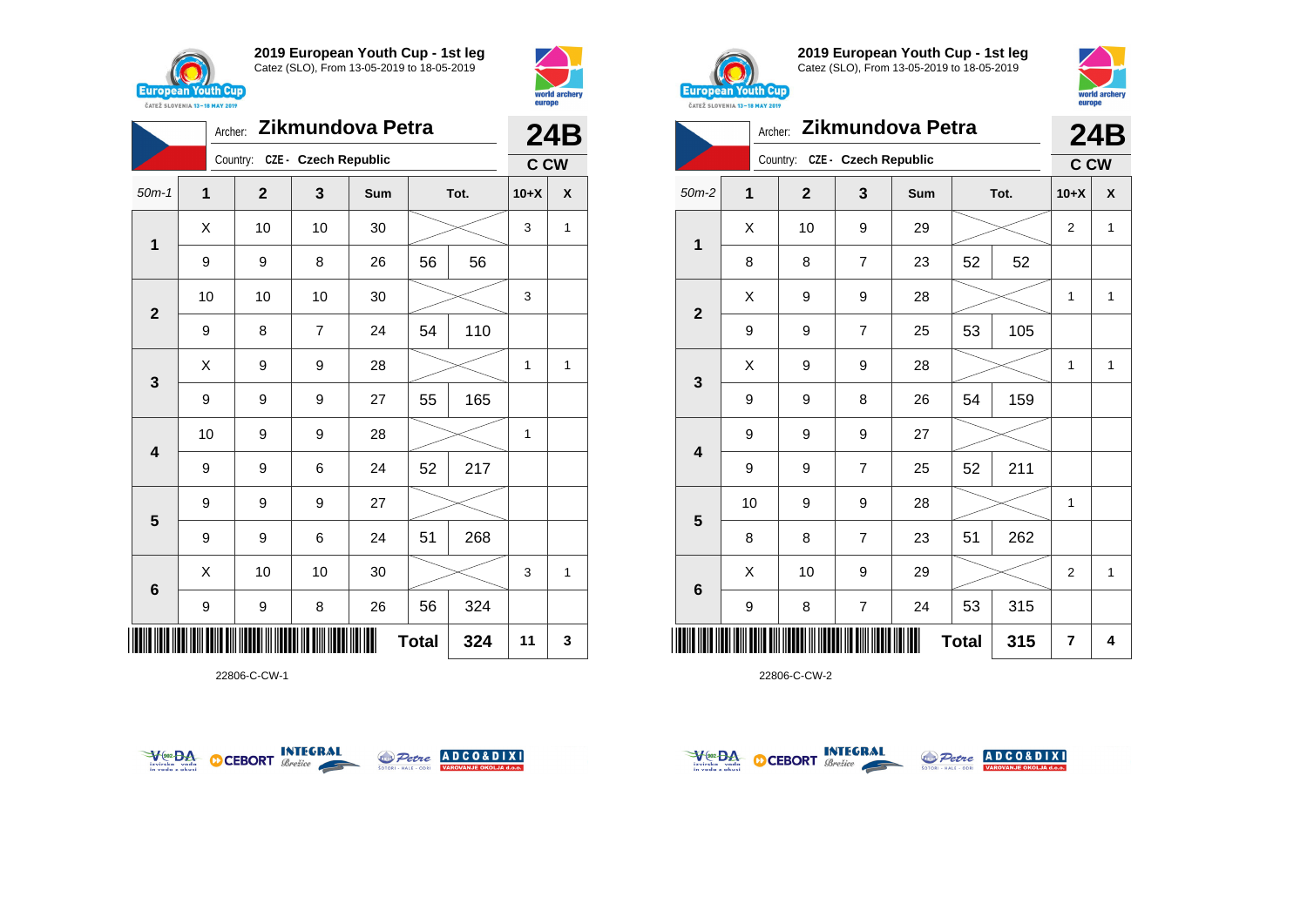





20299-C-CW-1





**2019 European Youth Cup - 1st leg** Catez (SLO), From 13-05-2019 to 18-05-2019



| <b>CAILL SLUVENIA 13-18 MAY ZUIY</b> |    |                              |    |                        |              |      |            |                |
|--------------------------------------|----|------------------------------|----|------------------------|--------------|------|------------|----------------|
|                                      |    |                              |    | Archer: Chappell Grace |              |      |            | <b>24C</b>     |
|                                      |    | Country: GBR - Great Britain |    |                        |              |      | <b>CCW</b> |                |
| $50m-2$                              | 1  | $\mathbf 2$                  | 3  | Sum                    |              | Tot. | $10+X$     | X              |
|                                      | 10 | 9                            | 9  | 28                     |              |      | 1          |                |
| 1                                    | 8  | 8                            | 8  | 24                     | 52           | 52   |            |                |
| $\mathbf{2}$                         | 10 | 10                           | 10 | 30                     |              |      | 3          |                |
|                                      | 9  | 9                            | 9  | 27                     | 57           | 109  |            |                |
|                                      | Χ  | 10                           | 10 | 30                     |              |      | 3          | 1              |
| 3                                    | 9  | 9                            | 9  | 27                     | 57           | 166  |            |                |
| $\overline{\mathbf{4}}$              | X  | 9                            | 9  | 28                     |              |      | 1          | $\mathbf{1}$   |
|                                      | 9  | 8                            | 8  | 25                     | 53           | 219  |            |                |
| $5\phantom{1}$                       | X  | Χ                            | 10 | 30                     |              |      | 3          | $\overline{2}$ |
|                                      | 10 | 9                            | 8  | 27                     | 57           | 276  | 1          |                |
| $\bf 6$                              | 9  | 9                            | 9  | 27                     |              |      |            |                |
|                                      | 9  | 8                            | M  | 17                     | 44           | 320  |            |                |
| ║║║                                  |    |                              |    |                        | <b>Total</b> | 320  | 12         | 4              |



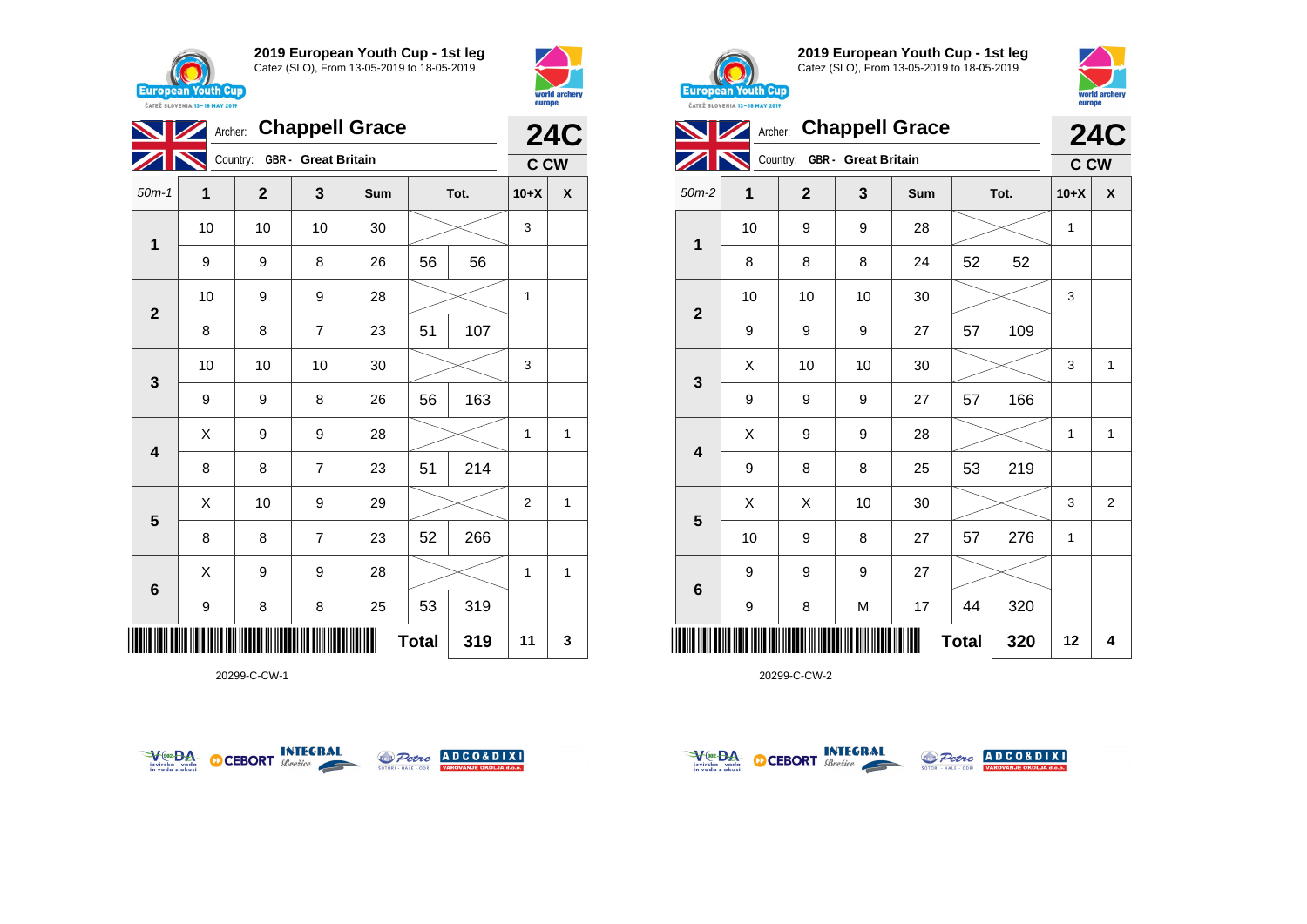





20004-C-CW-1





**2019 European Youth Cup - 1st leg** Catez (SLO), From 13-05-2019 to 18-05-2019



|                | <b>Bazzichetto Elisa</b><br>Archer: |    |                         |    |     |              |      |                |   |  |
|----------------|-------------------------------------|----|-------------------------|----|-----|--------------|------|----------------|---|--|
|                |                                     |    | ITA - Italy<br>Country: |    |     |              |      | <b>C CW</b>    |   |  |
| $50m-2$        | $\mathbf{1}$                        |    | $\mathbf{2}$            | 3  | Sum |              | Tot. | $10+X$         | X |  |
| 1              | Χ                                   |    | 10                      | 10 | 30  |              |      | 3              | 1 |  |
|                | 9                                   |    | 9                       | 8  | 26  | 56           | 56   |                |   |  |
| $\overline{2}$ |                                     | 10 | 10                      | 10 | 30  |              |      | 3              |   |  |
|                |                                     | 10 | 9                       | 8  | 27  | 57           | 113  | $\mathbf{1}$   |   |  |
| 3              | Χ                                   |    | 10                      | 10 | 30  |              |      | 3              | 1 |  |
|                |                                     | 10 | 9                       | 9  | 28  | 58           | 171  | $\mathbf{1}$   |   |  |
| 4              |                                     | 10 | 9                       | 9  | 28  |              |      | $\mathbf{1}$   |   |  |
|                | 9                                   |    | 8                       | 8  | 25  | 53           | 224  |                |   |  |
|                | X                                   |    | 10                      | 10 | 30  |              |      | 3              | 1 |  |
| 5              |                                     | 10 | 10                      | 9  | 29  | 59           | 283  | $\overline{2}$ |   |  |
| 6              |                                     | 10 | 10                      | 10 | 30  |              |      | 3              |   |  |
|                |                                     | 10 | 9                       | 8  | 27  | 57           | 340  | $\mathbf{1}$   |   |  |
| Ш              |                                     |    |                         |    |     | <b>Total</b> | 340  | 21             | 3 |  |



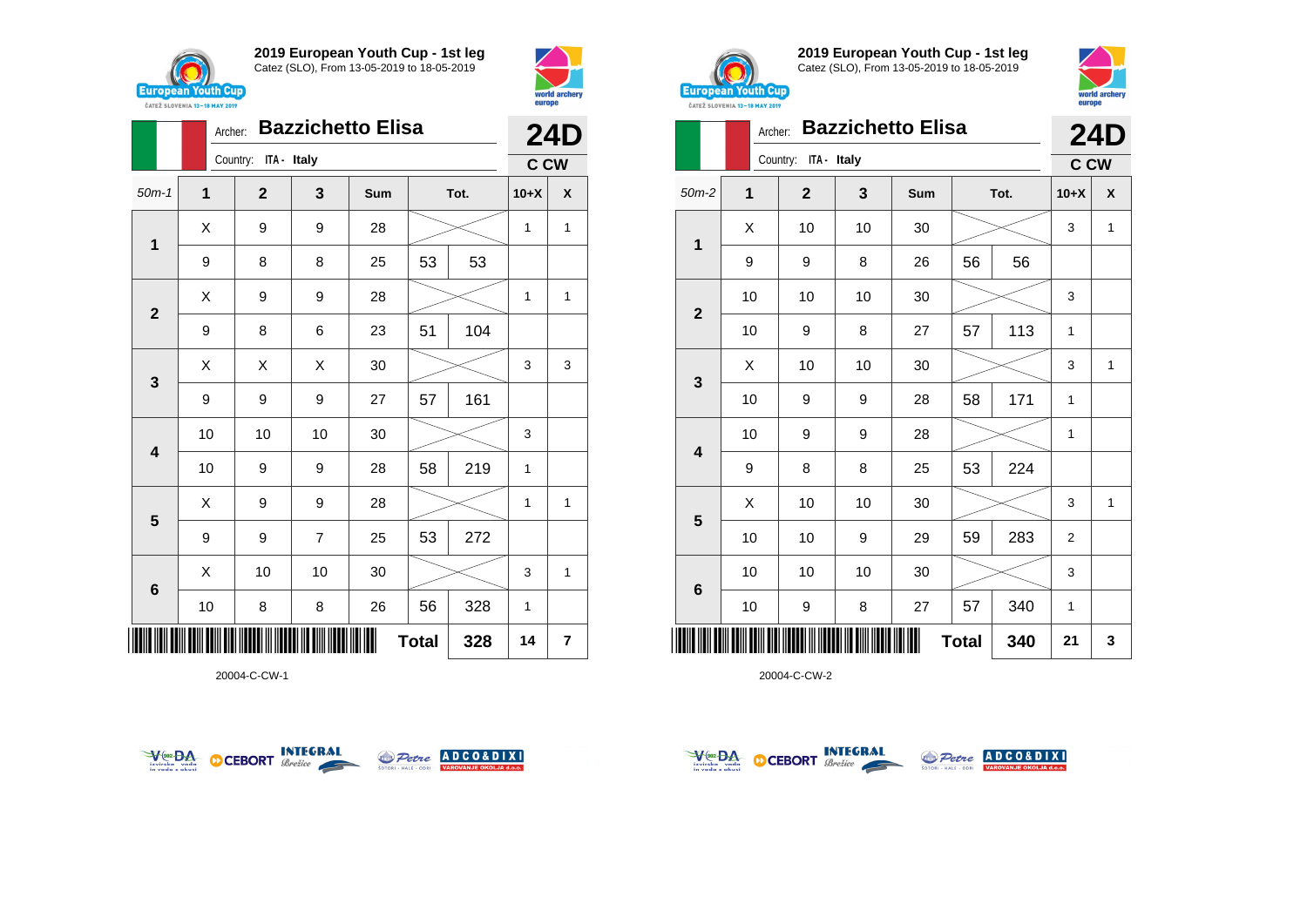





23644-C-CW-1





**2019 European Youth Cup - 1st leg** Catez (SLO), From 13-05-2019 to 18-05-2019



| <b>CAILL SLUVENIA 13-18 MAY ZUIY</b> |    |                         |                              |     |              |      |                |              |
|--------------------------------------|----|-------------------------|------------------------------|-----|--------------|------|----------------|--------------|
|                                      |    |                         | Archer: Clifford Holly       |     |              |      |                | <b>25A</b>   |
|                                      |    |                         | Country: GBR - Great Britain |     |              |      | <b>C CW</b>    |              |
| $50m-2$                              | 1  | $\overline{\mathbf{2}}$ | 3                            | Sum |              | Tot. | $10+X$         | X            |
|                                      | 10 | 10                      | 10                           | 30  |              |      | 3              |              |
| $\mathbf{1}$                         | 10 | 9                       | $\overline{7}$               | 26  | 56           | 56   | 1              |              |
|                                      | X  | 10                      | $\boldsymbol{9}$             | 29  |              |      | $\overline{2}$ | $\mathbf 1$  |
| $\mathbf{2}$                         | 9  | 8                       | 5                            | 22  | 51           | 107  |                |              |
|                                      | X  | 9                       | 8                            | 27  |              |      | $\mathbf{1}$   | $\mathbf{1}$ |
| 3                                    | 8  | 7                       | 6                            | 21  | 48           | 155  |                |              |
| $\overline{\mathbf{4}}$              | Χ  | 10                      | 9                            | 29  |              |      | $\overline{2}$ | 1            |
|                                      | 8  | 8                       | 8                            | 24  | 53           | 208  |                |              |
|                                      | 10 | 10                      | 10                           | 30  |              |      | 3              |              |
| 5                                    | 9  | 8                       | 8                            | 25  | 55           | 263  |                |              |
| 6                                    | 10 | 9                       | 8                            | 27  |              |      | 1              |              |
|                                      | 8  | 8                       | 8                            | 24  | 51           | 314  |                |              |
| IIII                                 |    |                         |                              |     | <b>Total</b> | 314  | 13             | 3            |



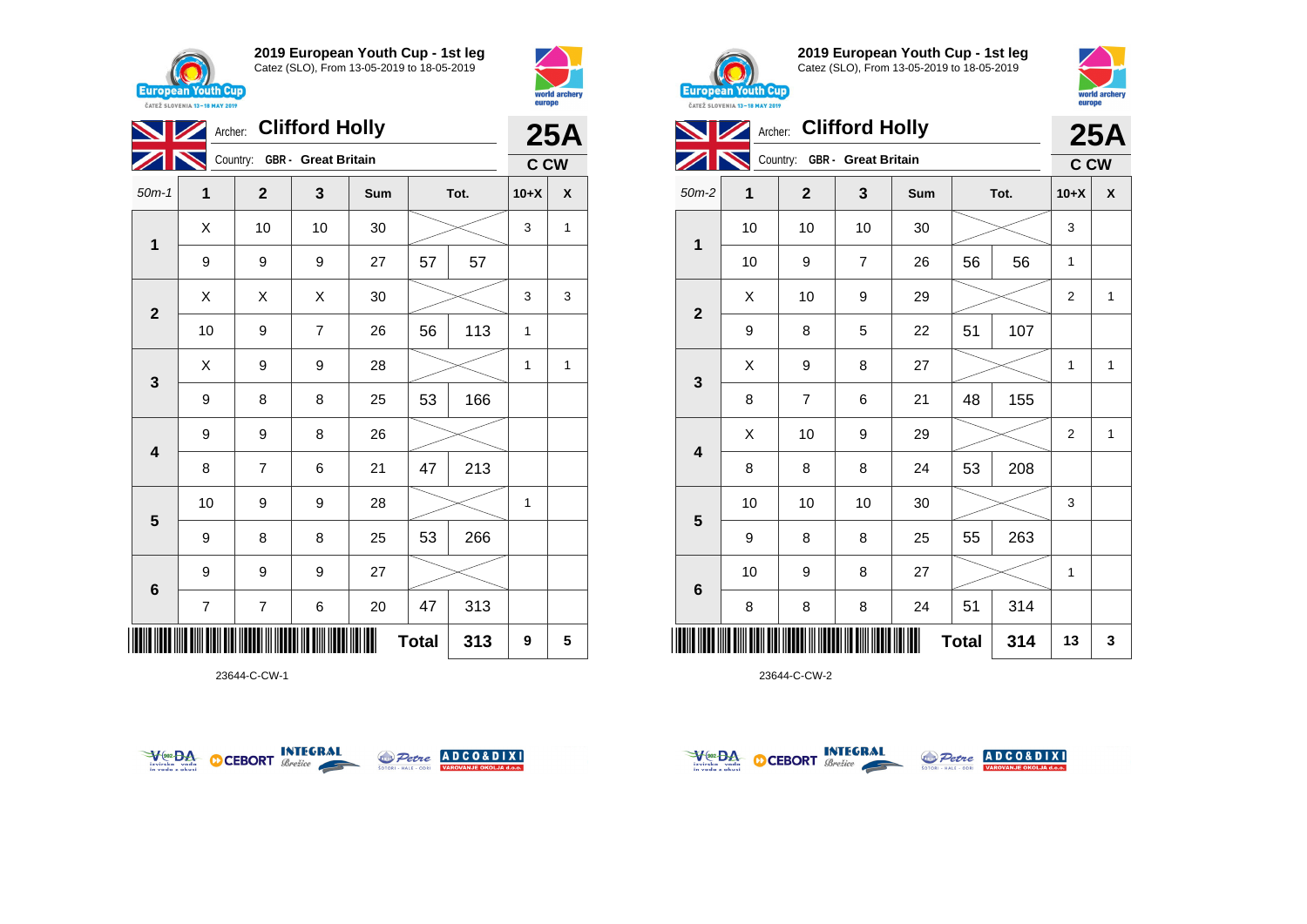





30244-C-CW-1





**2019 European Youth Cup - 1st leg** Catez (SLO), From 13-05-2019 to 18-05-2019



|                | Archer: | <b>Celmanova Karolina</b>     | 25B |     |              |      |              |                |
|----------------|---------|-------------------------------|-----|-----|--------------|------|--------------|----------------|
|                |         | Country: CZE - Czech Republic |     |     |              |      | C CW         |                |
| $50m-2$        | 1       | $\overline{2}$                | 3   | Sum |              | Tot. | $10+X$       | X              |
| $\mathbf 1$    | Χ       | 9                             | 9   | 28  |              |      | 1            | 1              |
|                | 9       | 8                             | 8   | 25  | 53           | 53   |              |                |
| $\overline{2}$ | X       | 9                             | 9   | 28  |              |      | 1            | 1              |
|                | 9       | 9                             | 8   | 26  | 54           | 107  |              |                |
| 3              | 10      | 9                             | 8   | 27  |              |      | $\mathbf{1}$ |                |
|                | 8       | 8                             | 6   | 22  | 49           | 156  |              |                |
| 4              | 9       | 9                             | 9   | 27  |              |      |              |                |
|                | 9       | 9                             | 8   | 26  | 53           | 209  |              |                |
|                | 10      | 10                            | 10  | 30  |              |      | 3            |                |
| 5              | 9       | 9                             | 8   | 26  | 56           | 265  |              |                |
| 6              | 10      | 10                            | 10  | 30  |              |      | 3            |                |
|                | 9       | 8                             | 8   | 25  | 55           | 320  |              |                |
| ║║║            |         |                               |     |     | <b>Total</b> | 320  | 9            | $\overline{2}$ |



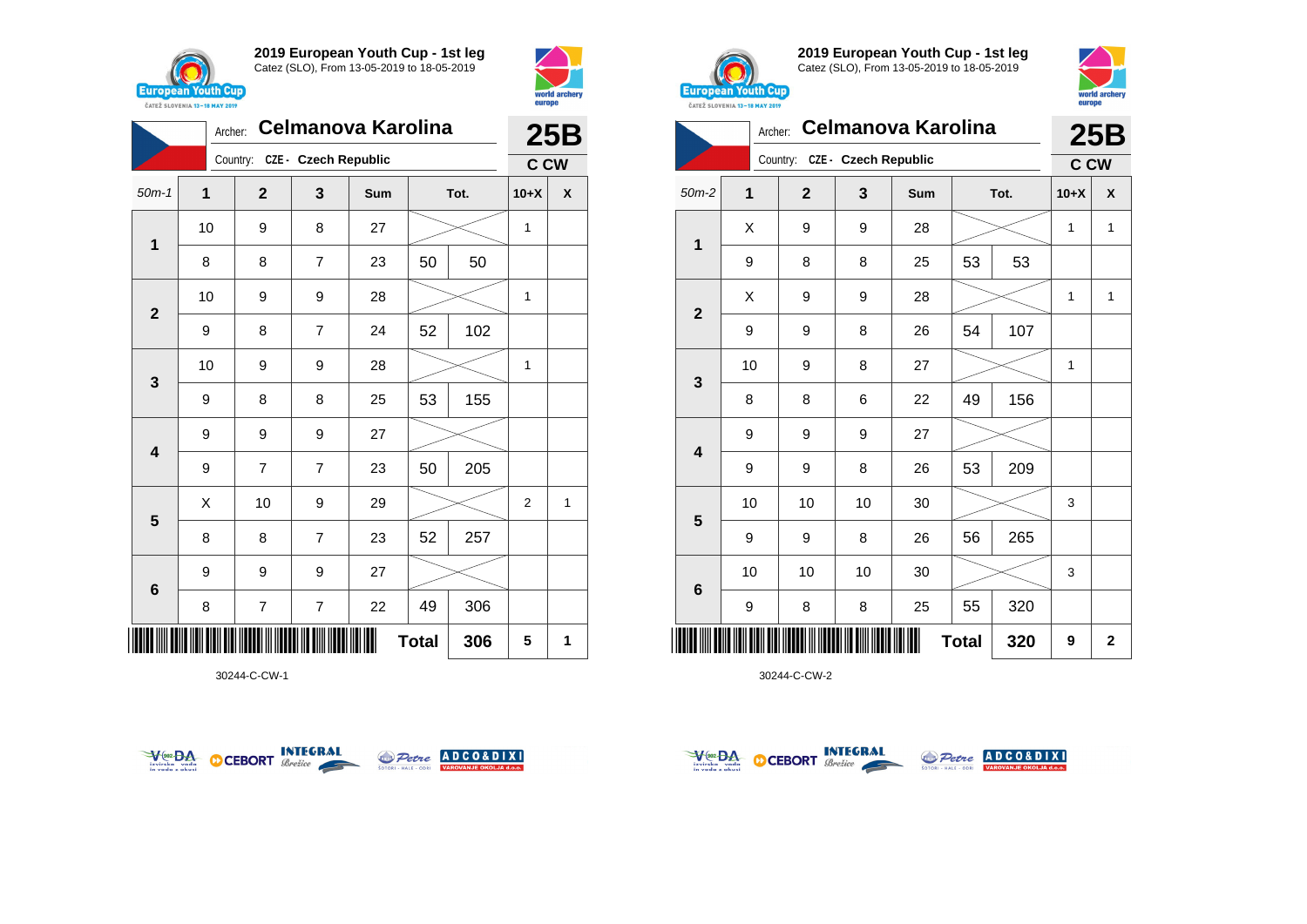

**1**

Ö

**2**

**3**

**4**

**5**

**6**

**2019 European Youth Cup - 1st leg** Catez (SLO), From 13-05-2019 to 18-05-2019

50m-1 **1 2 3 Sum Tot. 10+X X**

9 | 8 | 7 | 24 | 51 | 51

9 | 9 | 8 | 26 | 55 | 106

8 | 8 | 8 | 24 | 52 | 158

7 7 7 21 45 203

9 | 8 | 6 | 23 | 52 | 255

8 | 8 | 7 | 23 | 49 | 304

10 | 10 | 9 | 29 |  $>$  | 2

10 | 10 | 9 | 29 |  $>$  | 2

 $X$  | 9 | 9 | 28 |  $>$  | 1 | 1

Archer: **Pajk Aneja**

Country: **SLO - Slovenia**

9 9 9 27

8 8 8 24

9 9 8 26



**25C C CW**



**2019 European Youth Cup - 1st leg** Catez (SLO), From 13-05-2019 to 18-05-2019



|                         |    |                | <b>25C</b>     |     |              |      |                         |              |
|-------------------------|----|----------------|----------------|-----|--------------|------|-------------------------|--------------|
|                         |    | Country:       | SLO - Slovenia |     |              |      | <b>C CW</b>             |              |
| $50m-2$                 | 1  | $\overline{2}$ | 3              | Sum |              | Tot. | $10+X$                  | X            |
|                         | X  | 10             | 9              | 29  |              |      | $\overline{2}$          | 1            |
| $\mathbf 1$             | 8  | 8              | $\overline{7}$ | 23  | 52           | 52   |                         |              |
|                         | 9  | 9              | 9              | 27  |              |      |                         |              |
| $\overline{2}$          | 8  | 8              | 7              | 23  | 50           | 102  |                         |              |
|                         | 10 | 8              | 8              | 26  |              |      | 1                       |              |
| $\mathbf{3}$            | 8  | $\overline{7}$ | 6              | 21  | 47           | 149  |                         |              |
|                         | 10 | 9              | $\overline{7}$ | 26  |              |      | 1                       |              |
| $\overline{\mathbf{4}}$ | 6  | 6              | M              | 12  | 38           | 187  |                         |              |
|                         | Χ  | 9              | 9              | 28  |              |      | 1                       | $\mathbf{1}$ |
| $5\phantom{1}$          | 8  | 8              | 8              | 24  | 52           | 239  |                         |              |
|                         | X  | 10             | 9              | 29  |              |      | $\overline{2}$          | $\mathbf{1}$ |
| $\bf 6$                 | 8  | $\overline{7}$ | $\overline{7}$ | 22  | 51           | 290  |                         |              |
|                         |    |                |                |     | <b>Total</b> | 290  | $\overline{\mathbf{r}}$ | 3            |

20319-C-CW-2



\*20319-C-CW-1\*

20319-C-CW-1



**Total 304 5 1**



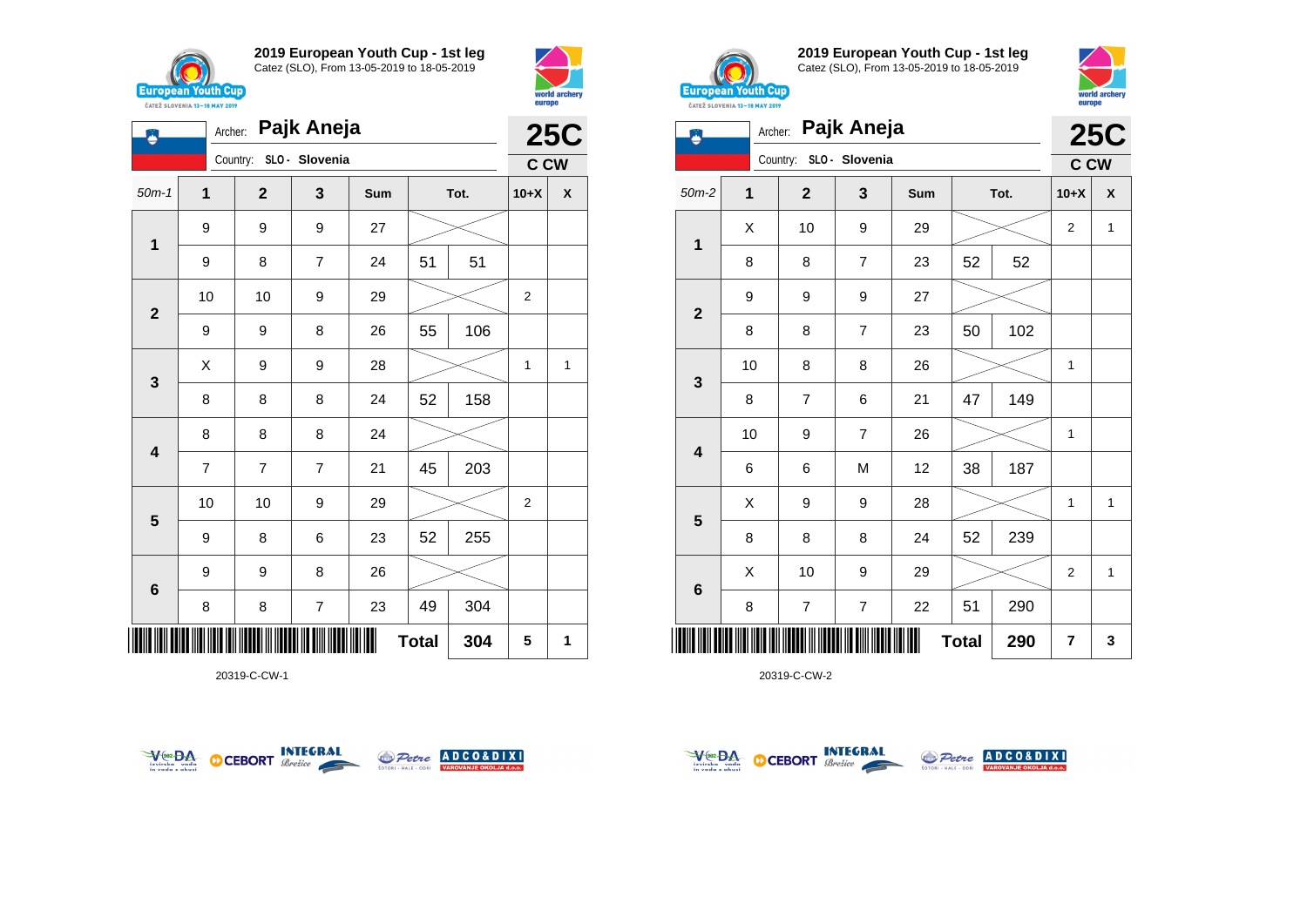





30491-C-CW-1





**2019 European Youth Cup - 1st leg** Catez (SLO), From 13-05-2019 to 18-05-2019



| <b><i>UAILL SLUVERIA 13"10 MAT 4017</i></b> |    | <b>25D</b>           |                |     |              |      |                |                    |
|---------------------------------------------|----|----------------------|----------------|-----|--------------|------|----------------|--------------------|
|                                             |    | Country: ITA - Italy |                |     |              |      | <b>C CW</b>    |                    |
| $50m-2$                                     | 1  | $\mathbf 2$          | 3              | Sum |              | Tot. | $10+X$         | $\pmb{\mathsf{X}}$ |
| 1                                           | 9  | 9                    | 9              | 27  |              |      |                |                    |
|                                             | 8  | 8                    | 6              | 22  | 49           | 49   |                |                    |
|                                             | X  | X                    | Χ              | 30  |              |      | 3              | 3                  |
| $\mathbf 2$                                 | 9  | 9                    | 8              | 26  | 56           | 105  |                |                    |
|                                             | X  | 10                   | 9              | 29  |              |      | $\overline{2}$ | $\mathbf{1}$       |
| 3                                           | 9  | 9                    | $\overline{7}$ | 25  | 54           | 159  |                |                    |
| $\overline{\mathbf{4}}$                     | 10 | 10                   | 10             | 30  |              |      | 3              |                    |
|                                             | 8  | 8                    | 8              | 24  | 54           | 213  |                |                    |
| $5\phantom{1}$                              | 10 | 10                   | 10             | 30  |              |      | 3              |                    |
|                                             | 9  | 9                    | 9              | 27  | 57           | 270  |                |                    |
|                                             | 10 | 10                   | 10             | 30  |              |      | 3              |                    |
| $\bf 6$                                     | 9  | 9                    | 8              | 26  | 56           | 326  |                |                    |
|                                             |    |                      |                |     | <b>Total</b> | 326  | 14             | 4                  |



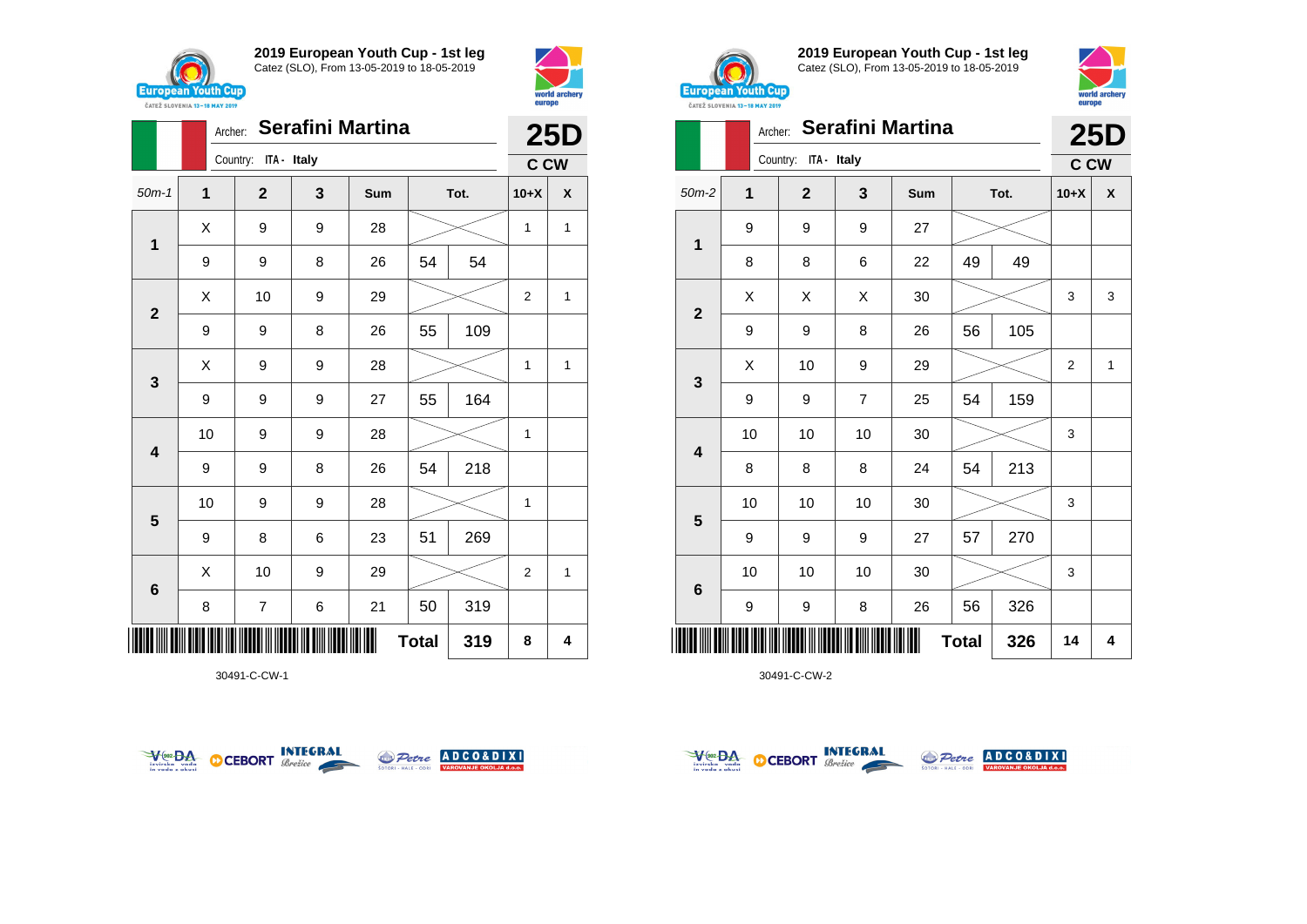





30383-C-CW-1





**2019 European Youth Cup - 1st leg** Catez (SLO), From 13-05-2019 to 18-05-2019



|                |                | <b>26A</b>                   |                         |     |              |      |                         |                    |
|----------------|----------------|------------------------------|-------------------------|-----|--------------|------|-------------------------|--------------------|
|                |                | Country: GBR - Great Britain |                         |     |              |      | C CW                    |                    |
| $50m-2$        | 1              | $\mathbf{2}$                 | 3                       | Sum |              | Tot. | $10+X$                  | $\pmb{\mathsf{X}}$ |
| $\mathbf 1$    | 10             | 9                            | 9                       | 28  |              |      | 1                       |                    |
|                | 9              | 9                            | 8                       | 26  | 54           | 54   |                         |                    |
|                | Χ              | 10                           | 9                       | 29  |              |      | $\overline{2}$          | $\mathbf{1}$       |
| $\mathbf{2}$   | 8              | 8                            | M                       | 16  | 45           | 99   |                         |                    |
| 3              | Χ              | 9                            | 8                       | 27  |              |      | 1                       | $\mathbf{1}$       |
|                | $\overline{7}$ | 6                            | 6                       | 19  | 46           | 145  |                         |                    |
| 4              | 9              | 8                            | 8                       | 25  |              |      |                         |                    |
|                | $\overline{7}$ | $\overline{7}$               | 6                       | 20  | 45           | 190  |                         |                    |
| $5\phantom{1}$ | X              | 10                           | 8                       | 28  |              |      | $\overline{2}$          | $\mathbf{1}$       |
|                | 8              | 8                            | $\overline{7}$          | 23  | 51           | 241  |                         |                    |
|                | 10             | 9                            | 9                       | 28  |              |      | 1                       |                    |
| 6              | 8              | 8                            | $\overline{\mathbf{7}}$ | 23  | 51           | 292  |                         |                    |
| ║║║            |                |                              |                         |     | <b>Total</b> | 292  | $\overline{\mathbf{r}}$ | 3                  |



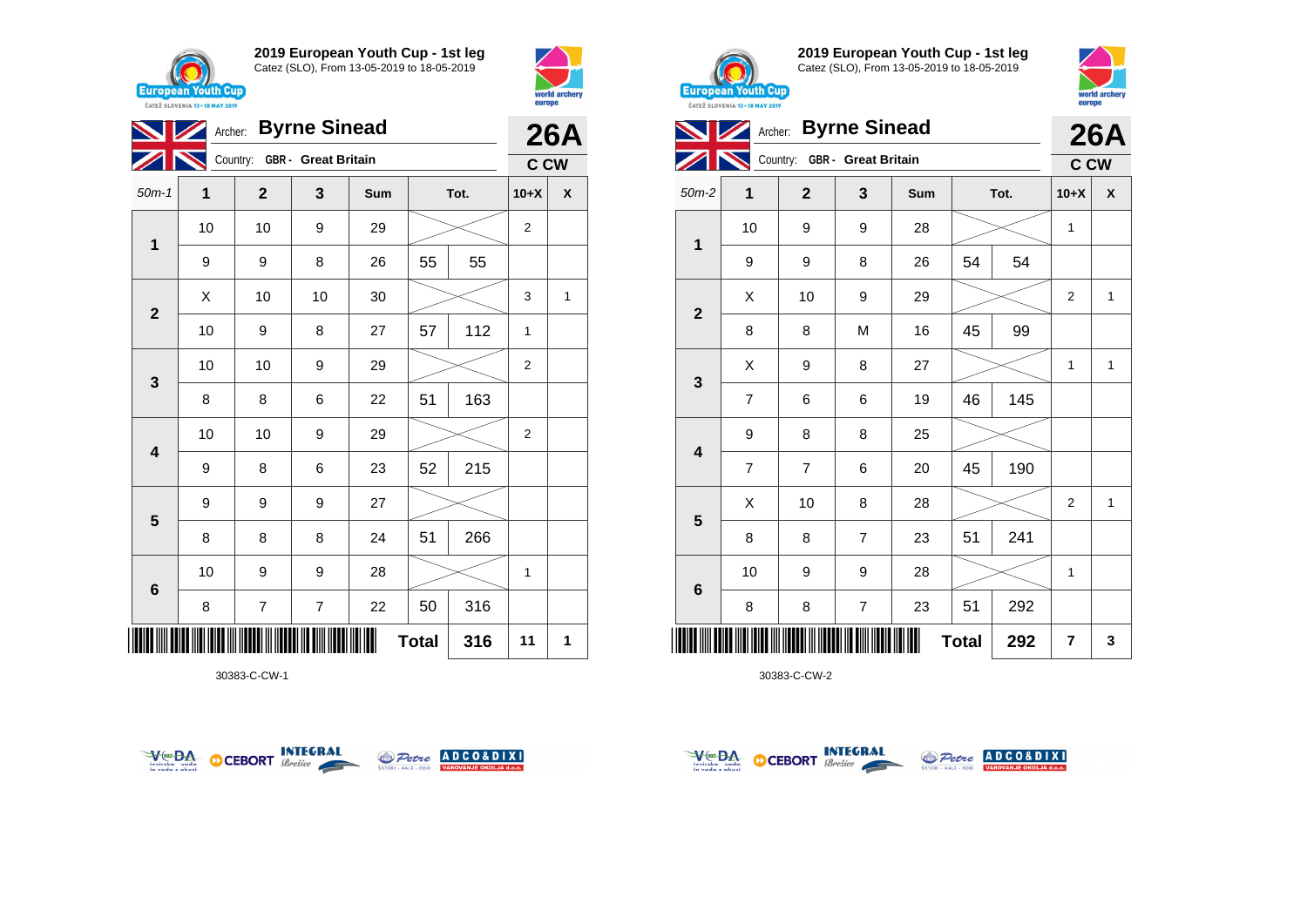

**競** 

**1**

**2**

**3**

**4**

**5**

**6**

**2019 European Youth Cup - 1st leg** Catez (SLO), From 13-05-2019 to 18-05-2019

50m-1 **1 2 3 Sum Tot. 10+X X**

8 | 8 | 7 | 23 | 50 | 50

7 | 7 | M | 14 | 41 | 91

8 | 7 | 6 | 21 |48 | 139

8 | 7 | 6 | 21 | 46 | 185

9 | 8 | 8 | 25 | 52 | 237

6 5 5 16 41 278

 $X$  | 8 | 7 | 25 |  $\gg$  | 1 | 1

**Total**  $278$   $4$   $2$ 

9 8 8 25

9 9 9 27

\*27783-C-CW-1\*

27783-C-CW-1

10 | 9 | 8 | 27 |  $\!\!\!\!\!\times$  | 1

10 | 9 | 8 | 27 |  $\!\!\!\!\!\times$  | 1

 $X$  | 9 | 8 | 27 |  $\swarrow$  | 1 | 1

Archer: **Drobnjak Lara**

Country: **CRO - Croatia**



**26B C CW**



**2019 European Youth Cup - 1st leg** Catez (SLO), From 13-05-2019 to 18-05-2019



| Drobnjak Lara<br>Archer:<br>ette |              |                |                |     |              |      |                | <b>26B</b> |
|----------------------------------|--------------|----------------|----------------|-----|--------------|------|----------------|------------|
|                                  |              | Country:       | CRO - Croatia  |     |              |      | <b>C CW</b>    |            |
| $50m-2$                          | $\mathbf{1}$ | $\mathbf{2}$   | 3              | Sum |              | Tot. | $10+X$         | X          |
| 1                                | 9            | 8              | 8              | 25  |              |      |                |            |
|                                  | 8            | $\overline{7}$ | $\overline{7}$ | 22  | 47           | 47   |                |            |
|                                  | 10           | 10             | 10             | 30  |              |      | 3              |            |
| $\mathbf{2}$                     | 9            | 8              | $\overline{7}$ | 24  | 54           | 101  |                |            |
|                                  | 9            | 9              | 8              | 26  |              |      |                |            |
| 3                                | 8            | 6              | M              | 14  | 40           | 141  |                |            |
|                                  | 10           | 10             | 9              | 29  |              |      | $\overline{2}$ |            |
| $\overline{\mathbf{4}}$          | 8            | 8              | 7              | 23  | 52           | 193  |                |            |
|                                  | 10           | 9              | 9              | 28  |              |      | 1              |            |
| 5                                | 9            | 8              | 8              | 25  | 53           | 246  |                |            |
|                                  | X            | 10             | 9              | 29  |              |      | $\overline{2}$ | 1          |
| 6                                | 9            | 9              | 9              | 27  | 56           | 302  |                |            |
|                                  |              |                |                |     | <b>Total</b> | 302  | 8              | 1          |





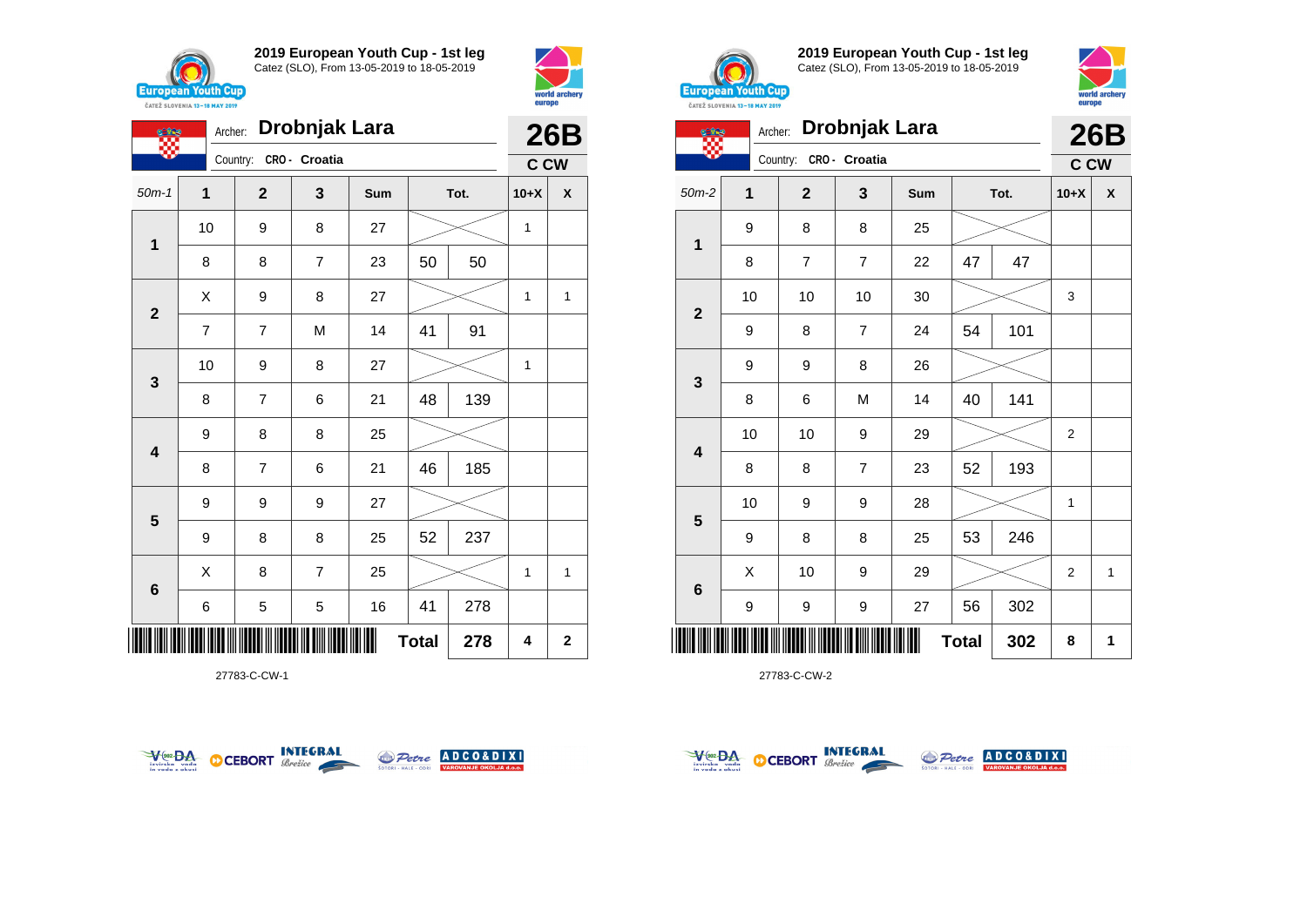



|                           | <b>26C</b>     |                        |    |     |    |      |                |   |
|---------------------------|----------------|------------------------|----|-----|----|------|----------------|---|
|                           |                | Country: EST - Estonia |    |     |    |      | <b>C CW</b>    |   |
| $50m-1$                   | $\overline{1}$ | $\mathbf{2}$           | 3  | Sum |    | Tot. | $10+X$         | X |
| 1                         | X              | 10                     | 10 | 30  |    |      | 3              | 1 |
|                           | 10             | 9                      | 9  | 28  | 58 | 58   | $\mathbf{1}$   |   |
| $\overline{\mathbf{2}}$   | X              | 10                     | 9  | 29  |    |      | 2              | 1 |
|                           | 9              | 9                      | 8  | 26  | 55 | 113  |                |   |
| 3                         | Χ              | 10                     | 9  | 29  |    |      | $\overline{2}$ | 1 |
|                           | 9              | 9                      | 8  | 26  | 55 | 168  |                |   |
| 4                         | 10             | 9                      | 9  | 28  |    |      | 1              |   |
|                           | 9              | 9                      | 9  | 27  | 55 | 223  |                |   |
| $5\phantom{1}$            | 10             | 9                      | 9  | 28  |    |      | 1              |   |
|                           | 9              | 9                      | 9  | 27  | 55 | 278  |                |   |
| 6                         | X              | 10                     | 10 | 30  |    |      | 3              | 1 |
|                           | 9              | 9                      | 9  | 27  | 57 | 335  |                |   |
| <b>Total</b><br>335<br>13 |                |                        |    |     |    |      |                |   |

17640-C-CW-1





**2019 European Youth Cup - 1st leg** Catez (SLO), From 13-05-2019 to 18-05-2019



| <b>Paas Meeri-Marita</b><br>Archer: |    |                        |    |     |              |      |                | <b>26C</b>     |  |
|-------------------------------------|----|------------------------|----|-----|--------------|------|----------------|----------------|--|
|                                     |    | Country: EST - Estonia |    |     |              |      | C CW           |                |  |
| $50m-2$                             | 1  | $\mathbf{2}$           | 3  | Sum |              | Tot. | $10+X$         | X              |  |
| 1                                   | X  | 10                     | 10 | 30  |              |      | 3              | $\mathbf{1}$   |  |
|                                     | 9  | 9                      | 9  | 27  | 57           | 57   |                |                |  |
|                                     | 10 | 9                      | 9  | 28  |              |      | 1              |                |  |
| $\overline{2}$                      | 9  | 9                      | 9  | 27  | 55           | 112  |                |                |  |
|                                     | 10 | 10                     | 9  | 29  |              |      | $\overline{2}$ |                |  |
| 3                                   | 9  | 9                      | 8  | 26  | 55           | 167  |                |                |  |
|                                     | X  | X                      | X  | 30  |              |      | 3              | 3              |  |
| $\overline{\mathbf{4}}$             | 10 | 9                      | 8  | 27  | 57           | 224  | $\mathbf{1}$   |                |  |
|                                     | Χ  | 10                     | 9  | 29  |              |      | 2              | 1              |  |
| 5                                   | 9  | 9                      | 9  | 27  | 56           | 280  |                |                |  |
|                                     | X  | X                      | 10 | 30  |              |      | 3              | $\overline{2}$ |  |
| $6\phantom{1}6$                     | 9  | 9                      | 9  | 27  | 57           | 337  |                |                |  |
| ║║║                                 |    |                        |    |     | <b>Total</b> | 337  | 15             | $\overline{7}$ |  |



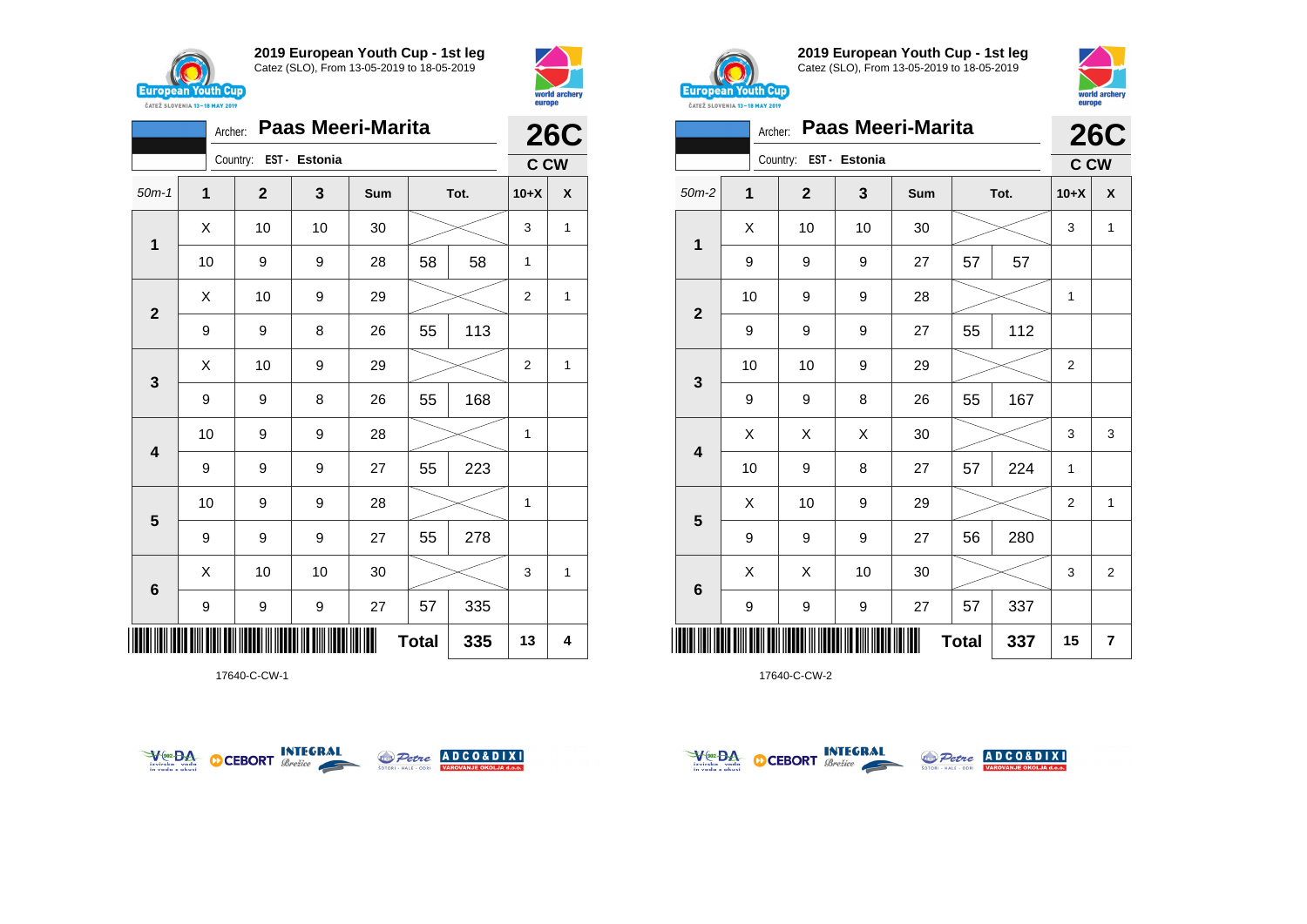





28117-C-CM-1





**2019 European Youth Cup - 1st leg** Catez (SLO), From 13-05-2019 to 18-05-2019



| <b>Brenk Aljaz Matija</b><br>Archer: |    |                         |                |     |              |      |                | <b>28A</b>   |  |
|--------------------------------------|----|-------------------------|----------------|-----|--------------|------|----------------|--------------|--|
|                                      |    | Country:                | SLO - Slovenia |     |              |      | C CM           |              |  |
| $50m-2$                              | 1  | $\mathbf{2}$            | 3              | Sum |              | Tot. |                | X            |  |
| 1                                    | 10 | 10                      | 10             | 30  |              |      | 3              |              |  |
|                                      | 9  | 9                       | 9              | 27  | 57           | 57   |                |              |  |
| $\overline{2}$                       | 10 | 9                       | 9              | 28  |              |      | 1              |              |  |
|                                      | 9  | $\overline{7}$          | $\overline{7}$ | 23  | 51           | 108  |                |              |  |
| 3                                    | 10 | 10                      | 9              | 29  |              |      | $\overline{2}$ |              |  |
|                                      | 9  | 8                       | 8              | 25  | 54           | 162  |                |              |  |
| 4                                    | X  | 10                      | 10             | 30  |              |      | 3              | $\mathbf{1}$ |  |
|                                      | 9  | 9                       | 8              | 26  | 56           | 218  |                |              |  |
| 5                                    | X  | X                       | Χ              | 30  |              |      | 3              | 3            |  |
|                                      | 9  | 8                       | $\overline{7}$ | 24  | 54           | 272  |                |              |  |
| $6\phantom{1}6$                      | 10 | 9                       | 8              | 27  |              |      | 1              |              |  |
|                                      | 8  | $\overline{\mathbf{7}}$ | $\overline{7}$ | 22  | 49           | 321  |                |              |  |
| Ш                                    |    |                         |                |     | <b>Total</b> | 321  | 13             | 4            |  |



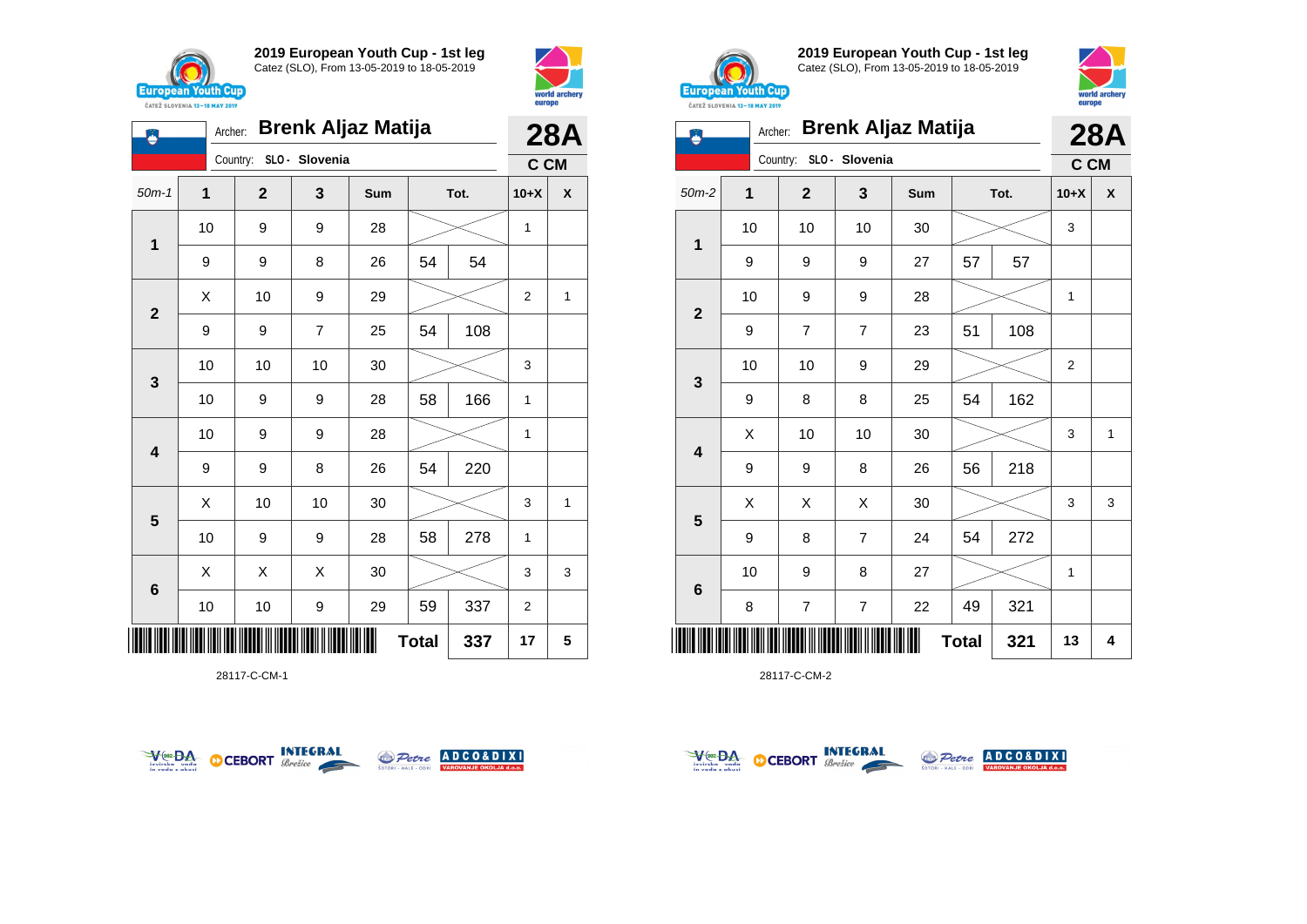





23220-C-CM-1





**2019 European Youth Cup - 1st leg** Catez (SLO), From 13-05-2019 to 18-05-2019



|              | Archer: Thomas Nathan |              |                              | 28B |              |        |                |                |
|--------------|-----------------------|--------------|------------------------------|-----|--------------|--------|----------------|----------------|
|              |                       |              | Country: GBR - Great Britain |     |              |        | C CM           |                |
| $50m-2$      | 1                     | $\mathbf{2}$ | 3<br>Tot.<br>Sum             |     |              | $10+X$ | X              |                |
| 1            | X                     | 10           | 10                           | 30  |              |        | 3              | 1              |
|              | 9                     | 9            | 8                            | 26  | 56           | 56     |                |                |
| $\mathbf{2}$ | 10                    | 9            | 9                            | 28  |              |        | $\mathbf{1}$   |                |
|              | 9                     | 9            | 9                            | 27  | 55           | 111    |                |                |
|              | X                     | X            | 10                           | 30  |              |        | 3              | $\overline{2}$ |
| 3            | 9                     | 9            | 9                            | 27  | 57           | 168    |                |                |
| 4            | X                     | X            | 10                           | 30  |              |        | 3              | $\overline{2}$ |
|              | 10                    | 9            | M                            | 19  | 49           | 217    | 1              |                |
| 5            | 10                    | 10           | 10                           | 30  |              |        | 3              |                |
|              | 9                     | 9            | 9                            | 27  | 57           | 274    |                |                |
| 6            | X                     | 10           | 9                            | 29  |              |        | $\overline{2}$ | 1              |
|              | 9                     | 8            | 8                            | 25  | 54           | 328    |                |                |
|              |                       |              |                              |     | <b>Total</b> | 328    | 16             | 6              |



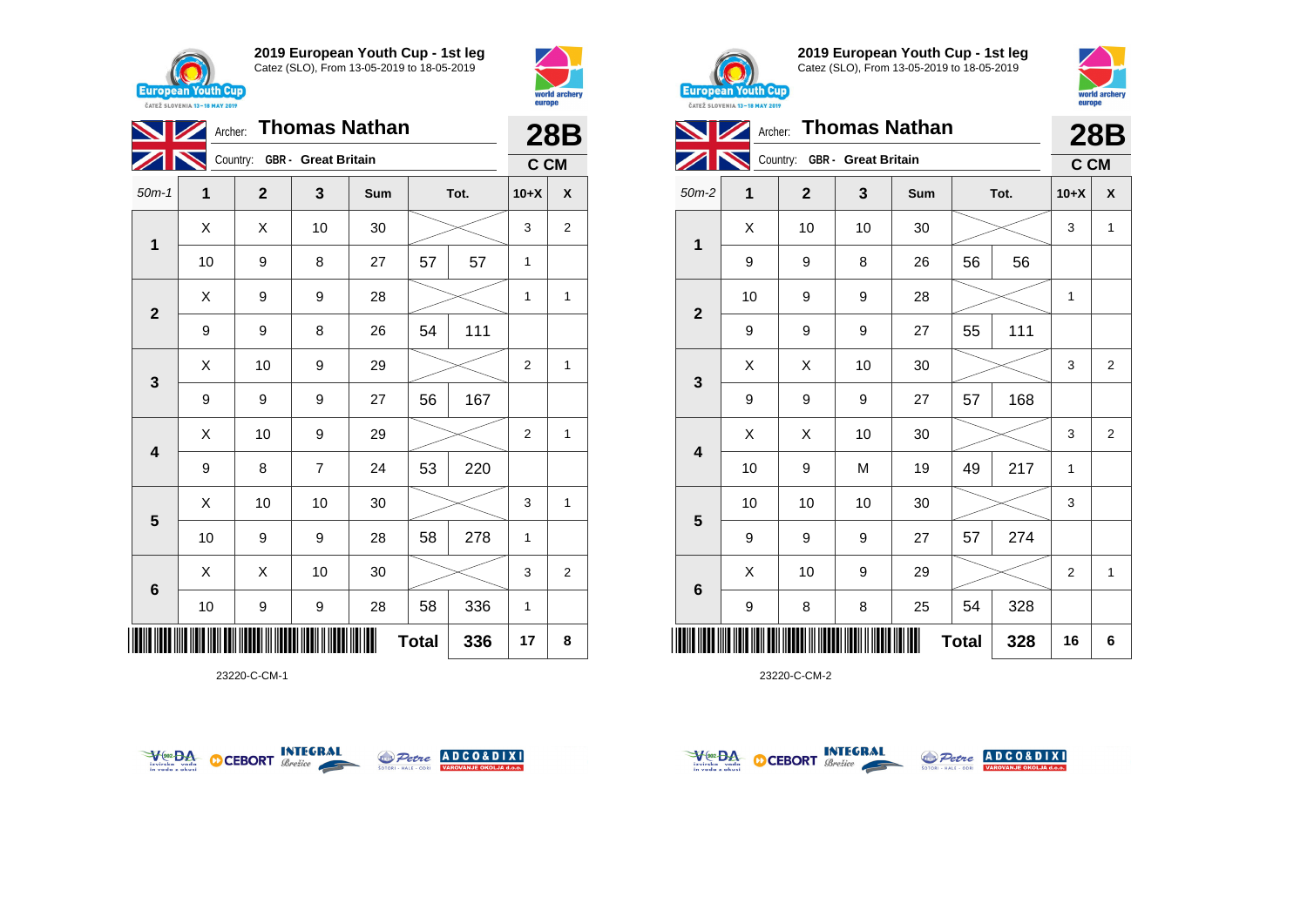

 $\ddot{\bullet}$ 

**2019 European Youth Cup - 1st leg** Catez (SLO), From 13-05-2019 to 18-05-2019

50m-1 **1 2 3 Sum Tot. 10+X X**

Archer: **Godesa Miha**

Country: **SLO - Slovenia**



**28C C CM**



**2019 European Youth Cup - 1st leg** Catez (SLO), From 13-05-2019 to 18-05-2019



| ě            |    | Archer: Godesa Miha     |   |     |              |      |                | <b>28C</b>  |
|--------------|----|-------------------------|---|-----|--------------|------|----------------|-------------|
|              |    | Country: SLO - Slovenia |   |     |              |      | C CM           |             |
| $50m-2$      | 1  | $\mathbf{2}$            | 3 | Sum |              | Tot. | $10+X$         | X           |
|              | 10 | 9                       | 9 | 28  |              |      | 1              |             |
| $\mathbf 1$  | 9  | 8                       | 8 | 25  | 53           | 53   |                |             |
| $\mathbf{2}$ | 10 | 10                      | 9 | 29  |              |      | 2              |             |
|              | 9  | 8                       | 7 | 24  | 53           | 106  |                |             |
| 3            | Χ  | 10                      | 9 | 29  |              |      | 2              | 1           |
|              | 9  | 9                       | 5 | 23  | 52           | 158  |                |             |
| 4            | 10 | 9                       | 9 | 28  |              |      | 1              |             |
|              | 8  | 8                       | 7 | 23  | 51           | 209  |                |             |
| 5            | 10 | 10                      | 9 | 29  |              |      | $\overline{2}$ |             |
|              | 9  | 8                       | 8 | 25  | 54           | 263  |                |             |
| 6            | X  | 10                      | 9 | 29  |              |      | 2              | 1           |
|              | 9  | 8                       | 8 | 25  | 54           | 317  |                |             |
|              |    |                         |   |     | <b>Total</b> | 317  | 10             | $\mathbf 2$ |

30391-C-CM-2

|                     | 1                       | 9  | 9  | 9                        | 27 |    |     |                |                         |
|---------------------|-------------------------|----|----|--------------------------|----|----|-----|----------------|-------------------------|
|                     |                         | 9  | 9  | 5                        | 23 | 50 | 50  |                |                         |
|                     | $\mathbf{2}$            | X  | 10 | 10                       | 30 |    |     | 3              | $\mathbf{1}$            |
|                     |                         | 9  | 9  | $\boldsymbol{7}$         | 25 | 55 | 105 |                |                         |
|                     | $\mathbf{3}$            | X  | Χ  | 10                       | 30 |    |     | 3              | $\overline{2}$          |
|                     |                         | 10 | 9  | 9                        | 28 | 58 | 163 | 1              |                         |
|                     | $\overline{\mathbf{4}}$ | Χ  | 10 | 9                        | 29 |    |     | $\overline{c}$ | $\mathbf{1}$            |
|                     |                         | 9  | 8  | 8                        | 25 | 54 | 217 |                |                         |
|                     | $5\phantom{1}$          | X  | 10 | 10                       | 30 |    |     | 3              | $\mathbf{1}$            |
|                     |                         | 9  | 9  | $\overline{\mathcal{I}}$ | 25 | 55 | 272 |                |                         |
|                     | $\bf 6$                 | Χ  | Χ  | 10                       | 30 |    |     | 3              | $\overline{2}$          |
|                     |                         | 10 | 9  | 8                        | 27 | 57 | 329 | 1              |                         |
| 329<br><b>Total</b> |                         |    |    |                          |    |    |     |                | $\overline{\mathbf{r}}$ |





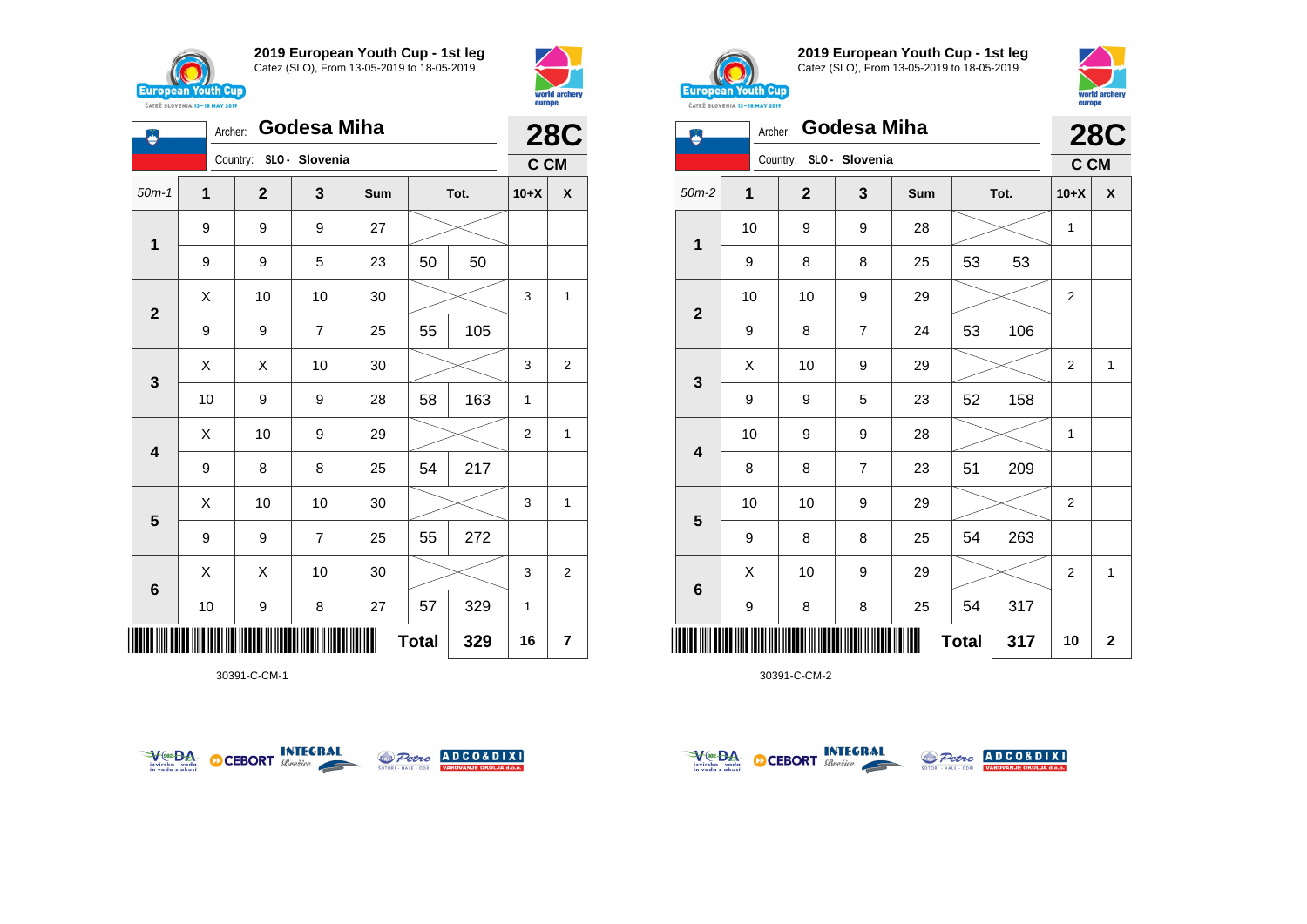





27784-C-CM-1





**2019 European Youth Cup - 1st leg** Catez (SLO), From 13-05-2019 to 18-05-2019



| <b>Curic Mihael</b><br>Archer: |                         |                |                |               |     |                     |      |                | <b>28D</b>     |  |
|--------------------------------|-------------------------|----------------|----------------|---------------|-----|---------------------|------|----------------|----------------|--|
|                                |                         |                | Country:       | CRO - Croatia |     |                     |      | C CM           |                |  |
|                                | $50m-2$                 | 1              | $\overline{2}$ | 3             | Sum |                     | Tot. | $10+X$         | X              |  |
|                                |                         | 9              | 9              | 9             | 27  |                     |      |                |                |  |
|                                | 1                       | 9              | 9              | 8             | 26  | 53                  | 53   |                |                |  |
|                                | $\overline{2}$          | Χ              | 10             | 10            | 30  |                     |      | 3              | 1              |  |
|                                |                         | 9              | 9              | 9             | 27  | 57                  | 110  |                |                |  |
|                                | $\mathbf{3}$            | 10             | 9              | 9             | 28  |                     |      | 1              |                |  |
|                                |                         | $\overline{7}$ | 6              | 5             | 18  | 46                  | 156  |                |                |  |
|                                | $\overline{\mathbf{4}}$ | 10             | 9              | 8             | 27  |                     |      | $\mathbf{1}$   |                |  |
|                                |                         | 8              | 6              | 5             | 19  | 46                  | 202  |                |                |  |
|                                |                         | X              | 10             | 9             | 29  |                     |      | $\overline{2}$ | $\mathbf{1}$   |  |
|                                | 5                       | 9              | 9              | 9             | 27  | 56                  | 258  |                |                |  |
|                                | $6\phantom{1}6$         | 10             | 8              | 8             | 26  |                     |      | 1              |                |  |
|                                |                         | 8              | $\overline{7}$ | 7             | 22  | 48                  | 306  |                |                |  |
|                                |                         |                |                |               |     | <b>Total</b>        | 306  | 8              | $\overline{z}$ |  |
|                                |                         |                | 27784-C-CM-2   |               |     | <b>Signed Total</b> | 306  | 0              | $\bf{0}$       |  |



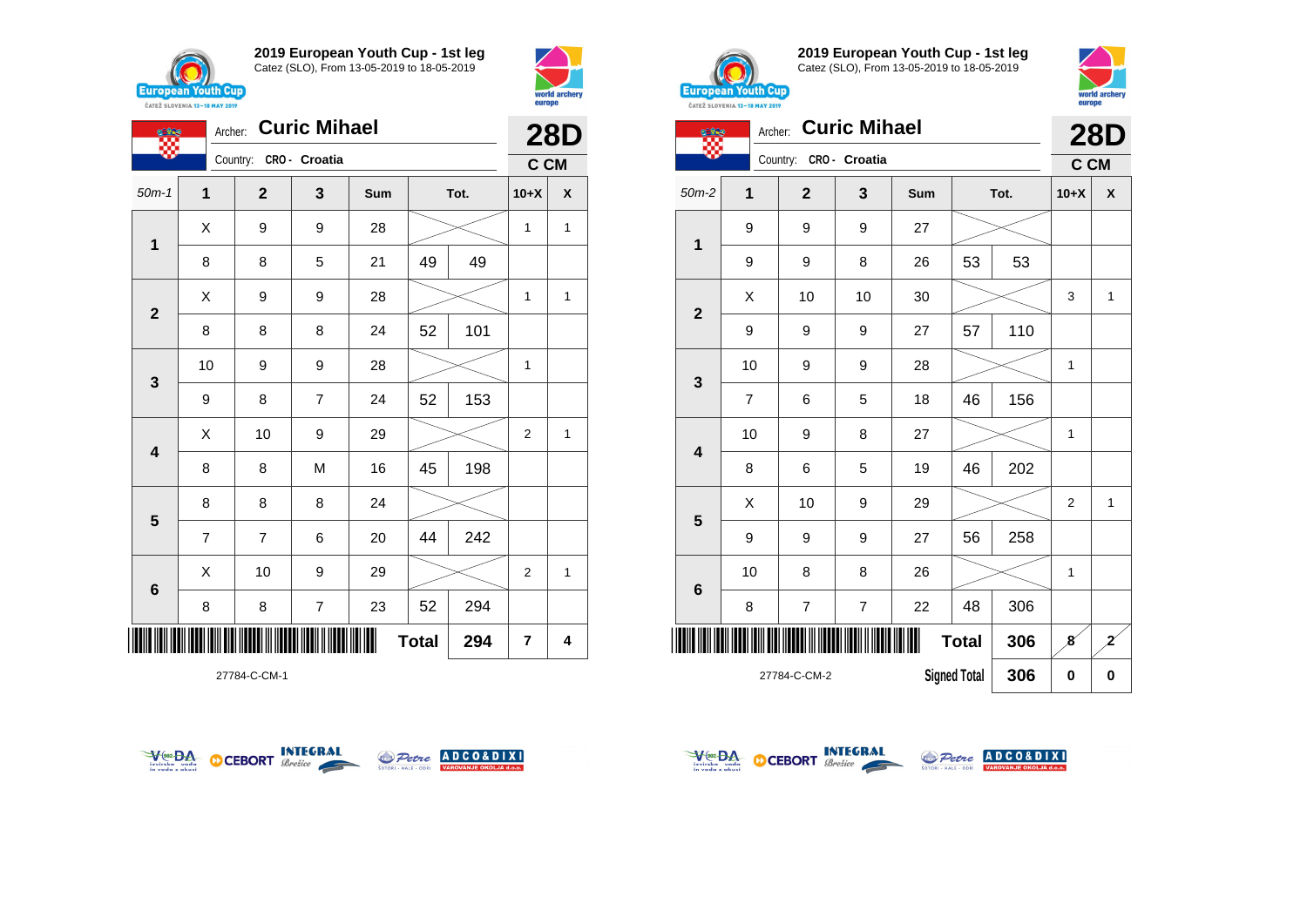





23132-C-CM-1





**2019 European Youth Cup - 1st leg** Catez (SLO), From 13-05-2019 to 18-05-2019



| Archer: Jevsnik Tim<br>ز<br>پ |    |                         |    |     |              |      |                | <b>29A</b>     |  |
|-------------------------------|----|-------------------------|----|-----|--------------|------|----------------|----------------|--|
|                               |    | Country: SLO - Slovenia |    |     |              |      | C CM           |                |  |
| $50m-2$                       | 1  | $\mathbf{2}$            | 3  | Sum |              | Tot. | $10+X$         | X              |  |
| 1                             | 10 | 10                      | 10 | 30  |              |      | 3              |                |  |
|                               | 9  | 9                       | 8  | 26  | 56           | 56   |                |                |  |
| $\mathbf{2}$                  | Χ  | 10                      | 10 | 30  |              |      | 3              | 1              |  |
|                               | 10 | 9                       | 9  | 28  | 58           | 114  | $\mathbf{1}$   |                |  |
| 3                             | 10 | 10                      | 9  | 29  |              |      | $\overline{c}$ |                |  |
|                               | 9  | 8                       | 8  | 25  | 54           | 168  |                |                |  |
| 4                             | X  | X                       | 9  | 29  |              |      | 2              | $\overline{2}$ |  |
|                               | 9  | 9                       | 8  | 26  | 55           | 223  |                |                |  |
|                               | X  | 10                      | 10 | 30  |              |      | 3              | $\mathbf{1}$   |  |
| 5                             | 9  | 9                       | 9  | 27  | 57           | 280  |                |                |  |
| 6                             | X  | X                       | 10 | 30  |              |      | 3              | $\overline{2}$ |  |
|                               | 10 | 9                       | 9  | 28  | 58           | 338  | $\mathbf{1}$   |                |  |
|                               |    |                         |    |     | <b>Total</b> | 338  | 18             | 6              |  |



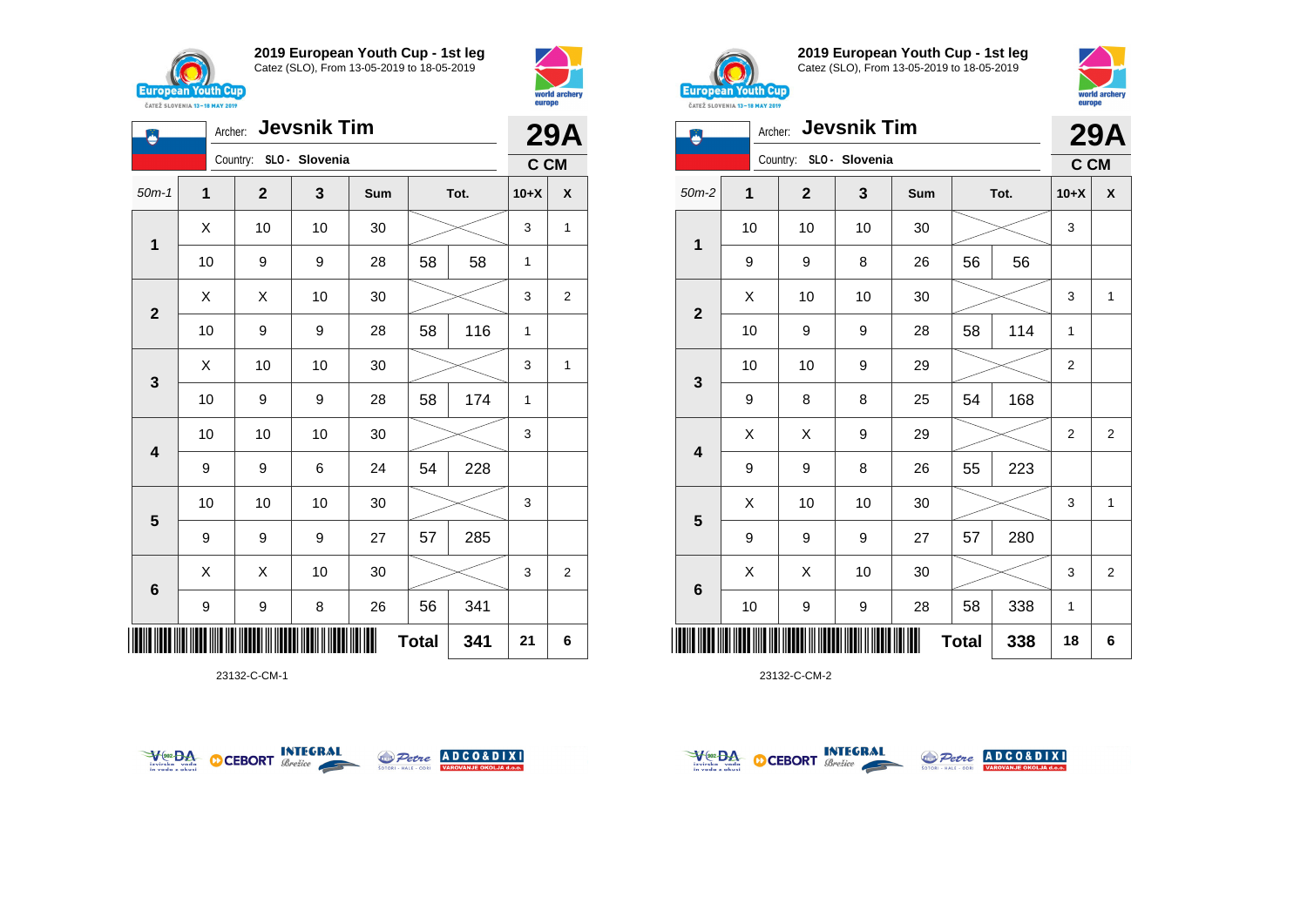





23265-C-CM-1





**2019 European Youth Cup - 1st leg** Catez (SLO), From 13-05-2019 to 18-05-2019



| <b>CAILL SLUVENIA 13-18 MAY 2019</b> |         |                         |                |                         |              |      |                |                |
|--------------------------------------|---------|-------------------------|----------------|-------------------------|--------------|------|----------------|----------------|
|                                      | Archer: |                         |                | <b>Brunello Antonio</b> |              |      |                | <b>29B</b>     |
|                                      |         | ITA - Italy<br>Country: |                |                         |              |      | C CM           |                |
| $50m-2$                              | 1       | $\mathbf{2}$            | 3              | Sum                     |              | Tot. | $10+X$         | X              |
| $\mathbf{1}$                         | X       | Χ                       | 9              | 29                      |              |      | $\overline{2}$ | $\overline{2}$ |
|                                      | 9       | 8                       | 8              | 25                      | 54           | 54   |                |                |
| $\mathbf{2}$                         | X       | X                       | X              | 30                      |              |      | 3              | 3              |
|                                      | 10      | 9                       | 9              | 28                      | 58           | 112  | $\mathbf{1}$   |                |
|                                      | 10      | $10\,$                  | 9              | 29                      |              |      | 2              |                |
| $\mathbf 3$                          | 9       | 9                       | $\overline{7}$ | 25                      | 54           | 166  |                |                |
|                                      | X       | 10                      | 9              | 29                      |              |      | 2              | $\mathbf{1}$   |
| $\overline{\mathbf{4}}$              | 9       | 9                       | 8              | 26                      | 55           | 221  |                |                |
|                                      | X       | 10                      | 10             | 30                      |              |      | 3              | 1              |
| 5                                    | 9       | 9                       | 9              | 27                      | 57           | 278  |                |                |
|                                      | X       | 10                      | 10             | $30\,$                  |              |      | 3              | 1              |
| $6\phantom{1}6$                      | 10      | 9                       | 8              | 27                      | 57           | 335  | 1              |                |
|                                      |         |                         |                |                         | <b>Total</b> | 335  | 17             | 8              |



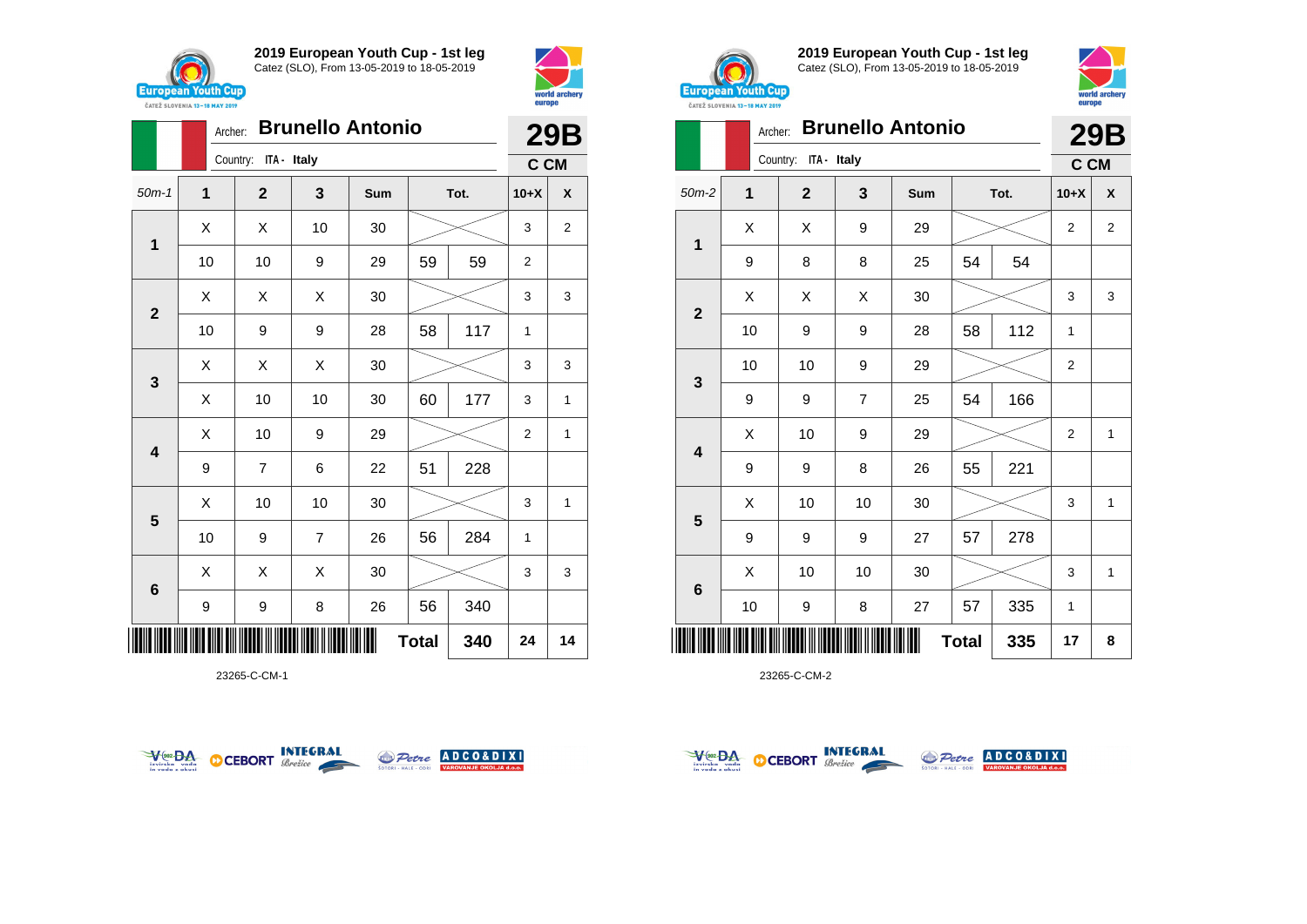



|                           |             | <b>29C</b>            |                |     |    |      |                |              |
|---------------------------|-------------|-----------------------|----------------|-----|----|------|----------------|--------------|
|                           |             | Country: RUS - Russia |                |     |    |      | C CM           |              |
| $50m-1$                   | $\mathbf 1$ | $\mathbf 2$           | 3              | Sum |    | Tot. | $10+X$         | X            |
| 1                         | X           | 10                    | 10             | 30  |    |      | 3              | $\mathbf{1}$ |
|                           | 9           | 9                     | 9              | 27  | 57 | 57   |                |              |
| $\mathbf{2}$              | X           | X                     | X              | 30  |    |      | 3              | 3            |
|                           | 10          | 10                    | 9              | 29  | 59 | 116  | 2              |              |
| 3                         | X           | 10                    | 10             | 30  |    |      | 3              | $\mathbf{1}$ |
|                           | 10          | 9                     | 8              | 27  | 57 | 173  | $\mathbf{1}$   |              |
| 4                         | X           | Χ                     | X              | 30  |    |      | 3              | 3            |
|                           | 10          | 10                    | 9              | 29  | 59 | 232  | $\overline{2}$ |              |
| 5                         | X           | 10                    | 10             | 30  |    |      | 3              | $\mathbf{1}$ |
|                           | 9           | 9                     | $\overline{7}$ | 25  | 55 | 287  |                |              |
| 6                         | X           | X                     | 10             | 30  |    |      | 3              | 2            |
|                           | 10          | 10                    | 9              | 29  | 59 | 346  | $\overline{2}$ |              |
| <b>Total</b><br>346<br>25 |             |                       |                |     |    |      |                |              |

23500-C-CM-1





**2019 European Youth Cup - 1st leg** Catez (SLO), From 13-05-2019 to 18-05-2019



|                         |    | <b>29C</b>   |              |     |              |      |                |                |
|-------------------------|----|--------------|--------------|-----|--------------|------|----------------|----------------|
|                         |    | Country:     | RUS - Russia |     |              |      | C CM           |                |
| $50m-2$                 | 1  | $\mathbf{2}$ | 3            | Sum |              | Tot. | $10+X$         | X              |
| 1                       | X  | X            | 10           | 30  |              |      | 3              | 2              |
|                         | 9  | 9            | 9            | 27  | 57           | 57   |                |                |
|                         | X  | 10           | 10           | 30  |              |      | 3              | 1              |
| $\mathbf 2$             | 10 | 10           | 9            | 29  | 59           | 116  | $\overline{2}$ |                |
| 3                       | X  | 10           | 10           | 30  |              |      | 3              | $\mathbf{1}$   |
|                         | 9  | 9            | 9            | 27  | 57           | 173  |                |                |
| $\overline{\mathbf{4}}$ | 10 | 10           | 10           | 30  |              |      | 3              |                |
|                         | 9  | 8            | 8            | 25  | 55           | 228  |                |                |
|                         | X  | X            | 10           | 30  |              |      | 3              | $\overline{2}$ |
| 5                       | 10 | 9            | 9            | 28  | 58           | 286  | 1              |                |
|                         | 10 | 10           | 10           | 30  |              |      | 3              |                |
| 6                       | 9  | 9            | 9            | 27  | 57           | 343  |                |                |
| ║║║                     |    |              |              |     | <b>Total</b> | 343  | 21             | 6              |



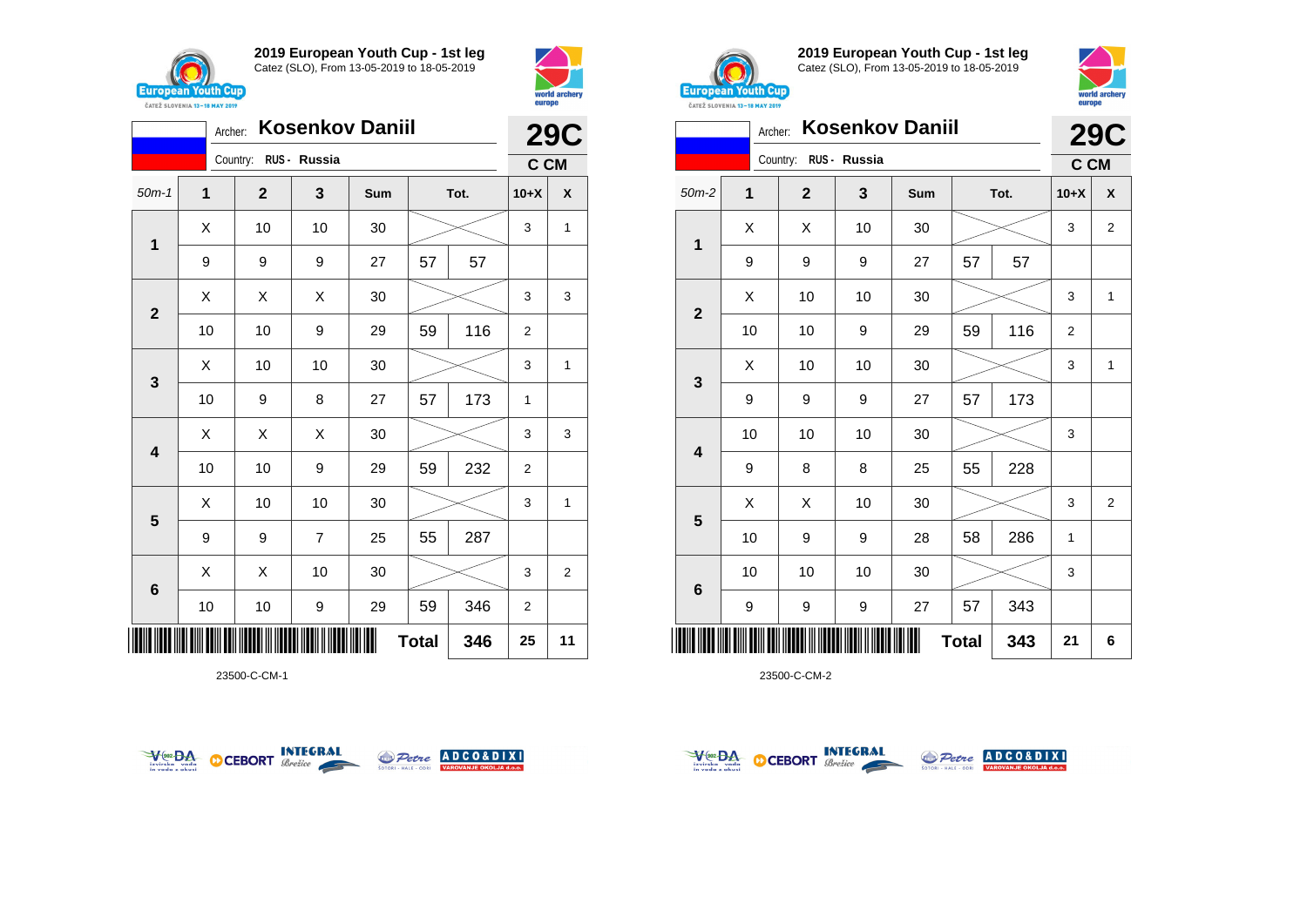

**1**

Ö

**2**

**3**

**4**

**5**

**6**

**2019 European Youth Cup - 1st leg** Catez (SLO), From 13-05-2019 to 18-05-2019

50m-1 **1 2 3 Sum Tot. 10+X X**

9 | 9 | 27 | 55 | 55

9 | 9 | 8 | 26 | 56 | 111

9 | 9 | 9 | 27 | 56 | 167

8 | 8 | 8 | 24 | 53 | 220

9 | 9 | 9 | 27 | 57 | 277

10 10 10 30 3

10 | 9 | 8 | 27 | 57 | 334 | 1

10 | 10 | 9 | 29 |  $>$  | 2

10 9 9 28 1

 $X$   $\mid$   $X$   $\mid$  10  $\mid$  30  $\mid$   $\gg$   $\mid$  3  $\mid$  2

 $\begin{array}{|c|c|c|c|c|}\hline \hspace{.1cm}X & \hspace{.1cm} \text{10} & \hspace{.1cm} \text{9} & \hspace{.1cm} \text{29} & \hspace{.1cm} \hline \end{array} \hspace{.2cm} \begin{array}{|c|c|c|c|c|c|}\hline \hspace{.1cm}X & \hspace{.1cm} \text{2} & \hspace{.1cm} \text{2} & \hspace{.1cm} \text{1} & \hspace{.1cm} \hline \end{array}$ 

 $\begin{array}{|c|c|c|c|c|}\hline \text{X} & \text{10} & \text{10} & \text{30} & \text{\hspace{1em}}\hline \end{array} \hspace{.2cm} \begin{array}{|c|c|c|c|c|}\hline \text{3} & \text{15} & \text{36} & \text{17} & \text{28} & \text{28} & \text{28} & \text{28} & \text{28} & \text{28} & \text{28} & \text{28} & \text{28} & \text{28} & \text{28} & \text{28} & \text{28} & \text{28} & \text{28$ 

**Total 334 15 4**

Archer: **Godesa Matej**

Country: **SLO - Slovenia**



**30A C CM**



**2019 European Youth Cup - 1st leg** Catez (SLO), From 13-05-2019 to 18-05-2019



|                         | <b>UNILL JLUVENIA 13-10 MMI 4017</b> |                         |    |     |              |     |        |              |  |
|-------------------------|--------------------------------------|-------------------------|----|-----|--------------|-----|--------|--------------|--|
|                         |                                      | Godesa Matej<br>Archer: |    |     |              |     |        | <b>30A</b>   |  |
| Country: SLO - Slovenia |                                      |                         |    |     |              |     | C CM   |              |  |
| $50m-2$                 | 1                                    | $\mathbf{2}$            | 3  | Sum | Tot.         |     | $10+X$ | X            |  |
|                         | X                                    | 10                      | 9  | 29  |              |     | 2      | 1            |  |
| 1                       | 9                                    | 9                       | 9  | 27  | 56           | 56  |        |              |  |
|                         | 10                                   | 10                      | 10 | 30  |              |     | 3      |              |  |
| $\mathbf{2}$            | 10                                   | 9                       | 9  | 28  | 58           | 114 | 1      |              |  |
|                         | 10                                   | 10                      | 10 | 30  |              |     | 3      |              |  |
| $\mathbf{3}$            | 9                                    | 8                       | 8  | 25  | 55           | 169 |        |              |  |
| $\overline{\mathbf{4}}$ | X                                    | 9                       | 9  | 28  |              |     | 1      | $\mathbf{1}$ |  |
|                         | 9                                    | 9                       | 8  | 26  | 54           | 223 |        |              |  |
| 5                       | X                                    | 10                      | 10 | 30  |              |     | 3      | 1            |  |
|                         | 9                                    | 9                       | 9  | 27  | 57           | 280 |        |              |  |
| $\bf 6$                 | Χ                                    | 10                      | 9  | 29  |              |     | 2      | 1            |  |
|                         | 9                                    | 9                       | 9  | 27  | 56           | 336 |        |              |  |
|                         |                                      |                         |    |     | <b>Total</b> | 336 | 15     | 4            |  |

20775-C-CM-2



\*20775-C-CM-1\*



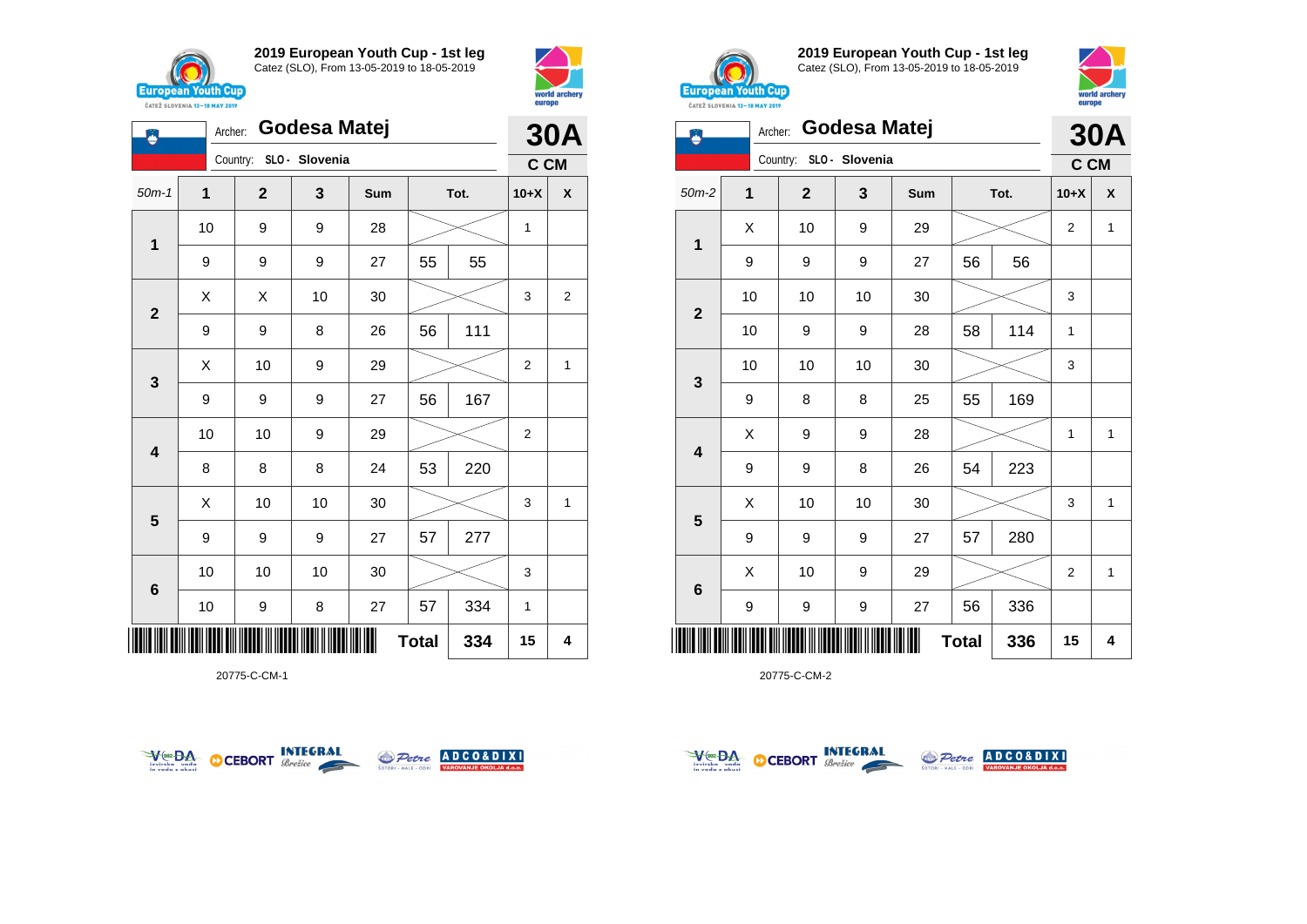

**1**

电

**2**

**3**

**4**

**5**

**6**

**2019 European Youth Cup - 1st leg** Catez (SLO), From 13-05-2019 to 18-05-2019

50m-1 **1 2 3 Sum Tot. 10+X X**

10 10 10 30 3

10 | 9 | 9 | 28 | 58 | 58 | 1

9 | 9 | 8 | 26 | 56 | 114

9 | 9 | 8 | 26 | 55 | 169

 $\begin{array}{|c|c|c|c|c|}\hline \text{X} & \text{10} & \text{10} & \text{30} & \text{\hspace{1em}}\hline \end{array} \hspace{.2cm} \begin{array}{|c|c|c|c|c|}\hline \text{3} & \text{15} & \text{36} & \text{47} & \text{58} & \text{58} & \text{58} & \text{58} & \text{58} & \text{58} & \text{58} & \text{58} & \text{58} & \text{58} & \text{58} & \text{58} & \text{58} & \text{58} & \text{58$ 

 $\begin{array}{|c|c|c|c|c|}\hline \hspace{.1cm}X & \hspace{.1cm} \text{10} & \hspace{.1cm} \text{9} & \hspace{.1cm} \text{29} & \hspace{.1cm} \hline \end{array} \hspace{.2cm} \begin{array}{|c|c|c|c|c|c|}\hline \hspace{.1cm}X & \hspace{.1cm} \text{2} & \hspace{.1cm} \text{2} & \hspace{.1cm} \text{1} & \hspace{.1cm} \hline \end{array}$ 

 $\begin{array}{|c|c|c|c|c|}\hline \hspace{.1cm}X & \hspace{.1cm} \hspace{.1cm}X & \hspace{.1cm} \hspace{.1cm}10 & \hspace{.1cm} \hspace{.1cm}30 & \hspace{.1cm}\hline \end{array} \hspace{.2cm} \begin{array}{c|c|c|c|c|c|c|c} \hline \hspace{.1cm}X & \hspace{.1cm} \hspace{.1cm}3 & \hspace{.1cm}2 & \hspace{.1cm}\hline \end{array}$ 

10 | 8 | 7 | 25 | 55 | 224 | 1

10 10 10 30 3

10 | 9 | 8 | 27 | 57 | 281 | 1

10 | 9 | 9 | 28 |  $\!\!\!\!\!\!\!\!\times$  | 1

9 | 9 | 8 | 26 | 54 | 335

Archer: **Sedivy Simon**

Country: **SVK - Slovakia**



**30B C CM**



**2019 European Youth Cup - 1st leg** Catez (SLO), From 13-05-2019 to 18-05-2019



| Archer: Sedivy Simon<br>$\left( \ddagger \right)$<br>Country: SVK - Slovakia |    |                  |                |     |              | <b>30B</b> |        |                |
|------------------------------------------------------------------------------|----|------------------|----------------|-----|--------------|------------|--------|----------------|
|                                                                              |    |                  |                |     |              |            | C CM   |                |
| $50m-2$                                                                      | 1  | $\mathbf{2}$     | 3              | Sum | Tot.         |            | $10+X$ | X              |
|                                                                              | X  | 10               | 10             | 30  |              |            | 3      | $\mathbf{1}$   |
| 1                                                                            | 9  | $\boldsymbol{9}$ | 9              | 27  | 57           | 57         |        |                |
|                                                                              | 10 | 10               | 9              | 29  |              |            | 2      |                |
| $\mathbf 2$                                                                  | 9  | 9                | $\overline{7}$ | 25  | 54           | 111        |        |                |
|                                                                              | X  | 10               | 10             | 30  |              |            | 3      | $\mathbf{1}$   |
| $\mathbf{3}$                                                                 | 9  | 9                | 8              | 26  | 56           | 167        |        |                |
| $\overline{\mathbf{4}}$                                                      | 10 | 9                | 9              | 28  |              |            | 1      |                |
|                                                                              | 9  | 8                | 8              | 25  | 53           | 220        |        |                |
| 5                                                                            | X  | X                | 10             | 30  |              |            | 3      | $\overline{2}$ |
|                                                                              | 9  | 9                | 9              | 27  | 57           | 277        |        |                |
| $6\phantom{1}6$                                                              | 10 | 9                | 9              | 28  |              |            | 1      |                |
|                                                                              | 9  | 8                | 5              | 22  | 50           | 327        |        |                |
|                                                                              |    |                  |                |     | <b>Total</b> | 327        | 13     | 4              |